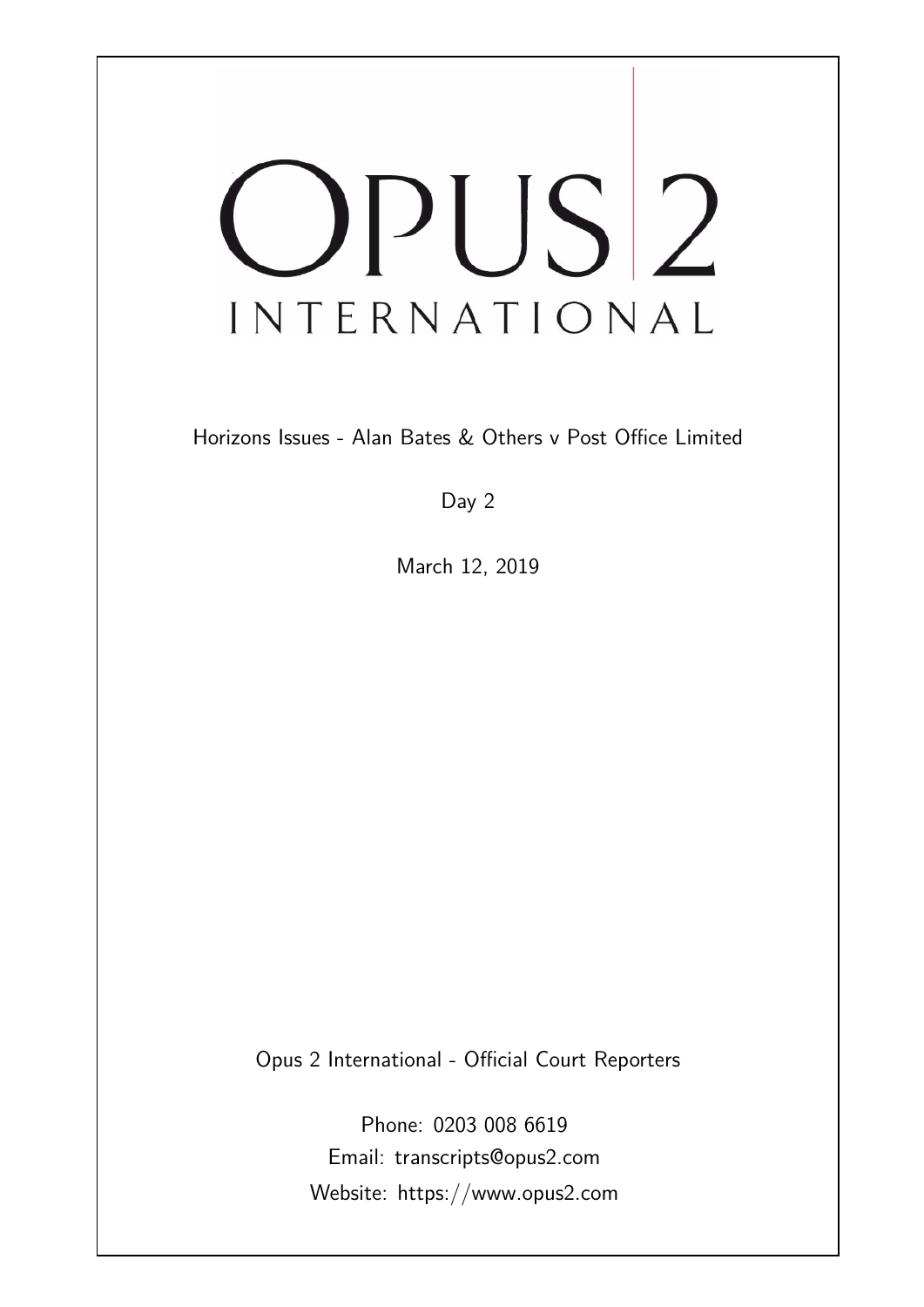| 1  | Tuesday, 12 March 2019                                      | 1  |    | provided is a very short one so I want to first ask you    |
|----|-------------------------------------------------------------|----|----|------------------------------------------------------------|
| 2  | $(10.30 \text{ am})$                                        | 2  |    | some questions by way of background about your branch.     |
| 3  | MR GREEN: May it please your Lordship. I have two things    | 3  |    | A. Yes sir.                                                |
| 4  | for your Lordship before we begin with Mr Latif who is      | 4  | Q. | Firstly, can you give some indication of the size of the   |
| 5  | sitting kindly waiting in Islamabad.                        | 5  |    | Caddington branch?                                         |
| 6  | There is the physical bundle of claimants' witness          | 6  |    | A. Caddington branch is situated in a village of about     |
| 7  | statements.                                                 | 7  |    | 12,000 people. It has two main counters and a third        |
| 8  | MR JUSTICE FRASER: Thank you.                               | 8  |    | combi-counter, so it is a three counter office.            |
| 9  | MR GREEN: My Lord, the other thing is an answer to          | 9  | O. | What do you mean, Mr Latif, by a combi-counter? Could      |
| 10 | your Lordship's question about whether we have a list of    | 10 |    | you explain that please?                                   |
| 11 | the Callendar Square bugs.                                  | 11 |    | A. A combi-counter is a counter that is open on the same   |
| 12 | MR JUSTICE FRASER: We can deal with that after Mr Latif.    | 12 |    | hours as the retail shop, so I have a post office at the   |
| 13 | We will deal with all of those things after Mr Latif.       | 13 |    | back of the premises where there is two main counters      |
| 14 | MR GREEN: I'm most grateful.                                | 14 |    | and the third counter which is a combi-counter and it is   |
| 15 | Mr Latif, if we look at your witness statement on           | 15 |    | situated nearby the retail counter of the convenience      |
| 16 | the Opus screen $\{E1/1\}$ , which hopefully --             | 16 |    | shop which I also operate. And that counter is open at     |
| 17 | MR JUSTICE FRASER: I don't think -- we haven't sworn this   | 17 |    | the same hours as the shop counter is open as well.        |
| 18 | witness yet.                                                | 18 | Q. | Thank you.                                                 |
| 19 | MR GREEN: My Lord, no, I'm so sorry.                        | 19 | А. | So it is commonly known as out of hours counter.           |
| 20 | MR JUSTICE FRASER: Good morning, Mr Latif. We are just      | 20 |    | Q. Yes. Thinking back to two dates specifically, July 2015 |
| 21 | going to administer either the oath or the affirmation.     | 21 |    | and January 2018, which are the dates of the two           |
| 22 | Affirmation.                                                | 22 |    | problems you complain of in your statement, how many       |
| 23 | MR ADREES LATIF (affirmed)                                  | 23 |    | Post Office staff members, your assistants, would          |
| 24 | MR JUSTICE FRASER: Just pausing there, the witness          | 24 |    | typically be working in the branch?                        |
| 25 | obviously doesn't have a form of words in front of him      | 25 | А. | On those days there would be three members of staff:       |
|    | 1                                                           |    |    | 3                                                          |
|    |                                                             |    |    |                                                            |
| 1  | of the affirmation. I am content that that is               | 1  |    | two, including myself which is the third.                  |
| 2  | a sufficiently close affirmation for the purposes of        | 2  | 0. | If we could call up $\{F/1038.1/1\}$ please. This is       |
| 3  | the court, unless either party wishes me to readminister    | 3  |    | a Post Office record, Mr Latif, of the assistants          |
| 4  | it -- now is your opportunity? No.                          | 4  |    | registered in your branch. Can you look down those         |
| 5  | MR DRAPER: No, my Lord.                                     | 5  |    | please and confirm whether those indeed were the           |
| 6  | MR JUSTICE FRASER: Thank you, Mr Draper.                    | 6  |    | assistants in your branch at the two dates that I have     |
| 7  | Mr Green, over to you.                                      | 7  |    | just given to you?                                         |
| 8  | Examination-in-chief by MR GREEN                            | 8  |    | A. I can. The first one is a Mrs Christine Helen Barnett,  |
| 9  | MR GREEN: Mr Latif, on the Opus screen in front of you you  | 9  |    | the second one was a Mr Muhammad Rouman Tabassum.          |
| 10 | should be able to see a document which says "Amended        | 10 | 0. | When you say first and second, what do you mean by that?   |
| 11 | witness statement of Adrees Latif ", can you see that?      | 11 |    | Are you talking about in order of importance as            |
| 12 | Correct.<br>А.                                              | 12 |    | assistants?                                                |
| 13 | Q. And if we look at page 3 of that witness statement       | 13 |    | A. No, no, they are both manager's level. I'm talking      |
| 14 | $\{E1/1/3\}$ , there's a signature there.                   | 14 |    | about on the list where you've got the names of my staff   |
| 15 | A. Yes, sir.                                                | 15 |    | on there, so Christine Helen Barnett and then              |
| 16 | Is that your signature?<br>Q.                               | 16 |    | Rouman Tabassum.                                           |
| 17 | Correct, that is my signature.<br>А.                        | 17 |    | Q. On the screen we have it here the first entry is        |
| 18 | And do you believe the contents of your witness<br>0.       | 18 |    | a Christine Fensome. Can you see that at the top of        |
| 19 | statement to be true?                                       | 19 |    | your screen?                                               |
| 20 | A. I do.                                                    | 20 |    | A. Yes.                                                    |
| 21 | Would you wait there for a moment because counsel for<br>Q. | 21 | Q. | Counting down, just to confirm you are seeing exactly      |
| 22 | Post Office will have some questions to ask you.            | 22 |    | the same document as I am, it is Christine Fensome, then   |
| 23 | A. That's correct, that's okay.                             | 23 |    | Christine Barnett, then Michael Brumwell, then             |
| 24 | Cross-examination by MR DRAPER                              | 24 |    | Muhammad Tabassum, then Robert Deacock and then            |
|    |                                                             |    |    | Tahir Shabir.                                              |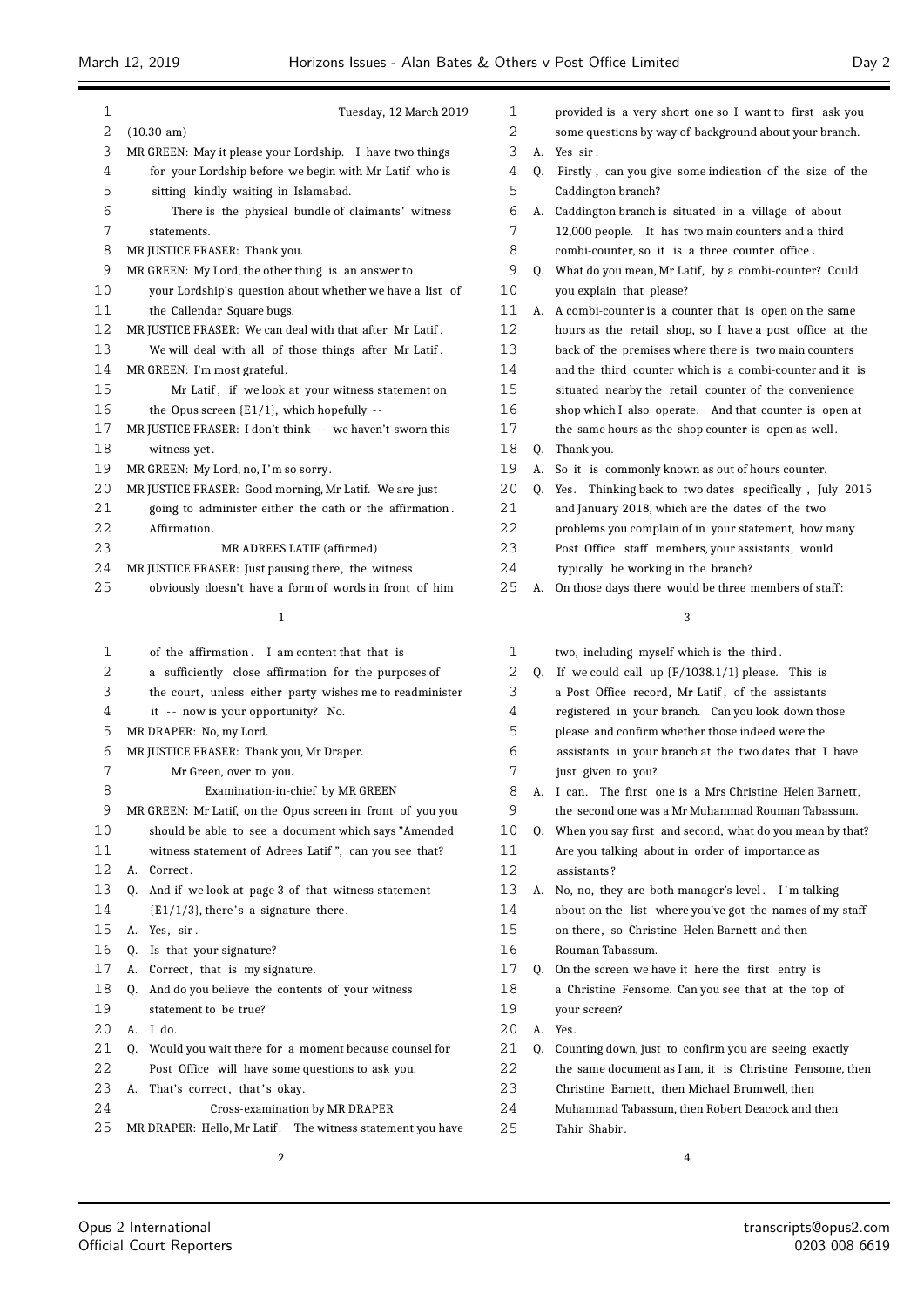- 1 A. Correct, sir.
- Q. And if you look down the far right -hand side of the
- screen, are those to the best of your recollection the
- Horizon user IDs for those assistants ?
- A. Yes, sir .
- Q. It is not listed on here but am I right to say that your user ID was MLA001?
- A. That's not my user ID.
- 9 Q. Sorry, did you say that's not?
- A. No.
- Q. What then was your main user ID?
- 12 A. It's ALA001.
- Q. Thank you.
- 14 A. So can I just repeat that, my Lord?
- Q. I got it . I think you said ALA?
- A. (Nods).
- Q. 001?
- 18 A. Correct. Correct.
- Q. And looking at the assistants that are still shown on
- the screen, can you give any indication of how many
- hours per week they would typically work, whether any of
- them, for example, worked most of the week and others
- were less frequent?
- A. On an average week the (inaudible) work was 36 hours. Each person.

| 1  |    | Q. I think you may have told me this before, but just to |
|----|----|----------------------------------------------------------|
| 2  |    | confirm, did any of these assistants have a higher       |
| 3  |    | status than any of the others, any additional rights?    |
| 4  | А. | There's two of them and that is Mrs Christine Helen      |
| 5  |    | Barnett and Muhammad Rouman Tabassum.                    |
| 6  | 0. | In what respects were they more senior assistants?       |
| 7  | A. | Christine was a manager in the post office with me but   |
| 8  |    | she used to work mainly in the post office and Muhammad  |
| 9  |    | was also the shop manager as well. So he used to manage  |
| 10 |    | the shop for me and the post office when I was not       |
| 11 |    | there.                                                   |
| 12 | Q. | Would it be right then that there were some tasks on     |
| 13 |    | Horizon and in the post office more generally that       |
| 14 |    | Christine Barnett could do because she was a manager but |
| 15 |    | your other assistants wouldn't have done?                |
| 16 | А. | I didn't quite understand that question. Can you please  |
| 17 |    | repeat that.                                             |
| 18 | 0. | Of course. Were there any tasks in running the           |
| 19 |    | Post Office branch that Ms Barnett could do or would do  |
| 20 |    | for you that the other assistants wouldn't?              |
| 21 | А. | Mrs Barnett and Muhammad Rouman Tabassum were trying to  |
| 22 |    | do the balancing procedures as well as myself. Some      |
| 23 |    | staff would not know how to balance the office and when  |
| 24 |    | I say "balance the office", as you may already be aware  |
| 25 |    | that we have to reconcile at the office on a weekly      |

| 3  |    | Rouman Tabassum were fully trained to do that if I was  |
|----|----|---------------------------------------------------------|
| 4  |    | not around.                                             |
| 5  | 0. | You say if you were not around. How common would it be  |
| 6  |    | for you not to be in the branch on a given day?         |
| 7  | А. | It's very common. As you know, Post Office ran various  |
| 8  |    | training sessions so you were expected to attend those  |
| 9  |    | and there could be holidays, there could be various     |
| 10 |    | other reasons.                                          |
| 11 |    | So can I just repeat, Christine Helen Barnett, she      |
| 12 |    | used to work for the police so she is very, very        |
| 13 |    | trusted. I trust her completely. And Muhammad           |
| 14 |    | Rouman Tabassum is a very close friend of mine who has  |
| 15 |    | been with me for a long time so these two were          |
| 16 |    | completely trustworthy, honest, hard working and very   |
| 17 |    | reliable.                                               |
| 18 | Q. | So it is fair to say you entrusted the operation of the |
| 19 |    | branch to one or other of those two people, you said    |
| 20 |    | "quite frequently". Could you give any more specific    |
| 21 |    | indication? Do you mean once a week, twice a week?      |

 basis , so every Wednesday we would reconcile the office and both Christine Helen Barnett and Muhammad

- A. I tend to be there most days. Five days to six days
- 23 a week, so -- but sometimes I did take time off, so it was infrequent but it did happen occasionally.
- Q. Looking then at hours, I think you said that the hours

| 1  |    | were strange, presumably you mean long, so might there   |
|----|----|----------------------------------------------------------|
| 2  |    | be times of day even on days when you were working in    |
| 3  |    | the branch when you weren't there, say early in the      |
| 4  |    | morning on are late in the evening?                      |
| 5  | A. | Correct.                                                 |
| 6  | 0. | How common an occurrence was that, Mr Latif?             |
| 7  | A. | Uncommon, but it could have happened, it does happen, it |
| 8  |    | did happen. I mean I could have had a meeting where      |
| 9  |    | a customer has come in for a financial services product, |
| 10 |    | so I will take them to the room where we hold private    |
| 11 |    | conversations so that means I'm away from a counter, so  |
| 12 |    | yes, that does happen.                                   |
| 13 | 0. | I'm going to ask you some questions now about a stock    |
| 14 |    | unit transfer for £2,000 that you describe in your       |
| 15 |    | witness statement. You say that it was carried out in    |
| 16 |    | or around July 2015; that's right, isn't it?             |
| 17 | А. | Correct, sir.                                            |
| 18 | 0. | Now, just to explain to you what I'm going to do, I'm    |
| 19 |    | going to come on a bit later to tell you what            |
| 20 |    | Post Office says happened, but because there is not much |
| 21 |    | detail in your witness statement I'm first going to take |
| 22 |    | you through your account of what happened and ask you    |
| 23 |    | questions about that. Do you follow?                     |
| 24 | А. | Okay, I do.                                              |
| 25 | 0. | And when I'm doing that it doesn't mean that Post Office |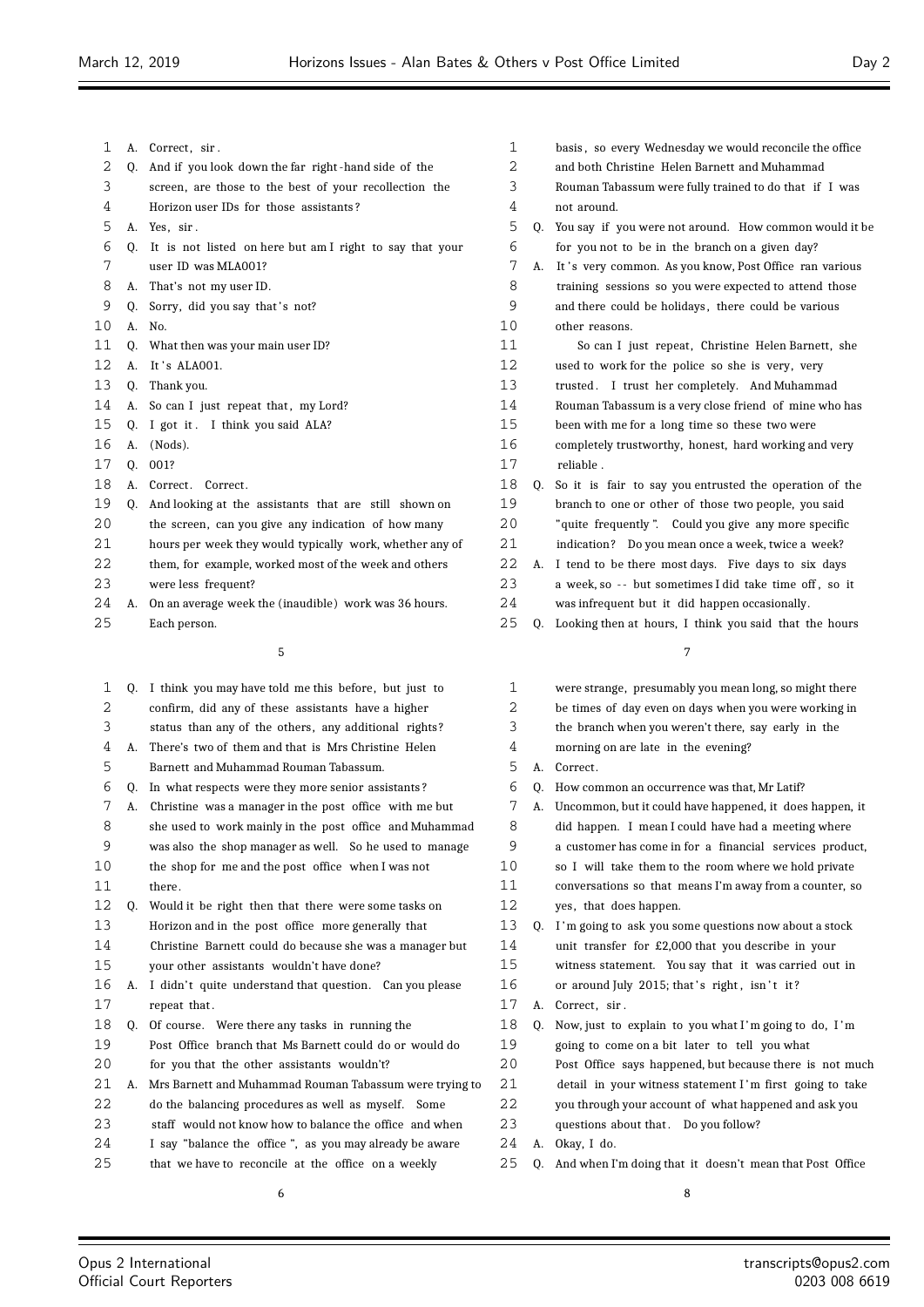| 1  |    | accepts as true the things that I'm exploring with you,      | 1  |  |
|----|----|--------------------------------------------------------------|----|--|
| 2  |    | I'm just asking you questions about what you say.            | 2  |  |
| 3  | А. | I understand, sir.                                           | 3  |  |
| 4  | Q. | So you say at paragraph 6 of your witness statement          | 4  |  |
| 5  |    | $\{E1/1/2\}$ that the transfer was from the AA stock unit in | 5  |  |
| 6  |    | your branch to the SJ1 stock unit, is that right?            | 6  |  |
| 7  | А. | Correct.                                                     | 7  |  |
| 8  | Q. | I suggest that you have made a small mistake there,          | 8  |  |
| 9  |    | Mr Latif -- no criticism, but Post Office's records          | 9  |  |
| 10 |    | suggest that there was a stock unit called SP1 but not       | 10 |  |
| 11 |    | a stock unit called SJ1. Do you think that might be          | 11 |  |
| 12 |    | right?                                                       | 12 |  |
| 13 | А. | Correct.                                                     | 13 |  |
| 14 | Q. | So you think it -- forgive me, it is my fault, my            | 14 |  |
| 15 |    | question was unclear.                                        | 15 |  |
| 16 | А. | (Inaudible) can check my statement.                          | 16 |  |
| 17 | Q. | It is paragraph 6, the first mention of SJ1, which<br>Yes.   | 17 |  |
| 18 |    | is the second page $\{E1/1/2\}$ .                            | 18 |  |
| 19 | А. | Yes.                                                         | 19 |  |
| 20 | Q. | Do you accept that that's a small mistake?                   | 20 |  |
| 21 | А. | That is a typo, sir, that should read SP1.                   | 21 |  |
| 22 | Q. | Thank you.                                                   | 22 |  |
| 23 |    | Can you tell me anything about these two stock               | 23 |  |
| 24 |    | units, so, for example, what was the AA stock unit?<br>Was   | 24 |  |
| 25 |    | it a specific counter?                                       | 25 |  |
|    |    | 9                                                            |    |  |
| 1  |    | A. Okay, the AA stock unit, sir, is the main stock unit      | 1  |  |
| 2  |    | that's in the two counters that's behind the back of the     | 2  |  |
| 3  |    | post office, okay? That's where the most interaction         | 3  |  |
| 4  |    | happened during normal hours of operation, which are         | 4  |  |
| 5  |    | between 9 and 5.30.                                          | 5  |  |
| 6  |    | SP1 is the combi-counter that I referred to earlier          | 6  |  |
| 7  |    | on. Combi-counter is open on the retail side of the          | 7  |  |
| 8  |    | premises, okay, and it is adjacent to the shop retail        | 8  |  |
| 9  |    | counter.                                                     | 9  |  |
| 10 | Q. | And where was the cash for stock unit AA kept?               | 10 |  |
| 11 | А. | Behind the closed, locked doors of the main office.          | 11 |  |
| 12 | Q. | And what about the cash for stock unit SP1, where was        | 12 |  |
| 13 |    | that kept?                                                   | 13 |  |
| 14 | А. | SP1 had its own dedicated safe. It's a rolling deck          | 14 |  |

- safe and how that works is it has got a cassette ,
- an (inaudible) cassette which is supplied by the
- Post Office as a mandatory requirement of handling
- stock , so the cash is kept in the RollerCash and a small
- amount is kept in a flip draw which the Post Office
- supplied to us for normally about one hour's worth of
- operation in the flip top, and the rest of the cash is
- kept in the roller deck safe which is below the flip top 23 safe.
- Q. Thank you. So this transfer of £2,000 in or
- around July 2015, is it right that the purpose of that

| 1  |    | was to replenish the cash stocks in SP1 because it was    |
|----|----|-----------------------------------------------------------|
| 2  |    | running low of cash?                                      |
| 3  | А. | Correct, sir.                                             |
| 4  | 0. | It might be useful to take you now to the statement of    |
| 5  |    | one of Post Office's witnesses, Ms van den Bogerd. Her    |
| 6  |    | statement is at {E2/5} please. Mr Latif, is this          |
| 7  |    | a witness statement that you have seen before?            |
| 8  | А. | N <sub>0</sub>                                            |
| 9  | 0. | Okay, going to page 22 of this document please            |
| 10 |    | {E2/5/22}, you see paragraphs 87 to 88 there towards the  |
| 11 |    | bottom of the screen. Can I ask you to read               |
| 12 |    | paragraph 87 and paragraph 88 and please indicate when    |
| 13 |    | you need the page to be turned.                           |
| 14 | А. | Okay. So paragraph 87?                                    |
| 15 | 0. | Yes, please, read it to yourself. No need to read it      |
| 16 |    | out loud.                                                 |
| 17 | А. | Okay.                                                     |
| 18 |    | So:                                                       |
| 19 |    | "If subpostmasters wish to move cash or stock             |
| 20 |    | between stock units, there is a process which must be     |
| 21 |    | Firstly, the item which is being transferred<br>followed. |
| 22 |    | (in this case cash) must be transferred by the user via   |
| 23 |    | Horizon using the back office function (transfer out)     |
| 24 |    | from the outgoing stock unit. The cash must then be       |
| 25 |    | physically removed from that particular stock unit.       |
|    |    | 11                                                        |
| 1  |    | Providing these two actions are completed, the stock      |

| 1  |    | Providing these two actions are completed, the stock      |
|----|----|-----------------------------------------------------------|
| 2  |    | unit from where the cash is transferred should not show   |
| 3  |    | a discrepancy."                                           |
| 4  | 0. | Thank you. If you stop there.                             |
| 5  |    | MR JUSTICE FRASER: Mr Draper, you are going to have to be |
| 6  |    | a bit more clear in how you either put questions or       |
| 7  |    | express yourself, because I know that you said, rather    |
| 8  |    | sotto voce, "Don't read it out loud"; the witness         |
| 9  |    | obviously thought you had asked him to read it out loud.  |
| 10 |    | MR DRAPER: Understood.                                    |
| 11 |    | Mr Latif, that paragraph you have just read, that's       |
| 12 |    | an accurate description of the process, isn't it?         |
| 13 | А. | Yes, sir.                                                 |
| 14 | 0. | Can I ask to you read to yourself, not out loud,          |
| 15 |    | paragraph 88 and tell us when you need the page to be     |
| 16 |    | turned please.                                            |
| 17 | А. | Okay.                                                     |
| 18 |    | (Pause).                                                  |
| 19 |    | Next page please. $E2/5/23$ .                             |
| 20 |    | (Pause).                                                  |
| 21 |    | Okay.                                                     |
| 22 | 0. | Thank you. That's accurate as well, isn't it, Mr Latif?   |
| 23 | А. | It is, sir.                                               |
| 24 | 0. | It is probably now helpful to go to your witness          |
| ≘⊓ |    |                                                           |

statement at {E1/1/2} and paragraph 7 please. Do you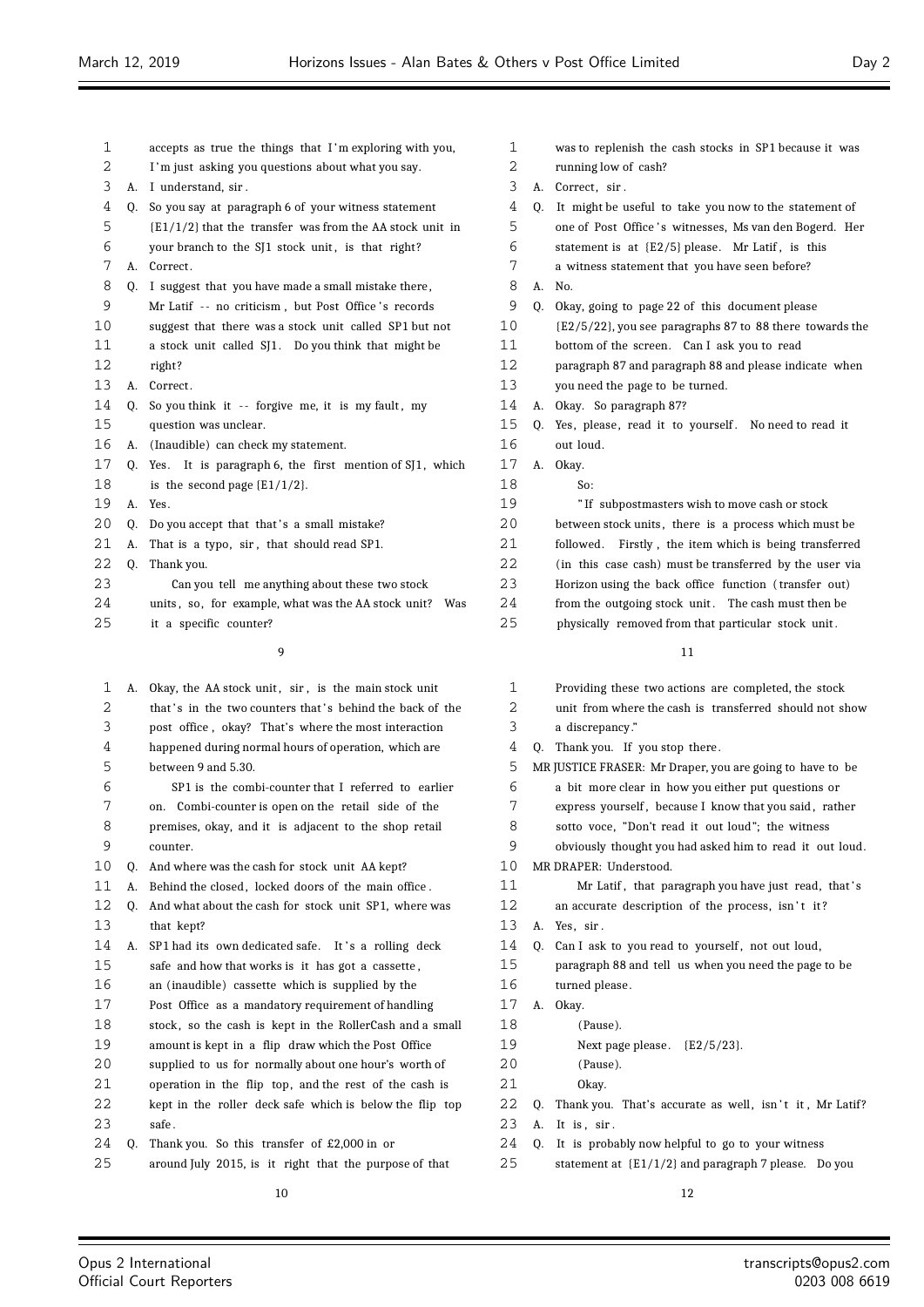- have that in front of you now? A. I do. Q. I 'm going to take you through it in stages to look to add some more detail to the account that you give . I 'm going to ask you to confirm that each of the stages that I describe is correct . A. Okay. 8 Q. So first stage, you logged into stock unit AA and you 9 used the transfer out function, identifying the stock unit SP1 to which you wanted to transfer the £2,000, is that right? 12 A. Correct, sir. Q. And when you did that the system printed out a transfer 14 out slip, is that right? A. That is mandatory, yes. Q. You say it is mandatory, is it automatic that the system prints the slip ? 18 A. It's automatic, there's nothing -- it's automatic, 19 there's nothing you can do about it, it happens 20 automatically. 21 Q. It's right, isn't it, that you could also choose to 22 print one? You could press "print" as well; that's right  $\sin' t$  it? 24 A. You could print an additional one, sir, if you need to. Q. Thank you. Could you explain what you then do with the transfer slip once it is printed out? A. We file that with the paperwork from the office . 3 Q. It's right, isn't it, that you should sign the transfer out slip and take it with you when you go to transfer in?
	- 6 A. Correct. Well, you also at the same time get the
	- 7 transfer in slip from the receiving stock unit as well, sir .
	- Q. Yes.
- 10 A. And sign -- date stamp both of them.
- Q. Thank you. Looking at this specific transfer that you're describing at paragraph 6 of your statement,
- so far , describing the transfer out from stock unit AA,
- everything had worked as it should have worked, is that
- right?
- 16 A. Correct.
- Q. You say you then moved over to stock unit SP1 to process 18 the transfer in, is that right?
- A. Yes, correct .
- Q. So you walked from the counter position for stock
- unit AA to the counter position for stock unit SP1 with
- the physical cash, is that right?
- 23 A. Correct.
- Q. You say then that you noticed immediately at stock
- unit SP1 that the £2,000 had not transferred
- successfully . That's what you say.
- A. Correct .
- Q. I 'm going to talk you through that process to see how
- you say you saw immediately that it had not transferred
- successfully , so again I 'm going to take it in stages .
- A. Okay.
- Q. First , Mr Latif , you logged into the counter SP1,
- 8 didn't you?
- 9 A. I'm sorry, I didn't quite hear that. Can you repeat the question please?
- MR JUSTICE FRASER: Your voice is incredibly low, Mr Draper.
- You will have to speak up.
- MR DRAPER: Forgive me.
- The first step was to log into the counter for stock unit SP1?
- A. Correct .
- Q. You then went to the back office screen for that
- terminal and went through the key sequence to view
- transfers in available on that stock unit?
- 2.0 A. Correct.
- Q. And you say that it is at that point that you realised
- 22 that the £2,000 had disappeared from Horizon; that 's
- right  $\sin' t$  it?
- 24 A. Correct.
- 25 Q. So to check I understand correctly, what you are saying

 is it had disappeared, in the sense that it was not available on the screen as a transfer in? A. Correct . Q. You then say, Mr Latif , that you immediately performed a cash declaration on the AA stock unit; is that right , that was your next step? A. Yes, and also on the SP1 as well . Q. Dealing first with the cash declaration on stock unit AA, you say you walked back to stock unit AA and carried out a cash declaration which involved you manually counting the cash, is that right? A. Correct . Q. And you say that the stock unit balanced. What you mean by that I think is that two things were the case and I 'm going to put each of them to you separately . If we assume that before the transfer there was £10,000 cash physically in stock unit AA and that the Horizon cash figure was 10,000 as well , after the transfer both of 19 those were 8,000 -- just hypothetical figures -- is that what you say? 21 A. Correct. Q. And as I understand your evidence what you are saying is you knew from that that the transfer out had been successful because the physical removal of the cash was also reflected in the position on Horizon; Horizon was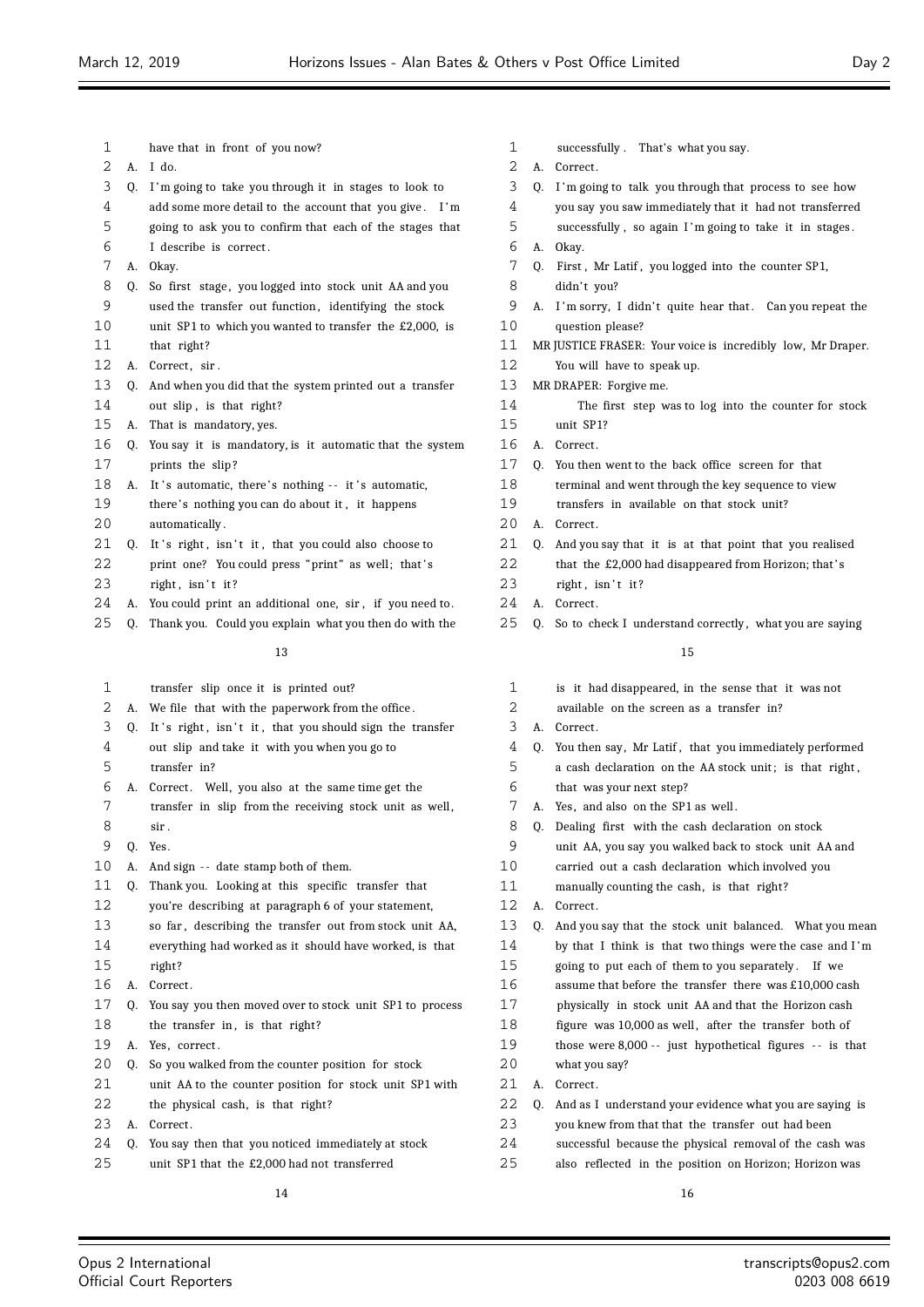| 1  |    | 2,000 lower as well, the Horizon figure?                 | 1            |
|----|----|----------------------------------------------------------|--------------|
| 2  | А. | Correct.                                                 | 2            |
| 3  | Q. | It is right, isn't it, that when you went back to stock  | 3            |
| 4  |    | unit AA you already had, didn't you, the transfer out    | 4            |
| 5  |    | slip?                                                    | 5            |
| 6  | А. | I did, correct.                                          | 6            |
| 7  | Q. | And that showed a transfer out of £2,000?                | 7            |
| 8  | А. | Yes.                                                     | 8            |
| 9  | 0. | You could also have simply printed out the transaction   | 9            |
| 10 |    | log from stock unit AA to show the transfer out,         | 10           |
| 11 |    | couldn't you?                                            | 11           |
| 12 | A. | Yes you could and we did.                                | 12           |
| 13 | O. | Sorry, you say that you did?                             | 13           |
| 14 | А. | Yes.                                                     | 14           |
| 15 | Q. | Is there any reason why you don't mention those steps in | 15           |
| 16 |    | your witness statement?                                  | 16           |
| 17 | А. | I just kept my witness statement as simple and           | 17           |
| 18 |    | straightforward as possible.                             | 18           |
| 19 | Q. | Apart from this cash declaration, you don't mention any  | 19           |
| 20 |    | other steps to identify the transfer out or the          | 20           |
| 21 |    | transfer in, do you?                                     | 21           |
| 22 | А. | No, but I can go through those with you. I'm quite       | 22           |
| 23 |    | happy to go through those with you, sir.                 | 23           |
| 24 | Q. | I will come back to those shortly.                       | 24           |
| 25 | А. | I'm experienced -- I have been running a post office for | 25           |
|    |    | 17                                                       |              |
| 1  |    | 17 years, sir. I have also worked for the Post Office    | $\mathbf{1}$ |
| 2  |    | on training other offices how to run a post office.      | 2            |
| 3  |    | I was also involved in running and introducing the new   | 3            |
| 4  |    | Horizon software changes in 2006 onwards, where I went   | 4            |
| 5  |    | to several offices on behalf of the Post Office to give  | 5            |
| 6  |    | them training. So I'm an experienced, trained            | 6            |
| 7  |    | subpostmaster and I ran my business successfully for     | 7            |
| 8  |    | 17 years. So I may have been a bit brief in the          | 8            |
| 9  |    | statement but obviously I can run through those --       | 9            |
| 10 |    | exactly those steps that we would take to make sure that | 10           |
| 11 |    | there is no operator error on our behalf.                | 11           |
| 12 | Q. | Maybe we can do it a bit more shortly by my asking you   | 12           |
| 13 |    | You as an experienced subpostmaster<br>this, Mr Latif.   | 13           |
| 14 |    | would know that there were lots of reports you could run | 14           |
| 15 |    | on Horizon that would show you the transfer out and      | 15           |
| 16 |    | that $-$                                                 | 16           |
|    |    |                                                          |              |

- A. (Inaudible ).
- Q. Would show you the transfer in?
- 19 A. Correct.
- Q. And would show you any failure to reconcile the two if there was one missing. Do you follow that?
- 22 A. Correct. Correct.
- Q. You also say at paragraph 7 of your witness statement
- {E1/1/2} that you checked the CCTV to see whether you
- had performed the process correctly .

| 1              | А. | Yes, sir.                                                |
|----------------|----|----------------------------------------------------------|
| 2              | 0. | But, Mr Latif, you will have known that, wouldn't you,   |
| 3              |    | from your transfer out slip, from the cash declaration   |
| 4              |    | and from all of the other reports that you could run?    |
| 5              | А. | Yes, sir, but when we counted the cash £2,000 was        |
| 6              |    | missing, so that's what alerted us to why we need to     |
| 7              |    | check the CCTV and make sure (a) that there was no --    |
| 8              |    | nothing was done incorrectly, make sure all procedures   |
| 9              |    | were followed and, secondly, make sure there is no theft |
| 10             |    | from employees or (inaudible) or something like that     |
| 11             |    | that happened. So we made sure that the £2,000 that      |
| 12             |    | disappeared, we made sure that there wasn't anything     |
| 13             |    | untoward in our -- and we were suspicious of Horizon     |
| 14             |    | anyhow. Horizon had some glitches in it. I have seen     |
| 15             |    | it in other branches and I have seen it in my own branch |
| 16             |    | as well. So we wanted to make sure that there was no     |
| 17             |    | other explanation why the £2,000 is gone.                |
| 18             | 0. | So you now say, Mr Latif, that you checked the CCTV also |
| 19             |    | to make sure that no one had taken £2,000 from the       |
| 20             |    | branch, is that right?                                   |
| 21             | А. | Correct, correct.                                        |
| 22             | 0. | When would that have happened --                         |
| 23             | А. | As an experienced subpostmaster -- can I just say as an  |
| 24             |    | experienced subpostmaster I would make all the checks to |
| 25             |    | make sure that nothing untoward happened. In any         |
|                |    | 19                                                       |
| $\overline{ }$ |    |                                                          |

| 1  |    | business you would do that; whether it is Post Office,   |
|----|----|----------------------------------------------------------|
| 2  |    | whether it is retail, I would make sure that things were |
| 3  |    | done properly and nothing untoward had happened.         |
| 4  | 0. | The process that you have just described with me,        |
| 5  |    | Mr Latif, in relation to the transfer involved you       |
| 6  |    | personally taking every step in that process; that's     |
| 7  |    | right, isn't it?                                         |
| 8  | A. | Correct.                                                 |
| 9  | 0. | You carried out the transfer out on stock unit AA;       |
| 10 |    | that's right?                                            |
| 11 | A. | Correct.                                                 |
| 12 | 0. | You physically moved the cash to stock unit SP1, you     |
| 13 |    | say?                                                     |
| 14 | A. | I did.                                                   |
| 15 | 0. | And you tried to process the transfer in on stock        |
| 16 |    | unit SP1 but you say that failed because there was no    |
| 17 |    | transfer in to accept. That's what we have just gone     |
| 18 |    | through.                                                 |
| 19 | А. | Correct, correct. At the same time, sir, can I just      |
| 20 |    | stop you there, I just want to clarify a point that's    |
| 21 |    | not in my statement which perhaps with hindsight should  |
| 22 |    | be there. When the transfer was not there in stock       |
| 23 |    | unit SP1, there's a reverse option on Horizon which you  |
| 24 |    | can press to bring the cash back. Okay? So you reverse   |
| 25 |    | the original transaction which says "transfer out".      |
|    |    |                                                          |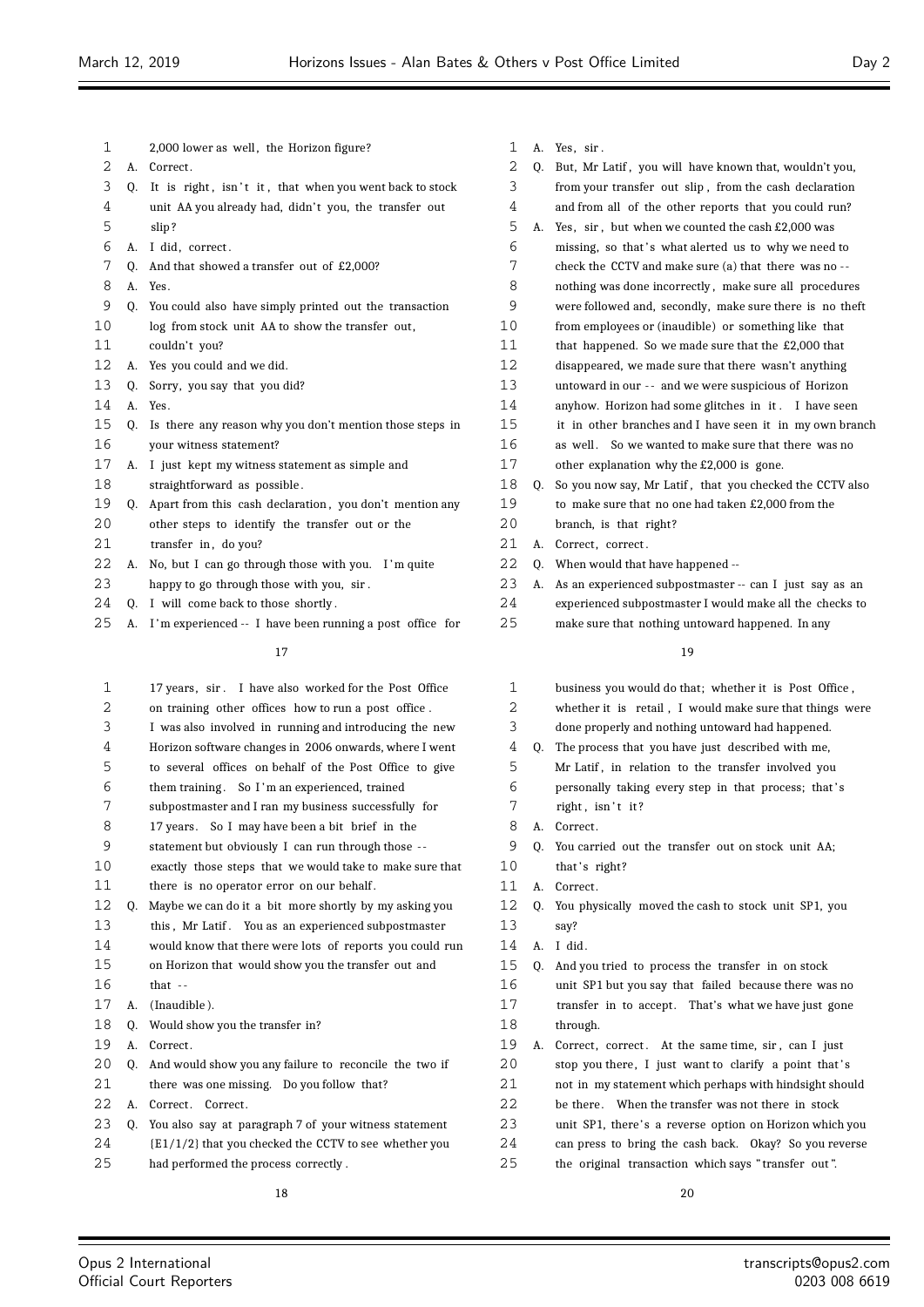| $\mathbf{1}$ |    | It's next to the "transfer out" button, it's a button,   | $\mathbf{1}$   |  |
|--------------|----|----------------------------------------------------------|----------------|--|
| 2            |    | an icon on Horizon that you press that brings that money | $\overline{2}$ |  |
| 3            |    | back to AA.                                              | 3              |  |
| 4            | 0. | Again that's not in your witness statement, Mr Latif,    | 4              |  |
| 5            |    | but do you now say that that's what you did? You say     | 5              |  |
| 6            |    | you reversed the transfer out?                           | 6              |  |
| 7            | А. | Correct, yes.                                            | 7              |  |
| 8            | 0. | Why don't you mention that important detail in your      | 8              |  |
| 9            |    | witness statement, Mr Latif?                             | 9              |  |
| 10           | А. | Well, I'm not sure. I mean looking at that carefully,    | 10             |  |
| 11           |    | that's probably -- maybe perhaps I should have done.     | 11             |  |
| 12           |    | But can I also say that obviously I had near the time    | 12             |  |
| 13           |    | when I made the statement lost my father and I was going | 13             |  |
| 14           |    | through a period of distress and I lost  so              | 14             |  |
| 15           | 0. | I'm sorry to hear that, Mr Latif --                      | 15             |  |
| 16           | A. | That could be the reason.                                | 16             |  |
| 17           | 0. | I'm sorry to hear that, Mr Latif, but it is fair to      | 17             |  |
| 18           |    | point out that you reviewed this statement again this    | 18             |  |
| 19           |    | month and you made a correction to it, didn't you, in    | 19             |  |
| 20           |    | relation to the transaction --                           | 20             |  |
| 21           | A. | Correct.                                                 | 21             |  |
| 22           | 0. | You had then every opportunity --                        | 22             |  |
| 23           | A. | Correct.                                                 | 23             |  |
| 24           | 0. | -- to look again at your statement and correct it or add | 24             |  |
| 25           |    | any further important detail, didn't you?                | 25             |  |
|              |    |                                                          |                |  |

| 1  | A. | Correct, but it is never too late, sir. You have to       |
|----|----|-----------------------------------------------------------|
| 2  |    | understand we're very busy, running round, so it's        |
| 3  |    | obviously, you know, an oversight. Yes, perhaps           |
| 4  |    | I should have put more detail in, but you see I kept my   |
| 5  |    | statement as simple as possible to keep things simple.    |
| 6  | 0. | I will take you back to the CCTV footage that you say     |
| 7  |    | you looked at and I'm just going to give you the          |
| 8  |    | context --                                                |
| 9  | A. | Yes.                                                      |
| 10 | 0. | -- to my question, so it will be quite a long question,   |
| 11 |    | if you just wait until I have finished please.            |
| 12 |    | We have just discussed how every step in the process      |
| 13 |    | of the transfer out on the stock unit and the physical    |
| 14 |    | transfer of the cash, and the attempt to transfer in on   |
| 15 |    | stock unit SP1, were all performed by you personally and  |
| 16 |    | over a very short period of time; that's right,           |
| 17 |    | $isn't$ it?                                               |
| 18 | А. | Correct, correct.                                         |
| 19 | 0. | Why then would it help you to look at CCTV footage to     |
| 20 |    | see whether the £2,000 had somehow been removed from the  |
| 21 |    | branch?                                                   |
| 22 |    | A. Well, I wanted to make sure in my mind that everything |
| 23 |    | was done properly. I looked at the CCTV as a double       |
| 24 |    | checkability just to make sure that everything was        |
| 25 |    | followed correctly.                                       |
|    |    |                                                           |

|  | 1 Q. But you knew, didn't you, that you hadn't -- |  |
|--|---------------------------------------------------|--|
|  |                                                   |  |

- A. That's why ...
- Q. Forgive me. You hadn't taken the £2,000 out of the branch, had you?
- A. I want to prove to my colleagues that - Ms Christine Helen Barnett was there, that, you know, the procedure was followed and the money was back at AA where it should be. Q. So you now say you looked at the CCTV because your colleagues were concerned that you hadn't done the transaction properly? MR JUSTICE FRASER: No, that isn't what he said, Mr Draper. You can't do that. A. No, it was just to double check and make sure -- I 'm not saying that. MR JUSTICE FRASER: Mr Latif, just bear with me just one
- second. You can put what you say the answer amounts to back to him but you can't say that's what he said if you are not putting it back to him in the same terms. MR DRAPER: Forgive me, I'll find it as closely as I can from the transcript. The most important bit of it is inaudible so it is hard to see.
	- But are you saying that when you looked at the CCTV

| $\mathbf{1}$ |    | that was because you wanted to show to Mrs Barnett that   |
|--------------|----|-----------------------------------------------------------|
| 2            |    | you had done the transaction properly?                    |
| 3            | А. | Correct.                                                  |
| 4            | 0. | So do you no longer say that you were checking the CCTV   |
| 5            |    | to make sure no one had taken the £2,000 out of the       |
| 6            |    | hranch?                                                   |
| 7            |    | A. Correct, make sure not anything untoward happened. I'm |
| 8            |    | not just saying -- money taken out the branch but money   |
| 9            |    | could have gone anywhere so I want to make sure the       |
| 10           |    | money goes back in AA where it should be.                 |
| 11           | Q. | I'm going to ask just one more question on this.<br>You   |
| 12           |    | were concerned that you personally might have somehow     |
| 13           |    | lost the £2,000 during this process, is that what you     |
| 14           |    | are saying?                                               |
| 15           | А. | No. All I'm saying is I want to make sure that the        |
| 16           |    | procedure was followed, to make sure that all the --      |
| 17           |    | Christine and my staff are absolutely confident that the  |
| 18           |    | correct procedure was followed, the money was in the      |
| 19           |    | right stock unit (inaudible), but make sure it is         |
| 20           |    | a software issue not a misplaced cash or cash is lost     |
| 21           |    | somewhere else. We wanted to make sure that we had done   |
| 22           |    | everything by the book and make sure that nothing         |
| 23           |    | untoward had happened.                                    |
| 24           | 0. | Thank you. Forgive me, I'm just going to check the        |
| 25           |    | transcript a moment because I think some of your answer   |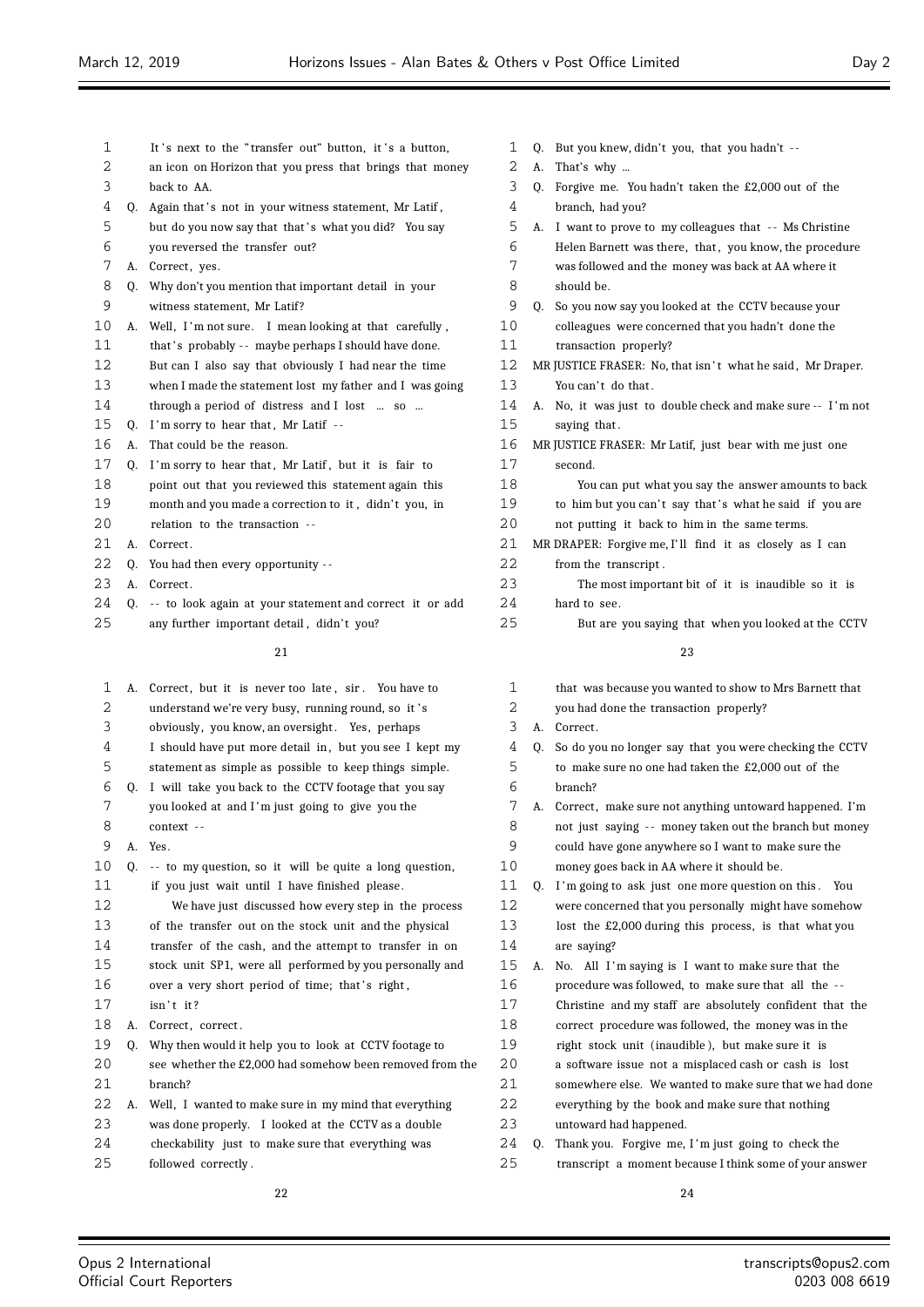| 1  |    | was lost.                                                |
|----|----|----------------------------------------------------------|
| 2  |    | (Pause).                                                 |
| 3  |    | So there are then two elements, two reasons why you      |
| 4  |    | say you looked at the CCTV footage: the first was to     |
| 5  |    | make sure nothing untoward --                            |
| 6  | А. | Yes, sir.                                                |
| 7  | 0. | The first was to make sure nothing untoward had happened |
| 8  |    | and the second was to make sure that you had pressed all |
| 9  |    | of the right buttons on the screen, is that right?       |
| 10 | А. | Correct.                                                 |
| 11 | 0. | $So -$                                                   |
| 12 | А. | Yes, sir.                                                |
| 13 | Q. | Was the CCTV camera focused in on the counter so that    |
| 14 |    | you could see everything that you had physically done at |
| 15 |    | the counter?                                             |
| 16 | А. | Yes, sir. I've got a 16 channel system and there is      |
| 17 |    | a camera on every counter, which includes SP1, the       |
| 18 |    | entrance to the main stock unit, stock position, which   |
| 19 |    | is AA where the main two counters are. There is          |
| 20 |    | internal and external cameras. So I've got a 16 channel  |
| 21 |    | camera system that is designed to catch anything that    |
| 22 |    | moves in the office.                                     |
| 23 | Q. | If what you say about looking at the CCTV footage were   |
| 24 |    | right, that footage would help confirm at least          |
| 25 |    | important parts of your evidence, wouldn't it?           |
|    |    | 25                                                       |
|    |    |                                                          |
| 1  | А. | Can you just repeat that question please, sir, my Lord.  |
| 2  | Q. | If what you say is right, the CCTV footage would<br>Yes. |
| 3  |    | help to confirm important parts of your evidence,        |
| 4  |    | wouldn't it?                                             |
| 5  | А. | Yes.                                                     |
| 6  | Q. | And it might, for example, help you dispute              |
| 7  |    | responsibility for any shortfall?                        |
| 8  | А. | Correct.                                                 |
| 9  | 0. | And it is right, isn't it, that you haven't provided     |
| 10 |    | that CCTV footage to Post Office in these proceedings?   |

A. That's correct .

- Q. Why not?
- A. Well, that was obviously a long time ago and we were convinced that everything was done properly. The CCTV was just a backup. I 'm still convinced that everything was done properly. There is a software glitch that stole our money, you know, that disappeared into magic air where it is not possible and so I - - we were convinced that we were right. So the footage was shown to my colleague who is a trusted member of staff and we were completely confident that we had done nothing wrong. But the problem is with the Post Office , as you may or may not be aware, you are always - - we are always wrong. So if the money is missing, we have to put it in and I just put the money in and said "Okay, you know,

 I must be wrong" even though we knew everything was done perfectly , the CCTV was checked, the process was followed properly, we are both experienced personnel and Mrs Barnett was with me for over 13 years and, as I say, she worked for the police , so we were both trusted personnel. However, the way the Post Office view it , if you ring the helpline they will say to you "The money is 8 missing, you have to put it in" and that's how the system - - the procedure works and we're always liable , as per my contract with the Post Office , so I had to physically put that money in from my own pocket and balance the books. As you know, every Wednesday, we must balance the books and that' s how we were trained to procedures within the Post Office . So with the money, any monies -- and I mean this is 16 just one instance of £2,000 missing. There are several

 other instances where money has disappeared, small amounts, and we put it down to the fact that it has got 19 to be operator error, you know, that's what we have been 20 told by the Post Office, of "Our software is perfect, it must be you guys, it must be a training problem, must be a staffing problem", or must be somebody making 23 a mistake and that's how we reimburse, so we just put the money in and carry the money (inaudible) Post Office . As we are obviously trained professionals

| 1  |    | to do so, that's what we did. I mean I'm in a fortunate  |
|----|----|----------------------------------------------------------|
| 2  |    | position, I can raise money from the shop, you know, and |
| 3  |    | put the money in, but I think others are not in that     |
| 4  |    | position to do so and that's why I'm kind of             |
| 5  |    | disappointed with Post Office's behaviour.               |
| 6  | 0. | Mr Latif, that's a very long answer and I'm not sure it  |
| 7  |    | entirely responds to the question I put. I don't accept  |
| 8  |    | much of what you just said but I'm going to carry on     |
| 9  |    | with the questions and we can come back to those         |
| 10 |    | specific points.                                         |
| 11 | А. | As the Post Office I don't expect you to, sir. I'm       |
| 12 |    | happy for that to be the case.                           |
| 13 | 0. | The next thing you say in your witness statement is that |
| 14 |    | limitations in accessing data and reporting functions    |
| 15 |    | made it difficult to interrogate the system. Do you      |
| 16 |    | remember that in your witness statement?                 |
| 17 | A. | I do. sir.                                               |
| 18 | 0. | That's not consistent, is it, with what you told me      |
| 19 |    | earlier, which was that you were able to produce lots of |
| 20 |    | different reports on Horizon that would show you exactly |
| 21 |    | what had happened?                                       |
| 22 | А. | Can I just hold you there for one second.                |
| 23 |    | My Lord, we can perform stuff at our end, but there      |
| 24 |    | is a -- Post Office had its own servers and I'm an IT    |
| 25 |    | guy, you know, I have qualifications in City & Guilds    |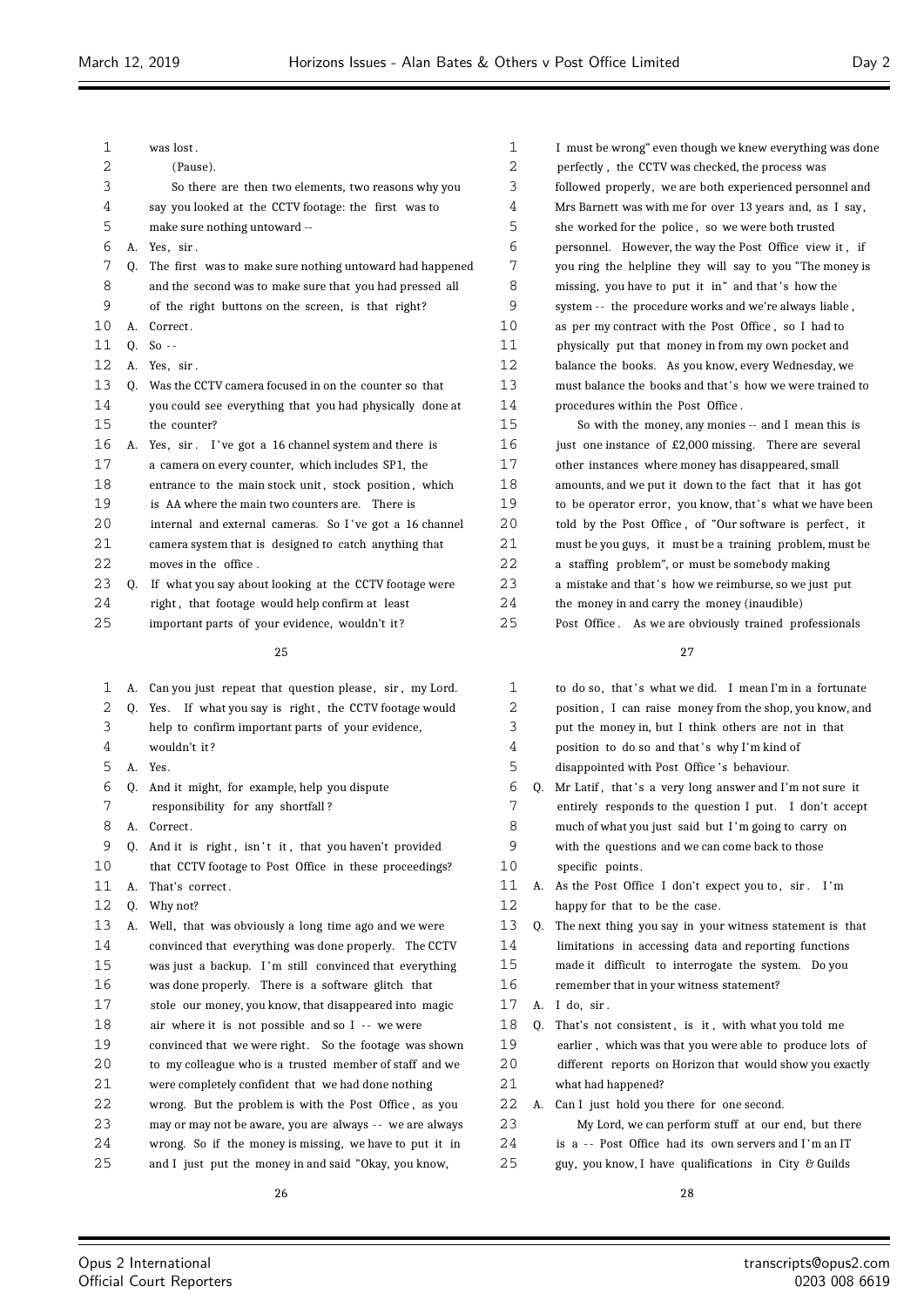- before I came over to the Post Office . So yes, while we can make checks at our end at the stock unit level , there are a lot of stuff that happens in the background. Obviously you've got your own -- the Post Office has its own servers and networks and we can not access those 6 server. We just got our user interface at the front end and we have a back office where we can do the reports , 8 transfers in, transfers out, reports. Yes we can all do that . However, there is other stuff that Post Office does with our data that we cannot access. 11 MR JUSTICE FRASER: Mr Latif, what I'm going to ask you to do now is just listen to Mr Draper's questions and try and confine your answers just to his questions, if you would. Is that clear? 15 A. Yes, sir, my Lord, I apologise for that. 16 MR JUSTICE FRASER: No, no, that's all right. It sometimes happens, but Mr Draper's questions are going to be quite tightly focused. Over to you, Mr Draper. 20 MR DRAPER: Mr Latif, I suggest that's wrong and that Horizon provided you with all the information you needed on your case. I 'm going to take you through that stage by stage with short questions and you should be able to give short answers. Do you follow? A. Okay. Q. Horizon provided you with the information you needed to 2 know that the transfer out had succeeded, didn't it? A. Yes. Q. And you say that you saw immediately on stock unit SP1 that the transfer in had not succeeded, so Horizon told 6 you what you needed to know there as well, didn't it? A. Yes. Q. And we have already discussed how you could have printed off an unreconciled transfer report that would have identified any transfer out for which there was not 11 a transfer in; that's right, isn't it? A. Yes. 13 Q. And you could also carry out reports, or checks on all of the stock units to see any changes in their Horizon cash figures , couldn't you? A. Yes. Q. You could also physically check the cash in any relevant stock unit to see whether it was the same as what the Horizon figure showed, couldn't you? 20 A. Yes, sir, you can. Q. So if your evidence were right that the transfer out succeeded but the transfer in failed , Horizon could tell
- you everything you needed to know to confirm that
- 24 position, couldn't it?
- 25 A. I think the issue -- yes, sir, but the issue is what's

| 1  |    | happened in-between and I can't see what's happened      |
|----|----|----------------------------------------------------------|
| 2  |    | in-between, sir. And that's -- I think you're not        |
| 3  |    | labouring that comment, that you are saying -- you are   |
| 4  |    | skirting round that, but that's the crux of the issue.   |
| 5  | Q. | Do you mean between the time you performed the           |
| 6  |    | transfer out and you attempted to perform the            |
| 7  |    | transfer in?                                             |
| 8  | А. | Yes, sir.                                                |
| 9  | 0. | You could also, Mr Latif, during this process have       |
| 10 |    | phoned the helpline to ask them whether there was any    |
| 11 |    | report or any function on Horizon that would help you    |
| 12 |    | investigate what had gone wrong; you could do that as    |
| 13 |    | well, couldn't you?                                      |
| 14 | А. | You could do, but, as I have said previously, I'm        |
| 15 |    | a trainer for the Post Office, I train other branches    |
| 16 |    | how to do their procedures, reconciling accounting,      |
| 17 |    | balancing, so yes I could do, but you've got two         |
| 18 |    | experienced people at the counter that have years of     |
| 19 |    | experience behind them and they knew what they're doing  |
| 20 |    | SO                                                       |
| 21 | 0. | So I'm going to try to summarise what you just said and  |
| 22 |    | tell me if it is not a fair summary.                     |
| 23 | А. | Okay.                                                    |
| 24 | 0. | You are saying that you and your assistants were so      |
| 25 |    | experienced that you did not need to call the helpline   |
|    |    | 31                                                       |
|    |    |                                                          |
| 1  |    | to ask for any help in finding reports or other          |
| 2  |    | functions?                                               |
| 3  | А. | We did log a complaint to the Post Office, so there will |
| 4  |    | be a call log to the Post Office, the log to say the     |
|    |    |                                                          |

- money has disappeared, so there will be a call log for that  $\sin$ .
- 7 Q. That's a separate point. I'm asking why you didn't phone the helpline to seek their assistance in investigating what had gone wrong and I'm trying to 10 summarise your evidence as being that you didn't need to because you were so experienced, you knew what to do? A. No, we -- first of all , yes, we did ring them, okay? I 'm not saying we didn't ring them. I 'm saying we are experienced people, we know what we're doing. We did 15 ring them, there will be a call log. Secondly, the 16 helpline is not very good either. It is full of inexperienced people there in a call centre somewhere where we don't know where they are and I have made a number of calls to the helpline and the word 20 "helpline" is not correct for it, it's not a helpline. 21 They go through very basic stuff, okay, and it's not very good. That's my personal opinion; nobody else's , 23 that's my personal opinion. 24 Q. I'm going to take you to a couple of examples then of the helpline assisting you and your staff , Mr Latif .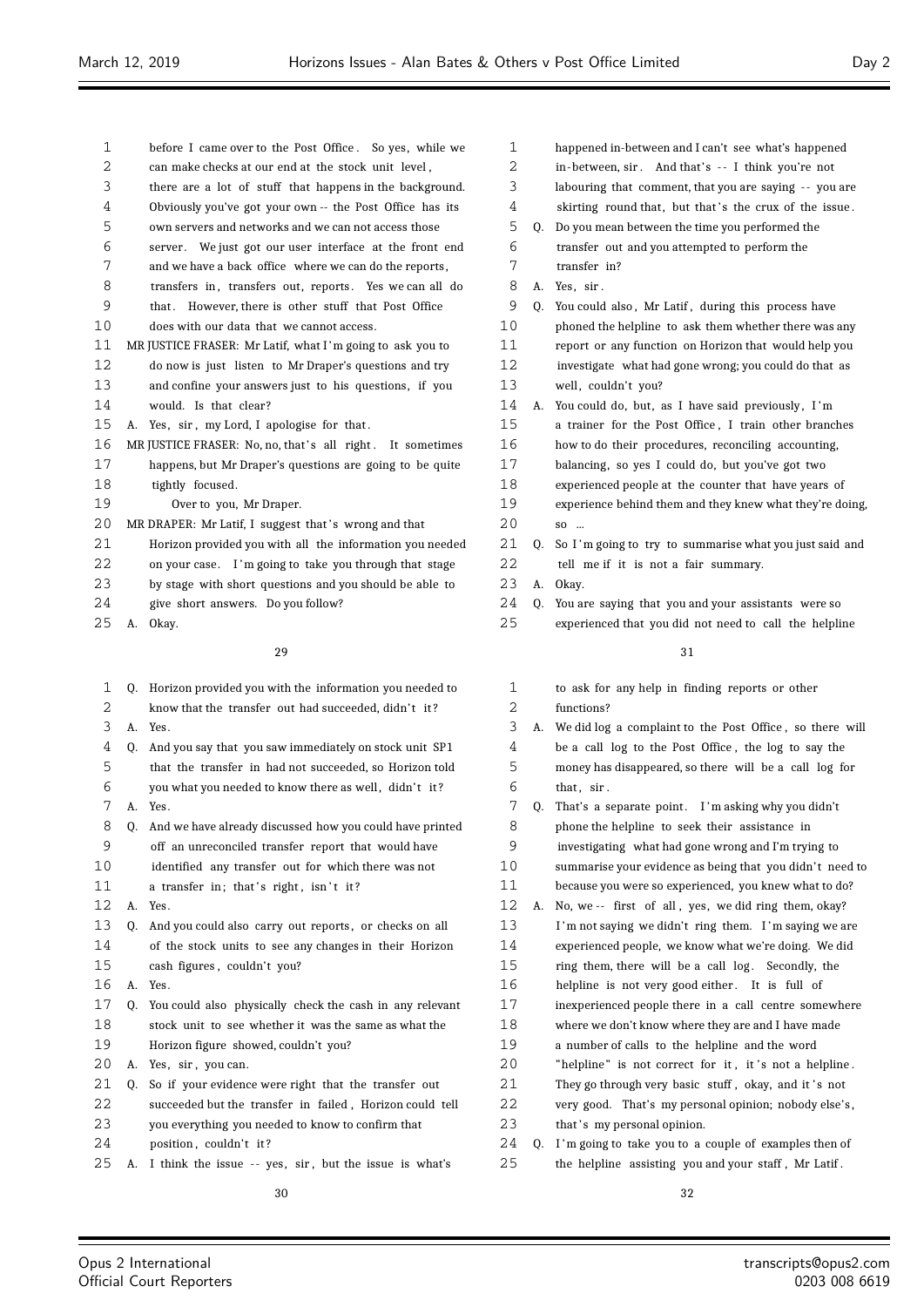| 1      |    | Can we call up the call log please at $(F/1829.1)$ . If                                        | 1       | reports you could print in the branch; that's right,                 |
|--------|----|------------------------------------------------------------------------------------------------|---------|----------------------------------------------------------------------|
| 2      |    | the operator could move down to row 49 please. Do you                                          | 2       | isn't it?                                                            |
| 3<br>4 |    | see in column D, Mr Latif, that this is a telephone call<br>from your branch in November 2014? | 3<br>4  | A. Yes, sir, but can I just make a point here, if I may,<br>my Lord? |
| 5      |    | A. You said column D?                                                                          | 5       | MR JUSTICE FRASER: Yes, go on.                                       |
| 6      |    | Q. Yes, that's right. Just looking for the date there.                                         | 6       | A. The branch is open from 6 o'clock in the morning to               |
| 7      |    | Row 49.                                                                                        | 7       | 9 pm, seven days a week, so at times I may not be there,             |
| 8      |    | A. Yes.                                                                                        | 8       | or Christine Barnett may not be there, or Muhammad may               |
| 9      | 0. | Then if the operator could please move the screen                                              | 9       | not be there, so if the operator is not sure they will               |
| 10     |    | sideways so that we can see column M please. That is                                           | 10      | ring up the helpline to get the help that they need,                 |
| 11     |    | a description of the call from your branch and I will                                          | 11      | okay? So the fact that there are calls does not really               |
| 12     |    | read it out:                                                                                   | 12      | specifically -- you know, I'm not surprised because                  |
| 13     |    | "Is there a report they can do to check what has                                               | 13      | I can't be there from 6 o'clock in the morning until                 |
| 14     |    | been transferred through units."                                                               | 14      | 9 o'clock seven days a week, sir.                                    |
| 15     |    | Do you see that?                                                                               | 15      | MR DRAPER: Mr Latif, on the basis of what you say happened,          |
| 16     |    | A. Yes.                                                                                        | 16      | the failed transfer between stock units, the truth is                |
| 17     | 0. | And if the operator can move us along to column U                                              | 17      | there were no limitations on the information that                    |
| 18     |    | please. This, Mr Latif, is the answer that was given on                                        | 18      | Horizon could provide to you to help you investigate it;             |
| 19     |    | that call and you see it says:                                                                 | 19      | that's the position, isn't it?                                       |
| 20     |    | "Yes tran log using mode for transfers."                                                       | 20      | A. At the front end, yes, but we don't know what happens at          |
| 21     |    | Do you see that?                                                                               | 21      | the back end and we don't have access to that, sir, and              |
| 22     |    | A. Yes, sir.                                                                                   | 22      | that's my point, my Lord.                                            |
| 23     | 0. | So what this shows, I suggest, is that in November 2014                                        | 23      | MR DRAPER: Maybe, my Lord, one question before a short               |
| 24     |    | one of your assistants phoned the helpline to ask how to                                       | 24      | break for the transcribers?                                          |
| 25     |    | identify transfers between stock units and was told,                                           | 25      | MR JUSTICE FRASER: How long are you going to be, because it          |
|        |    |                                                                                                |         |                                                                      |
|        |    | 33                                                                                             |         | 35                                                                   |
| 1      |    | correctly, that they could identify them from the                                              | 1       | might be we can put the break a little later, but don't              |
| 2      |    | transaction log; that's right, isn't it?                                                       | 2       | feel hurried. If you think you still have --                         |
| 3      |    | A. Yes, sir.                                                                                   | 3       | MR DRAPER: Quite a while, sir.                                       |
| 4      | Q. | If we could go now down to row 70 please and across to                                         | 4       | MR JUSTICE FRASER: All right.                                        |
| 5      |    | the left please as well so we can see column A and so                                          | 5       | MR DRAPER: What report or information do you say Horizon             |
| 6      |    | on. You see this is another call at row 70 from your                                           | 6       | did not provide you that would have helped you                       |
| 7      |    | branch, Mr Latif, and the date for this one in column D                                        | 7       | understand what had happened with the transfer out and               |
| 8      |    | is 20 January 2015. Do you see that?                                                           | $\,8\,$ | the transfer in?                                                     |
| 9      |    | A. Yes, sir.                                                                                   | 9       | A. It's the stuff in-between the transfer in from one place          |
| 10     | Q. | And if we go to column M please we see again the                                               | 10      | to the other place. It obviously goes through the                    |
| 11     |    | question -- and I suggest there is obviously a missing                                         | 11      | Post Office servers and we don't have access to that --              |
| 12     |    | word in it, tell me if you disagree, but it should read:                                       | 12      | at the front end at the office, we don't have access to              |
| 13     |    | "Can [we] print off report that will show transfers                                            | 13      | that. All we have is the front end system and that's                 |
| 14     |    | between stock units."                                                                          | 14      | it. Obviously I'm convinced that something has gone                  |
| 15     |    | Do you see that?                                                                               | 15      | wrong in-between the (inaudible) process, there is                   |
| 16     |    | A. Yes, sir.                                                                                   | 16      | a glitch and we cannot -- I'm not in a position to find              |
| 17     | Q. | And going to column U again please, this is the advice                                         | 17      | out what has happened.                                               |
| 18     |    | given:                                                                                         | 18      | MR DRAPER: That's probably a convenient moment, my Lord.             |
| 19     |    | "Advised how to do so - TL mode - transfers -                                                  | 19      | MR JUSTICE FRASER: You want to stop now?                             |
| 20     |    | print."                                                                                        | 20      | MR DRAPER: For the break and come back.                              |
| 21     |    | I suggest that "TL mode" is "transaction log",                                                 | 21      | MR JUSTICE FRASER: Mr Latif, we are having these                     |
| 22     |    | do you agree?                                                                                  | 22      | proceedings transcribed which means every hour/hour and              |
| 23     |    | A. Yes, sir.                                                                                   | 23      | 20 minutes we have to have a break for the person who is             |
| 24     | Q. | So this is the second occasion on which you or a member                                        | 24      | doing the typing, so we're going to have one of those                |
| 25     |    | of your staff had been told how to show transfers on                                           | 25      | breaks now. They are usually between 5 and ten minutes.              |

| 3  | MR DRAPER: Quite a while, sir.                              |
|----|-------------------------------------------------------------|
| 4  | MR JUSTICE FRASER: All right.                               |
| 5  | MR DRAPER: What report or information do you say Horizon    |
| 6  | did not provide you that would have helped you              |
| 7  | understand what had happened with the transfer out and      |
| 8  | the transfer in?                                            |
| 9  | A. It's the stuff in-between the transfer in from one place |
| 10 | to the other place. It obviously goes through the           |
| 11 | Post Office servers and we don't have access to that --     |
| 12 | at the front end at the office, we don't have access to     |
| 13 | that. All we have is the front end system and that's        |
| 14 | it. Obviously I'm convinced that something has gone         |
| 15 | wrong in-between the (inaudible) process, there is          |
| 16 | a glitch and we cannot -- I'm not in a position to find     |
| 17 | out what has happened.                                      |
| 18 | MR DRAPER: That's probably a convenient moment, my Lord.    |
| 19 | MR JUSTICE FRASER: You want to stop now?                    |
| 20 | MR DRAPER: For the break and come back.                     |
| 21 | MR JUSTICE FRASER: Mr Latif, we are having these            |
| 22 | proceedings transcribed which means every hour/hour and     |
| 23 | 20 minutes we have to have a break for the person who is    |
| 24 | doing the typing, so we're going to have one of those       |
| 25 | breaks now. They are usually between 5 and ten minutes.     |
|    |                                                             |

#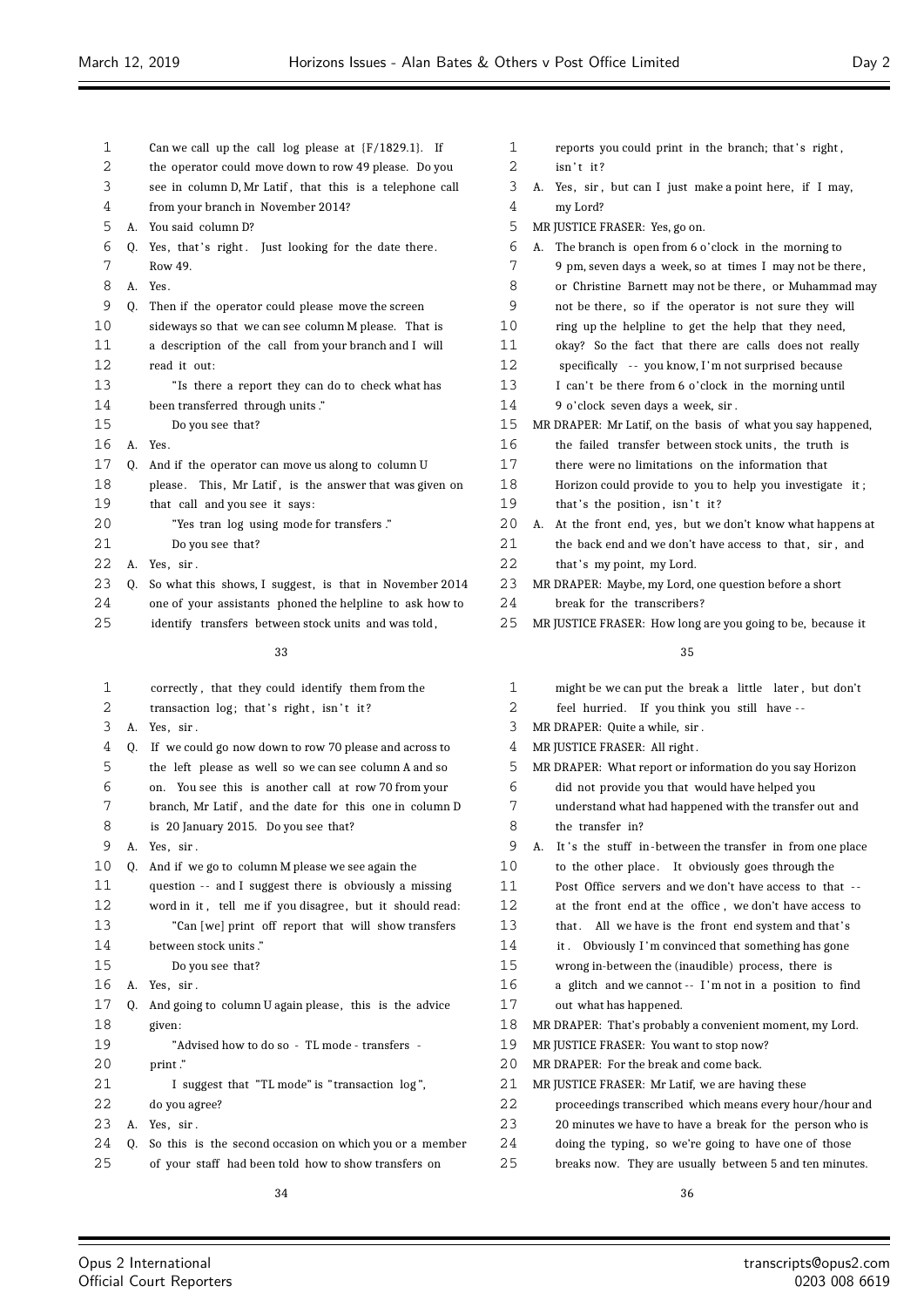| 1  | This one is actually going to be eight minutes long. So       |  |
|----|---------------------------------------------------------------|--|
| 2  | you get a break for eight minutes. Can I just ask you         |  |
| 3  | two things please: one is please don't touch any of the       |  |
| 4  | equipment because I've got previous experience of links       |  |
| 5  | dropping over breaks.                                         |  |
| 6  | Yes, sir.<br>A.                                               |  |
| 7  | MR JUSTICE FRASER: And the second one is because you are in   |  |
| 8  | the middle of your cross-examination, during that break       |  |
| 9  | please don't talk to anyone about the case. Is that           |  |
| 10 | understood?                                                   |  |
| 11 | Yes, sir.<br>А.                                               |  |
| 12 | MR JUSTICE FRASER: Thank you very much. We will have an       |  |
| 13 | eight minute break and come back at quarter to.               |  |
| 14 | Thank you.<br>А.                                              |  |
| 15 | $(11.37 \text{ am})$                                          |  |
| 16 | (Short Break)                                                 |  |
| 17 | $(11.45 \text{ am})$                                          |  |
| 18 | MR DRAPER: Mr Latif, just before the break you said that      |  |
| 19 | you had carried out a reversal to reverse the                 |  |
| 20 | transfer out on stock unit AA, is that right?                 |  |
| 21 | Correct, sir.<br>А.                                           |  |
| 22 | That's a reversal that you say you personally carried<br>0.   |  |
| 23 | out?                                                          |  |
| 24 | Yes, sir.<br>А.                                               |  |
| 25 | Using your user ID that you told me earlier was ALA001?<br>0. |  |

1 A. Correct.

| 2  |    | Q. Can you explain then why Post Office's transaction     |
|----|----|-----------------------------------------------------------|
| 3  |    | records show no reversal carried out by you               |
| 4  |    | in July 2015?                                             |
| 5  | А. | I don't know what records Post Office holds, sir.         |
| 6  |    | I cannot really accept (inaudible) holding.               |
| 7  |    | Q. We will come back to the transaction data shortly, but |
| 8  |    | I just want to make clear that we suggest now there was   |
| 9  |    | no transfer out reversal carried out by you               |
| 10 |    | in July 2015. Would you like to comment on that?          |
| 11 | А. | So where has the money gone?                              |
| 12 | Q. | That's a different point, Mr Latif. I'm suggesting you    |
| 13 |    | did not carry out a reversal of a transfer out for        |
| 14 |    | £2,000 in July 2015. Can you comment on that suggestion   |
| 15 |    | please?                                                   |
| 16 | А. | Well, if that was the case, or that's what you're         |
| 17 |    | suggesting, then the money should be in somewhere         |
| 18 |    | (inaudible). It's not there either. I'm saying to you,    |
| 19 |    | sir, that there is a glitch with the software and,        |
| 20 |    | you know, who knows what happens behind the software.     |
| 21 |    | I cannot read -- I cannot see into it. I'm just telling   |
| 22 |    | you what I know, sir.                                     |
| 23 | 0. | Sorry, Mr Latif, just to clarify something on the         |
| 24 |    | transcript, you said "If that were right then the money   |
| 25 |    | would be somewhere in " then the next word was            |
|    |    |                                                           |

| $\mathbf{1}$    |    | inaudible. What was the word you said there?             |
|-----------------|----|----------------------------------------------------------|
| 2               | А. | Well, the money will be somewhere in the office, either  |
| 3               |    | whether it is SP1 or AA. If you are saying that          |
| 4               |    | I didn't do a transfer in -- back into AA then the money |
| 5               |    | would be in SP1 and the money was not in SP1. So the     |
| 6               |    | money has disappeared. Where has it gone?                |
| 7               | Q. | Those are different points, Mr Latif. You are talking    |
| 8               |    | about the physical cash at this point. Where the         |
| 9               |    | physical cash goes has got nothing to do with Horizon,   |
| 10              |    | the physical cash goes where you physically put it;      |
| 11              |    | that's right, isn't it?                                  |
| 12 <sup>°</sup> | А. | But $-$ that's right.                                    |
| 13              | 0. | And you say you physically put the cash back in stock    |
| 14              |    | unit AA.                                                 |
| 15              | А. | Correct.                                                 |
| 16              | 0. | So stock unit AA would then show a surplus, wouldn't it, |
| 17              |    | unless you carried out a reversal of the transfer out?   |
| 18              | А. | Correct.                                                 |
| 19              | Q. | Earlier on when we were talking about the helpline,      |
| 20              |    | Mr Latif, you said that you did call the helpline and    |
| 21              |    | you made some remarks about not finding the helpline     |
| 22              |    | very useful. I don't need to hear that again, I just     |
| 23              |    | wanted to ask you a short question about that. When do   |
| 24              |    | you say you called the helpline about this alleged       |
| 25              |    | failed transfer?                                         |

- A. I cannot be completely sure when that was, sir , if I 'm honest.
- Q. Well, was it when the failure happened?
- A. I believe it was July .
- Q. If I show you the call log for the relevant period and it shows that there are no calls from you or your
- assistants in relation to a failed transfer , would you accept that you are mistaken?
- A. Well, sometimes we also ring the area sales manager, so I may have rang him, so it doesn't necessarily mean that there were no logs of the call .
- Q. Which do you say you phoned, the area sales manager or the helpline?
- 14 A. I believe it was the helpline, but it's a long time ago.
- 15 Q. If we could call up the call log please, which is at
- {F/1829.1}. If the operator could please take us to row
- 89. Do you see, Mr Latif , row 89 and looking over to
- column D, that gives a date of 29 June 2015 which is the
- first entry on this log for June? I 'm just confirming
- 20 that you see it, Mr Latif?
- A. Yes, I can.
- Q. And if the operator could take us down please to row 97,
- 23 and looking again in column D, that's a call on
- 11 August 2015 and is the last call shown in August. So
- 25 if we look between those two rows, Mr Latif, that will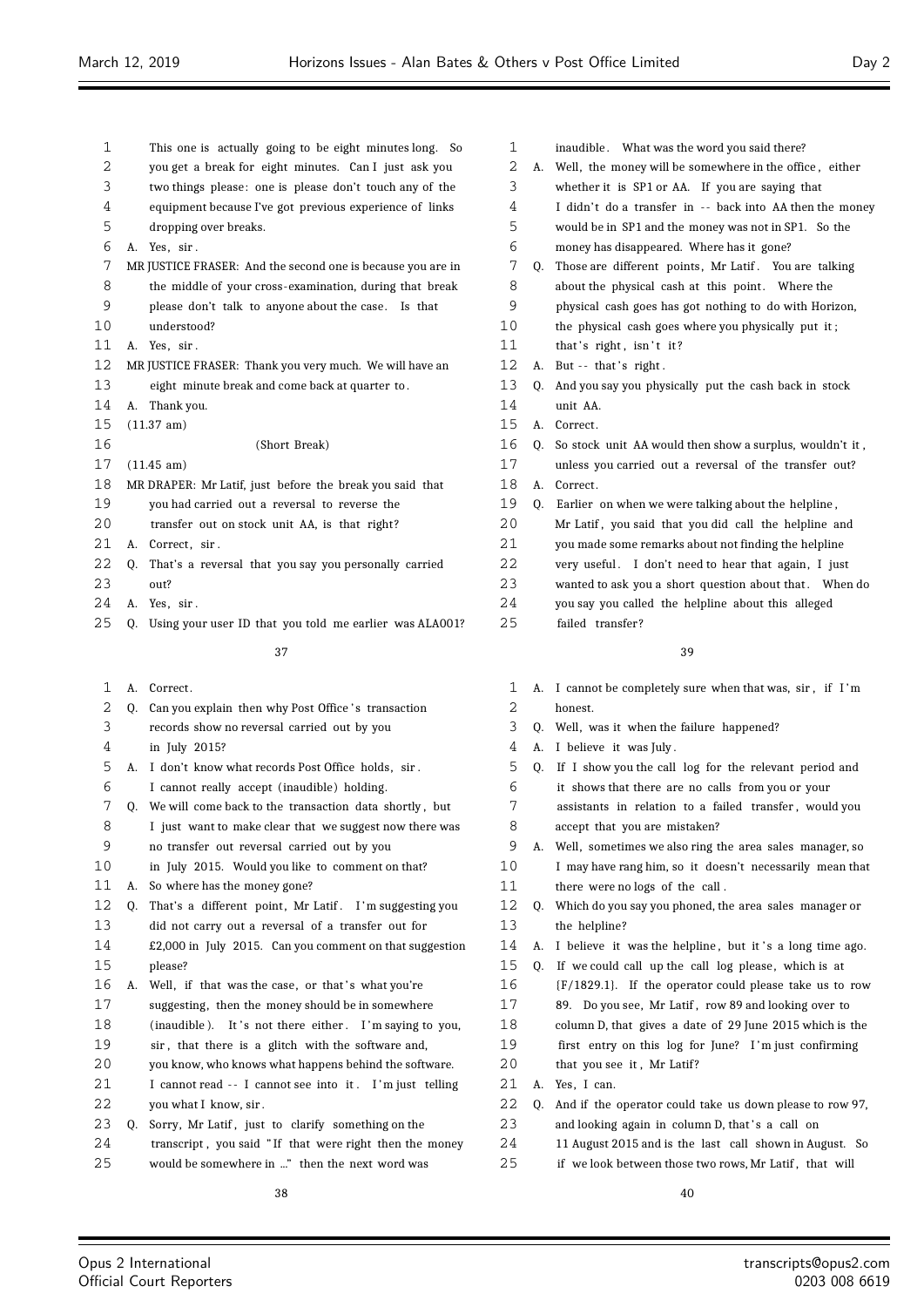| 1  |                | be the calls logged from between June and August 2015.  |
|----|----------------|---------------------------------------------------------|
| 2  |                | Do you follow?                                          |
| 3  | А.             | Yes.                                                    |
| 4  | 0.             | Please can the operator take us to column M and looking |
| 5  |                | then, Mr Latif, in column M at row 89 we see from       |
| 6  |                | column L that this is a call from Chris and the call    |
| 7  |                | says:                                                   |
| 8  |                | "[Lots] of customers are coming in saying the           |
| 9  |                | website shows the branch has accepting [ukba] aie."     |
| 10 |                | That looks to be a call about the website; that's       |
| 11 |                | right, isn't it?                                        |
| 12 | A.             | Yes.                                                    |
| 13 | 0.             | And looking down these rows, row 90 at column M, that's |
| 14 |                | a call about a passport, do you see that?               |
| 15 | A.             | Yes.                                                    |
| 16 | 0.             | Row 91, again a call from Chris is about travel         |
| 17 |                | insurance, do you see that?                             |
| 18 | А.             | Yes, yes.                                               |
| 19 | 0.             | Row 92 is about ordering euros?                         |
| 20 | A <sub>1</sub> | Yes.                                                    |
| 21 | 0.             | Row 93 is about an error with transaction               |
| 22 |                | acknowledgements, do you see that?                      |
| 23 | A.             | Yes.                                                    |
| 24 | 0.             | Row 94 is about euros again.                            |
| 25 | А.             | Yes.                                                    |

| $\mathbf{1}$ | 0. | Row 95 is a miskey error, do you see that?               |
|--------------|----|----------------------------------------------------------|
| 2            | А. | Can you repeat that please, sir.                         |
| 3            | 0. | Row 95 is -- forgive me, it's what I would call a miskey |
| 4            |    | error. One of the assistants has pressed the wrong       |
| 5            |    | buttons on Horizon and so has entered the wrong amount   |
| 6            |    | for a rem out.                                           |
| 7            |    | A. Okay, so are you saying the helpline makes a mistake? |
| 8            | Q. | I'm saying that someone in your branch, you or one of    |
| 9            |    | your assistants, appears from this call log to have made |
| 10           |    | a mistake in performing a rem out; specifically rather   |
| 11           |    | than remming it out for £118.74, it was remmed out for   |
| 12           |    | £11.74. Do you see that?                                 |
| 13           |    | A. Yes, yes.                                             |
| 14           | 0. | That's a fairly easy mistake to make, isn't it,          |
| 15           |    | Mr Latif, in your experience?                            |
| 16           | А. | Well, everyone is human, sir, so yes, people do make     |
| 17           |    | mistakes.                                                |
| 18           | 0. | And mistakes like that sometimes happened in your        |
| 19           |    | branch, didn't they?                                     |
| 20           | А. | Sir, I would inform you that mistakes happen everywhere. |
| 21           |    | But they are easily rectifiable and can be resolved in   |
| 22           |    | most cases.                                              |
| 23           | 0. | Tell me how they are resolved, those kind of mistakes,   |
| 24           |    | Mr Latif?                                                |
| 25           | А. | Well, the steps you can take to resolve matters -- in    |
|              |    | 42                                                       |
|              |    |                                                          |

| 1              |          | this case someone remmed the wrong amount out, so you    |
|----------------|----------|----------------------------------------------------------|
| $\overline{2}$ |          | can rem the extra amount out, so there's various things  |
| 3              |          | you can do to rem the correct -- make the correct        |
| 4              |          | decision. When money goes remmed out it is checked the   |
| 5              |          | other side and if it is wrong, they come back and tell   |
| 6              |          | you it's wrong. So there are steps in place to make      |
| 7              |          | sure that things are done properly. So yes, mistakes do  |
| 8              |          | happen, but they are easily rectified.                   |
| 9              | 0.       | And those mistakes are usually rectified by your         |
| 10             |          | informing Post Office and Post Office helping you by     |
| 11             |          | issuing a transaction correction, for example?           |
| 12             | А.       | Not always, sir. That's not my experience with them.     |
| 13             |          | Sometimes they do, sometimes they don't. It all depends  |
| 14             |          | on what operator you get on what day and that's my       |
| 15             |          | personal experience and that's the experience and the    |
| 16             |          | mood I have in the office, that it's hit and miss.<br>It |
| 17             |          | depends on which operator you get, how well they are     |
| 18             |          | trained, it is whether the response you get back is good |
| 19             |          | or not so good.                                          |
| 20             | Q.       | It also depends, doesn't it, Mr Latif, on how clearly    |
| 21             |          | you identify the problem? You would accept that,         |
| 22             |          | wouldn't you?                                            |
| 23             | А.       | Yes, indeed. In terms of if they are remote they can't   |
| 24             |          | see what we've got in front of ourselves. You know,      |
| 25             |          | their knowledge can sometimes be very basic. Sometimes   |
|                |          |                                                          |
|                |          | 43                                                       |
| 1              |          | very good -- sometimes very good, sir, I accept that.    |
| 2              |          | But sometimes it's not.                                  |
| 3              | Q.       | Moving on, Mr Latif, along this spreadsheet that we have |
| 4              |          | been looking at, we were looking down the rows. Row 96,  |
| 5              |          | the one below the miskey concerns a car registration     |
| 6              |          | document. Do you see that one?                           |
| 7              | А.       | Yes, sir.                                                |
| 8              |          | Row 97 relates to travel insurance?                      |
| 9              | Q.<br>А. | Yes.                                                     |
| 10             |          | So those are all the call logs for June to August 2015   |
| 11             | Q.       | and they don't show the call that you say you made. How  |
| 12             |          |                                                          |
| 13             |          | do you explain that?                                     |
|                | А.       | I'm not sure. Sometimes we ring up and they don't know   |
| 14             |          | that we made the call. We've had in the past when we     |
| 15             |          | rang up, we say we spoke to somebody and they haven't    |

- logged the call properly. Mistakes do happen, sir .
- Q. On the basis of these records, Mr Latif , Post Office will contend that there was no call that you made of that kind, but I think I have your answer to that . Now, moving on --
- MR JUSTICE FRASER: Just before you move on, Mr Draper. Is
- this in chronological order, this call log?
- MR DRAPER: My Lord, it is largely in chronological order.
- MR JUSTICE FRASER: Because I'm looking at it on my private
- screen and I thought it would be and it doesn't appear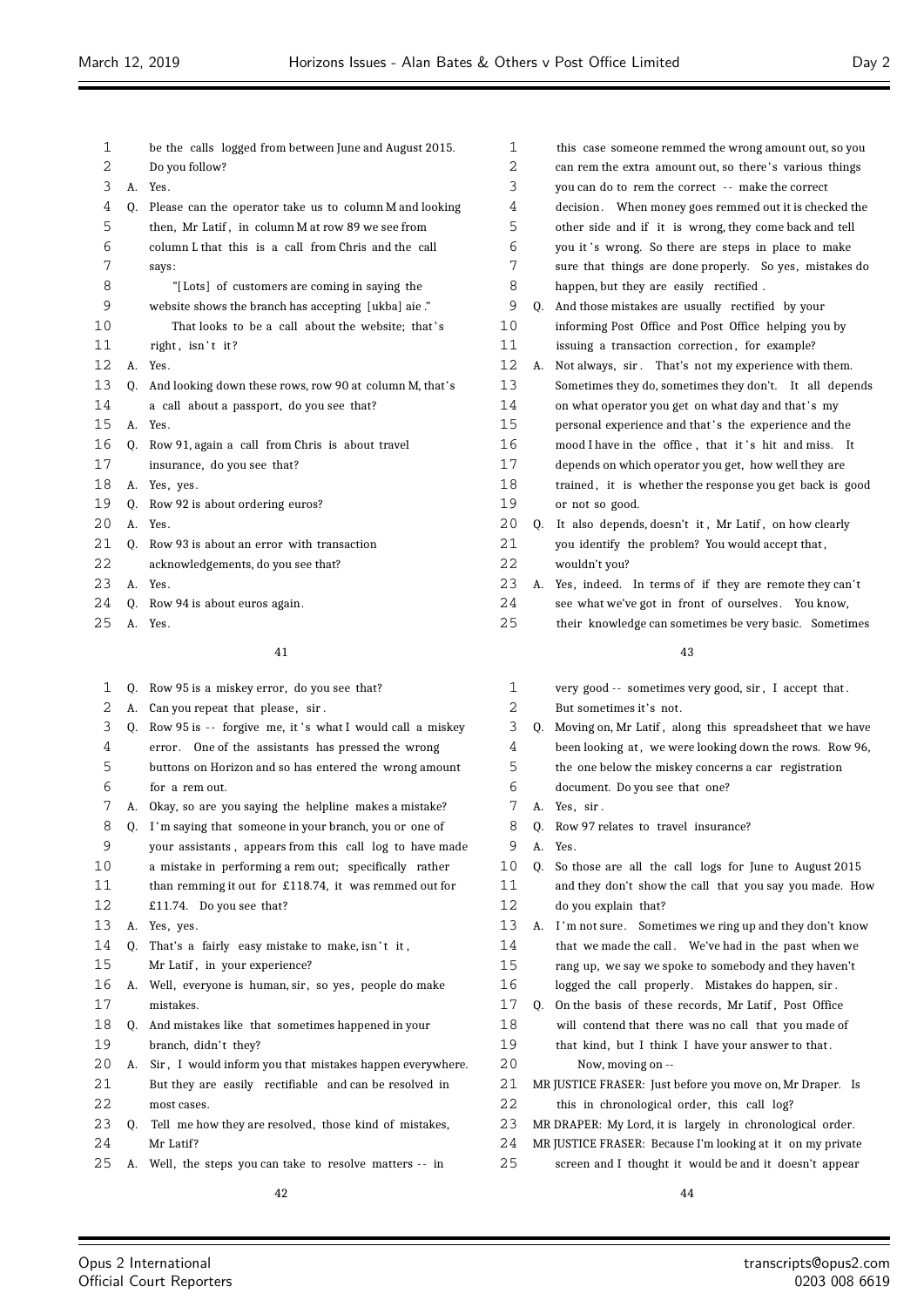| 1  | to be.                                                        | 1  |    | £2,000. Would you like to comment on that?                  |
|----|---------------------------------------------------------------|----|----|-------------------------------------------------------------|
| 2  | MR DRAPER: It is within sections but I think, if I'm right,   | 2  |    | A. I don't know how the Post Office's system works          |
| 3  | towards the top --                                            | 3  |    | internally. I know the user side of it, but I don't         |
| 4  | MR JUSTICE FRASER: Well, row 2, for example, has June 2016    | 4  |    | know how the inside works. So I don't know what's going     |
| 5  | and then later on it goes to 2014 and then back to 2015,      | 5  |    | on.                                                         |
| 6  | so is there any pattern to it?                                | 6  |    | Q. Coming back then to the shortfall that you allege, when  |
| 7  | MR DRAPER: I can't give you a detailed answer as to why,      | 7  |    | do you say you became aware of the shortfall?               |
| 8  | my Lord --                                                    | 8  |    | A. Immediately after the transfer did not go through we did |
| 9  | MR JUSTICE FRASER: All right, let's not worry about it at     | 9  |    | a cash calculation to make sure, that's when (inaudible)    |
| 10 | the moment, I just thought I would ask.                       | 10 |    | $£2,000$ missing.                                           |
| 11 | MR DRAPER: The point for present purposes is there are on     | 11 |    | Q. A cash declaration on which stock unit, Mr Latif?        |
| 12 | this call log no other calls between June and August.         | 12 |    | A. SP1 balanced but AA did not.                             |
| 13 | MR JUSTICE FRASER: I understand that's the point that you     | 13 |    | Q. If you go back to your witness statement, Mr Latif, at   |
| 14 | are putting to the witness and it's not necessary to          | 14 |    | {E1/1/2}, at paragraph 7 you describe having done a cash    |
| 15 | pursue it now, but, for example, row 2 is a June 2016         | 15 |    | declaration on stock unit AA to confirm that the £2,000     |
| 16 | entry.                                                        | 16 |    | had been transferred out; that's right, isn't it?           |
| 17 | MR DRAPER: Yes.                                               | 17 |    | A. Yes, that's correct.                                     |
| 18 | MR JUSTICE FRASER: But we can deal with that separately.      | 18 |    | Q. You then say that after the transfer in failed you took  |
| 19 | You continue with Mr Latif.                                   | 19 |    | the £2,000 physical cash back to stock unit AA and put      |
| 20 | MR DRAPER: Thank you.                                         | 20 |    | it into the cash drawer?                                    |
| 21 | Mr Latif, in your witness statement you say there             | 21 | A. | Yes.                                                        |
| 22 | was a shortfall in the branch account for £2,000 that         | 22 | Q. | That's what you say.                                        |
| 23 | you attribute to the failed transfer that you describe,       | 23 |    | A. Yes.                                                     |
| 24 | is that right?                                                | 24 | 0. | And this isn't in your witness statement, Mr Latif, but     |
| 25 | Yes, sir.<br>А.                                               | 25 |    | you now say that you performed another cash declaration     |
|    | 45                                                            |    |    | 47                                                          |
| 1  | The first point on that, Mr Latif, is Post Office's<br>Q.     | 1  |    | on stock unit AA and that this second one showed            |
| 2  | records from the data it has about your branch show no        | 2  |    | a shortfall?                                                |
| 3  | shortfall of that amount between June and August 2015.        | 3  |    | A. Well, once the transfer did not happen to SP1, we became |
| 4  | Would you like to comment on that?                            | 4  |    | suspicious that something has gone wrong. So we would       |
| 5  | Well, we would have put the money in, sir, so by the<br>А.    | 5  |    | will do another cash declaration. Balance snapshot was      |
| 6  | following Wednesday, reconciliation, the money has to be      | 6  |    | printed, a transfer log was done, transaction log was       |
| 7  | put in otherwise we cannot rollover with a shortfall,         | 7  |    | done, so a number of checks were made to make sure          |
| 8  | it's not possible.                                            | 8  |    | what's happened to the money (inaudible).                   |
| 9  | But it's right, isn't it, that before rolling over you<br>Q.  | 9  |    | Q. Was this cash declaration before or after you say you    |
| 10 | would carry out balance snapshots, variance checks,           | 10 |    | reversed out the transfer out?                              |
| 11 | other kinds of reports that would identify                    | 11 |    | A. One was done before and then the other was done after    |
| 12 | a discrepancy, wouldn't they, if there were one?              | 12 |    | the transfer in and then we did another one just to make    |
| 13 | We would do that if there was discrepancy, sir, anyhow.<br>А. | 13 |    | sure that we hadn't counted the money wrong or              |
| 14 | As soon as we find a discrepancy we print the balance         | 14 |    | double-checked every single thing in the office to make     |
| 15 | snapshot, transaction logs, so we would do that by            | 15 |    | sure that everything was as it is.                          |
| 16 | definition , we would do that by default .   That's  how we   | 16 |    | Q. Mr Latif, why do you give no evidence in your witness    |
| 17 | were trained to do so.                                        | 17 |    | statement about this process of finding and failing to      |
| 18 | And those steps that I have described, variance checks,<br>Q. | 18 |    | understand a £2,000 shortfall in stock unit AA?             |
| 19 | balance snapshots, trial balances, all of those things        | 19 | А. | When you say "evidence" what are you referring to, sir?     |
| 20 | that you do would come up with a discrepancy on the           | 20 |    | Q. Your witness statement, Mr Latif.                        |

- 21 (Pause).
- 22 A. Can you repeat that question?
- 23 Q. Why do you not in your witness statement say anything
- 24 about this detailed process that you have now explained
- 25 of finding a shortfall on stock unit AA and

21 screen, wouldn't they? That's how you would identify

24 Q. The transaction and event data for June to August 2015 25 shows no such reports that disclosed a discrepancy of

22 it ? 23 A. Yes.

- s second one showed
- ot happen to SP1, we became
- s gone wrong. So we would
- ion . Balance snapshot was
- lone, transaction log was
- were made to make sure
- $\gamma$  (inaudible).
- fore or after you say you
- the other was done after
- lid another one just to make
- the money wrong or
- hing in the office to make
- evidence in your witness of finding and failing to in stock unit AA?
- are you referring to, sir?
- 20 Q. Your witness statement, Mr Latif .
	-
- 
- 
- 
-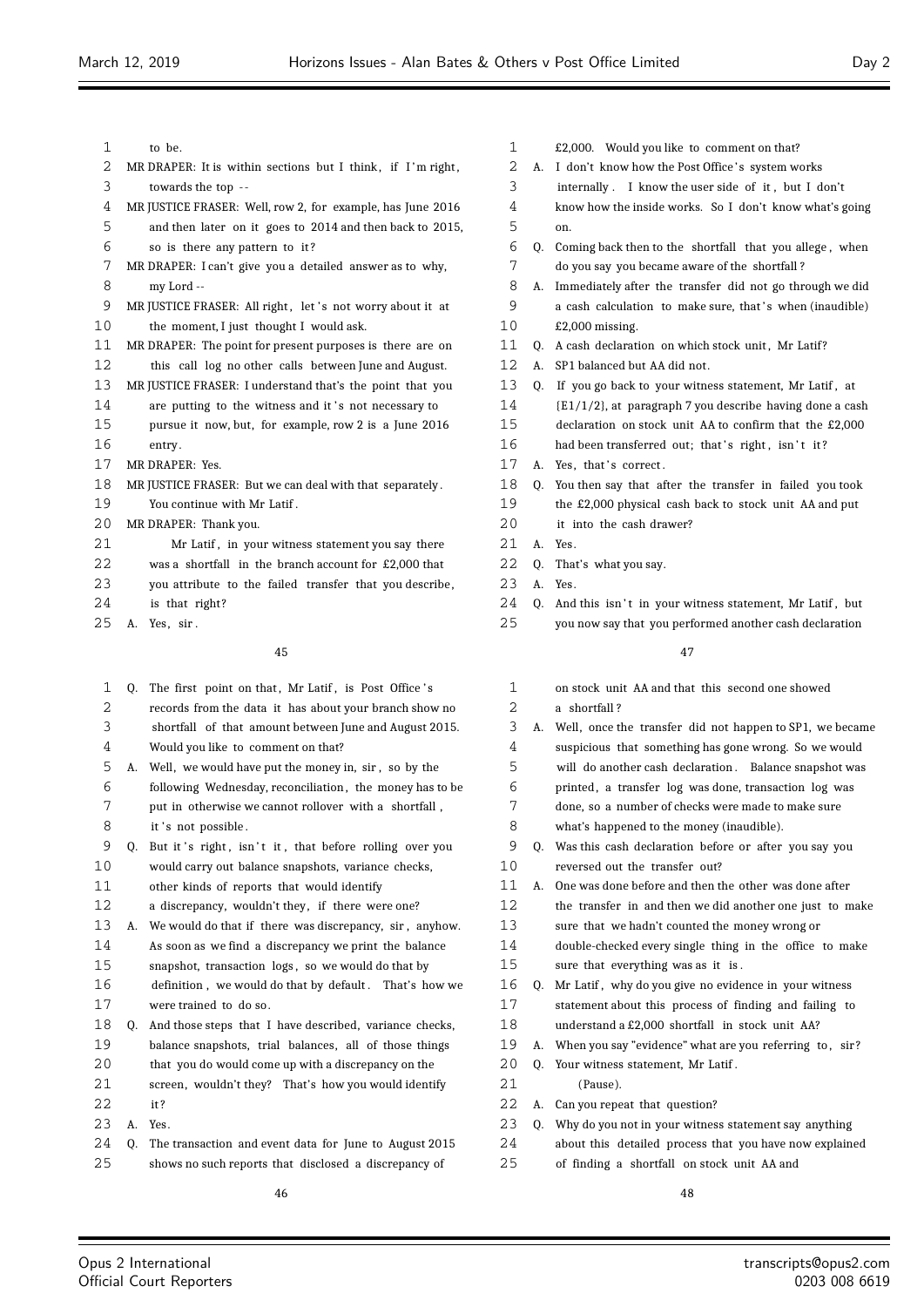$\equiv$ 

| 1  |    | investigating it?                                         | 1  | O. | And after you had put the £2,000 back in stock unit AA?    |
|----|----|-----------------------------------------------------------|----|----|------------------------------------------------------------|
| 2  | А. | Well, I'm an experienced subpostmaster and to me the      | 2  | А. | Correct.                                                   |
| 3  |    | steps that we do are basic logic steps, but obviously to  | 3  | Q. | So on your account the physical cash in stock unit AA      |
| 4  |    | other people it may not come across -- I now realise      | 4  |    | would be the same after all of these processes as it was   |
| 5  |    | that that's not how it comes across to other people that  | 5  |    | before, you had taken it out and put it back; that's       |
| 6  |    | have no experience within the Post Office, so perhaps in  | 6  |    | right, isn't it?                                           |
| 7  |    | hindsight I could have been a bit more clearer, but the   | 7  |    | A. Correct.                                                |
| 8  |    | fact remains the money disappeared and there's            | 8  | O. | And you say there was nonetheless a shortfall in that      |
| 9  |    | nothing -- you know, I'm confident -- I'm extremely       | 9  |    | stock unit?                                                |
| 10 |    | confident that it is the software that's caused the       | 10 |    | A. Yes, the cash declaration showed a shortfall of £2,000. |
| 11 |    | problem.                                                  | 11 | 0. | Logically that must mean that the Horizon cash figure      |
| 12 | Q. | Let me ask you a question about the use of the word       | 12 |    | had gone up £2,000 over the same period of time?           |
| 13 |    | "disappeared" there, Mr Latif. In your witness            | 13 | А. | It should have balanced out, it should have been nil, it   |
| 14 |    | statement you say that the transfer in disappeared. We    | 14 |    | should have been no discrepancy. So it looks like the      |
| 15 |    | discussed that earlier, do you recall, that when you      | 15 |    | software for some reason is -- done something twice. It    |
| 16 |    | went to stock unit SP1 --                                 | 16 |    | has done something it's not supposed to do. There's        |
| 17 |    | A. Yes.                                                   | 17 |    | a glitch somewhere, sir.                                   |
| 18 |    | Q. -- the £2,000 transfer in was missing? Do you recall   | 18 | Q. | Mr Latif, on your account the only thing that can have     |
| 19 |    | that?                                                     | 19 |    | caused the shortfall that you're describing is the         |
| 20 |    | A. Yes.                                                   | 20 |    | Horizon derived cash figure for stock unit AA somehow      |
| 21 | Q. | You don't say --                                          | 21 |    | having increased; that's right, isn't it?                  |
| 22 |    | A. Yes, it disappeared.                                   | 22 |    | A. Correct, it's a software accounting issue, sir. That's  |
| 23 |    | Q. You don't say anywhere in your witness statement that  | 23 |    | my statement.                                              |
| 24 |    | the £2,000 physical cash also somehow disappeared, but    | 24 | 0. | That also isn't described anywhere in your witness         |
| 25 |    | that seems to be what you are now saying, is that right?  | 25 |    | statement, that you identified some problem with the --    |
|    |    | 49                                                        |    |    | 51                                                         |
| 1  |    | A. Well, the system gave a shortfall of £2,000 and that's | 1  |    | A. Well, we cannot look -- I mean I do not have access to  |
| 2  |    | been my statement all the way through, sir, so I don't    | 2  |    | the Post Office's internal software so I can only assume   |
| 3  |    | know what you're trying to confuse me, but there's        | 3  |    | the money is missing. It has disappeared into the          |
| 4  |    | a shortfall of £2,000 in stock unit AA and there should   | 4  |    | Post~Office's system. That's all I can say.                |
| 5  |    | not be a stock shortfall. The money is physically         | 5  | Q. | Mr Latif, that's not right. Let me take it slowly with     |
| 6  |    | there.                                                    | 6  |    | you, Mr Latif.                                             |
| 7  |    | Q. If I have confused you, I'm sorry --                   | 7  |    | If your account were right, the problem would be           |
| 8  | А. | It was a counting error, sir.                             | 8  |    | that the Horizon cash figure in stock unit AA had          |
| 9  | Q. | If I have confused you I apologise. I will take it        | 9  |    | somehow gone up by 2,000 when it shouldn't have done so.   |
| 10 |    | slowly.                                                   | 10 |    | That's right, isn't it?                                    |
| 11 |    | MR JUSTICE FRASER: I think, Mr Draper, the starting point | 11 | A. | The money is there but the system doesn't resolve.         |
| 12 |    | is paragraph 8, isn't it, and what he means by his last   | 12 |    | Something has gone wrong with the transfer, sir.           |
| 13 |    | sentence.                                                 | 13 |    | Q. Can you just answer the question. Am I right that the   |
| 14 |    | MR DRAPER: Yes, that's right.                             | 14 |    | derived Horizon cash figure would have had to go up by     |
| 15 |    | MR JUSTICE FRASER: Which is probably worth exploring just | 15 |    | £2,000 for there to be a £2,000 shortfall given that the   |
| 16 |    | so you can be clear what his evidence is about.           | 16 |    | physical cash, on your case, was the same?                 |
| 17 |    | MR DRAPER: Yes.                                           | 17 | А. | The Horizon derived figure and the physical figure         |
| 18 |    | I think it is right, Mr Latif, that you are now           | 18 |    | should have matched, but they did not, sir, and the        |
| 19 |    | explaining that you say that immediately after the        | 19 |    | shortfall -- what I'm saying is there is a loss of         |
| 20 |    | failed transfer that you describe there was a £2,000      | 20 |    | £2,000. So that does not make sense.                       |
| 21 |    | shortfall in stock unit AA. That's what you say?          | 21 | Q. | If that were right, Mr Latif --                            |
| 22 |    | A. Yes, sir, correct.                                     | 22 |    | A. It shouldn't have happened.                             |
| 23 | Q. | And you say that shortfall was after you had reversed     | 23 | Q. | Mr Latif, it would have been very easy for you to have     |
| 24 |    | the transfer out, is that right?                          | 24 |    | shown that, wouldn't it, and to have described it in       |
| 25 | А. | Correct, correct.                                         | 25 |    | your witness statement? What you would have said was:      |
|    |    |                                                           |    |    |                                                            |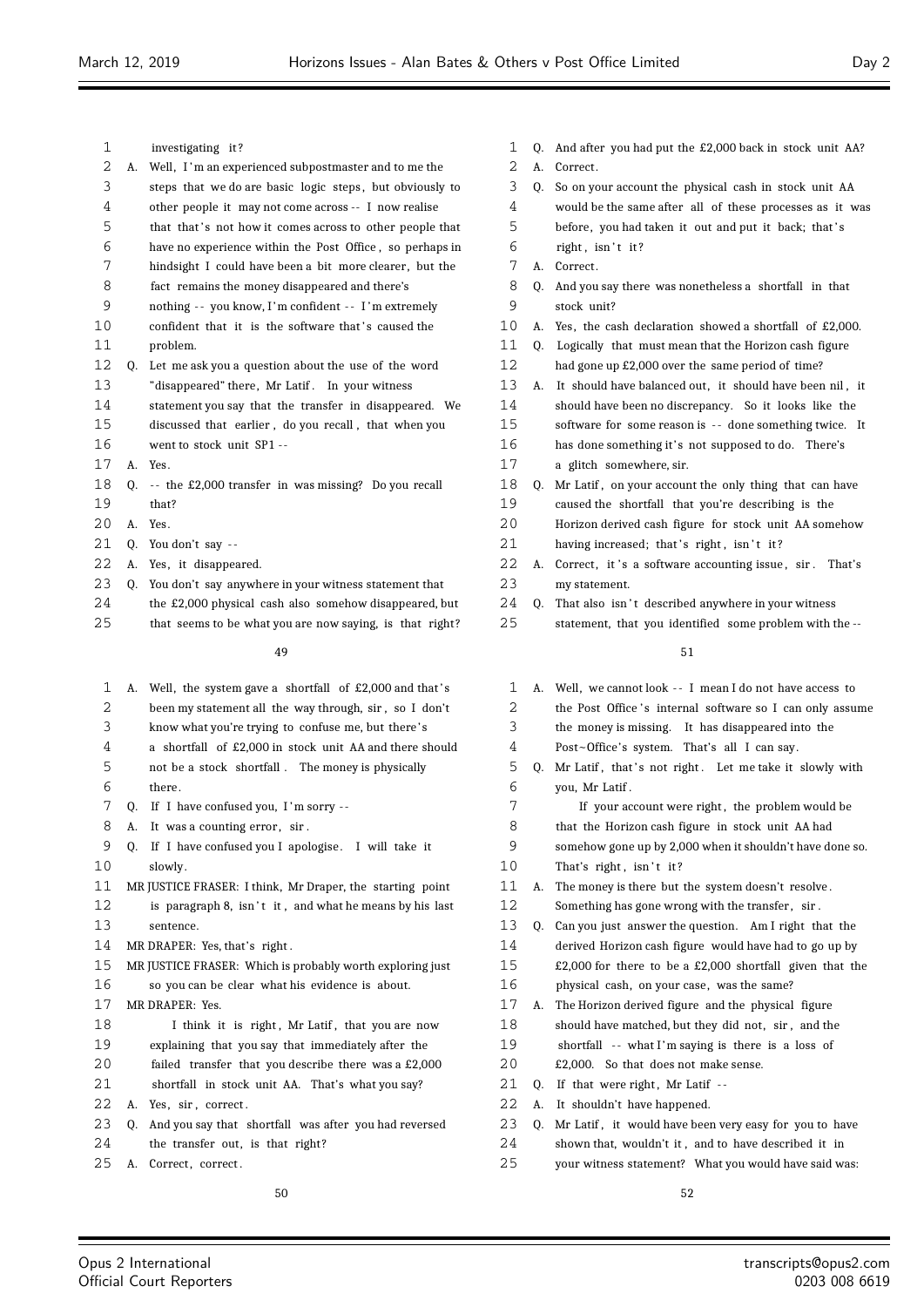- before these processes the Horizon derived cash figure
- for stock unit AA was X thousand and after all of these
- processes the Horizon derived cash figure was X minus
- 4 2,000 and there was no reason for that. Do you follow?
- A. That is what happened, that's what I 'm trying to say.
- Q. I think you said earlier , before the break, that you had had to put £2,000 into the branch, is that right?
- 8 A. Correct, sir.
- Q. When do you say you did that?
- A. I would have done it on the Wednesday (inaudible), sir .
- Q. Do you say you did that without disputing this
- 12 shortfall, Mr Latif?
- 13 A. We are liable . The Post Office's contract clearly says 14 that we are liable for any shortfalls.
- Q. Is your understanding that you are liable for
- a shortfall even if it is a computer glitch , is that what you are saying?
- 18 A. Yes, sir, we're liable.
- 19 Q. Mr Latif, you will appreciate we don't accept that there
- 20 was any such shortfall, or that you paid it in, but can
- you comment on this suggestion. If you genuinely
- believed that the derived cash figure on stock unit AA
- had been increased by a glitch and that therefore you
- were in no way responsible for any of this , what do you
- 25 say to the suggestion that it's very surprising that you

- wouldn't raise that with Post Office and complain about it ?
- A. Well, I have complained to the area manager, sir , so
- I don't know your saying I haven't complained. I have complained to the area manager, Mr Navjot Jando,
- a number of times, so I don't know why you're saying
- I haven't complained about it or raised it .
- Q. So do you now say you disputed a £2,000 shortfall
- in July 2015 by contacting your area manager and
- complaining that there was a glitch ; is that what you are now saying?
- A. Well, yes, we would have obviously raised questions, but there is a glitch or something and we don't know what's 14 happened. This is just one instance, sir, but there are a number of other instances which I haven't given in my statement. It happens all the time and generally we 17 think it's the operator that's causing the problem and
- 18 that 's what the Post Office keep telling us, it 's
- 19 operator error, not necessarily it's a software error,
- 20 and this is clearly a software error, sir. And also,
- can I just say, when I have been training other offices
- 22 they have been telling me a similar story, sir.
- 23 MR JUSTICE FRASER: Mr Latif, just hold on a second, please.
- You gave the name of your area manager and the
- 25 transcript didn't pick it up. Can you just tell me what
- 1 they were called please.
- A. Sorry?
- MR JUSTICE FRASER: The name of your area manager.
- A. Mr N-A-V-J-O-T, J -A-N-D-O.
- MR JUSTICE FRASER: Thank you very much.
- 6 A. Correct, sir.
- MR JUSTICE FRASER: Now, all of the rest of your answer has
- 8 gone onto the transcript so you can take that that's in
- the record. Can you now just concentrate on Mr Draper's
- specific questions please .
- Mr Draper.
- MR DRAPER: Yes.
- A. Yes, sir .
- Q. Just to confirm your previous answer, you said that you
- would have complained, or words to that effect , about
- the glitch . Do you say that you in fact did phone your
- area manager and tell him that you had suffered a £2,000
- loss as a result of a glitch as you have just described?
- A. Yes, sir .
- 20 0. Why is none of that recorded in your witness statement?
- 21 A. I didn't think it was relevant. I talk to the area 22 manager about a lot of things, so, you know ...
- Q. Do you accept that you did not, however, phone the helpline to say that you had suffered a £2,000 loss as a result of a glitch ?

## 

 A. There would have been definitely a call to the helpline . I 'm not sure why it is not showing up there, but it should have been logged all through helpline as well . As you can see, we quite regularly make calls to the helpline . Q. I 'm going to now take you quickly , I hope, through 7 Post Office's case. Can I ask you to turn to Ms van den Bogerd's witness statement which is at {E2/5/23} and paragraphs 90 to 91 of that statement. Can you read please those two paragraphs just in your head, no need to read it out loud please . (Pause). A. Okay. Q. Ms van den Bogerd has taken the three months around the date that you identify . So you say "in around July "; Post Office has looked at June, July and August. She has taken the transaction and event data for your branch and based on her review of that data she says there were no transfers out of £2,000 in June and in July and August there were transfers of £2,000 but for every 21 transfer out there was a corresponding transfer in. That's Ms van den Bogerd's evidence. Do you accept that 23 that's what the transaction data shows? MR JUSTICE FRASER: Well, first you need to ask him if he has seen the transaction - -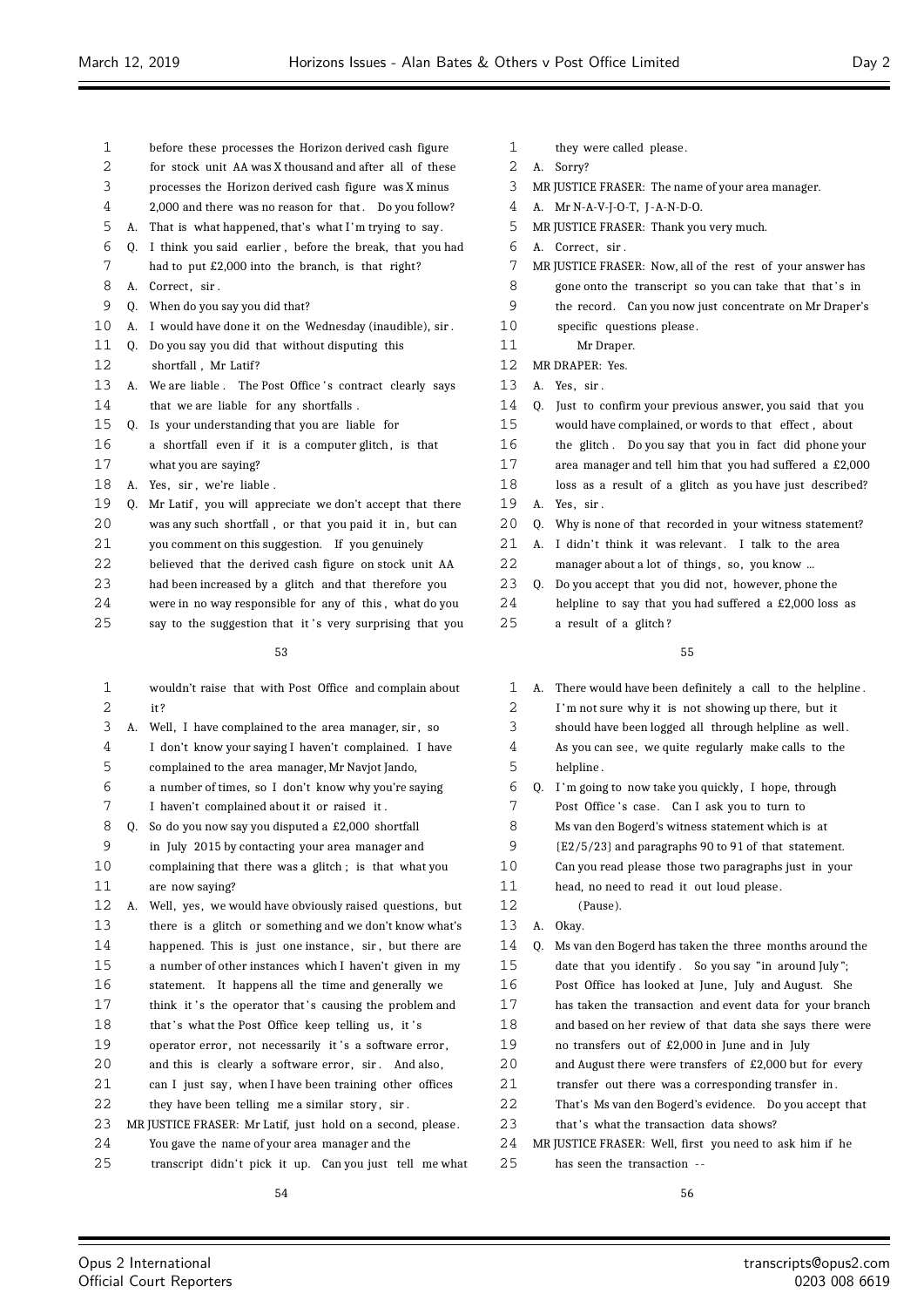| 1  | А. | But that does not mean they were done properly though,     |  |  |  |  |
|----|----|------------------------------------------------------------|--|--|--|--|
| 2  |    | does it?                                                   |  |  |  |  |
| 3  |    | MR JUSTICE FRASER: Mr Draper, first you have to ask him if |  |  |  |  |
| 4  |    | he has seen the transaction data.                          |  |  |  |  |
| 5  |    | MR DRAPER: Have you, Mr Latif, had an opportunity to see   |  |  |  |  |
| 6  |    | any of the transaction data?                               |  |  |  |  |
| 7  | А. | Sorry, can you repeat the question please.                 |  |  |  |  |
| 8  | 0. | Have you looked at any of the transaction data to which    |  |  |  |  |
| 9  |    | Ms van den Bogerd refers?                                  |  |  |  |  |
| 10 | А. | You mean this document in front of me now?                 |  |  |  |  |
| 11 | 0. | No, forgive me. This is her witness statement. She         |  |  |  |  |
| 12 |    | says here what the data shows. But Post Office has also    |  |  |  |  |
| 13 |    | provided to your solicitors the underlying transaction     |  |  |  |  |
| 14 |    | data documents that she has looked at. Have you seen       |  |  |  |  |
| 15 |    | those Excel spreadsheets?                                  |  |  |  |  |
| 16 | А. | I haven't seen the spreadsheet but I did have a call       |  |  |  |  |
| 17 |    | with my solicitors a few weeks ago.                        |  |  |  |  |
| 18 | 0. | We don't need to know about that, Mr Latif. But you        |  |  |  |  |
| 19 |    | haven't seen the spreadsheet is the key point there,       |  |  |  |  |
| 20 |    | that's right?                                              |  |  |  |  |
| 21 | А. | No, no.                                                    |  |  |  |  |
| 22 | 0. | Okay.                                                      |  |  |  |  |
| 23 | А. | I have been out of the country since 19 February as        |  |  |  |  |
| 24 |    | well, sir, so  I think these transfers are coming in       |  |  |  |  |
| 25 |    | a little bit late and I have poor internet access where    |  |  |  |  |
|    |    | 57                                                         |  |  |  |  |
|    |    |                                                            |  |  |  |  |
| 1  |    | I am, I'm in the mountains in Kashmir and there is the     |  |  |  |  |
| 2  |    | small matter of tensions between India and Pakistan        |  |  |  |  |
| 3  |    | going on as well, so I have very limited access to the     |  |  |  |  |
| 4  |    | outside world apart from -- predominantly voice calls.     |  |  |  |  |
| 5  | Q. | Mr Latif, since when is that that you have been in         |  |  |  |  |
| 6  |    | Kashmir?                                                   |  |  |  |  |

7 A. I arrived on 19 February, sir

|    | л. | r arriveu on referentuary, sir .                         |
|----|----|----------------------------------------------------------|
| 8  | 0. | I'm going to show you the underlying transaction data    |
| 9  |    | for June 2015, Mr Latif, and the suggestion I'm going to |
| 10 |    | make is that shows no transfers of $£2,000$ within your  |
| 11 |    | branch. If you are confident that this problem occurred  |
| 12 |    | in July, there's no need to look at June. Would you      |
| 13 |    | like to look at June?                                    |
| 14 | А. | Why not?                                                 |
| 15 | 0. | I'm sorry, Mr Latif, I missed that. What did you say?    |
| 16 | А. | I said why not -- while we are here, why not?            |
| 17 | 0. | If the operator could call up please $(F/1353.1)$ .      |
| 18 |    | Mr Latif, I should explain, this is not a document of    |
| 19 |    | a type you will have seen. It's not a report printed     |
| 20 |    | out in your branch. It's an Excel spreadsheet showing    |
| 21 |    | data from Post Office. Do you understand?                |
| 22 | А. | Okay, I do.                                              |
| 23 | Q. | This is the full transaction data and we won't scroll    |
| 24 |    | down but it is an extremely long document so what        |
| 25 |    | I propose to show you is a filtered version that only    |
|    |    |                                                          |

| $\mathbf{1}$   | shows transfers out and transfers in, okay?                      |
|----------------|------------------------------------------------------------------|
| 2              | Okay.<br>А.                                                      |
| 3              | If the operator could please call up that version.<br>This<br>0. |
| 4              | spreadsheet has now been filtered using codes that the           |
| 5              | claimants are aware of that enable the spreadsheet to            |
| 6              | show only transfers out and transfers in.                        |
| 7              | MR JUSTICE FRASER: Is this an agreed document then this          |
| 8              | one?                                                             |
| 9              | MR DRAPER: No, this was produced shortly before the              |
| 10             | cross-examination rather than doing it manually.<br>It           |
| 11             | takes a couple of minutes.                                       |
| 12             | MR JUSTICE FRASER: All right, continue. We will need to          |
| 13             | address this at the end I think.                                 |
| 14             | MR DRAPER: Mr Latif, now that this has been filtered, if         |
| 15             | you scan your eye down column L there are no transfers           |
| 16             | shown for £2,000 on this spreadsheet.                            |
| 17             | (Pause).                                                         |
| 18             | MR JUSTICE FRASER: I'm not really sure where this is going       |
| 19             | to get us, Mr Draper, to be honest. It's a bit much to           |
| 20             | ask a witness to look at a document that has about --            |
| 21             | how many is it, entries?                                         |
| 22             | MR DRAPER: You won't be able to tell by counting, I don't        |
| 23             | think.                                                           |
| 24             | MR JUSTICE FRASER: Quite, that's rather my point. But if         |
| 25             | your case is there are no entries on there for £2,000            |
|                | 59                                                               |
| $\overline{ }$ |                                                                  |

| in June, just put that point to the witness and he might    |
|-------------------------------------------------------------|
| either agree or disagree.                                   |
| MR DRAPER: Sure.                                            |
| Mr Latif, Post Office says there are no entries here        |
| for a transfer of £2,000 in June. Do you accept that?       |
| A. I can understand what you're saying, but I'm confident   |
| there's a glitch in the software, so it's possible it's     |
| missing.                                                    |
| MR JUSTICE FRASER: Maybe a different way, a quicker way of  |
| getting to the same point, or a broadly quicker             |
| way: Mr Latif, on this document for June it shows           |
| various transfers for different amounts.                    |
| A. Yes.                                                     |
| MR JUSTICE FRASER: Can you remember roughly how often you   |
| would have to fill up or replenish the combi-counter        |
| cash till with money from stock unit AA?                    |
| Quite regularly, sir.<br>A.                                 |
| MR JUSTICE FRASER: I beg your pardon?                       |
| A. Quite regularly, sir.                                    |
| MR JUSTICE FRASER: Quite regularly.                         |
| A. At least every other day.                                |
| MR JUSTICE FRASER: All right. Back to you, Mr Draper.       |
| MR DRAPER: The next point, Mr Latif, that Ms van den Bogerd |
|                                                             |

- makes is that she has checked the transaction data
- for July 2015 and there were two transfers of £2,000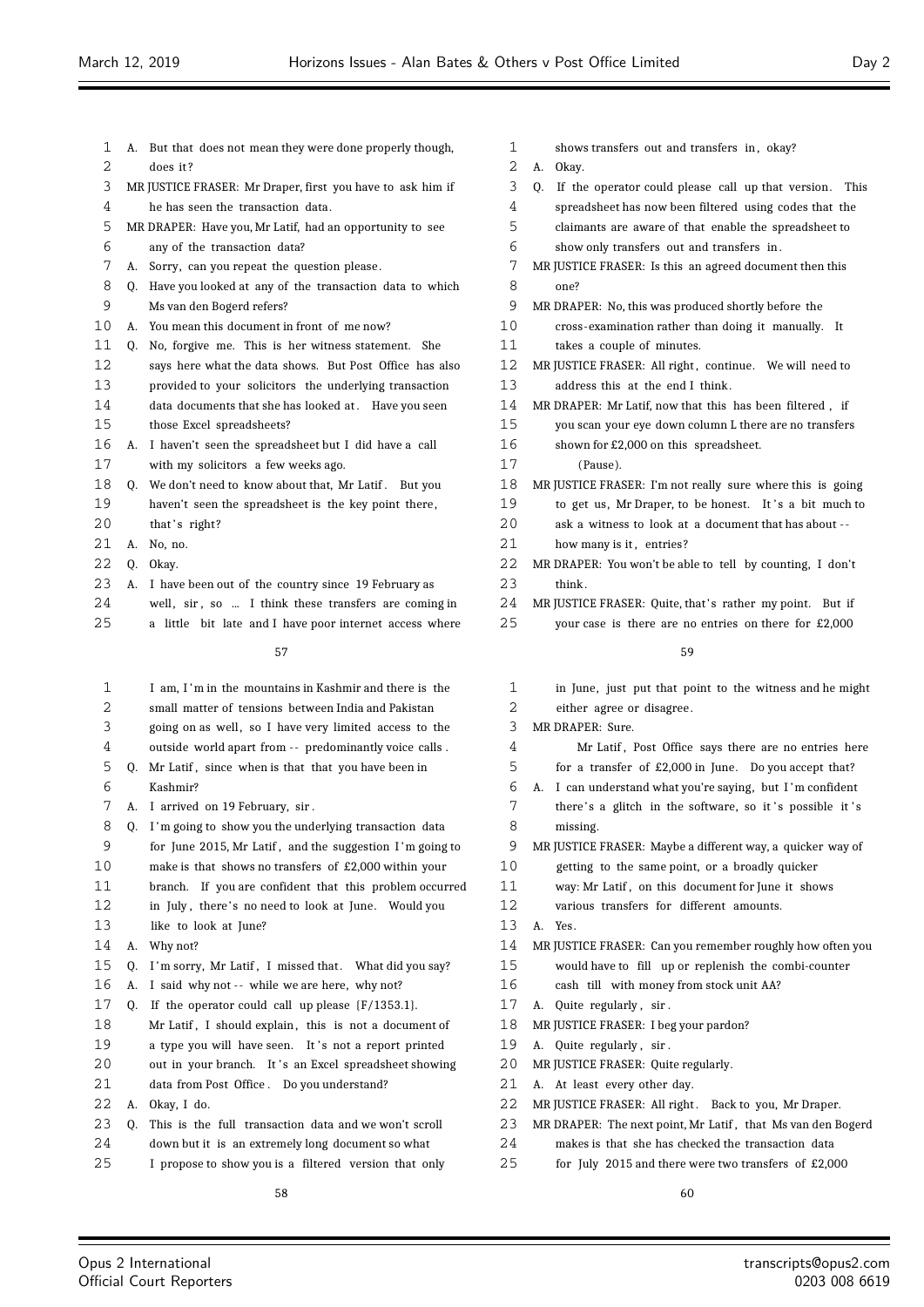| 1  |    | between stock unit AA and stock unit SP1, but both of      |
|----|----|------------------------------------------------------------|
| 2  |    | those were successful.                                     |
| 3  | А. | How do you determine successful, sir?                      |
| 4  | 0. | Maybe I can show you the spreadsheet. It is at             |
| 5  |    | $(F/1365.1)$ . This again is the raw data but if the       |
| 6  |    | operator can filter it to just show transfers out and      |
| 7  |    | transfers in. Mr Latif, can you see that? The first        |
| 8  |    | transfer out Post Office says is at row 18352. Do you      |
| 9  |    | see that? Maybe if the operator could highlight the        |
| 10 |    | four entries starting at 18351 and going down to 18359.    |
| 11 |    | What Post Office says this data shows, Mr Latif, is        |
| 12 |    | a successful transfer of £2,000 from stock unit AA to      |
| 13 |    | stock unit SP1 and Post Office says that transfer out      |
| 14 |    | was performed by Christine Barnett. You see her            |
| 15 |    | user ID. And the transfer in was performed by              |
| 16 |    | Christine Fensome, we see her user ID. Do you see that,    |
| 17 |    | Mr Latif?                                                  |
| 18 | А. | Yes, sir.                                                  |
| 19 | 0. | The next transfer --                                       |
| 20 |    | MR JUSTICE FRASER: Hold on, before you -- are you moving   |
| 21 |    | off this page?                                             |
| 22 |    | MR DRAPER: To lower down on the page.                      |
| 23 |    | MR JUSTICE FRASER: But on these four can you just identify |
| 24 |    | for the transcript, because I think it will be useful,     |

what line shows what happening at what time, out of or

## 

| $\mathbf{1}$ | into of what unit? Because they are grouped together in    |
|--------------|------------------------------------------------------------|
| 2            | a way which seems to me to be a bit confusing.             |
| 3            | MR DRAPER: Yes. Post Office contends that the transfer out |
| 4            | is shown at row 18352 as being performed by                |
| 5            | Christine Barnett out of stock unit AA, the time is        |
| 6            | given.                                                     |
| 7            | MR JUSTICE FRASER: Can you tell me what it is please.      |
| 8            | MR DRAPER: 13.52.22. And that is for £2,000.               |
| 9            | MR JUSTICE FRASER: And the date?                           |
| 10           | MR DRAPER: 21/07/2015.                                     |
| 11           | Then the transfer in is at row 18359. It is                |
| 12           | performed by Christine Fensome. It is on stock             |
| 13           | unit SP1, it has the same date, 21 July 2015, it is        |
| 14           | timed at $13.55.01$ and it is also for £2.000.             |
| 15           | MR JUSTICE FRASER: And that's into SP1?                    |
| 16           | MR DRAPER: It is.                                          |
| 17           | MR JUSTICE FRASER: And then the other one?                 |
| 18           | MR DRAPER: The next transfer starts at row 25988.          |
| 19           | MR JUSTICE FRASER: No, no, sorry, there are four together  |
| 20           | there, aren't there?                                       |
| 21           | MR DRAPER: There are four entries. This is probably        |
| 22           | a point I should explain to Mr Latif.                      |
| 23           | MR JUSTICE FRASER: Just deal with this first and give me   |
| 24           | the entries and then deal with it --                       |
| 25           | MR DRAPER: Yes. My Lord, the two I have given you --       |
|              |                                                            |

- MR JUSTICE FRASER: You have given me 18352 and 18359.
- MR DRAPER: Yes. Those are the transfer out and the
- transfer in . They are surrounded on this spreadsheet by
- two other records. They are not transfers . They
- correspond to the value of the transfer but they are not
- actually transfers . They perform a back office
- reconciliation function that wouldn't be visible to
- a subpostmaster. If Mr Latif had called up records in
- his branch he would have seen the two transactions to
- which I have referred you, he wouldn't see the
- effectively inverse transaction that are only visible in
- the back office systems.
- MR JUSTICE FRASER: I see. All right and then go to the next one.
- MR DRAPER: The next one, Mr Latif, starts at row 25988. Do
- 16 you see that's a transaction performed by another one of
- your assistants ? Can you recall the name of that
- 18 assistant? I don't have the paper in front of me,
- 19 Mr Latif . Is that Mr Deacock?
- A. Yes.
- 21 O. So we see there --
- A. Yes, he is an employee of mine.
- Q. 25988, Mr Deacock on stock unit SP1, on 29 July 2015, at
- 11.49.19 performs a transfer out of the value of £2,000.
- Do you see that?

- A. Yes.
- 2 Q. And then if we go a couple of rows lower than that, at 25990 on here we see MLA001. Who is that, Mr Latif ?
- A. Pardon, LAA001?
- Q. Yes, user IDMLA001.
- A. That is Mohammad Latif, my brother.
- Q. Am I right to say that he wasn't shown on the assistant document that we saw?
- A. He is a holiday relief and he was -- he should have been 10 on there. I can't remember ...
- Q. Did you register him as an assistant with Post Office ?
- A. He has been registered with the Post Office , sir .
- MR JUSTICE FRASER: If you can just finish your exercise .
- 14 MR DRAPER: Yes. So that's your brother then,
- Mohammad Latif --
- A. Yes.
- 17 Q. -- performing, Post Office says, a transfer in at 25990 on stock unit AA on the same date, 29 July 2015, at
- 11.50.30, about a minute after the transfer out, so
- Post Office says this was a second successful transfer
- between the two stock units in July but in the opposite
- direction . Do you follow that?
- A. Yes.
- 24 Q. On the basis of that, Mr Latif, Post Office says that
- in July 2015 there were two transfers of £2,000 between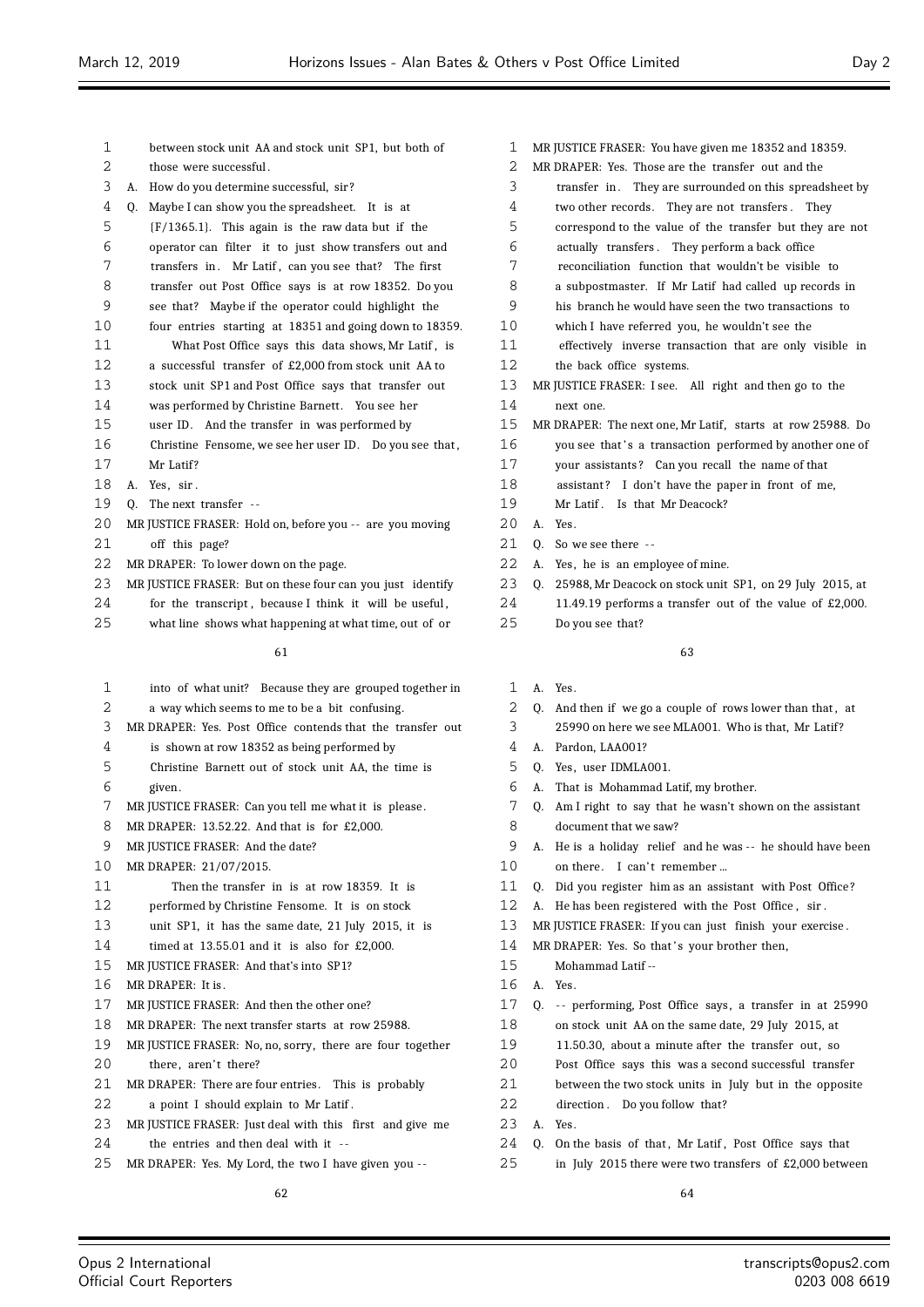- the stock units you identify , one in one direction and one in the other, but that both of them succeeded because there was both a transfer out and a transfer in? A. Well, what's your definition of "succeeded"? What's the cash figure ? I mean I'm not sure I follow you, because you're saying if you transfer in and transfer out, that it works? That's not necessarily the case. The case it works is where your cash declaration says that it has worked. That's how you confirm that it worked. 10 Q. Mr Latif, I'm just dealing with your evidence. Your evidence is that you performed a transfer out but then the transfer in was not available on the second stock unit to accept. I have just shown you documents that Post Office will say that there was not such a transfer , there was not a transfer for which there was 16 a transfer out but no transfer in. Do you follow that? 17 A. I follow that, but I'm still saying that there's a glitch . We transfer stuff all the time and yes, most of the time it works, but there are times when it didn' t work and that's what I 'm saying. Q. Ms van den Bogerd then says in her statement that she has looked at the data for August 2015 and there were in fact four transfers of £2,000 between the stock units 24 but those too were all successful, there was in every
- case a corresponding transfer in for each transfer out.

- Do you follow that?
- A. I do.
- Q. Do you accept that that is what the data would show, or
- would you like me to take you through the data?
- A. No, no, I accept.
- 6 Q. On the basis of that, Mr Latif, Post Office says there was no failed transfer such as that described in your witness statement and that you are simply wrong about
- 9 that, it never happened.
- A. So you are calling me a liar ?
- Q. Mr Latif , you may be mistaken or you may be lying .
- 12 I put the question that it didn't happen.
- 13 A. Well, I state that they did.
- 14 O. Notwithstanding, Mr Latif, that it is not shown on the transaction records, do you say that those transaction
- records are then wrong?
- A. I believe so.
- Q. Thank you.
- 19 I'm now going to move on, Mr Latif, to ask you about
- the transaction correction issue in January 2018.
- I have been asked to confirm with you that
- the heading in your witness statement is a typographical
- error and you meant to refer to transaction
- acknowledgements, is that right?
- A. Yes, TC, transaction acknowledgments.

- Q. Sorry, I heard that as TC transaction acknowledgment.
- Did you mean to say TA, transaction acknowledgment?
- A. TA is transaction acknowledgment and TC is transaction
- 4 corrections, so it is two different things, sir.
- Q. Yes. In paragraph 9 of your statement, if you could
- 6 look at that, that's  $\{E1/1/2\}$ , you say:
- "... Camelot sent information to Horizon in relation
- to scratchcards . Camelot sent this information to Horizon twice ."
- A. Yes, sir .
- 11 Q. First question about that: by amendment to your
- statement you now say that this was in
- around January 2018 rather than March 2018.
- A. Correct .
- Q. What caused you to make that correction?
- 16 A. I had a look at the -- we hold the records for the
- information in the office , so I had my assistants look
- 18 at the records, transaction logs and that's when
- I confirmed that it was January rather than March.
- 20 (Inaudible) was logs in March as well. We made calls
- effectively every month to Horizon help desk concerning 22 this issue.
- Q. When do you say you asked your assistants to check about
- the date?
- A. Yes.

- Q. Sorry, when do you say that happened?
- A. It was after I made the initial statement, I was checking.
- Q. Roughly when, Mr Latif?
- A. It would have been a few weeks ago, sir .
- Q. So is it right that you didn' t check those records from the branch before making your witness statement?
- A. No, I thought I was correct but I double checked and 9 made sure that actually in fact they were correct, those
- (inaudible ), so I was right but initial incident
- happened in January when TA (inaudible) transaction
- acknowledgement, the TC, the corrections , they came
- in March.
- Q. Okay. So you say, do you, that the TCs in relation to
- these transaction acknowledgements came in March 2018? A. Yes.
- 17 Q. And you say that's something you have checked from your records?
- A. Yes.
- Q. Looking at paragraph 9, why is that put in such vague
- 21 terms, Mr Latif? What information are you talking about
- in that paragraph?
- A. Which paragraph, sir?
- Q. Paragraph 9, starting "In or around January ..."?
- A. Yes, the way the system works with Camelot and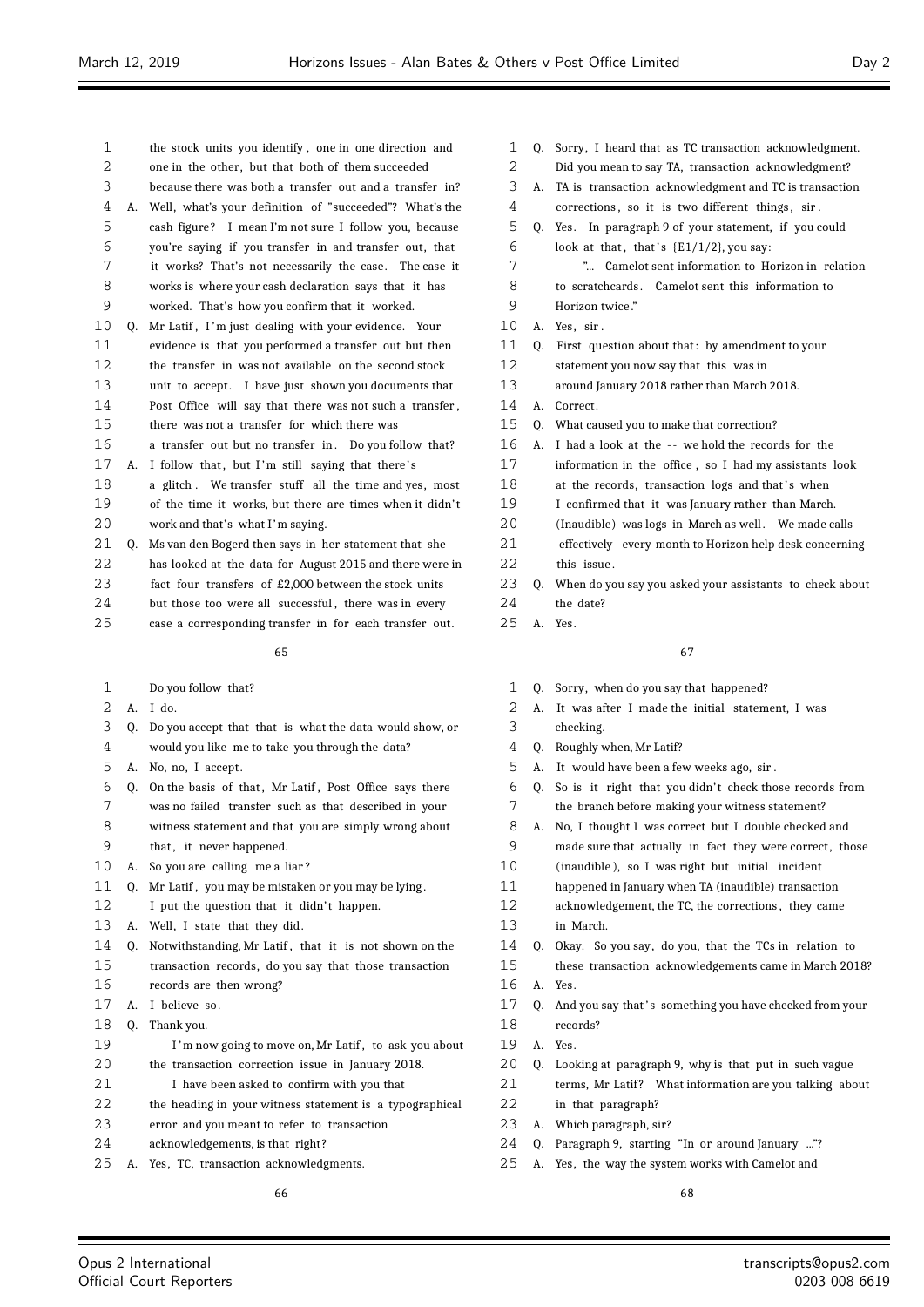| ∠                 |    | that the camelot machine predominantly is based on the   |
|-------------------|----|----------------------------------------------------------|
| 3                 |    | retail side of the business, so it's -- retail business  |
| 4                 |    | is the shop side. So, for example, a customer comes in,  |
| 5                 |    | does a transaction, buys the scratchcard or the lottery  |
| 6                 |    | ticket from us, that data is transmitted back to branch, |
| 7                 |    | to the Post Office, the following morning. So say on     |
| 8                 |    | a Tuesday we perform transactions, on the Wednesday      |
| 9                 |    | morning a TA, which is a transaction acknowledgment,     |
| 10                |    | will go to a branch, okay? So the money that was taken   |
| 11                |    | in the retailer side is then accounted for in the        |
| $12 \overline{ }$ |    | Post Office's system on our tills, so we have to put our |
| 13                |    | money in to the Post Office till and that's done         |
| 14                |    | throughout the country at every Post Office that has     |
| 15                |    | a Camelot machine installed at the branch.               |
| 16                | 0. | So in paragraph 9 what you are referring to is           |
| 17                |    | a transaction acknowledgment sent to your branch by      |
| 18                |    | Post Office --                                           |
| 19                | A. | Yes.                                                     |
| 20                | 0. | -- relating to Camelot scratchcards, is that right?      |
| 21                | A. | Yes. I believe they made the mistake and sent out the    |
| 22                |    | information twice to every branch up and down the        |
| 23                |    | country and that's what we were told by the help desk.   |
| 24                | 0. | When do you say the help desk told you that, Mr Latif?   |
| 25                | А. | When we learned in January -- when we got two lots of    |
|                   |    |                                                          |

Post Office is they have a contract with Camelot, is

that the Camelot machine predominantly is based on the

#### 

cortain T<sub>As</sub>

|             | ccriam ins.                                                |
|-------------|------------------------------------------------------------|
|             | Q. So you say you phoned immediately when you received two |
|             | sets of TAs, is that right?                                |
| A.          | Yes, sir. We automatically have to accept the TAs. You     |
|             | can't not accept them. As soon as you log on in the        |
|             | morning, the TAs are there.                                |
| 0.          | So do you say you phoned Post Office and said "You have    |
|             | mistakenly sent me two transaction acknowledgements        |
|             | rather than one"?                                          |
| $A_{\cdot}$ | Yes.                                                       |
| 0.          | And they nonetheless told you to accept them, is that      |
|             | your evidence?                                             |
| А.          | No, sir, you have no choice but to accept them. If you     |
|             | do not accept them you cannot continue to serve in your    |
|             | branch during the day. You have to accept them.            |
|             | There's no way round it.                                   |
| 0.          | Mr Latif, why don't you mention this important telephone   |
|             | call in your witness statement?                            |
| А.          | Well, we will make -- I can see we made lots of calls to   |
|             | the helpline, so, I mean it was -- we also had a message   |
|             | come through from Post Office saying that there was an     |
|             | error, there was a glitch, the transaction was put         |
|             | through twice, was sent twice to the branches and "We      |
|             | are going to resolve it ". The Post Office were aware of   |
|             | it.                                                        |
|             | 70                                                         |
|             |                                                            |

1 Q. What form do you say that notice took, Mr Latif?

- A. I believe it was a memo view, which is an internal
- communications system that the Post Office uses to
- communicate to branches and it pops up on your screen on the Horizon channel.
- Q. And you say that this notice told you that Camelot had made a mistake, is that right?
- 8 A. That's right, sir. No, it said there was a -- the information was duplicated, so it was sent twice.
- 
- Q. And you were told that was Camelot's mistake, you say?
- A. Well, they said it was a mistake. They are working with 12 Camelot to resolve the issue. Whose fault it is, I'm not sure.
- Q. Mr Latif , have you provided any notice that Post Office
- sent you referring to a mistake involving Camelot that
- you refer to in paragraph 10 of your witness statement?
- 17 A. I haven't, but that's quite easily accessible to 18 everybody. It's not a -- it's commonly available to the Post Office .
- MR JUSTICE FRASER: Mr Latif, is that different from the
- item you have just referred to that pops up on the
- screen, or is it just a different word to describe the same thing?
- 24 A. Well, it's the same, it's called a memo view, sir,
- my Lord.

# 

- MR JUSTICE FRASER: It's called a what, sorry?
- 2 A. It's called a memo view.
- MR JUSTICE FRASER: Memo view.
- A. M-E-M-O, V-I-E-W.
- MR JUSTICE FRASER: So is your paragraph 10 talking about
- the memo view, or is it talking about something
- different ?
- 8 A. That's it, that's what I'm talking about.
- MR JUSTICE FRASER: That's what you are talking about.
- A. Paragraph 10, yes.
- MR JUSTICE FRASER: All right , back to you, Mr Draper.
- MR DRAPER: Mr Latif, do you accept you might be
- misremembering the things you describe in paragraphs 9 and 10?
- 15 A. No, a notice is a memo view, sir, that's the
- communication we have with the Post Office .
- Q. Do you say -
- 18 A. It's a one-way system -- it's a one-way system, sir, how
- I explained. So if the people at Post Office want to
- 20 communicate to us something very quickly, that's the
- 21 system they use. So it 's messages about procedural
- 22 changes, or anything that's about to expire, the
- memo view comes to our screen and that happens
- automatically and that goes to every branch up and down

the country, all the time.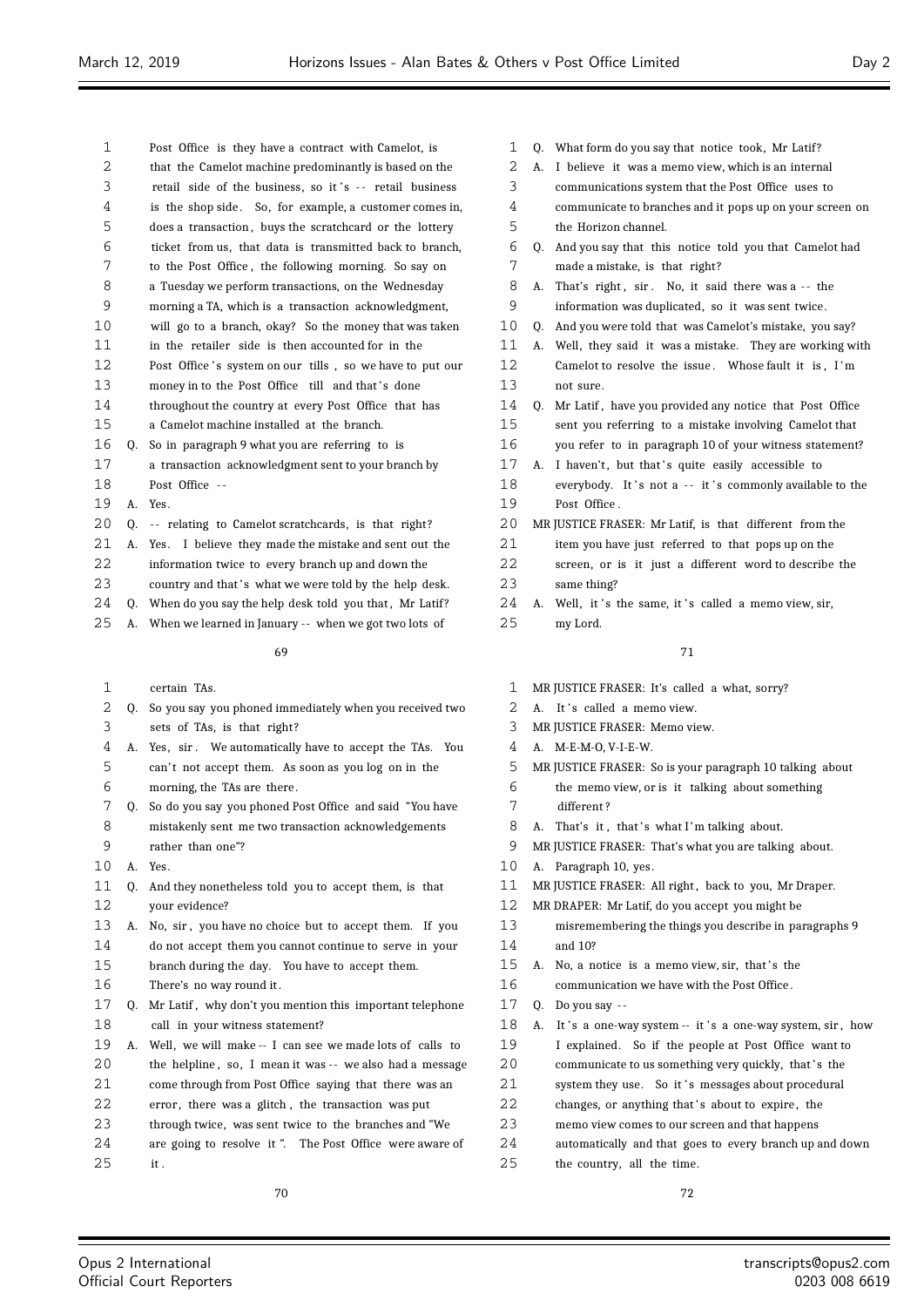| 1  |    | Q. Do you say that you personally processed the transaction | 1  |    | another.                              |
|----|----|-------------------------------------------------------------|----|----|---------------------------------------|
| 2  |    | acknowledgements to which you refer in paragraph 9?         | 2  |    | MR DRAPER: Understood. I will put t   |
| 3  | А. | The transaction acknowledgements would have been done by    | 3  |    | I put it before, my Lord.             |
| 4  |    | Christine Barnett. It's done when you first log -- when     | 4  |    | Is it right to say that every         |
| 5  |    | the first person logs in on stock unit AA the               | 5  |    | and 10 are things that Ms Barnet      |
| 6  |    | transaction screen pops up. The transaction                 | 6  |    | A. No.                                |
| 7  |    | acknowledgment, the TA pops up. That happens almost         | 7  |    | Q. So which bits of that evidence do  |
| 8  |    | every day except for Sunday.                                | 8  |    | own personal knowledge?               |
| 9  |    | Q. But you say you personally received the notice that you  | 9  |    | A. Well, sir, every branch for the 1  |
| 10 |    | refer to in paragraph 10?                                   | 10 |    | been working with the Post Office     |
| 11 | А. | The branch received the notice, sir, so whoever logs in,    | 11 |    | if they are a Camelot authorised      |
| 12 |    | the first person to log in among the staff, or one of my    | 12 |    | standard procedure within the Pos     |
| 13 |    | colleagues, the notice will come in.                        | 13 |    | understand your labouring this po     |
| 14 |    | Q. Was that you or one of your staff?                       | 14 |    | day at every branch, to whoever       |
| 15 |    | A. I believe it may have been Christine -- it was           | 15 |    | transaction acknowledgment to a       |
| 16 |    | Christine, Christine Barnett.                               | 16 |    | takings that the Camelot machine      |
| 17 | Q. | So is it right to say that everything in paragraphs 9       | 17 |    | The notice that I'm referring to      |
| 18 |    | and 10 are things that have been told to you by             | 18 |    | operator gets that memo view, ir:     |
| 19 |    | Ms Barnett?                                                 | 19 |    | they log in, that memo view con       |
| 20 | А. | The memo view, sir, will come to us as well, it will        | 20 |    | that's the notice that I'm referr     |
| 21 |    | come to me as well, sir. As soon as I log on I will get     | 21 |    | sir. Have I made myself clear?        |
| 22 |    | the memo view as well. So                                   | 22 | Q. | No, Mr Latif, you haven't answer      |
| 23 | Q. | I don't think that quite answered the question. Were        | 23 |    | a really small question. It is r      |
| 24 |    | you told these things by Ms Barnett, or do you say you      | 24 |    | or how memo view works. Are yo        |
| 25 |    | personally saw them?                                        | 25 |    | personally processed the transact     |
|    |    | 73                                                          |    |    | 75                                    |
|    |    |                                                             |    |    |                                       |
| 1  |    | A. Well, my statement says information sent to Horizon, it  | 1  |    | that you personally received the      |
| 2  |    | does not say sent to me or Christine, sir.                  | 2  |    | are you saying that these are thi     |
| 3  |    | Q. I understand that. I'm asking which it is?               | 3  |    | you?                                  |
| 4  |    | MR JUSTICE FRASER: Mr Draper, I think you are               | 4  |    | A. What I'm saying to you is that I   |
| 5  |    | misunderstanding his evidence. His evidence is that it      | 5  |    | transaction, but Mrs Barnett will     |
| 6  |    | pops up when each person logs in. Now, on the basis         | 6  |    | well that it comes up twice. So       |
| 7  |    | that he's got a separate login -- if you want to suggest    | 7  |    | You know, as soon as you log on i     |
| 8  |    | an alternative method that the information is               | 8  |    | automatically, the TA comes up a      |
| 9  |    | communicated, you should pursue that.                       | 9  |    | the first person to log on is, so     |
| 10 |    | MR DRAPER: Forgive me.                                      | 10 |    | we communicate with each other is     |
| 11 |    | Mr Latif, is your evidence that even after                  | 11 |    | time.                                 |
| 12 |    | a transaction acknowledgment has been accepted, it still    | 12 |    | Q. Mr Latif, paragraph $11$ {E1/1/2}; |
| 13 |    | pops up on someone else's screen when they log in?          | 13 |    | a transaction correction was late     |
| 14 |    | A. No.                                                      | 14 |    | accepted it, is that right?           |
| 15 |    | MR JUSTICE FRASER: No, you were asking him about the        | 15 |    | A. Yes, sir.                          |
| 16 |    | notice, Mr Draper.                                          | 16 | 0. | You said a few minutes ago that t     |
| 17 |    | MR DRAPER: I was asking him about both, my Lord.            | 17 |    | is that right?                        |
| 18 |    | MR JUSTICE FRASER: Well, if you were, you were putting it   | 18 | А. | The transaction correction, again     |
| 19 |    | together in one question. Would you like to -- you          | 19 |    | sir. And yes, that's correct.         |
| 20 |    | actually said "Were you told these things by Ms Barnett"    | 20 | 0. | You say in paragraph 11 that the      |
| 21 |    | and by "these things" you were talking about                | 21 |    | stock figure of scratchcards but      |
| 22 |    | paragraph 10. Now, paragraph 10 includes the                | 22 |    | £1,000 of scratchcards in stock.      |
| 23 |    | notice/memo view. So if you would just like to pursue       | 23 |    | A. Yes, sir.                          |
| 24 |    | it so that it is clear please so that you are not           | 24 |    | Q. You then say that means the trans  |

talking about one thing and he is asking questions about

| 2 MR DRAPER: Understood. I will put the question exactly as |  |
|-------------------------------------------------------------|--|
| I put it hefore my Lord                                     |  |

- 
- thing in paragraphs 9 tt told you?
- o you say are from your
- last 17 years I have gets a TA from Camelot branch, so that's st Office. I don't oint. It happens every logs in first gets the ccount for yesterday's e has performed. Okay? as a memo view, every respective. As soon as nes up automatically. So ing to in section 10, <sup>2</sup> ed the question. It is 23 a real ow TAs work
- u saying that you
- tion acknowledgment and

| 1  |    | that you personally received the memo view message, or   |
|----|----|----------------------------------------------------------|
| 2  |    | are you saying that these are things Ms Barnett told     |
| 3  |    | you?                                                     |
| 4  | А. | What I'm saying to you is that I performed the           |
| 5  |    | transaction, but Mrs Barnett will discuss it with me as  |
| 6  |    | well that it comes up twice. So that statement is true.  |
| 7  |    | You know, as soon as you log on it comes up              |
| 8  |    | automatically, the TA comes up automatically, whoever    |
| 9  |    | the first person to log on is, so we would -- you know,  |
| 10 |    | we communicate with each other in the branch all the     |
| 11 |    | time.                                                    |
| 12 | 0. | Mr Latif, paragraph 11 $\{E1/1/2\}$ you say that         |
| 13 |    | a transaction correction was later received and that you |
| 14 |    | accepted it, is that right?                              |
| 15 | A. | Yes, sir.                                                |
| 16 | 0. | You said a few minutes ago that that was in March 2018,  |
| 17 |    | is that right?                                           |
| 18 | А. | The transaction correction, again you have to accept,    |
| 19 |    | sir. And yes, that's correct.                            |
| 20 | 0. | You say in paragraph 11 that the TC didn't change the    |
| 21 |    | stock figure of scratchcards but Horizon showed an extra |
| 22 |    | £1,000 of scratchcards in stock.                         |
| 23 | А. | Yes, sir.                                                |
| 24 | 0. | You then say that means the transaction correction did   |
| 25 |    | not work. Can you explain what you mean by that phrase   |
|    |    |                                                          |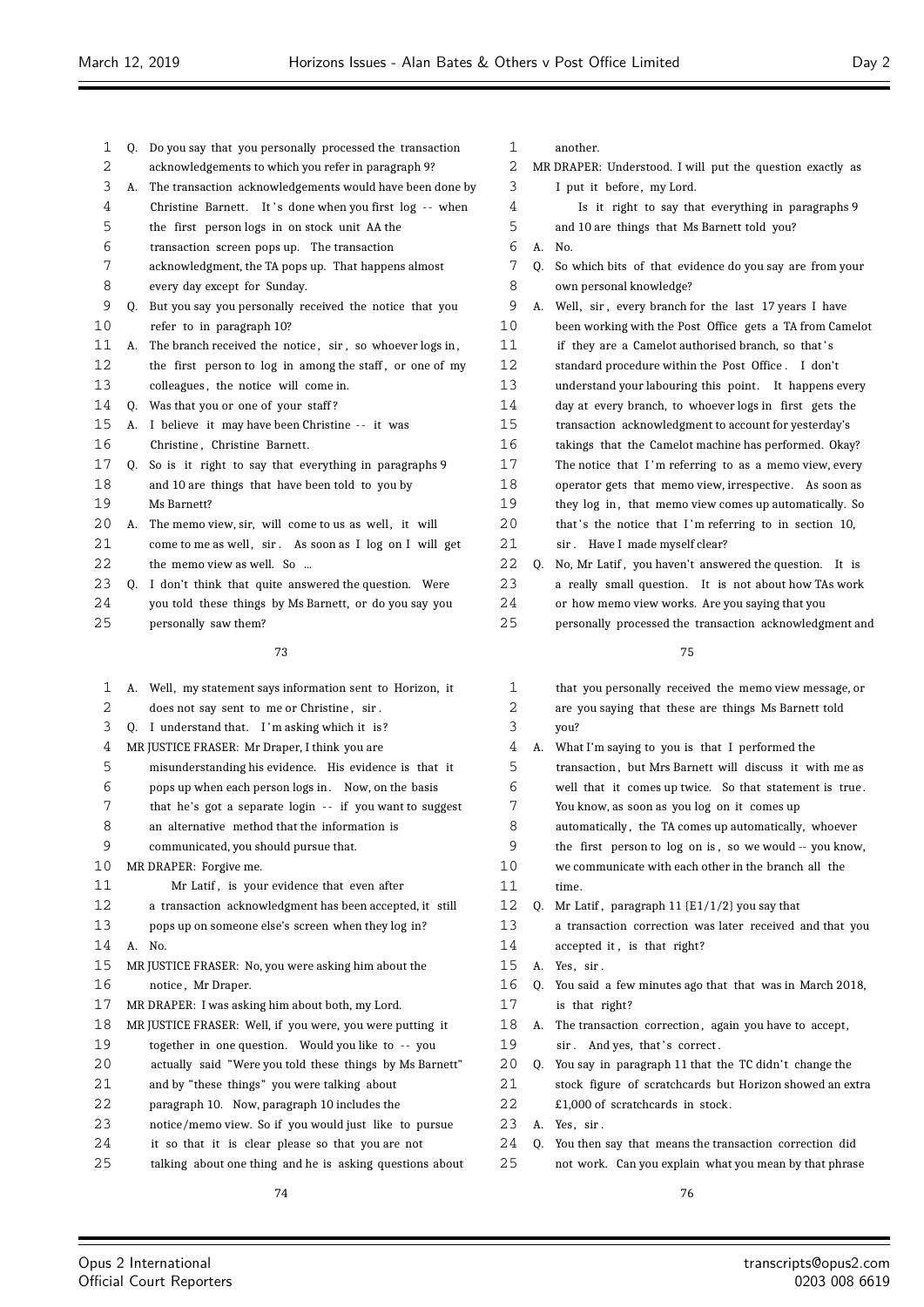- "did not work"?
- 2 A. The transaction correction corrects -- was meant to
- correct the stock that was wrongly assigned to us where it was duplicated, so it should have reduced it down to minus 50, so £500 worth of scratchcards rather than
- £1,000 worth of scratchcards .
- Q. Just to be clear , what you mean by "did not work" is
- 8 that it didn't resolve the problem in your branch. You don't mean that there was something faulty at
- a technical level with the transaction correction , you
- 11 mean that it worked technically but that it didn't
- resolve the problem, is that right?
- 13 A. Well, it's the same thing, sir. If it didn't work, it 14 didn't -- it didn't do what's it 's supposed to do, which 15 is to correct our stock figure. It didn't correct the stock figure .
- 17 Q. I don't follow, Mr Latif. It did change the Horizon 18 stock level, didn't it?
- A. What do you mean, sir?
- 20 O. The figure on Horizon for what the stock level should be changed when you put through the transaction correction , didn't it?
- A. No, as I say, my statement says that the correction was
- 24 £1,000, but it didn't work. The TC should have reduced
- 25 the stock, but it didn't. The TA added it twice, the TC

- should have taken it away. The TC did not take it away.
- Sometimes the TCs take them away, sometimes they add
- them. You either get a credit , or you get an invoice .
- So the TCs work in two separate ways.
- Q. Okay, maybe it is unhelpful to focus on the word
- "worked", but what you say is that the Horizon figure
- for scratchcards went up by 1,000 but of course the
- physical number didn't change. That's the point you're making?
- A. I think I may need to explain how that works. I think
- you are getting confused. Can I just explain how
- scratchcards work, your Honour?
- MR JUSTICE FRASER: Well, I think I understand how they
- work. I 'm pretty sure Mr Draper does, but maybe
- Mr Draper will just in summary form put it to you so
- that you can agree it or disagree it .
- Mr Draper.
- MR DRAPER: It may be the best thing to do, Mr Latif , is to get a short statement on this from a Post Office witness.
- 21 MR JUSTICE FRASER: No. I don't think so.
- MR DRAPER: Sorry, I mean to go to the statement and we can agree the text .
- MR JUSTICE FRASER: By all means if you have got one, yes.
- MR DRAPER: If you can turn please to Ms van den Bogerd's
- witness statement at {E2/5/8} and at paragraph 25 -- do 2 vou see that, Mr Latif? Can you read paragraph 25 to yourself please just in your head. 4 MR JUSTICE FRASER: That's about the PING fix, isn't it? A. Okay. MR JUSTICE FRASER: We were on transaction corrections. MR DRAPER: I believe he wanted me to take him through how one gets a TC for scratchcards and to what it relates . 9 MR JUSTICE FRASER: I don't believe he did, but we will let him read that and then you can put your question. Mr Draper, you're going to have to pay attention to what his answers are. This is incredibly slow going. How much longer are you going to be with the witness? MR DRAPER: I would say about 15 to 20 minutes. MR JUSTICE FRASER: All right . (Pause). MR DRAPER: Then, Mr Latif, over the page {E2/5/9} -- A. Okay. Q. - - Ms Van den Bogerd at 26.6 is referring to the process you described earlier , that scratchcards are first activated on the lottery terminal and then at 26.7, if 22 you could read that to yourself, she describes the process for TAs and I 'm just putting this to you because
- I think we agree about that process, so if you could
- read 26.7 to yourself please .

- (Pause).
- 2 Are you there yet, Mr Latif, the end of
- paragraph 26.7?
- A. I am.
- O. What she says there is right, isn't it?
- A. She does.
- Q. Can I ask you to then go forward to paragraph 98, which
- is at {E2/5/24}. What Ms van den Bogerd says there is
- that the problem in your branch started - I 'm
- summarising, but the problem in your branch started when
- your branch received two TAs on 18 January 2018 and she
- says that they were mistakenly negative in value when
- they should have been positive . Do you follow that?
- A. Yes, sir .
- Q. Do you accept -
- A. Positive has corrected a negative (inaudible) is what we have to put the money into the Post Office till .
- 18 Q. Precisely. And she is explaining that was Post Office's mistake when it made the TA. Someone put a minus when
- they shouldn't have. Do you follow?
- A. Yes, sir .
- 22 Q. And she says that's what started this problem in your
- branch. Do you accept that?
- A. I do.
- Q. The mistake in the transaction acknowledgment would have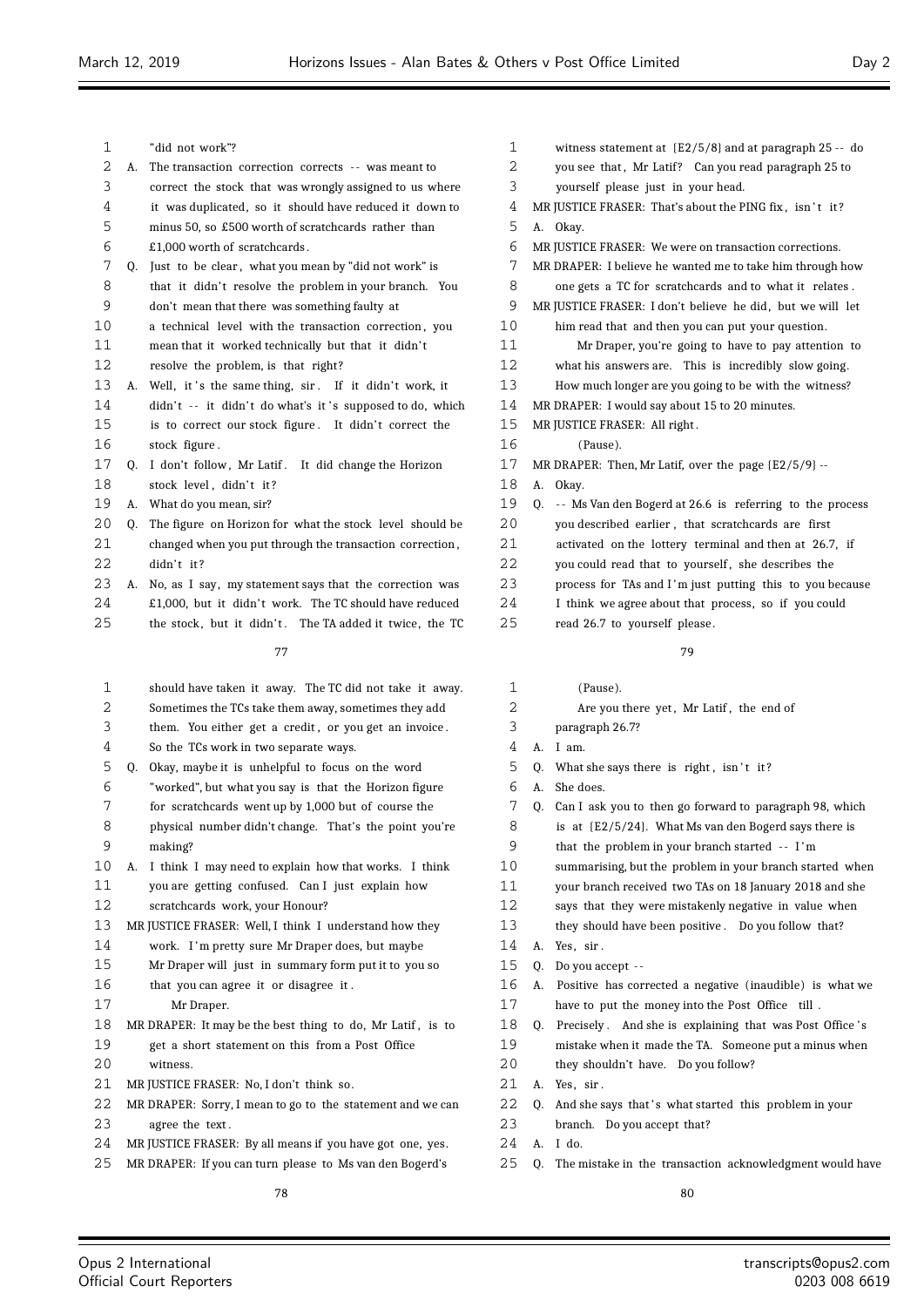- been apparent and obvious from looking at the
- transaction acknowledgment itself, wouldn't it ?
- A. I don't follow .
- Q. Well, if the transaction acknowledgment was negative
- rather than positive you would see that -
- A. Yes.
- 7 Q. -- when you looked at it?
- A. We would look into our stock figure and yes, our stock
- figure would be negative, so in this case the £10
- 10 scratchcard, which is what that TA refers to, it would have been negative.
- Q. Yes. I think you're saying after the TA you had
- a negative balance of scratchcards on Horizon, is that right?
- 15 A. Correct.
- 16 Q. But that happened, Mr Latif, because the TA was negative and I 'm suggesting that that would be obvious from looking at the TA. Do you follow?
- A. Well, yes, because we -- it was done twice. It would
- have been obvious, yes, it would be a negative figure ,
- 21 but what you're saying about -- what Mrs Van den Bogerd
- is saying is that the transaction was done twice, the TA
- 23 was done twice in error. So our stockholding would gone negative .
- 25 O. We agree that point, Mr Latif, Your stockholding for

 scratchcards went negative. It did that because of the negative TA. That's common ground. A. Yes. Q. Ms van den Bogerd is not saying that there was a mistake made duplicating a transaction acknowledgment, she is just saying it was negative when it should have been positive and I think you have agreed that? A. Yes, I do. When we (inaudible) like that to the shop, 9 it is activated on a lottery machine, that's a message that goes back that means we have to pay for that scratchcard to the Post Office . Okay? And that got 12 negative, so when we do the TA we then have to send that scratchcard to the system to make it positive , manually. We put the money in at the same time, so the TA was sent in twice. Q. Okay. We will disagree on that and I will come back to the precise mechanism -- A. Well, you can check. Q. - - in a moment. The point I wanted to make -- and it is no big criticism , Mr Latif , but the point is you were at your branch required to check the TAs and Post Office made a mistake and you missed the mistake; is that fair ? A. How do you say we missed the mistake? Because memo view said the Post Office will issue a TC, a transaction 25 correction, to correct their mistake. What I'm saying 

| 1       | is that that TC didn't work. Our stock figure stayed,       |
|---------|-------------------------------------------------------------|
| 2       | where it should have basically gone into the positive,      |
| 3       | so rather than being negative it should have gone back      |
| 4       | to zero and it did not (inaudible) and that's why the TC    |
| 5       | failed.                                                     |
| 6       | Q. Can I ask you then to look at paragraph 99 of            |
| 7       | Ms van den Bogerd --                                        |
| 8       | MR JUSTICE FRASER: Before you do that, Mr Draper, it is now |
| 9       | 5 past 1. I don't know if you are paying any attention      |
| 10      | to the time, but what's your attention, to plough on        |
| 11      | until you have finished, or to take stock, or -- we have    |
| 12      | to in some way address the fact this is a time limited      |
| 13      | trial.                                                      |
| 14      | MR DRAPER: Of course, my Lord. My intention was to see      |
| 15      | whether Mr Latif agrees with paragraph 99 because that      |
| 16      | then will determine how much more I need to show him.       |
| 17      | MR JUSTICE FRASER: Well, in terms of timing for your        |
| 18      | cross-examination?                                          |
| 19      | MR DRAPER: Oh, forgive me. 15 to 20 minutes.                |
| $20 \,$ | MR JUSTICE FRASER: Well, it was 15 to 20 minutes when       |
| 21      | I asked you 15 to 20 minutes ago.                           |
| 22      | MR DRAPER: Well then --                                     |
| 23      | MR JUSTICE FRASER: Is your intention --                     |

- MR DRAPER: It will have to be, my Lord.
- 25 MR JUSTICE FRASER: Is your intention just that we sit here

- until you have finished and then we have a break, or we have a short break for the transcribers now for
- 
- ten minutes and then come back?
- MR DRAPER: No, my Lord. My intention was to show Mr Latif
- paragraph 99 which will then determine how much more
- cross-examination is needed on this area and then break.
- MR JUSTICE FRASER: Right, we will do that then.
- MR DRAPER: Mr Latif, can you read to yourself paragraph 99 of Ms van den Bogerd's statement please .
- (Pause).
- A. Yes, okay.
- Q. Do you agree with what she says there about what happened next?
- A. I agree that you cannot roll over with a negative stock figure , Horizon does not allow you to do that .
- Q. Do you agree with the rest of it ?
- A. I do.
- Q. Thank you.
- That is an appropriate moment, I think, my Lord.

MR JUSTICE FRASER: Right and you think another 15 to

- 20 minutes.
- MR DRAPER: I do.
- 23 MR JUSTICE FRASER: Right, Mr Latif, I know you are in
- a different time zone. Usually we would have a break
- now in the middle of the day. Can you tell me what the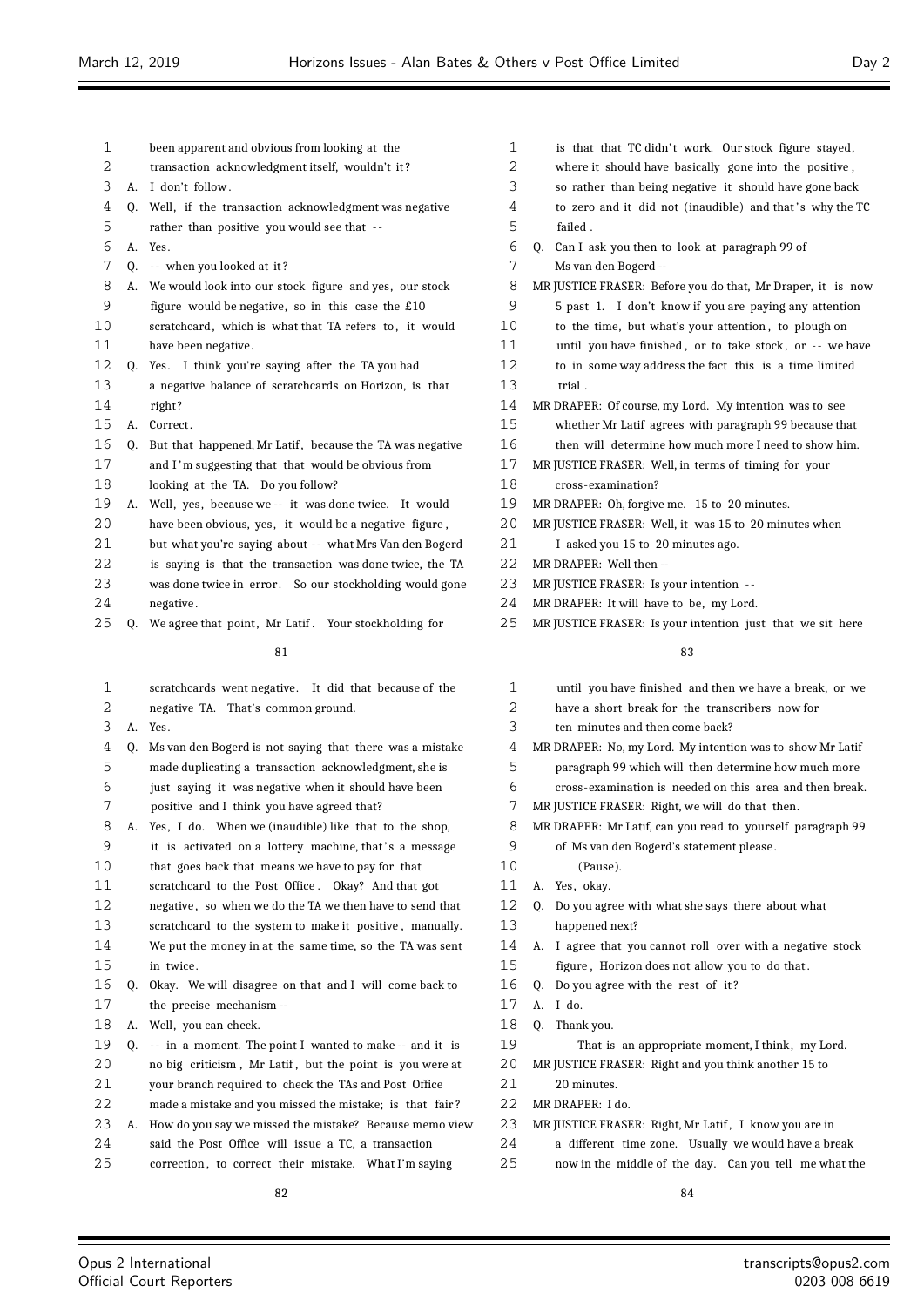1 time is there please? What time of day is it? A. It is just going on 10 past 6, your Honour. MR JUSTICE FRASER: In the evening, yes? A. In the evening, yes, your Honour. MR JUSTICE FRASER: Now, are you all right to have a short break for about 40, 45 minutes and come back, or would you prefer to keep going now until we finish your evidence? A. Your Honour, I would really appreciate your help if we continue to finish so I can get back. 11 MR JUSTICE FRASER: All right. Well, what we're going to do then is just have a five minute break for the shorthand writers and then we're going to continue. On the basis that this gentleman is on the videolink from Pakistan, 15 Mr Draper, I think that's the best thing to do. So if 16 I can say we have a break until let's say quarter past and then we will come back and then Mr Draper is going to complete your evidence, all right? A. Thank you. 20 MR JUSTICE FRASER: So that's about six minutes. (1.10 pm) (Short Break) (1.15 pm) MR JUSTICE FRASER: Mr Draper. MR DRAPER: Mr Latif, before the break you agreed with paragraphs 98 and 99 of Ms van den Bogerd's witness statement {E2/5/24}. A. Yes. Q. I wonder whether you could read to yourself also paragraph 100 and tell me whether you agree with that please . (Pause). A. Okay, yes. 9 Q. You agree that, Mr Latif? A. Yes, sir . Q. Can I ask you then to read paragraph 101, starting at the bottom of the page and please do indicate when you would like the page turned. (Pause).

- A. Okay, page please {E2/5/25}. (Pause).
- Q. Have you done with paragraph 101, Mr Latif?
- A. I am.
- Q. Do you agree with that paragraph as well?
- A. I do.
- 21 Q. Do you then agree, Mr Latif, with the conclusion that
- Ms van den Bogerd draws in paragraph 102? If you read
- 23 that to yourself please.
- (Pause).

A. Okay.

- 1 Q. Do you agree that that's the position, Mr Latif: it was
- a confusing situation , but once the data has all been
- analysed, Ms van den Bogerd is right about what
- happened?
- A. Can I just confirm, there was an audit done in September of this year, an audit by a Post Office trained auditor ,
- and my stockholding was still showing negative. And
- 8 a Jane Lawrence is the auditor and she has -- still
- could not resolve this matter, so the problem hasn't
- gone away, the problem is still there . And there have
- been a number of calls to the helpline to resolve that
- negative stock and it hasn't worked. They haven't come back with a response.
- Q. Mr Latif , the evidence of Ms van den Bogerd that you 15 have just agreed is correct, at least up to
- paragraph 101, is that the initial mistake by
- Post Office caused the branch to have a negative stock
- 18 level, you agree?
- A. Yes, correct .
- 20 Q. Your branch then carried out a sales reversal that
- 21 addressed the stock level but created a cash surplus:
- 22 that's right? 23 A. Correct.
- 
- Q. The transaction correction from Post Office then
- adjusted the stock level but because of your reversal it

# 

1 didn't put the branch back how it should have been. Do you follow that? A. Yes, okay, go on. Q. So in effect the transaction correction cancelled out the mistaken transaction acknowledgment, do you agree with that? 7 A. That's what it 's supposed to do. Q. But the problem was that because of the reversal in your branch, you would need to undo that reversal before the branch would be back as it should have been? That's Ms van den Bogerd's evidence. A. I still state that an independent audit was done by the Post Office , a Mrs Jane Lawrence, in September 2018 the stockholding was still negative and as the branch was handed over to another subpostmaster that is going to be 16 investigated, it 's going to be investigated. If you are now coming back with this evidence, I still say that there is a problem somewhere and I don't know what's happened but we have still got a negative stock figure within our branch. 21 Q. Mr Latif, that's inconsistent with the evidence that you have just agreed is correct about what the transaction 23 correction did, isn't it? 24 A. Well, that's what it's supposed to do, but what it did 25 is a different thing. I mean that's what it is supposed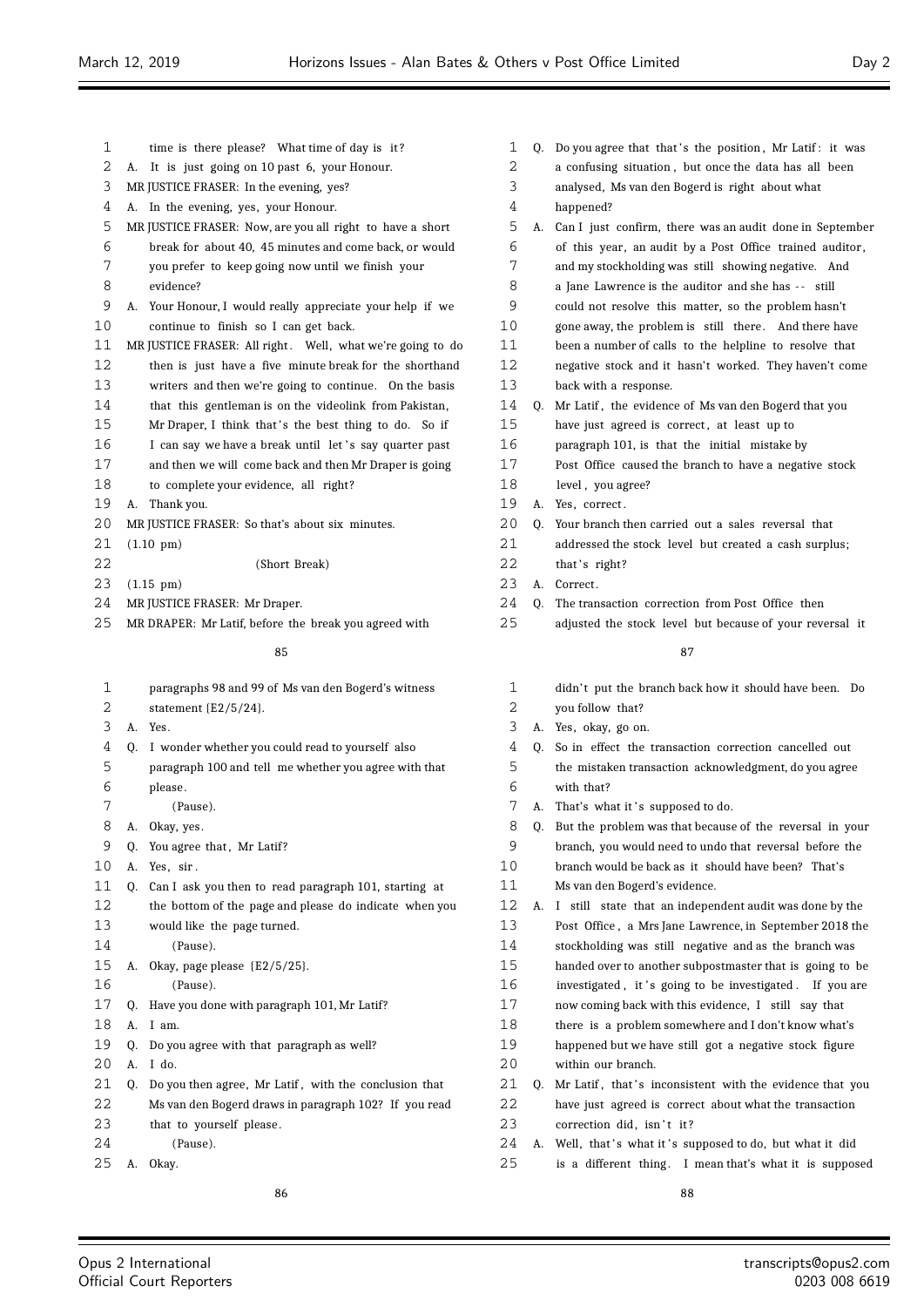| 1              |    | to do.                                                     | 1  | Q. | I ca            |
|----------------|----|------------------------------------------------------------|----|----|-----------------|
| 2              | 0. | Why do you not mention the audit in your witness           | 2  |    | ther            |
| 3              |    | statement?                                                 | 3  |    | forn            |
| 4              | А. | Well, I'm just saying that the stock figure is wrong and   | 4  |    | that            |
| 5              |    | the till is wrong, so it's a fact. I mean you should       | 5  | A. | Oka             |
| 6              |    | know, the Post Office should know they did an audit of     | 6  |    | not             |
| 7              |    | I have complained, we made a number of calls to<br>this .  | 7  |    | well            |
| 8              |    | the helpline. We rang Camelot as well to address the       | 8  | 0. | Mr              |
| 9              |    | issue and they just haven't got back to us. I told them    | 9  |    | you             |
| 10             |    | we had an audit coming, "You need to do it before the      | 10 |    | reca            |
| 11             |    | audit" and if you check the call logs there will be        | 11 | А. | Yes,            |
| 12             |    | a number of call logs to the helpline about these          | 12 | 0. | If $\mathbf{v}$ |
| 13             |    | scratchcards. I'm sure you have those.                     | 13 |    | $\{F/$          |
| 14             | 0. | Mr Latif, what Post Office will submit about this          | 14 |    | Mr              |
| 15             |    | problem with transaction acknowledgements and              | 15 |    | Cad             |
| 16             |    | transaction corrections in 2018 is that there were         | 16 |    | colu            |
| 17             |    | a series of human errors that led to a problem in your     | 17 |    | colu            |
| 18             |    | branch that was quite hard to get to the bottom of, but    | 18 |    |                 |
| 19             |    | that did not involve any computer bug or error in          | 19 |    | did             |
| 20             |    | Horizon. Do you agree?                                     | 20 | A. | Yes.            |
| 21             | А. | I agree, but the fact remains that an independent audit    | 21 | 0. | So v            |
| 22             |    | happened and the stock we were holding was still           | 22 |    | pro             |
| 23             |    | negative, so how do you explain that, sir?                 | 23 | А. | Can             |
| 24             |    | Q. Mr Latif, I'm sorry to go back. It's not entirely clear | 24 |    | cam             |
| 25             |    | from your answer whether you did agree with me or not.     | 25 |    | com             |
|                |    | 89                                                         |    |    |                 |
| 1              |    | Do you agree that the problem with transaction             | 1  |    | two             |
| $\overline{2}$ |    | acknowledgements and transaction corrections can be        | 2  |    | left            |
| 3              |    | explained by human errors and that there was not a bug     | 3  |    | oka             |
| 4              |    | or error in Horizon involved in that problem?              | 4  |    | into            |
| 5              | А. | The human error is when the Post Office, or Camelot,       | 5  |    | his             |
| 6              |    | PINGed the information to our terminal, duplicated the     | 6  |    | but             |
| 7              |    | information. That's the human error. We then, to           | 7  |    | sho             |
| 8              |    | balance the office, had to do a number of transactions     | 8  |    | casl            |
| 9              |    | to correct that cock-up, if I may use that word,           | 9  |    | the             |

my Lord. So, yes, there was a mistake that was made,

11 but I still stress it was on Post Office's side, or

- Camelot who are their partner. So the fact remains there was an independent audit
- 14 happened by your Post Office -- by Post Office's

auditor , her recommendation was that they look into it

- as is (inaudible) the strategy is still there . And
- there were a number of calls to the helpline pleading
- with them to resolve this issue before the audit and
- 19 there will be a complete trail of that, sir.
- 20 Q. I'm going to leave the transaction correction issue now 21 and turn to some final points.
- At paragraphs 15 and 18 of your witness statement
- {E1/1/3}, Mr Latif , you make a number of very general
- allegations about Horizon. Do you see those?
- A. Yes, sir .

- an't meaningfully challenge you on those because re is no detail for me to engage with, but I just mally make clear that Post Office does not accept it what you say there is correct. Do you follow that? ay, I accept the Post Office explanation, but that's my experience. I think you have to accept that as ll please. Latif, we saw earlier a mistake in your branch. Do remember the remming error with the cheque? Do you call seeing that? . sir . we could go back to the call log please at  $(1829.1)$ , and if we could go please to row 172. Latif, this is a record of a call from your branch, ldington, on 26 March 2018 and we get that from umn D and the content of the call is shown at umn M and it says there at M: "Thursday: customer wanted to withdraw £1,000 but
	- as a deposit so now £2,000 down."

- what happened there, Mr Latif, was the assistant
- bessed on Horizon a deposit for  $£1,000$ , that's right?
- I just stop you there. That incident, a customer
- ne in, distracted the counter clerk, okay, made
- nments about her, made her feel uneasy. There were

# 

| $\mathbf{1}$ |    | two buttons next to each other on Horizon, one to the    |
|--------------|----|----------------------------------------------------------|
| 2            |    | left, one to the right, so she pressed the wrong button, |
| 3            |    | okay. We -- instead of withdrawing money we put money    |
| 4            |    | into his account. So rather than taking £1,000 out of    |
| 5            |    | his account, in fact the button hit was the deposit      |
| 6            |    | button, so we put $£1,000$ into his account. So the      |
| 7            |    | shortfall was £2,000. That same night when we did the    |
| 8            |    | cash declaration, we realised the mistake, we checked    |
| 9            |    | the CCTV and proved that the customer -- in fact the     |
| 10           |    | wrong transaction occurred. I personally contacted the   |
| 11           |    | customer, the customer refunded us the money and that is |
| 12           |    | the correct procedure followed to make sure that the     |
| 13           |    | money was put back into the system.                      |
| 14           | 0. | Mr Latif, prior to that resolution that you were able to |
| 15           |    | reach there will have been a £2,000 shortfall within the |
| 16           |    | branch, wouldn't there?                                  |
| 17           | А. | (Inaudible) yes, but before the next balancing period.   |
| 18           | 0. | If we go $-$                                             |
| 19           | А. | The customer put the money back, sir.                    |
| 20           | 0. | If we can go to row 182 please. We see there a mistake   |
| 21           |    | where someone -- you or one of your assistants -- has    |
| 22           |    | accidently entered a council tax bill for £13 as £130,   |
| 23           |    | so what I would call a miskey error.                     |
| 24           |    | A. Yes, sir.                                             |
| $\sim$ $-$   |    |                                                          |

25 Q. So it's fair to say, isn't it, Mr Latif, that there were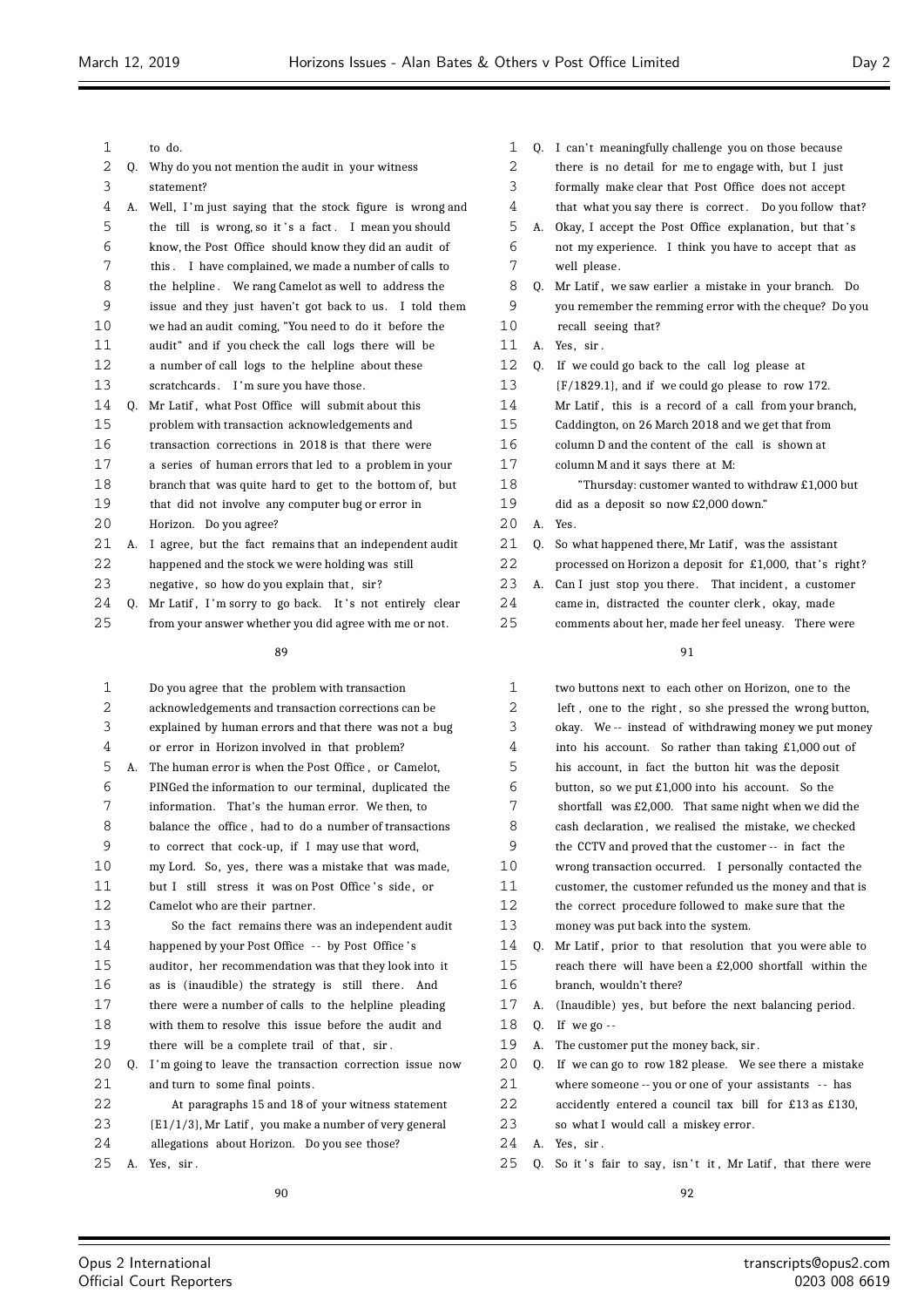$\equiv$ 

| 1  |    | errors and mistakes in this your branch of that kind        | 1  |    | "Qu                 |
|----|----|-------------------------------------------------------------|----|----|---------------------|
| 2  |    | that could lead to shortfalls?                              | 2  |    | please              |
| 3  | А. | I would say that every branch has shortfalls, sir.          | 3  |    |                     |
| 4  |    | Everybody is human. We all make mistakes, but most          | 4  |    | in a                |
| 5  |    | mistakes are corrected. However, with software glitches     | 5  |    | "Qu                 |
| 6  |    | you cannot correct those.                                   | 6  |    | that giv            |
| 7  |    | Q. One conclusion point, Mr Latif. Do you accept that       | 7  |    | entry or            |
| 8  |    | everything you complain of in your witness statement can    | 8  |    | And                 |
| 9  |    | be explained by human errors, whether Post Office           | 9  |    | there w             |
| 10 |    | errors, or errors in your branch, and might not have        | 10 |    | the oper            |
| 11 |    | involved any bug or error in Horizon?                       | 11 |    | (F/1829)            |
| 12 | А. | No, no. I would say some errors are human error, but        | 12 |    | filter b            |
| 13 |    | there is also a bug in the Post Office system and that's    | 13 |    | custom s            |
| 14 |    | my evidence, sir.                                           | 14 |    | can you             |
| 15 |    | Q. Just one short last point, Mr Latif, just to confirm.    | 15 |    | actually            |
| 16 |    | Post Office's position is that you ceased to be the         | 16 | А. | Correct.            |
| 17 |    | subpostmaster of the Caddington branch in September of      | 17 | Q. | And if v            |
| 18 |    | last year. That's right, isn't it?                          | 18 |    | and M <sub>th</sub> |
| 19 | А. | Correct.                                                    | 19 |    | "Cus                |
| 20 | 0. | Was it $-$                                                  | 20 |    | an exist            |
| 21 | А. | That's -- the date it happened -- 27 September is when      | 21 |    | session             |
| 22 |    | the audit was.                                              | 22 |    | error m             |
| 23 | 0. | It doesn't matter, but Post Office records suggest it       | 23 |    | $AD$ "              |
| 24 |    | was the 26th, but it doesn't matter, Mr Latif.              | 24 |    | Do y                |
| 25 |    | A. Yes.                                                     | 25 |    | was abo             |
|    |    | 93                                                          |    |    |                     |
| 1  |    | Q. Is it therefore a mistake in your witness statement that | 1  | А. | To be po            |
| 2  |    | you failed to correct when you say in paragraph 1 that      | 2  | Q. | Okay, th            |
| 3  |    | you are currently the subpostmaster?                        | 3  |    | Thei                |
| 4  | А. | I did discuss that with the -- my solicitor and they        | 4  |    | spreadsl            |
| 5  |    | said because the incident happened while I was in charge    | 5  |    | MR JUSTICE          |
| 6  |    | it didn't really matter.                                    | 6  |    | MR GREEN:           |
| 7  |    | Q. Thank you, Mr Latif.                                     | 7  |    | the orig            |
| 8  |    | MR JUSTICE FRASER: Re-examination?                          | 8  |    | If $v$              |
| 9  |    | MR GREEN: My Lord, I'm just going to ask -- because he's    | 9  |    | 167, tha            |
| 10 |    | got a four hour drive home I'm going to ask two --          | 10 | А. | Okay.               |
| 11 |    | MR JUSTICE FRASER: I'm not encouraging any.                 | 11 | Q. | Now, Mr             |
| 12 |    | MR GREEN: But I need to do some.                            | 12 |    | calls ab            |
| 13 |    | MR JUSTICE FRASER: I'm not stopping you, but he has been in | 13 | А. | Yes. Ye             |
| 14 |    | the witness box for three hours.                            | 14 | Q. | Can we g            |
| 15 |    | MR GREEN: Precisely. So, my Lord, I was just going to       | 15 |    | "Descrip            |
| 16 |    | explain, I'm asking two indicative questions.               | 16 |    | "TC                 |
| 17 |    | MR JUSTICE FRASER: Yes.                                     | 17 |    | games               |
| 18 |    | Re-examination by MR GREEN                                  | 18 |    | cause a             |
| 19 |    | MR GREEN: Could you be shown the transcript please at       | 19 | A. | Yes.                |
| 20 |    | page 40, line 15. Sorry, Mr Latif, just bear with us        | 20 | Q. | Can you             |
| 21 |    | a second. We're just trying to find the transcript --       | 21 | А. | That's i            |
| 22 |    | MR JUSTICE FRASER: You can just read out the question and   | 22 |    | on.                 |
| 23 |    | answer if you want.                                         | 23 | Q. | Can you             |
| 24 |    | MR GREEN: At page 40, line 15 {Day2/40:15} Mr Draper asked  | 24 |    | details'            |
| 25 |    | you:                                                        | 25 |    | this boy            |
|    |    |                                                             |    |    |                     |
|    |    | 94                                                          |    |    |                     |

| 1        |    | "Question: If we could call up the call log                      |
|----------|----|------------------------------------------------------------------|
| 2        |    | $\cdot$ ."<br>please                                             |
| 3        |    | Which is at 1829.1, which we will look at                        |
| 4        |    | in a moment. And then it says:                                   |
| 5        |    | "Question:  row 89 and looking over to column D,                 |
| 6        |    | that gives a date of 29 June 2015 which is the first             |
| 7        |    | entry on this log for June?"                                     |
| 8        |    | And you will remember his Lordship spotted that                  |
| 9        |    | there were some dates which were out of order. Could             |
| 10       |    | the operator please go to that document 1829.1                   |
| 11       |    | {F/1829.1}. And could you please enable editing and              |
| 12       |    | filter by date please, sort by date, sort and filter,            |
| 13       |    | custom sort, sort by created date. "Okay". And please            |
| 14       |    | can you then look at row 95. Can you see that's                  |
| 15       |    | actually 22 June?                                                |
| 16       | А. | Correct.                                                         |
| 17       | Q. | And if we go across to the right we can see in rows L            |
| 18       |    | and M the caller is identified as Chris and it says:             |
| 19       |    | "Customer rang as she is trying to complete                      |
| 20       |    | an existing reversal on a rem in. She is using the               |
| 21       |    | session ID and it is not accepting and coming up with an         |
| 22       |    | error message 'unable to reserve as remmed as product in         |
| 23<br>24 |    | AD"                                                              |
| 25       |    | Do you have any recollection as at today what that<br>was about? |
|          |    |                                                                  |
|          |    | 95                                                               |
| 1        | А. | To be perfectly honest, I don't.                                 |
| 2        | Q. | Okay, thank you.                                                 |
| 3        |    | Then could we just use the duplicate of that                     |
| 4        |    | spreadsheet please that you had, the unfiltered one.             |
| 5        |    | MR JUSTICE FRASER: Whereabouts are we going?                     |
| 6        |    | MR GREEN: We're going to be going to row 167, my Lord, in        |
| 7        |    | the original version.                                            |
| 8        |    | If we can go down to row 167 very kindly and look at             |
| 9        |    | 167, that's 25 January 2018.                                     |
| 10       | А. | Okay.                                                            |
| 11       | Q. | Now, Mr Latif, you mentioned there were a number of              |
| 12       |    | calls about the issue.                                           |
| 13       | A. | Yes. Yes, sir.                                                   |
| 14       | Q. | Can we go across to row M first please. Let's pause,             |
| 15       |    | "Description":                                                   |
| 16       |    | "TC received for launch of £10 x 100 scratchcard                 |
| 17       |    | games  only received 50  if we accept the TC, will               |
| 18       |    | cause a discrepancy?"                                            |
| 19       | А. | Yes.                                                             |
| 20       | Q. | Can you remember what that was about?                            |
| 21       | A. | That's it, that's the -- the thing we discussed earlier          |
| 22       |    | on.                                                              |
| 23       | Q. | Can you go to the right to column U please, "Resolution          |
| 24       |    | details", we have only got a certain amount of text in           |
| 25       |    |                                                                  |

Ξ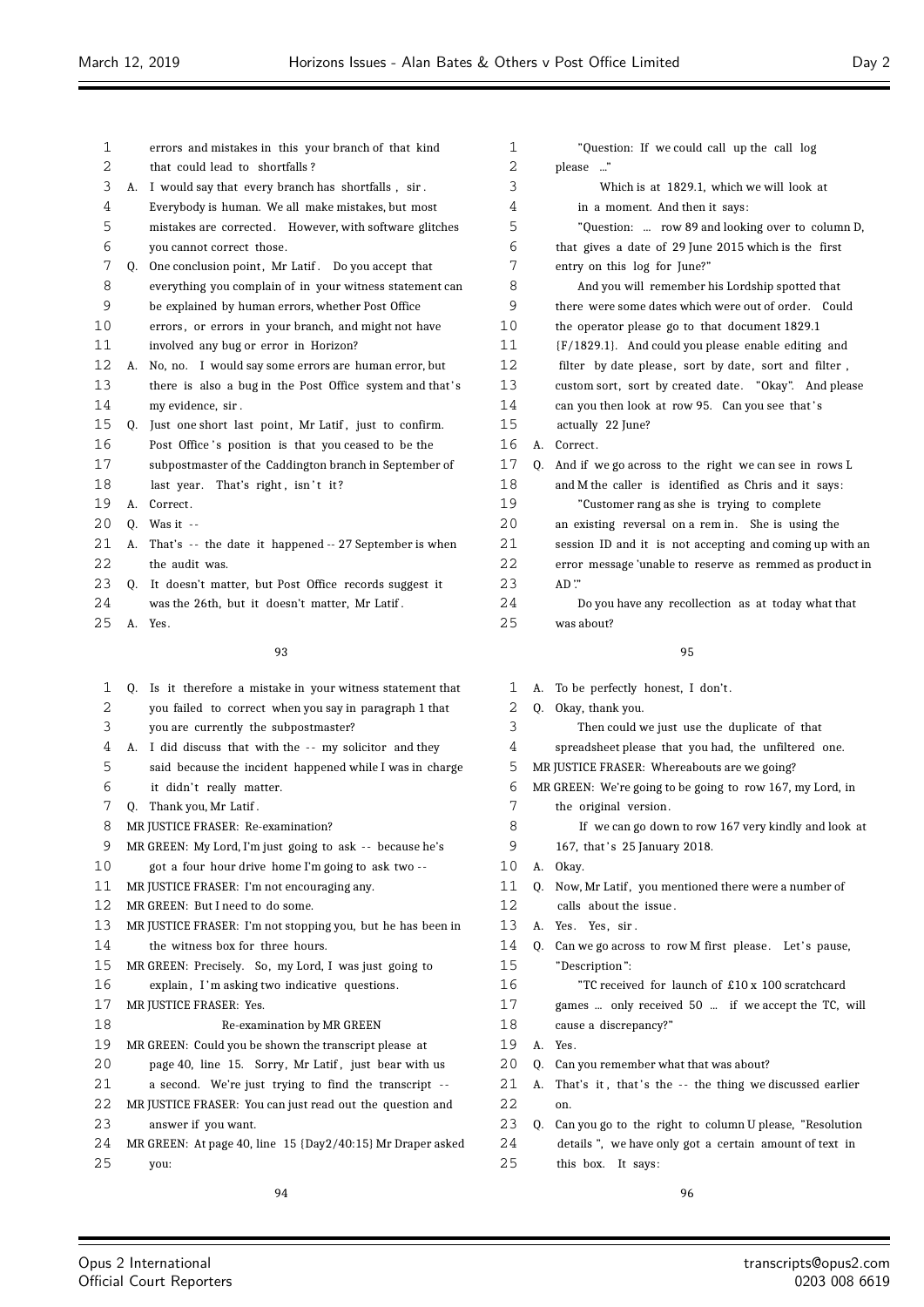| 1  | "Sent below email to P&BA team:                              | 1  |    | enou                |
|----|--------------------------------------------------------------|----|----|---------------------|
| 2  | "Good afternoon, I have received a call from                 | 2  |    | me.                 |
| 3  | 0561347 "                                                    | 3  |    | V                   |
| 4  | Is that your FAD code?                                       | 4  |    | next                |
| 5  | That is my branch, sir, yes, my FAD code.<br>А.              | 5  |    | MR GREE             |
| 6  | " Caddington office, disputing the TC they received<br>0.    | 6  |    | <b>MR JUSTI</b>     |
| 7  | this morning relating to the issue of the $£10$ game $1100$  | 7  |    | them                |
| 8  | scratchcards."                                               | 8  |    | MR GREE             |
| 9  | I think that should say 100 scratchcards, should it?         | 9  |    | <b>MR JUSTI</b>     |
| 10 | It should say 100, sir.<br>А.                                | 10 |    | I                   |
| 11 |                                                              | 11 |    |                     |
|    | Okay, just a miskeying error.<br>Q.                          | 12 |    | $(1.40~\text{pm})$  |
| 12 | "The TC received says that they should have had "            |    |    |                     |
| 13 | Can you remember what came back?                             | 13 |    | $(2.15 \text{ pm})$ |
| 14 | That is the problem: nothing came back from Camelot.<br>А.   | 14 |    | MR GREE             |
| 15 | And again we kept chasing them, we kept chasing the          | 15 |    |                     |
| 16 | Post Office and nothing came back until September the        | 16 |    |                     |
| 17 | audit happened. Thank you, sir.                              | 17 |    | MR GREE             |
| 18 | Thank you very much, Mr Latif.<br>Q.                         | 18 |    | in fr               |
| 19 | I don't know whether his Lordship has any questions?         | 19 | А. | Yes.                |
| 20 | Questions from MR JUSTICE FRASER                             | 20 | Q. | If yo               |
| 21 | MR JUSTICE FRASER: I just have a couple of questions which   | 21 |    | a wit               |
| 22 | will be quite quick.                                         | 22 | А. | That'               |
| 23 | I think you said the audit was carried out -- was            | 23 | Q. | And i               |
| 24 | the lady called Jane Lawrence?                               | 24 |    | there               |
| 25 | She was, my Lord.<br>А.                                      | 25 | А. | It is               |
|    | 97                                                           |    |    |                     |
| 1  | MR JUSTICE FRASER: Jane Lawrence. And when the audit         | 1  | Q. | And o               |
| 2  | happened in September 2018 was Mr Jando still your line      | 2  |    | true,               |
| 3  | manager, or was it somebody else?                            | 3  |    | subse               |
| 4  | A. No, Navjot still was just there.                          | 4  | А. | Abso.               |
| 5  | MR JUSTICE FRASER: All right. Thank you very much for        | 5  | Q. | Can v               |
| 6  | giving up so much time and being cross-examined on the       | 6  |    | is ta               |
| 7  | videolink and that's now the end of your evidence.           | 7  | А. | Yes.                |
| 8  | Thank you, sir. Thank you, my Lord. Thank you for your<br>А. | 8  | Q. | If w                |
| 9  | time.                                                        | 9  |    | havin               |
| 10 | MR JUSTICE FRASER: Right. We're going to come back at        | 10 |    | and e               |
| 11 | quarter past 2. There's going to have to be a somewhat       | 11 |    | that?               |
| 12 | different approach in terms of timing. We are supposed       | 12 | А. | Yes.                |
| 13 | to have three possibly four witnesses today. I don't         | 13 | Q. | And y               |
| 14 | think -- if the other witnesses take as long as that         | 14 |    | refer               |
| 15 | witness we're just going to massively run out of time.       | 15 | A. | Yes.                |
| 16 | Also I would have thought things like a notice or            | 16 | Q. | And t               |
| 17 | a memo view ought really to be, if they are contentious,     | 17 |    | said                |
| 18 | explored in advance. I imagine the Post Office will be       | 18 | A. | Yes.                |
| 19 | able to produce a list of the memo views that were sent      | 19 | Q. | You h               |
| 20 | out in January 2018. I would like that to be done            | 20 | A. | Corre               |
| 21 | please. I'm not going to make an order but we will           | 21 | Q. | Subje               |
| 22 | revisit that on Wednesday morning and if it is going to      | 22 |    |                     |
|    |                                                              |    |    | toget               |

- be difficult then I can have an explanation then and
- 24 I might make an order, but there's no point having
- disputes of fact where there are none, because there are

| 1  |                     | enough genuine disputes of fact in this case it seems to   |  |  |  |
|----|---------------------|------------------------------------------------------------|--|--|--|
| 2  |                     | me.                                                        |  |  |  |
| 3  |                     | We will come back at quarter past 2. So who is your        |  |  |  |
| 4  |                     | next -- just remind me your next witness?                  |  |  |  |
| 5  |                     | MR GREEN: It is Mr Tank, my Lord.                          |  |  |  |
| 6  |                     | MR JUSTICE FRASER: Mr Tank and then after that if we reach |  |  |  |
| 7  |                     | them it is one of the --                                   |  |  |  |
| 8  |                     | MR GREEN: Anup Patny.                                      |  |  |  |
| 9  |                     | MR JUSTICE FRASER: Which is Mr Patny senior.               |  |  |  |
| 10 |                     | All right, so quarter past 2.                              |  |  |  |
| 11 |                     | $(1.40 \text{ pm})$                                        |  |  |  |
| 12 |                     | (The luncheon adjournment)                                 |  |  |  |
| 13 | $(2.15 \text{ pm})$ |                                                            |  |  |  |
| 14 |                     | MR GREEN: My Lord, I'm going to call Mr Tank, if I may.    |  |  |  |
| 15 |                     | MR JAYESH TANK (affirmed)                                  |  |  |  |
| 16 |                     | Examination-in-chief by MR GREEN                           |  |  |  |
| 17 |                     | MR GREEN: Mr Tank, there should be a witness bundle there  |  |  |  |
| 18 |                     | in front of you.                                           |  |  |  |
| 19 | A.                  | Yes.                                                       |  |  |  |
| 20 |                     | Q. If you turn to tab 6 please $\{E1/6/1\}$ you should see |  |  |  |
| 21 |                     | a witness statement there with your name on it.            |  |  |  |
| 22 | А.                  | That's right.                                              |  |  |  |
| 23 | 0.                  | And if you go to page 3 of that witness statement          |  |  |  |
| 24 |                     | there's a signature $\{E1/6/3\}$ . Is that your signature? |  |  |  |
| 25 | А.                  | It is.                                                     |  |  |  |
|    |                     |                                                            |  |  |  |

- d do you believe the contents of that statement to be
- ue, subject to what you have dealt with in your
- bsequent one?
- $s$ olutely.
- an we look please at your supplemental statement which tab {E1/11/1}.
- $2s.$
- we go over to page 2  $\{E1/11/2\}$ , you deal there with
- aving read Ms van den Bogerd's second witness statement
- and enquiries that you then followed up in the light of
- 
- d you have then dealt $\,$  with the £195.04 issue she
- ferred to in 2011?
- 
- and then you have dealt with the £600 issue and you have
- id there it was in 2014.
- ou have originally said that was 2011.
- prrect.
- abject to those matters do you believe these statements
- gether to be true? A. I do.
- 
- 24 Q. I'm most grateful.
- Cross-examination by MR HENDERSON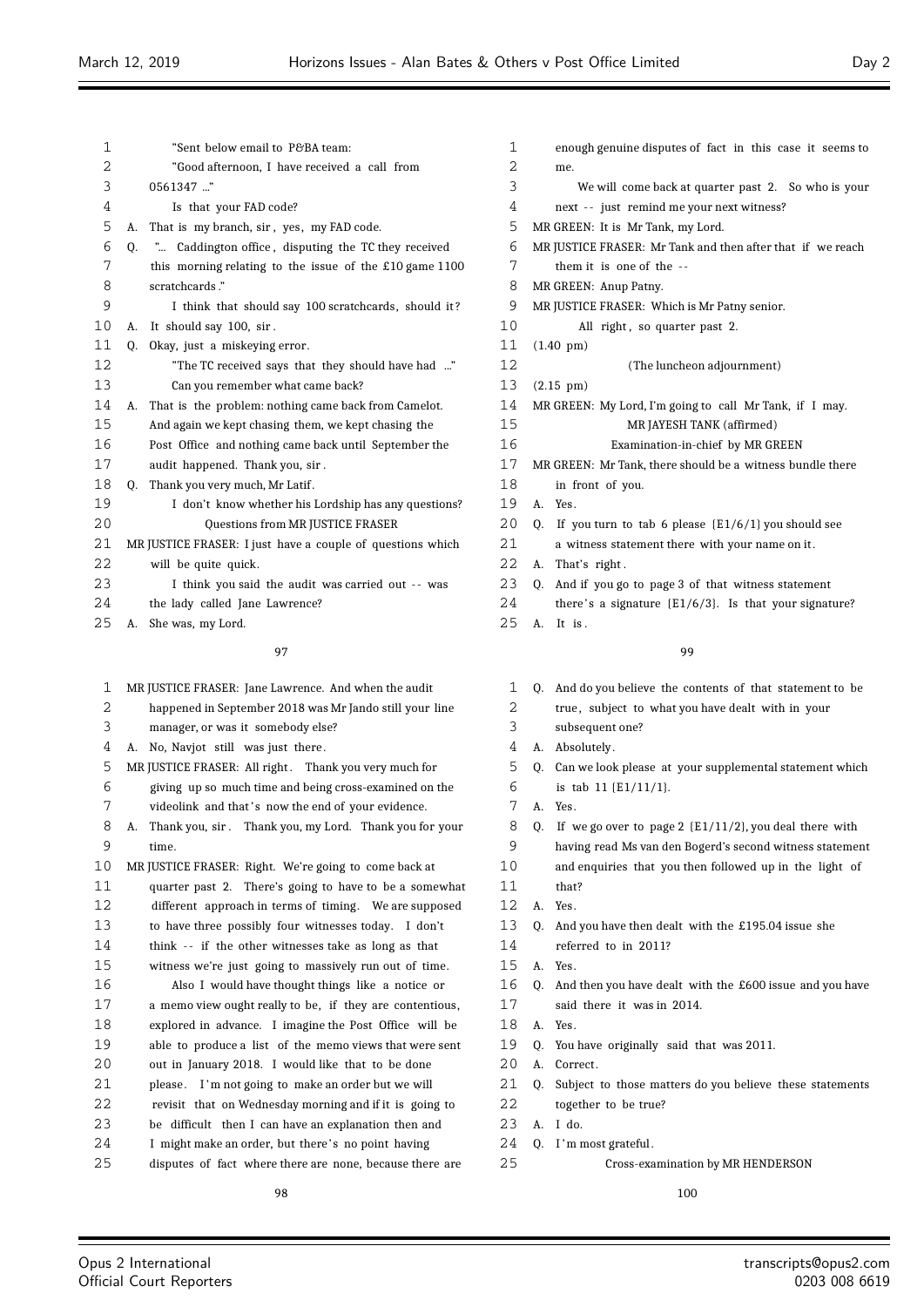$2.0$ 

subpostmasters?

| ı  |    | MR HENDERSON: Mr Tank, good afternoon.                      | 1  |    | a little bit about what that forum was used for?            |
|----|----|-------------------------------------------------------------|----|----|-------------------------------------------------------------|
| 2  | А. | Good afternoon.                                             | 2  |    | A. The forum, it was just a space where subpostmasters      |
| 3  |    | Q. Hopefully you can see the screen to your right which has | 3  |    | could share information, knowledge, advice.                 |
| 4  |    | the documents on it. Is that clear enough for you           | 4  | O. | If the operator could go to $(F/1257.1)$ . This I think is  |
| 5  |    | there?                                                      | 5  |    | the extracts of the forum that you attached to your         |
| 6  | А. | Yes.                                                        | 6  |    | second witness statement?                                   |
| 7  | 0. | Great. Can you first of all just tell us a little bit       | 7  |    | A. Yes.                                                     |
| 8  |    | about the nature of the branch where you were the           | 8  | Q. | And if we could just scroll through that -- I will come     |
| 9  |    | subpostmaster.                                              | 9  |    | back to some individual entries, but just scroll through    |
| 10 | А. | Of course, we were a two-counter rural post office. We      | 10 |    | that. We can see -- actually just before we scroll          |
| 11 |    | offered almost the entire suite of Post Office products     | 11 |    | through, I assume your username is jaytank23, is that       |
| 12 |    | and services, everything apart from the AEI, identity       | 12 |    | right?                                                      |
| 13 |    | checking machine. I considered it to be a busy branch.      | 13 | А. | That's correct.                                             |
| 14 |    | It was a high turnover, lots of cash coming in, lots of     | 14 | 0. | And if we just page down -- I will come back to that        |
| 15 |    | cash going out, a full range of transactions as well.       | 15 |    | particular entry, but if we just page down just to get      |
| 16 |    | Q. And is it a retail premises as well?                     | 16 |    | a feel for the sort of thing that's being said, so          |
| 17 |    | A. It was -- we had a small retail premises attached to the | 17 |    | people come on and they say "I've got a bit of a problem    |
| 18 |    | post office and that sold gifts, cards, stationary.         | 18 |    | can you help" and other people chip in and say "The same    |
| 19 | Q. | And there are two counters, you said?                       | 19 |    | thing happened to me" and so forth?                         |
| 20 | А. | Yes.                                                        | 20 |    | A. Correct.                                                 |
| 21 | Q. | And so how many assistants did you have?                    | 21 |    | Q. How often did you personally post things on the forum do |
| 22 | A. | Over the course of                                          | 22 |    | you think?                                                  |
| 23 | 0. | Generally?                                                  | 23 |    | A. Not very often.                                          |
| 24 | А. | Generally it would just be myself, my wife and possibly     | 24 | 0. | Would you generally post whenever you had a problem?        |
| 25 |    | one other member of staff.                                  | 25 |    | A. No.                                                      |
|    |    | 101                                                         |    |    | 103                                                         |
| 1  |    | Q. Right. Now, you have given two witness statements, as    | 1  |    | Q. Some of the time when you had a problem?                 |
| 2  |    | you have just been taken to, and you have dealt with        | 2  |    | A. Some of the time, yes.                                   |
| 3  |    | three events. There is a power cut which you say led to     | 3  | Q. | How often did you look at it?                               |
| 4  |    | a loss of £600?                                             | 4  | A. | Every day.                                                  |
| 5  |    | A. Yes.                                                     | 5  |    | Q. Every day.                                               |
| 6  | 0. | A shortfall of £195.04?                                     | 6  |    | A. Yes.                                                     |
| 7  |    | A. Yes.                                                     | 7  |    | Q. So you were well aware that this was something which was |
| ୪  | Q. | And you have some observations about label transactions?    | 8  |    | relevant to the nature of issues being faced by             |
| 9  |    | A. Yes.                                                     | 9  |    | postmasters?                                                |
| 10 | O. | So I want to deal with each of those in turn.               | 10 |    | A. Yes.                                                     |
| 11 | А. | Okay.                                                       | 11 | Q. | And when you prepared your first witness statement you      |
| 12 | Q. | First of all, in your second witness statement which you    | 12 |    | obviously knew this resource existed, didn't you?           |
| 13 |    | provided a few weeks ago you tell us that when you saw      | 13 |    | A. I did.                                                   |
| 14 |    | Ms van den Bogerd's evidence responding to your first       | 14 | 0. | And it is plain that it is relevant to your evidence,       |
| 15 |    | statement you thought you would have a look at the forum    | 15 |    | isn't it?                                                   |
| 16 |    | group that you used to use?                                 | 16 |    | A. It is.                                                   |
| 17 | А. | That's correct.                                             | 17 |    | Q. Why didn't you think to look for this material when you  |
| 18 | Q. | And you call that the list?                                 | 18 |    | were preparing your first witness statement?                |
| 19 | А. | Yes.                                                        | 19 |    | A. Because my first witness statement was I think short,    |
| 20 | Q. | Is that something that's notorious amongst                  | 20 |    | brief, and it was just my way of -- I didn't really         |
| 21 |    | subpostmasters?                                             | 21 |    | fully research the whole background regarding it, I just    |
| 22 | А. | I wouldn't call it notorious.                               | 22 |    | put my statement in.                                        |
|    |    |                                                             |    |    |                                                             |

- Q. Well-known?
- A. Well-known, yes.
- Q. Can you tell me, can you tell us, tell his Lordship,

23 Q. Can I just press you a little bit on that. You understand that what's being said in this case, by you amongst many others, is that you carried out certain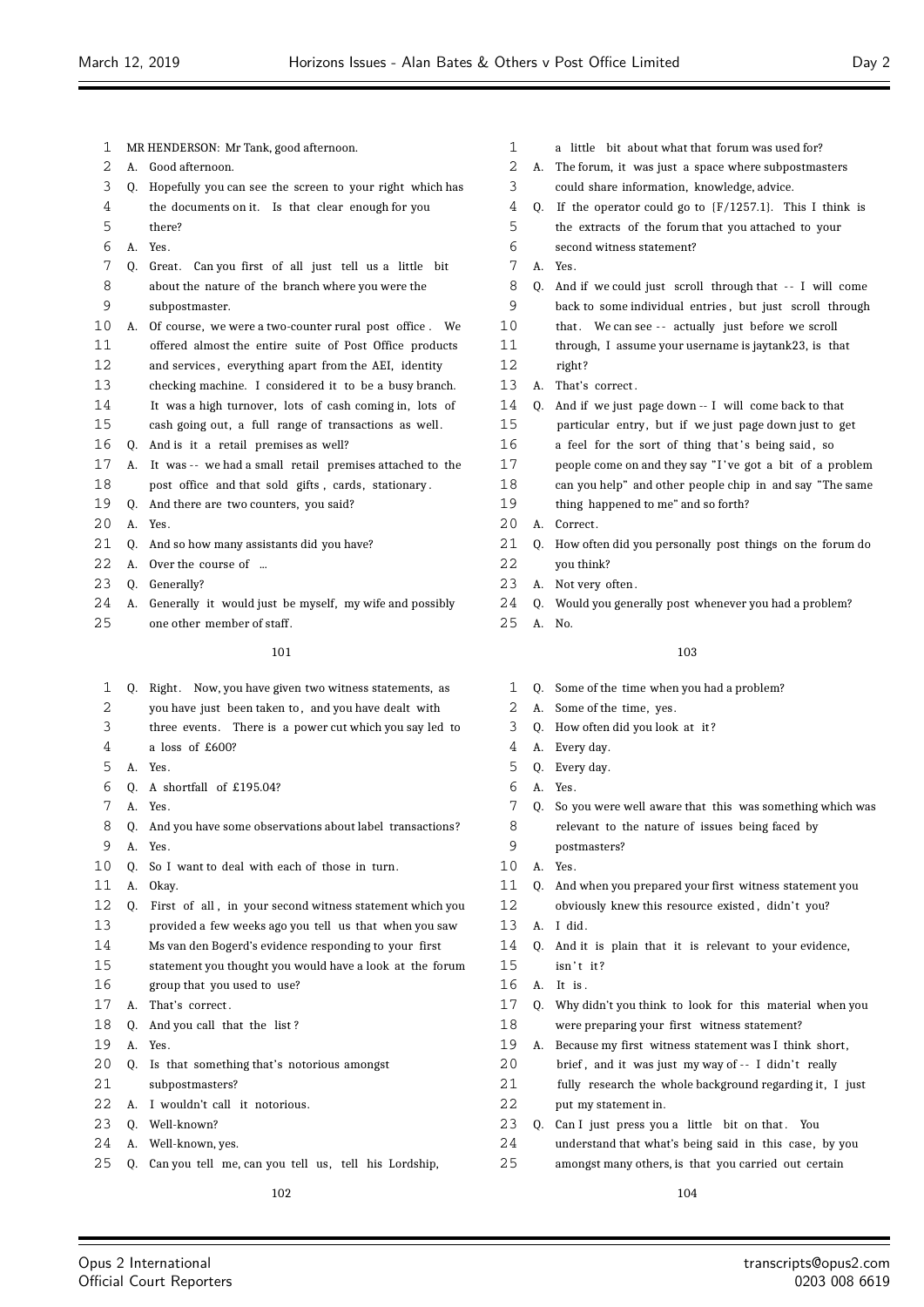| 1        |    | very specific actions which you did correctly and that                                                   | 1        | А. | I dio |
|----------|----|----------------------------------------------------------------------------------------------------------|----------|----|-------|
| 2        |    | the Post Office is at fault, or the Horizon system is at                                                 | 2        | Q. | But 1 |
| 3        |    | fault?                                                                                                   | 3        | А. | It w  |
| 4        | А. | Yes.                                                                                                     | 4        |    | I wε  |
| 5        | 0. | So it is important, isn't it, to have been precise in                                                    | 5        |    | I wε  |
| 6        |    | the evidence that you give?                                                                              | 6        |    | reali |
| 7        | А. | Yes.                                                                                                     | 7        |    | only  |
| 8        | 0. | And I'm just wondering why you didn't make some effort                                                   | 8        |    | haviı |
| 9        |    | to find what was plainly a relevant document in putting                                                  | 9        |    | a fev |
| 10       |    | forward what you agree to be the need for precise                                                        | 10       |    | foru  |
| 11       |    | evidence?                                                                                                | 11       |    | visit |
| 12       | А. | Because I didn't -- I didn't feel that my information in                                                 | 12       | Q. | Righ  |
| 13       |    | my initial witness statement was going to be taken any                                                   | 13       |    | 16 N  |
| 14       |    | further, so I -- it wasn't as important as it now has                                                    | 14       |    | look  |
| 15       |    | become.                                                                                                  | 15       |    | state |
| 16       | O. | Were you asked to look for relevant documents?                                                           | 16       |    | 27 F  |
| 17       | А. | Yes.                                                                                                     | 17       |    | Ms v  |
| 18       | Q. | And what effort did you make to find them?                                                               | 18       |    | to lo |
| 19       | А. | I kept all my Post Office sort of related paperwork in                                                   | 19       | А. | It w  |
| 20       |    | a box file and that's -- when I was asked to look for                                                    | 20       |    | more  |
| 21       |    | evidence I went strictly to that box file and that's                                                     | 21       | 0. | All   |
| 22       |    | where I sourced all my information from.                                                                 | 22       |    | I wo  |
| 23       | O. | Can we look at your second witness statement $\{E1/11/2\}$                                               | 23       |    | cut.  |
| 24       |    | in paragraph 6. Your evidence there is you hadn't                                                        | 24       | А. | Okay  |
| 25       |    | looked at this previously:                                                                               | 25       | Q. | And   |
|          |    | 105                                                                                                      |          |    |       |
|          |    |                                                                                                          |          |    |       |
| 1<br>2   |    | as I did not think I would be able to access<br>"                                                        | 1<br>2   |    | part  |
|          |    | the forum group and it did not seem relevant."                                                           |          |    | the ' |
| 3        |    | Can you just explain how on earth you could conclude                                                     | 3<br>4   |    |       |
| 4<br>5   |    | that it wouldn't seem relevant?                                                                          |          |    | witn  |
|          | А. | Sorry, can you ask the question again.                                                                   | 5        |    | that  |
| 6<br>7   | Q. | How did you reach the conclusion that the forum posts                                                    | 6<br>7   |    | page  |
| 8        |    | would not be relevant?<br>I didn't reach that conclusion.                                                |          |    | is tr |
| 9        | А. |                                                                                                          | 8<br>9   |    | para  |
| 10       | Q. | Well, you say in paragraph 6, Mr Tank:                                                                   |          |    | give  |
| 11       |    | " I did not think I would be able to access the                                                          | 10<br>11 |    | you   |
| 12       |    | forum group and it did not seem relevant."                                                               | 12       |    | occu  |
| 13       |    | I'm just wondering how you reached that conclusion?                                                      | 13       | А. | Yes.  |
| 14       | А. | Because when I made my first initial witness statement                                                   |          | Q. | Now   |
| 15       |    | I wasn't aware of £195.04 loss, that information only                                                    | 14       |    | occu  |
| 16       |    | came to light after reading Ms van den Bogerd's                                                          | 15<br>16 | А. | Beca  |
|          |    | statement.                                                                                               |          |    | earli |
| 17<br>18 | Q. | But you were putting forward evidence, Mr Tank, about                                                    | 17<br>18 |    | som   |
| 19       |    | various matters including a number of matters that you<br>now say you got the date wrong in relation to? | 19       |    | incid |
| 20       |    |                                                                                                          | 20       |    | the   |
| 21       | А. | I wasn't aware that my first initial witness statement                                                   | 21       | Q. | You i |
|          |    | was evidence. I thought it was just a witness                                                            |          |    | here  |

- 22 statement. I thought ... yes, that's what I thought.
- 23 I didn't think it was --
- 24 Q. Is your evidence that you didn't take care over the
- preparation of your first witness statement?
- $\mathbf d$  .
- Q. But not much?

| 2              | Q. | But not much?                                               |
|----------------|----|-------------------------------------------------------------|
| 3              | A. | It was very general. My original witness statement --       |
| 4              |    | I was just trying to get the point across -- because        |
| 5              |    | I was referring back to my memory as well, I couldn't       |
| 6              |    | realise the importance of what was important as -- it is    |
| 7              |    | only subsequently after finding the information and         |
| 8              |    | having -- being able to go back into -- it was only         |
| 9              |    | a few weeks ago that I managed to get back into the         |
| 10             |    | forum. I left my post office in 2016, so I stopped          |
| 11             |    | visiting the forum.                                         |
| 12             | Q. | Right. Ms van den Bogerd's statement is dated               |
| 13             |    | 16 November 2018. You can take that from me. We can         |
| 14             |    | look at it, but take that from me. And your second          |
| 15             |    | statement that you have just referred to is dated           |
| 16             |    | 27 February 2019, so just over three months later, after    |
| 17             |    | Ms van den Bogerd's statement. When did you first think     |
| 18             |    | to look at the forum?                                       |
| 19             | А. | It would have been a matter of weeks ago. I can get         |
| 20             |    | more specific if I go into my email history.                |
| 21             | Q. | All right, well, let's turn now to the power cut.           |
| 22             |    | I would like to ask you some questions about the power      |
| 23             |    | cut.                                                        |
| 24             | A. | Okay.                                                       |
| 25             | Q. | And there's some confusion about this, at least on my       |
|                |    | 107                                                         |
|                |    |                                                             |
| 1              |    | part which may be my fault, but let me go through it in     |
| 2              |    | the way that I understand it.                               |
| 3              |    | Could we first of all have a look at your first             |
| 4              |    | witness statement at ${E1/6/3}$ and we can see there that   |
| 5              |    | that was signed on 28 September 2018 and on the first       |
| 6              |    | page, page 1 of that $\{E1/6/1\}$ , you say the information |
| 7              |    | is true to the best of your knowledge and belief and in     |
| 8              |    | paragraph 6, which is on the second page $(E1/6/2)$ , you   |
| 9              |    | give evidence that a power cut occurred and that while      |
| 10             |    | you could not recall the specific date, it "definitely      |
| 11             |    | occurred in or around 2010-2011". Do you see that?          |
| 1 <sub>0</sub> |    | TT.                                                         |

| ⊥  |    | part which may be my fault, but let me go through it in     |
|----|----|-------------------------------------------------------------|
| 2  |    | the way that I understand it.                               |
| 3  |    | Could we first of all have a look at your first             |
| 4  |    | witness statement at ${E1/6/3}$ and we can see there that   |
| 5  |    | that was signed on 28 September 2018 and on the first       |
| 6  |    | page, page 1 of that $\{E1/6/1\}$ , you say the information |
| 7  |    | is true to the best of your knowledge and belief and in     |
| 8  |    | paragraph 6, which is on the second page $\{E1/6/2\}$ , you |
| 9  |    | give evidence that a power cut occurred and that while      |
| 10 |    | you could not recall the specific date, it "definitely      |
| 11 |    | occurred in or around 2010-2011". Do you see that?          |
| 12 | А. | Yes.                                                        |
| 13 | 0. | Now, why were you able to say that it definitely            |
| 14 |    | occurred in those dates?                                    |
| 15 | A. | Because when I went to the box file that I mentioned        |
| 16 |    | earlier there would have been a handwritten note            |
| 17 |    | somewhere in amongst that that would refer to that          |
| 18 |    | incident and that's what led me to believe that that was    |
| 19 |    | the particular date.                                        |
| 20 | Q. | You now say -- and we're only talking about the £600        |
| 21 |    | here, all right? The incident relating to the £600.         |
| 22 |    | Do you agree?                                               |
| 23 | А. | I think so, yes.                                            |
| 24 | 0. | You now say that that event that you describe in your       |
| 25 |    | first witness statement did not in fact take place in       |
|    |    |                                                             |

Ξ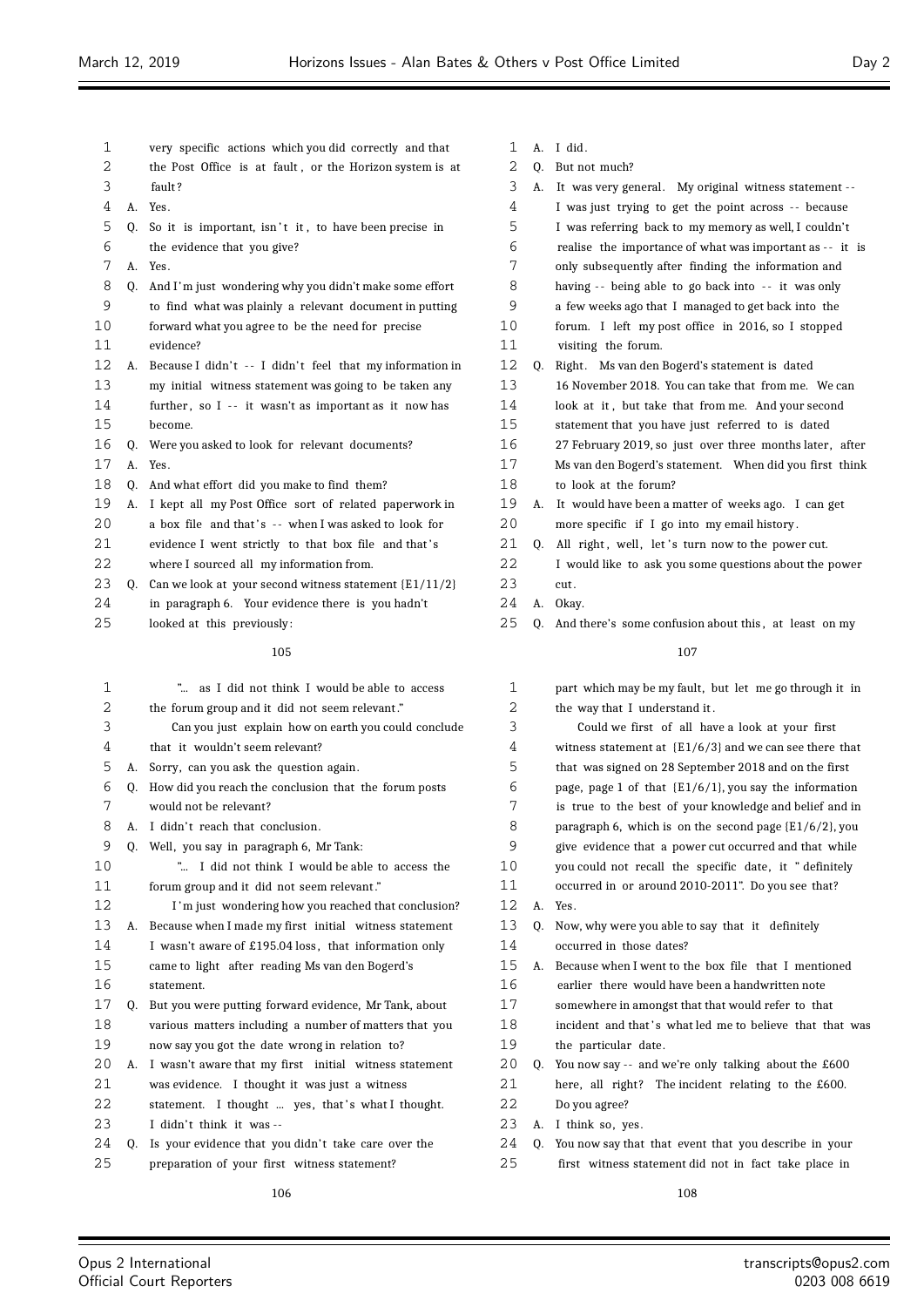| 1        |    | 2010 to 2011, but actually took place three or four                                                                | 1        |    | Q. A couple of points. First of all, you were as a matter  |
|----------|----|--------------------------------------------------------------------------------------------------------------------|----------|----|------------------------------------------------------------|
| 2        |    | years later on 16 September 2014. That's your evidence                                                             | 2        |    | of fact you say able to work out what happened, weren't    |
| 3        |    | I think?                                                                                                           | 3        |    | you, from looking at this report?                          |
| 4        |    | A. I -- yes.                                                                                                       | 4        |    | A. No. Because then -- if I was able to look at what       |
| 5        | Q. | Can you just assist with how you came to make that                                                                 | 5        |    | happened then I might have an idea what happened to the    |
| 6        |    | error? It's a big lump of time, isn't it? There's                                                                  | 6        |    | £600.                                                      |
| 7        |    | a big, big difference, a four year difference -- three                                                             | 7        |    | Q. We will come on to look at that. But you didn't have to |
| 8        |    | or four year difference. How did you come to make that                                                             | 8        |    | print that, did you, you could have looked at it on the    |
| 9        |    | error?                                                                                                             | 9        |    | screen?                                                    |
| 10       |    | A. I just must have misjudged it. It was a failing in my                                                           | 10       |    | A. Yes, but the length of the report and the screen would  |
| 11       |    | recollection.                                                                                                      | 11       |    | mean you would probably have to page down over 100         |
| 12       | Q. | Anyway, your evidence, as I understand it -- I'm not                                                               | 12       |    | times.                                                     |
| 13       |    | sure that this is right but I want to put it to you                                                                | 13       |    | Q. But you could have filtered it in various ways,         |
| 14       |    | fairly. Your evidence as I understand it is that you                                                               | 14       |    | couldn't you?                                              |
| 15       |    | say that that is the only mistake you made in relation                                                             | 15       |    | A. I could have filtered it, yes.                          |
| 16       |    | to the alleged loss of £600. In every other respect the                                                            | 16       |    | Q. The point is that the impression that your evidence     |
| 17       |    | facts set out in your first witness statement you say                                                              | 17       |    | gives is that you had to print out this comically long     |
| 18       |    | are accurate, is that right?                                                                                       | 18       |    | document and go through it, but you didn't have to do      |
| 19       |    | A. Yes.                                                                                                            | 19       |    | that, did you?                                             |
| 20       | O. | So your evidence is there was a power cut                                                                          | 20       |    | A. No.                                                     |
| 21       |    | in September 2014, a complete electrical failure to the                                                            | 21       | Q. | And you have now been reminded that you went onto the      |
| 22       |    | entire building, yes?                                                                                              | 22       |    | forum to complain about this, so can we have a look at     |
| 23       | А. | Yes.                                                                                                               | 23       |    | the forum entries which prompted your memory. That's       |
| 24       | 0. | There was a transaction for a withdrawal from                                                                      | 24       |    | {F/1257.6}. And just while that is being turned up,        |
| 25       |    | a customer's Post Office card account for exactly £600?                                                            | 25       |    | I think you will agree -- I think perhaps you have         |
|          |    | 109                                                                                                                |          |    | 111                                                        |
| 1        |    | A. Yes.                                                                                                            | 1        |    | already agreed and apologies if I'm repeating myself,      |
| 2        |    | Q. At the end of the day you had a shortfall of exactly                                                            | 2        |    | but the point of going on to the forum is to try and get   |
| 3        |    | £600?                                                                                                              | 3        |    | assistance from other subpostmasters presumably?           |
| 4        |    | A. Yes.                                                                                                            | 4        |    | A. Correct.                                                |
| 5        |    | Q. And you rang the help desk and told them about the power                                                        | 5        |    | Q. And in order to do that I imagine you would generally   |
| 6        |    | cut but they said there were no problems?                                                                          | 6        |    | give them as much information as possible?                 |
| 7        |    | A. Correct.                                                                                                        | 7        |    | A. Yes.                                                    |
| 8        | Q. | And your evidence remains that you investigated this at                                                            | 8        |    | MR GREEN: Do you mean point 1 at page 6?                   |
| 9        |    | the time and even tried to contact the customer, but                                                               | 9        |    | MR HENDERSON: I do, yes. I'm very grateful to my learned   |
| 10       |    | that she had passed away.                                                                                          | 10       |    | friend. It is 1257.1 at page 6 {F/1257.1/6}.               |
| 11       |    | A. Yes.                                                                                                            | 11       |    | At the top quite helpfully in red we can see your          |
| 12       | Q. | Presumably within a few days of coming into the branch?                                                            | 12       |    | entries and this is what has prompted your memory about    |
| 13       | A. | Yes.                                                                                                               | 13       |    | the correct date, as I understand it?                      |
| 14       |    | Q. And, again, whereas before you thought that the customer                                                        | 14       |    | A. I think so, yes.                                        |
| 15       |    | had passed away in 2010/2011 --                                                                                    | 15       |    | Q. And you say:                                            |
| 16       | Α. | Yes.                                                                                                               | 16<br>17 |    | "I too have had a recent unexplained loss of c.£600        |
| 17<br>18 | Q. | -- he or she passed away four years later. Okay, well,<br>I'm going to come to the detail of that in a moment, but | 18       |    | on 16 September. Settled centrally on 17 September."       |
| 19       |    | just one small point before I carry on. One of your                                                                | 19       |    | And so forth. You don't say anywhere on that that          |
| 20       |    | complaints is that you had to look at -- and in fact it                                                            | 20       |    | there had been a power cut, do you?<br>A. No.              |
| 21       |    | is still on the screen, it's in paragraph $9 \{E1/6/2\}$ .                                                         | 21       | Q. | And why is that?                                           |
| 22       |    | You investigated this event and you complained that you                                                            | 22       |    | A. I just omitted it.                                      |
| 23       |    | had to look at a very long report in order to see what                                                             | 23       | Q. | You just referred to an unexplained loss?                  |
| 24       |    | had happened. You say it was 15 to 18 feet long.                                                                   | 24       |    | A. Yes.                                                    |
|          |    |                                                                                                                    |          |    |                                                            |
| 25       | А. | That's correct.                                                                                                    | 25       |    | Q. Now, again just to put this in context, if we go to --  |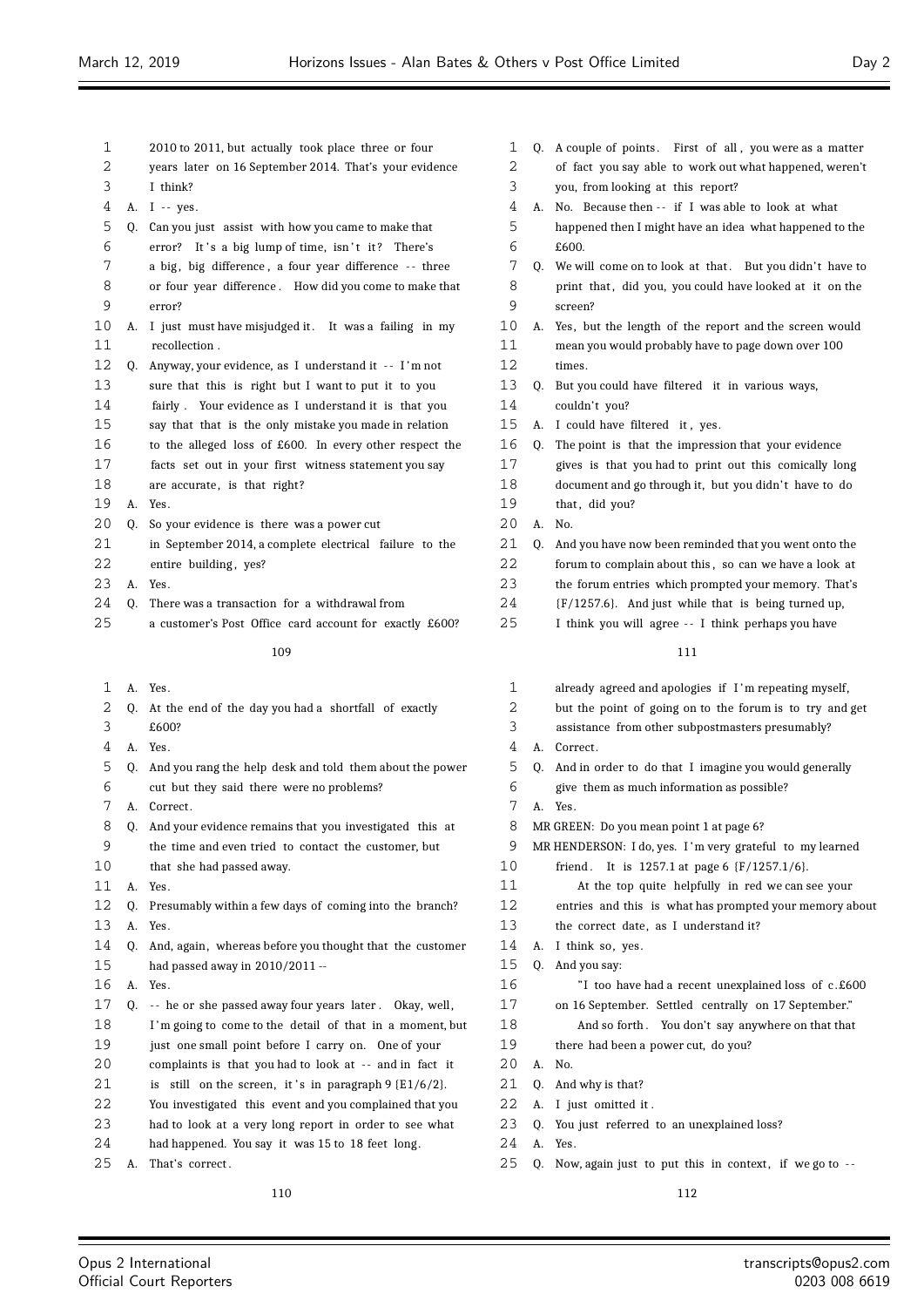$\equiv$ 

| 1  |    | we may have to flip backwards and forwards a little bit    | 1  |    | view             |
|----|----|------------------------------------------------------------|----|----|------------------|
| 2  |    | so apologies, but the actual shortfall which the           | 2  |    | C                |
| 3  |    | Post Office write to you about is at $1262.1$ {F/1262.1}   | 3  |    | infor            |
| 4  |    | and that is actually in the amount of $£660$ . Do you      | 4  |    | <b>MR JUSTI</b>  |
| 5  |    | recall that?                                               | 5  |    | take             |
| 6  | А. | Yes.                                                       | 6  |    | that             |
| 7  | Q. | Not 600.                                                   | 7  |    | MR HEND          |
| 8  |    | Now if I could ask the operator to go to ${F/1257.4}$      | 8  |    | MR JUSTI         |
| 9  |    | and if you could enable editing I think that makes it      | 9  |    | MR HEND          |
| 10 |    | easier to manipulate.                                      | 10 |    | infor            |
| 11 |    | As far as the Post Office can tell there was no            | 11 |    | is th            |
| 12 |    | power cut on that day, all right?                          | 12 |    | you,             |
| 13 |    | And if the operator could go -- if you go into the         | 13 |    | claim            |
| 14 |    | top left-hand box that says A8, if you type in 11676 --    | 14 | А. | Yes.             |
| 15 |    | I think you may need to keep the "A" in to tell it that    | 15 | Q. | And I            |
| 16 |    | it is the row. It is at the bottom of the page. Is it      | 16 | А. | I thii           |
| 17 |    | possible to bring it up to the top and if you go to the    | 17 | Q. | If $w$           |
| 18 |    | right, keeping the tab in that row, row 11676 -- can you   | 18 |    | the b            |
| 19 |    | scroll right.                                              | 19 |    |                  |
| 20 |    | We can see in red there a transaction for £600, do         | 20 |    | alway            |
| 21 |    | you see that?                                              | 21 |    | advic            |
| 22 | А. | Yes.                                                       | 22 |    | the s            |
| 23 | Q. | And there's another transaction after it for another       | 23 |    | didn'            |
| 24 |    | £600?                                                      | 24 |    | conta            |
| 25 | A. | Yes.                                                       | 25 |    | that             |
|    |    |                                                            |    |    |                  |
|    |    | 113                                                        |    |    |                  |
| 1  |    | Q. Now, Post Office say that if there had been a power cut | 1  |    | £600             |
| 2  |    | at or around this time they would expect it to either      | 2  |    | a poy            |
| 3  |    | see no activity for a period of time --                    | 3  |    | whicl            |
| 4  | А. | Yes.                                                       | 4  |    | L                |
| 5  | Q. | -- or certain repeat events such as two sequential         | 5  | А. | Yes.             |
| 6  |    | log ons performed by the same user in a short period of    | 6  | Q. | Just             |
| 7  |    | time, but no log off in-between. In other words, there     | 7  |    | for <sub>I</sub> |
| 8  |    | are certain indications of where there has been a power    | 8  |    | of in            |
| 9  |    | outage. Do you see that?                                   | 9  |    | remir            |
| 10 | А. | Yes.                                                       | 10 | А. | Yes.             |
| 11 | 0. | And when we come on to look at one, the £195.04, we will   | 11 | Q. | But i            |
| 12 |    | see those indications.                                     | 12 |    | (F/1)            |
| 13 | A. | Okay.                                                      | 13 |    | talkir           |
| 14 | Q. | But we don't see those indications here. Do you accept     | 14 |    | botto            |
| 15 |    | that?                                                      | 15 |    |                  |
| 16 | А. | I do.                                                      | 16 |    | shor             |
| 17 | Q. | We could, for your Lordship's note, also -- I don't        | 17 |    | £660             |
| 18 |    | suggest we necessarily need to go to it, but we can also   | 18 |    | L                |
| 19 |    | look at a slightly different spreadsheet which is the      | 19 | А. | Yes.             |
| 20 |    | events data spreadsheet at ${F/1257.5}$ rows 4171 to 4457  | 20 | Q. | Now,             |
| 21 |    | and again one would expect to see evidence of outage       | 21 |    | evide            |
| 22 |    | around row 4253. I'm just putting that in the              | 22 |    | a poy            |
| 23 |    | transcript, my Lord, I don't think we necessarily need     | 23 |    | to a             |
| 24 |    | to go to it, it's the same point.                          | 24 |    | reme             |
| 25 |    | So there's no evidence from Post Office's point of         | 25 | А. | Yes.             |
|    |    |                                                            |    |    |                  |

| 1  |                                                             | view of any outage, power cut at this point.                |  |  |  |  |  |  |
|----|-------------------------------------------------------------|-------------------------------------------------------------|--|--|--|--|--|--|
| 2  |                                                             | Could we have a look at your amended schedule of            |  |  |  |  |  |  |
| 3  |                                                             | information which is --                                     |  |  |  |  |  |  |
| 4  | MR JUSTICE FRASER: Before you do that and you don't need to |                                                             |  |  |  |  |  |  |
| 5  |                                                             | take me there, but is there a document similar to that      |  |  |  |  |  |  |
| 6  |                                                             | that does show how a power outage would appear?             |  |  |  |  |  |  |
| 7  |                                                             | MR HENDERSON: Yes, my Lord, and we're coming to it.         |  |  |  |  |  |  |
| 8  |                                                             | MR JUSTICE FRASER: All right.                               |  |  |  |  |  |  |
| 9  |                                                             | MR HENDERSON: Could you look at your amended schedule of    |  |  |  |  |  |  |
| 10 |                                                             | information, {F/1717.1}. Now, you will recall that this     |  |  |  |  |  |  |
| 11 |                                                             | is the document that each of the claimants, including       |  |  |  |  |  |  |
| 12 |                                                             | you, have had to fill in to give a summary of your          |  |  |  |  |  |  |
| 13 |                                                             | claim.<br>Do you recall this?                               |  |  |  |  |  |  |
| 14 | А.                                                          | Yes.                                                        |  |  |  |  |  |  |
| 15 | Q.                                                          | And I think you have signed this, haven't you?              |  |  |  |  |  |  |
| 16 | А.                                                          | I think so.                                                 |  |  |  |  |  |  |
| 17 | Q.                                                          | If we look at page 4 in section 2.4 $(F/1717.1/4)$ , it is  |  |  |  |  |  |  |
| 18 |                                                             | the big paragraph in the middle, you say:                   |  |  |  |  |  |  |
| 19 |                                                             | "When the branch incurred a shortfall , I didn't            |  |  |  |  |  |  |
| 20 |                                                             | always contact the Helpline as I did not trust the          |  |  |  |  |  |  |
| 21 |                                                             | advice which I received. Sometimes, after a few days,       |  |  |  |  |  |  |
| 22 |                                                             | the shortfall would resolve itself in any case but if it    |  |  |  |  |  |  |
| 23 |                                                             | didn't, I would try to resolve the issue myself by          |  |  |  |  |  |  |
| 24 |                                                             | contacting other post Office representatives.<br>I recall   |  |  |  |  |  |  |
| 25 |                                                             | that on one occasion there was a shortfall of around        |  |  |  |  |  |  |
|    |                                                             | 115                                                         |  |  |  |  |  |  |
| 1  |                                                             | £600 which I knew could not be right. There had been        |  |  |  |  |  |  |
| 2  |                                                             | a power failure when we were processing the transaction     |  |  |  |  |  |  |
| 3  |                                                             | which, to my knowledge, did not complete."                  |  |  |  |  |  |  |
| 4  |                                                             | Do you see that?                                            |  |  |  |  |  |  |
| 5  | А.                                                          | Yes.                                                        |  |  |  |  |  |  |
| 6  | Q.                                                          | Just for completeness and to be clear, you don't refer,     |  |  |  |  |  |  |
| 7  |                                                             | for perfectly understandable reasons, in this schedule      |  |  |  |  |  |  |
| 8  |                                                             | of information to the £195.04 incident because you were     |  |  |  |  |  |  |
| 9  |                                                             | reminded of that by Ms van den Bogerd's evidence?           |  |  |  |  |  |  |
| 10 | А.                                                          | Yes.                                                        |  |  |  |  |  |  |
| 11 | Q.                                                          | But if we look at page 5, the following page                |  |  |  |  |  |  |
| 12 |                                                             | ${F/1717.1/5}$ , at section 3.1, at the very bottom you are |  |  |  |  |  |  |
| 13 |                                                             | talking about apparent or alleged shortfalls and in the     |  |  |  |  |  |  |
| 14 |                                                             | bottom paragraph it says:                                   |  |  |  |  |  |  |
| 15 |                                                             | "I recall that there were also unexplained cash             |  |  |  |  |  |  |
| 16 |                                                             | shortfalls of  [various numbers] in May 2008 and also       |  |  |  |  |  |  |
| 17 |                                                             | £660 in August 2014."                                       |  |  |  |  |  |  |
| 18 |                                                             | Do you see that?                                            |  |  |  |  |  |  |
| 19 | А.                                                          | Yes.                                                        |  |  |  |  |  |  |
| 20 | Q.                                                          | Now, this is part of where I am confused, because your      |  |  |  |  |  |  |

- ence here is that there are two events. One is
- wer cut on a date that you don't specify which led
- loss of £600 which we saw on page 4, do you
- ember?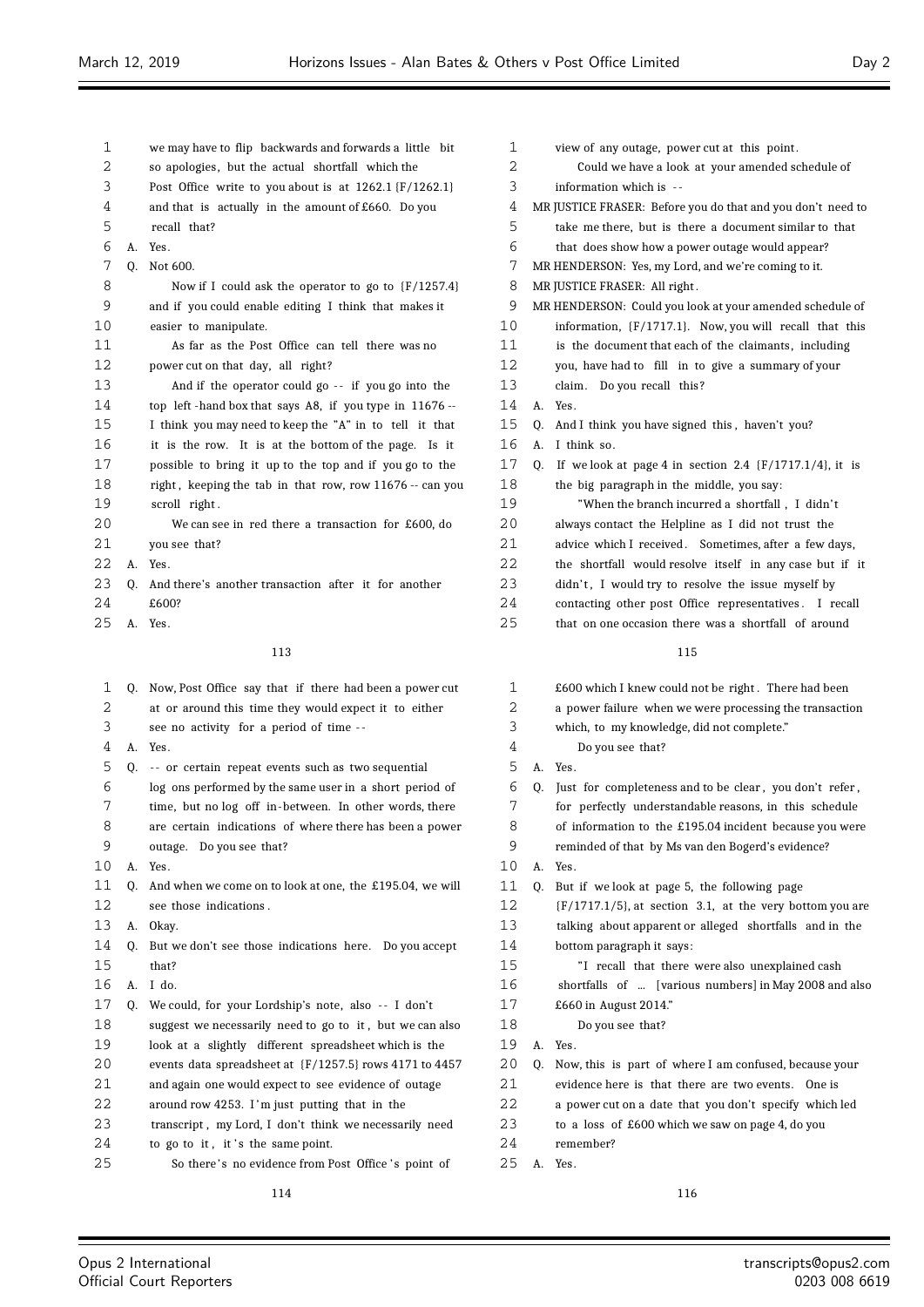- Q. And the other is a separate incident in August 2014 for £660 but again no mention of a power cut. Can you explain the anomaly? 4 A. The fact that I didn't mention the power cut? 5 Q. Well, you do mention a power cut -- I apologise -- if
- I 'm taking it too quickly , I apologise . Your evidence now is that there was a power cut in September 2014
- which led to a loss of £600.
- A. Okay.
- Q. Well, if you disagree say so?
- A. No, I agree.
- Q. Okay. And in this document you refer, as I understand
- it , to two separate incidents . One is a power cut on
- a date you don't specify , which led to a loss of £600,
- and the other is the loss of £660 in August 2014 and I'm just asking if you can explain what appears to be
- a rather strange situation ?
- A. Just confusion, I would ... I was just confused.
- Q. You are confused. So are we to take it that the £660 in August 2014 is caused by the power cut and there's
- 21 only one incident that you meant to refer to in this?
- A. I couldn't say for sure. As I tried to explain earlier , in drafting my original witness statement I went back to my box file and it was filled with various bits of
- paper, different sizes , different formats and with

| 1  |    | handwritten scribbled notes on and that's where I tried  |
|----|----|----------------------------------------------------------|
| 2  |    | to piece together the information that I provided in     |
| 3  |    | this.                                                    |
| 4  | 0. | I'm not trying to trip you up here, Mr Tank, I'm just    |
| 5  |    | trying to understand what your case is. Because you      |
| 6  |    | appear to now be saying that there were two power cuts.  |
| 7  |    | One was in December 2011 and it resulted in the loss you |
| 8  |    | say of £195.04 and you were reminded of it by            |
| 9  |    | Ms van den Bogerd's statement. Yes? That was one power   |
| 10 |    | cut?                                                     |
| 11 | A. | Yes.                                                     |
| 12 | 0. | And we will come on to that in a moment, but Post Office |
| 13 |    | agrees that that was a power cut.                        |
| 14 | А. | I didn't -- no, it wasn't a power cut. The transaction   |
| 15 |    | was unable to complete on the £195 because if you --     |
| 16 | 0. | Okay, well, we will come on to that --                   |
| 17 | А. | I put the sequence of events, the fact that three        |
| 18 |    | receipts printed out, so it was a lot more detailed, so  |
| 19 |    | I'm not sure -- I don't think that was a power cut. I'm  |
| 20 |    | not sure if it was a power cut.                          |
| 21 | 0. | You're not sure one way or the other, okay.              |
| 22 | А. | I'm not sure if it was a power cut, but the transaction  |
| 23 |    | was unable to complete.                                  |
| 24 | 0. | Right. What I'm trying to test with you is is it         |
| 25 |    | possible that the evidence that you give in your first   |

- witness statement about the power cut, power outage, actually is evidence that is relevant to the £195.04 transaction rather than the £600 transaction? A. It could well be, yes. 5 Q. Because my understanding -- well, never mind about my understanding. Is it your suggestion that there have 7 been two incidents of outage, if I put it like that: one for £195 and one for £600? 9 A. That I'm aware of, yes. 10 Q. Okay. Well, let's look at -- I'm still talking about the £600 transaction at the moment. MR JUSTICE FRASER: Did you use "outage" there meaning a power cut, or did you use "outage" as a discrepancy? MR HENDERSON: I mean a failure -- I mean Horizon going offline for a moment, as opposed to a power cut to the whole shop. 17 So let's look at the transaction. Now, first of 18 all, it wasn't you -- this is the £600. A. Yes. 20 Q. It wasn't you who carried out this transaction, was it? 21 A. No. it was a member of staff. 22 Q. Louise I think? A. Louise Boneham, yes.
	- Q. So all the evidence you give is based on what Louise told you?

# 

- A. It is , as also with what I viewed over the CCTV. Q. Okay. You don't mention anything about the CCTV in your witness statement I don't think .
- A. No.
- Q. Why was that?

| 6  | А.           | Because this -- after viewing the CCTV it wasn't         |
|----|--------------|----------------------------------------------------------|
| 7  |              | conclusive. We have seen Louise performing the           |
| 8  |              | transactions on the computer system, receipts going one  |
| 9  |              | way, the banking slip coming the other way, everything   |
| 10 |              | looked in order. When I phoned to investigate the        |
| 11 |              | incident they said from what they could see everything   |
| 12 |              | looked fine: there was a cash withdrawal, there was      |
| 13 |              | a cash deposit.                                          |
| 14 |              | Q. Well, let's have a look at what might have happened.  |
| 15 |              | First of all, the relevant transaction for £600 was from |
| 16 |              | a Post Office card account, wasn't it?                   |
| 17 | $\mathbf{A}$ | Correct.                                                 |
| 18 | 0.           | And as I understand it that's quite a basic bank account |
| 19 |              | offered by the Post Office?                              |
| 20 | А.           | Sort of. The card account is a vehicle for people to     |
| 21 |              | receive benefits payments from the Government. The       |
| 22 |              | daily cash withdrawal limit on a Post Office card        |
| 23 |              | account is £600.                                         |
| 24 | Q.           | Right and it only offers basic withdrawal services,      |
| 25 |              | doesn't it, from a post office counter or                |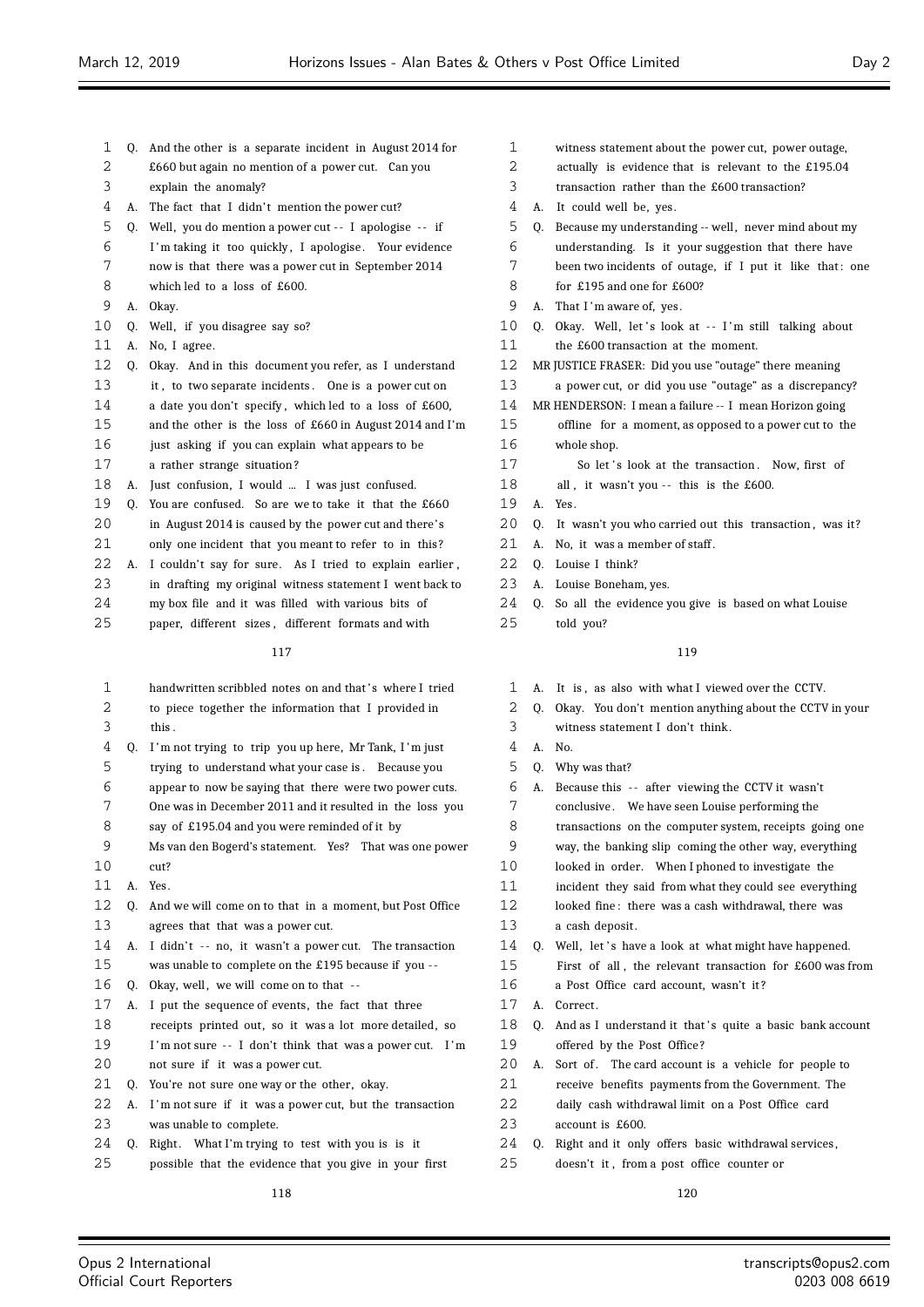| 1  |             | a Bank of Ireland ATM?                                   |
|----|-------------|----------------------------------------------------------|
| 2  |             | A. Yes.                                                  |
| 3  | 0.          | So Post Office card account customers are not able for   |
| 4  |             | example to deposit money into their account?             |
| 5  | $A_{\cdot}$ | No.                                                      |
| 6  | 0.          | To use a debit card facility, or to transfer funds from  |
| 7  |             | a Post Office card account to another bank institution?  |
| 8  | A.          | Yes.                                                     |
| 9  | 0.          | You agree?                                               |
| 10 | A.          | I do.                                                    |
| 11 | Q.          | Thank you. So if a Post Office card account customer     |
| 12 |             | needs to transfer money from the POCA account to one of  |
| 13 |             | the Post Office's partner banks, they will typically     |
| 14 |             | within the same customer session undertake the following |
| 15 |             | transactions: they will complete a cash withdrawal from  |
| 16 |             | POCA and they will deposit the withdrawn money directly  |
| 17 |             | into the other account --                                |
| 18 |             | A. Yes.                                                  |
| 19 | 0.          | -- by means perhaps of a debit or deposit card issued by |
| 20 |             | that bank?                                               |
| 21 |             | $A$ $Yes$                                                |
| 22 | 0.          | There wasn't any other way to do it?                     |
| 23 | A.          | Well, in this instance it was a little paper paying in   |
| 24 |             | slip, so we take the paper paying in slip off the        |
|    |             |                                                          |

customer, input the sort code and account number and

## 

| 1  | then deposit the cash.                                      | 1  |    | years?                   |
|----|-------------------------------------------------------------|----|----|--------------------------|
| 2  | Q. Fine. Let's go back to the ARQ data at 1257.4            | 2  | А. | I investigated the lo    |
| 3  | ${F/1257.4}.$                                               | 3  |    | I turned to the Post     |
| 4  | Could we go -- again I'm afraid we will have to             | 4  |    | on the telephone was     |
| 5  | enable editing I think, if we go back to the row            | 5  |    | see the transaction,     |
| 6  | I looked at before. Could we go back to -- again if you     | 6  |    | they could see the £     |
| 7  | keep the "A" in and you just put 11676. And again if        | 7  | 0. | Exactly.                 |
| 8  | I could trouble you to the bring it to the top of the       | 8  |    | A. So that's why it is a |
| 9  | screen I just think it's a bit easier to see. Thank         | 9  |    | explain it.              |
| 10 | you. And again if you could go right.                       | 10 |    | Q. Well, I understand tl |
| 11 | MR JUSTICE FRASER: Can we just go left a couple of columns. | 11 |    | there's a perfectly s    |
| 12 | MR HENDERSON: Yes. Stop there, that's perfect.              | 12 |    | an understandable us     |
| 13 | So what we see here is the red figure is the                | 13 | А. | I agree.                 |
| 14 | withdrawal of £600 from the Post Office card account,       | 14 | 0. | And you nevertheless     |
| 15 | yes?                                                        | 15 |    | that you are so confi    |
| 16 | A. Yes.                                                     | 16 |    | that that didn't hap     |
| 17 | Q. And then below it, immediately, there is a cash deposit  | 17 |    | seen and we haven't.     |
| 18 | into a Lloyds Bank?                                         | 18 |    | A. Okay. Fair point.     |
| 19 | A. Yes.                                                     | 19 | 0. | In a situation where     |
| 20 | Q. Now, it's possible, isn't it, that what actually         | 20 |    | Post Office, recall t    |
| 21 | happened is that the cash was accidently handed over to     | 21 |    | tune of four years?      |
| 22 | the customer and also registered as being deposited with    | 22 |    | A. But you have to bear  |
| 23 | Lloyds Bank?                                                | 23 |    | I beared that loss.      |
| 24 | A. It's possible, but, as I have mentioned, I checked the   | 24 |    | actually get it back     |
| 25 | CCTV and we could see what was going backwards and          | 25 |    | ended a couple of yea    |
|    |                                                             |    |    |                          |

- forwards across the counter and it was receipts going to
- the customer and a paying in slip coming from the
- customer.
- Q. Well, Mr Tank, you haven't referred to any CCTV in your witness evidence.
- A. I understand.
- Q. Which I accept you thought was only provisional but we
- take a bit more seriously.
- A. Okay.
- Q. And as far as I 'm aware, you haven't given disclosure of any CCTV, have you?
- A. No.
- Q. Okay.
- (Pause).
- 15 Based on the evidence here, you can't say that what
- I have suggested to you, which is that an error was
- made, a simple user error was made, you can't say that
- 18 didn't occur, can you?
- 19 A. I can say that. I can say that there is no cash that 2.0 went over the till
- Q. Based on what you tell us you saw on the CCTV?
- 22 A. Correct, yes. Obviously I can't evidence that, but ...
- 23 Q. I'm just wondering how you can be so confident about
- what happened, about this particular transaction when
- you couldn't even get the year right to the tune of four

- $\text{loss}$  to the best of my ability . Office for help. What they told me everything looked fine, they could they could see the  $£600$  going out, going in . an unexplained loss, because I can't
- 
- hat it is a frustrating loss, but
- simple explanation for it which is er error?
- come into court and say on oath
- ident that you did nothing wrong,
- pen, because of evidence you have
- you couldn't, until reminded by
- the date of the transaction to the
- in mind I paid that £600 back.
- I never thought that I would
- My relationship with Post Office
- ars ago, so that money was written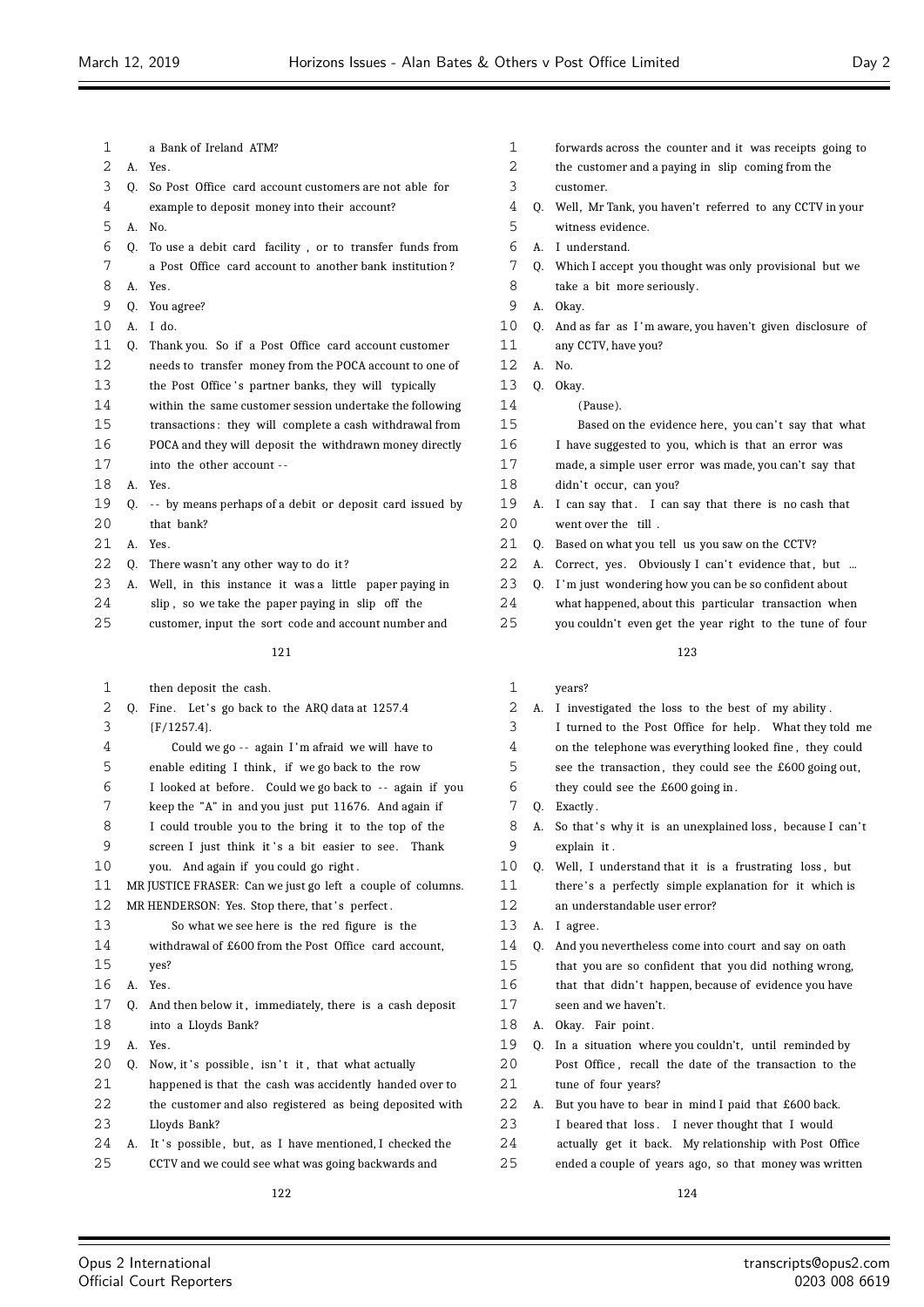$\equiv$ 

| 1  |    | off. I wrote that money off myself. I paid that back.       | 1  |    | that transaction the following day and there was no         |
|----|----|-------------------------------------------------------------|----|----|-------------------------------------------------------------|
| 2  | Q. | I understand that. But if it was, as I'm suggesting to      | 2  |    | record of it. On whatever I could access on my              |
| 3  |    | you, or if it's possible that it was a user error then      | 3  |    | terminal, I could not find the £195.04. After phoning       |
| 4  |    | you would have to pay it back, wouldn't you?                | 4  |    | the helpline, they were able to find that transaction.      |
| 5  | А. | Yes.                                                        | 5  |    | I think they use a system called Credence which we don't    |
| 6  | Q. | Now, let's turn then to the shortfall which you did         | 6  |    | have access to.                                             |
| 7  |    | report on 13 December 2011 for £195.04 and just to          | 7  | Q. | I will come on to all that. I'm just exploring at the       |
| 8  |    | recap, this is not one you mentioned in your first          | 8  |    | moment what your practice was about reporting an            |
| 9  |    | witness statement but you read Ms van den Bogerd's          | 9  |    | unexplained shortfall and I'm suggesting that when you      |
| 10 |    | statement and she, just to remind you, said "I can't see    | 10 |    | have got an unexplained shortfall of £200, quite            |
| 11 |    | anything that suggests there was a problem for £600 in      | 11 |    | understandably you have contacted the helpline.             |
| 12 |    | 2010/2011, but it does make sense in a relation to          | 12 | А. | Mm-hm.                                                      |
| 13 |    | a transaction for £195.04".                                 | 13 | 0. | And I'm asking you whether that would be your usual         |
| 14 |    | A. Yes.                                                     | 14 |    | practice, if you had an unexplained discrepancy? You        |
| 15 | Q. | And you tell us in your second witness statement -- and     | 15 |    | might have an explained discrepancy, you might know that    |
| 16 |    | we can go to it if necessary but I think you have           | 16 |    | something went wrong, you remember "Oh, I messed            |
| 17 |    | already agreed -- that before you saw                       | 17 |    | something up" or "I know what that's about", but if it      |
| 18 |    | Ms van den Bogerd's evidence you had no real                | 18 |    | is an unexplained discrepancy I'm suggesting that at        |
| 19 |    | recollection of this event at all?                          | 19 |    | that sort of level you would generally report it,           |
| 20 |    | A. No.                                                      | 20 |    | I imagine?                                                  |
| 21 | Q. | So everything that you are basing it on now is really       | 21 |    | A. I think it's the other way round. If it was an           |
| 22 |    | based on the forum, is it?                                  | 22 |    | explained then I would report it. If it's unexplained       |
| 23 |    | A. It is, yes.                                              | 23 |    | then I'm less likely to report it because it could be       |
| 24 | Q. | Now, this is an example of you, quite understandably,       | 24 |    | down to human error.                                        |
| 25 |    | contacting the helpline about a shortfall of less than      | 25 | Q. | All right, let me put it in a different way then. If        |
|    |    |                                                             |    |    |                                                             |
|    |    | 125                                                         |    |    | 127                                                         |
| 1  |    | £200?                                                       | 1  |    | you felt it called for some further explanation then you    |
| 2  |    | A. Yes.                                                     | 2  |    | would contact the helpline?                                 |
| 3  | Q. | And presumably you would routinely report any               | 3  |    | A. Yes.                                                     |
| 4  |    | discrepancy at that sort of level?                          | 4  |    | Q. And certainly if it was more than a few pounds you would |
| 5  |    | A. No.                                                      | 5  |    | do that?                                                    |
| 6  | Q. | Not necessarily?                                            | 6  |    | A. Yes.                                                     |
| 7  |    | A. No.                                                      | 7  |    | Q. Okay. So let's have a look again at the forum comments   |
| 8  |    | Q. Why not?                                                 | 8  |    | which are $\{F/1257.1\}$ . This is 13 December 2011:        |
| 9  |    | A. I wouldn't say routinely, no.                            | 9  |    | "Some advice/help required.                                 |
| 10 | Q. | Okay, let me put the question more precisely, it is my      | 10 |    | "Yesterday during HOL failure "                             |
| 11 |    | fault. If you felt that there was an unexplained            | 11 |    | Horizon Online, HOL?                                        |
| 12 |    | shortfall --                                                | 12 |    | A. Yes.                                                     |
| 13 | А. | Yes.                                                        | 13 | Q. | " was in process of POCA card withdrawal.                   |
| 14 | Q. | -- for something like £200, I'm suggesting it would be      | 14 |    | Transaction seemed to go through okay apart from Horizon    |
| 15 |    | perfectly understandable and that in the natural course     | 15 |    | printing 3 identical receipts.                              |
| 16 |    | of things you would contact Post Office?                    | 16 |    | "Receipts showed a disconnected session with                |
| 17 |    | A. Okay, so if I can just explain about the £195.04.        | 17 |    | recovery code. Receipts also showed."                       |
| 18 |    | Obviously I was reminded about that from --                 | 18 |    | And you go through total due to customer, blah,             |
| 19 | Q. | Yes.                                                        | 19 |    | blah, blah:                                                 |
| 20 | А. | -- looking at the forum posts, which is in red on the       | 20 |    | "Because receipts showed cash due to customer. we           |
| 21 |    | screen --                                                   | 21 |    | paid out.                                                   |
| 22 |    | Q. Yes, we will come to it.                                 | 22 |    | "Come evening balancing till showed approx £200.00"         |
| 23 |    | A. £195 withdrawal and I state, you know, what happens, the | 23 |    | loss. Thought at time must be mis-count and will try to     |
| 24 |    | screen says "Cash to customer, balance due zero".           | 24 |    | sort in morn.                                               |
| 25 |    | I subsequently then go on to report that I tried to find    | 25 |    | "This morning produced transaction log for the              |
|    |    |                                                             |    |    |                                                             |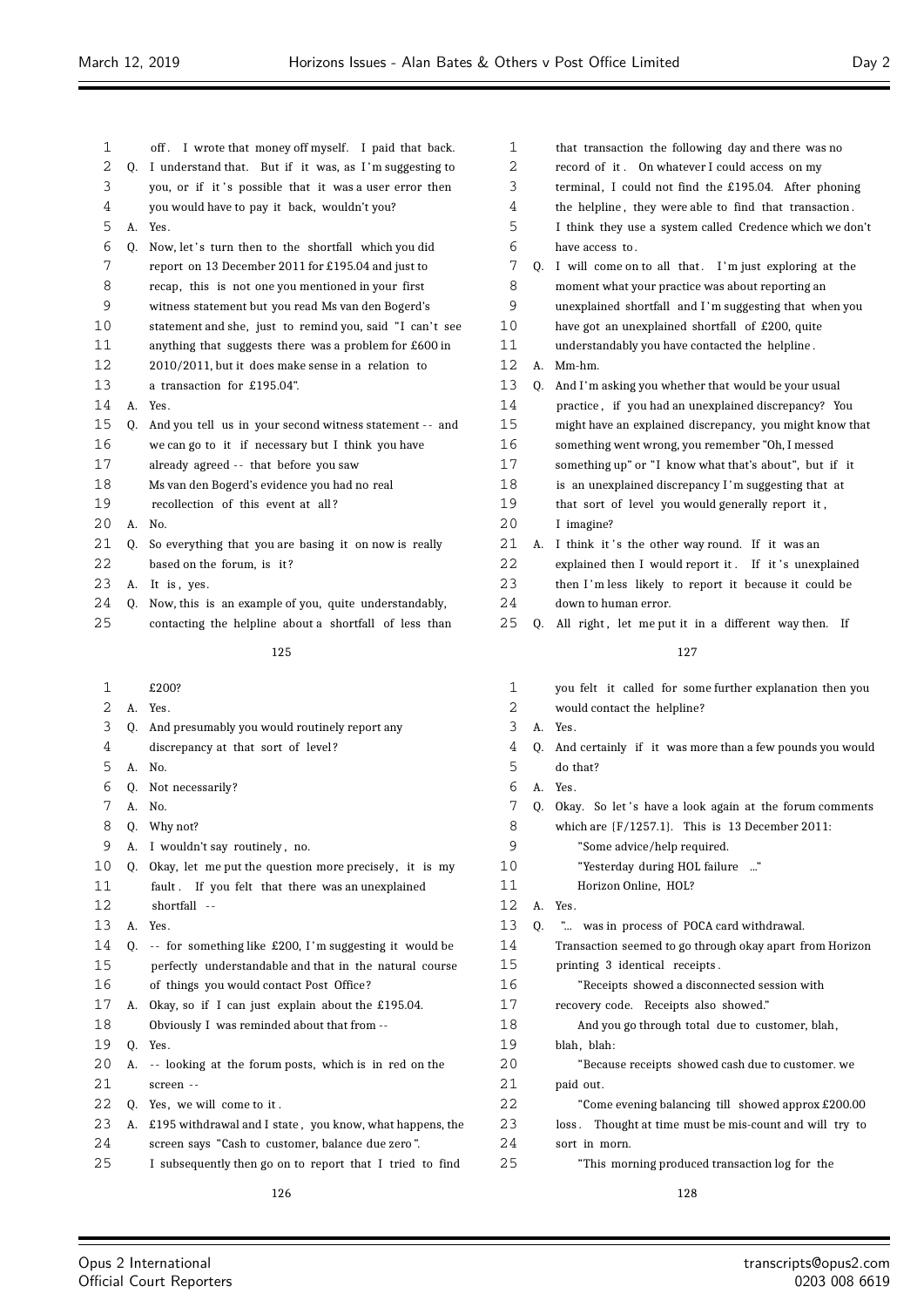$\equiv$ 

| 1  | period of HOL FAILURE. No record of 195.04 transaction                                     | 1  | occur like that?                                                          |
|----|--------------------------------------------------------------------------------------------|----|---------------------------------------------------------------------------|
| 2  | at all !!!!                                                                                | 2  | A. Not all the time.                                                      |
| 3  | "Phoned help-line and was told by very irate member                                        | 3  | MR JUSTICE FRASER: Do you want to put the question again?                 |
| 4  | of staff that loss is mine unless I can sort out with                                      | 4  | MR HENDERSON: Yes. What I'm suggesting is that the cause                  |
| 5  | customer directly "                                                                        | 5  | of this problem was that an outage occurred at                            |
| 6  | And so forth. Then at the bottom of the page:                                              | 6  | a particular point in time.                                               |
| 7  | "What should be my next course of action???                                                | 7  | A. Yes.                                                                   |
| 8  | "Speak to press (is there anything in contract                                             | 8  | Q. You were in the process of effecting a transaction from                |
| 9  | preventing me doing this?"                                                                 | 9  | POCA?                                                                     |
| 10 | Then if we can go down the page:                                                           | 10 | A. Yes.                                                                   |
| 11 | "Speak to CWU (not member of POLFED anymore)?                                              | 11 | Q. It was in the stack and it had cleared from POCA?                      |
| 12 | "Speak to Shoesmiths?                                                                      | 12 | A. Actually you mentioned the word "outage". I'm not --                   |
| 13 | "Try taking POL to small claims court?                                                     | 13 | was there a power outage?                                                 |
| 14 | "Any useful suggestions appreciated."                                                      | 14 | Q. I'm not sure if it was a power outage, but I think it                  |
| 15 | So you were pretty cross about this by the look of                                         | 15 | may have been a problem with the system.                                  |
| 16 | things?                                                                                    | 16 | A. Ah, okay.                                                              |
| 17 | A. Yes. In the one hand I have receipts produced by                                        | 17 | The system went down in some way.<br>Q.                                   |
| 18 | Horizon and then the following day when I go to look for                                   | 18 | A. So -- yes, because you said that if there's a power                    |
| 19 | that transaction there was no record of it. It was                                         | 19 | outage then there's evidence when you have to log back                    |
| 20 | very, very frustrating.                                                                    | 20 | in, so did that happen on this occasion?                                  |
| 21 | Q. I understand.                                                                           | 21 | Okay, I want to come to all this and I'm doing this<br>Q.                 |
| 22 | MR JUSTICE FRASER: Can we go back to the previous page                                     | 22 | clumsily. What I'm suggesting is that what may have                       |
| 23 | please {F/1257.1}.                                                                         | 23 | happened -- and if you don't recall, you don't recall,                    |
| 24 | MR HENDERSON: So what appears to have happened was                                         | 24 | but what may have happened is that the transaction was                    |
| 25 | a transaction from Post Office card account was in the                                     | 25 | in the stack, the money had been taken from the                           |
|    |                                                                                            |    |                                                                           |
|    | 129                                                                                        |    | 131                                                                       |
| 1  | middle of being processed and so it was in the stack                                       | 1  | Post Office card account and before you cleared the                       |
| 2  | presumably.                                                                                | 2  | stack there was an outage.                                                |
| 3  | A. Yes.                                                                                    | 3  | A. Possibly.                                                              |
| 4  | But had not yet been posted to Horizon. So you hadn't<br>Q.                                | 4  | Q. Okay.                                                                  |
| 5  | cashed out on that transaction, you hadn't completed                                       | 5  | Let's look at the events data at $(F/869.1)$ . And if                     |
| 6  | everything to do with that transaction?                                                    | 6  | we enable editing.                                                        |
| 7  | A. On the stack --                                                                         | 7  | That is not the document I was expecting. 871.1.                          |
| 8  | Q. It's on the stack.                                                                      | 8  | $(F/871.1)$ . No, I don't want that.                                      |
| 9  | It's on the stack, but the stack has a balance of zero,<br>А.                              | 9  | MR JUSTICE FRASER: What are we looking for, the event data?               |
| 10 | so to clear the stack you just press "enter" and it goes                                   | 10 | MR HENDERSON: We are looking at the event data.                           |
| 11 | straight $-$                                                                               | 11 | MR JUSTICE FRASER: Is it 1257.5? That's just a partly                     |
| 12 | Q. But you hadn't got to the point of clearing the stack?                                  | 12 | educated guess based on                                                   |
| 13 | A. I'm not sure.                                                                           | 13 | MR GREEN: I think it is F/869.1 but you have to click on                  |
| 14 | Q.<br>Okay. My suggestion is that there was probably an                                    | 14 | the sheet tab. You were in the summary tab.                               |
| 15 | outage at just the point where the money had been taken                                    | 15 | MR HENDERSON: Right, I couldn't see that. Thank you very                  |
| 16 | from Post Office card account but had not been processed                                   | 16 | much.                                                                     |
| 17 | onto Horizon. That's my suggestion to you.                                                 | 17 | MR JUSTICE FRASER: It doesn't show up on the common screen,               |
| 18 | A. Okay.                                                                                   | 18 | the tabs at the bottom, you can't see them on the common                  |
| 19 |                                                                                            | 19 |                                                                           |
| 20 | MR JUSTICE FRASER: Well, is the witness going to be in<br>a position to agree or disagree? | 20 | screen.<br>MR HENDERSON: I'm so sorry, back to {F/869.1}. And there       |
| 21 |                                                                                            | 21 |                                                                           |
| 22 | MR HENDERSON: Well, he might be if he recalled.                                            | 22 | is I think $-$<br>MR JUSTICE FRASER: I think you have to click on the tab |
| 23 | MR JUSTICE FRASER: Do you recall that happening when there                                 | 23 |                                                                           |
|    | were outages?                                                                              | 24 | before you go full screen, so if you go into half screen                  |
| 24 | A. No. I cannot recall.                                                                    | 25 | you will be able to see the tabs at the bottom. At the                    |
| 25 | MR JUSTICE FRASER: Were you aware of when outages would                                    |    | bottom you will see "Sheet 1", click on "Sheet 1" and                     |
|    | 130                                                                                        |    | 132                                                                       |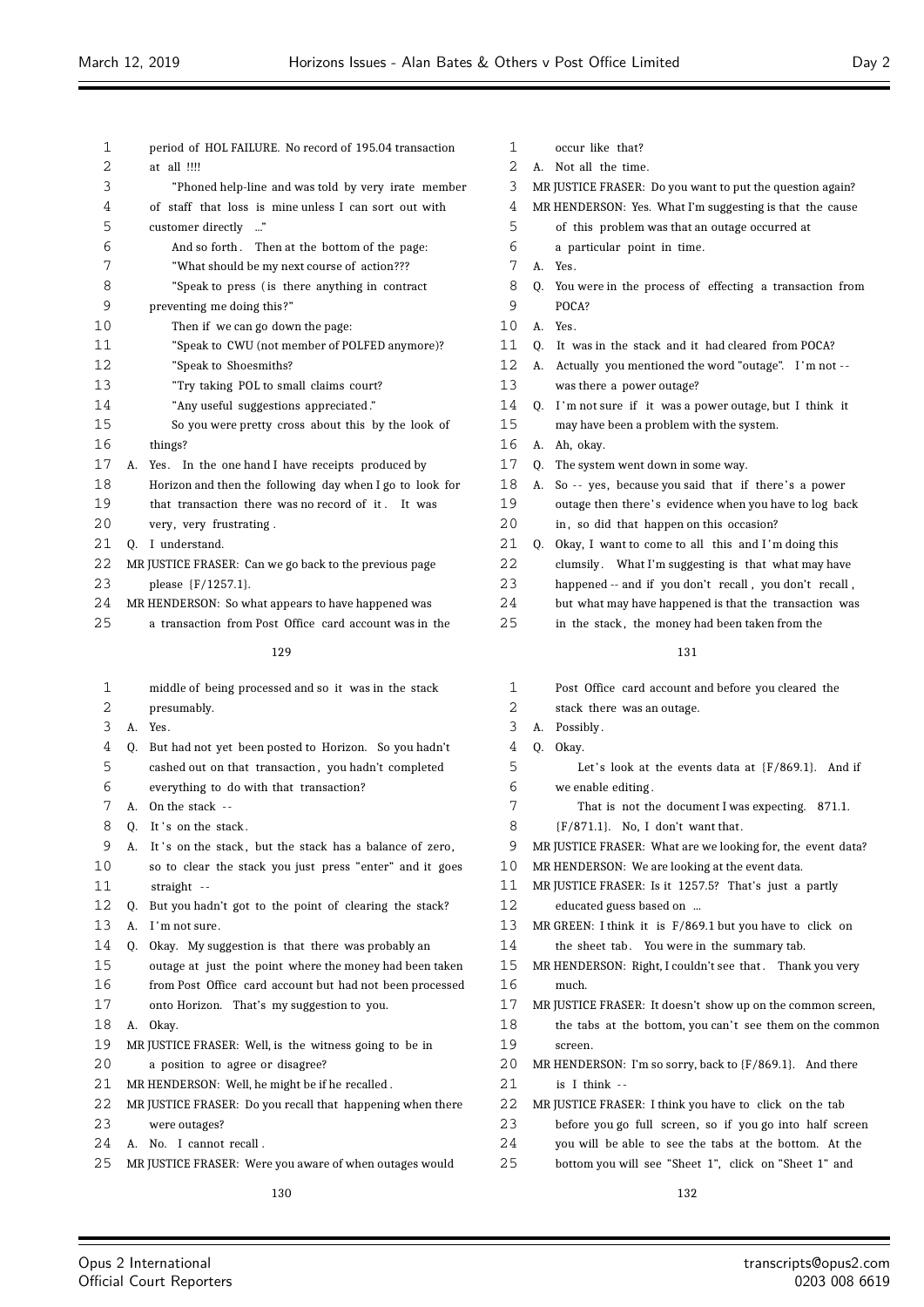A. Yes.

 failed terminal ." Okay?

| 1    |                                                    | now expand it.                                           |  |  |  |  |  |  |
|------|----------------------------------------------------|----------------------------------------------------------|--|--|--|--|--|--|
| 2    | MR HENDERSON: Thank you very much.                 |                                                          |  |  |  |  |  |  |
| 3    | MR JUSTICE FRASER: Is that what we are after?      |                                                          |  |  |  |  |  |  |
| 4    | MR HENDERSON: That is what we are after I believe. |                                                          |  |  |  |  |  |  |
| 5    |                                                    | If you go to the top and type A327, what we see here     |  |  |  |  |  |  |
| 6    |                                                    | is that you are logged on at 13.39. Do you see that at   |  |  |  |  |  |  |
| 7    |                                                    | the top there?                                           |  |  |  |  |  |  |
| 8    | А.                                                 | (Nods).                                                  |  |  |  |  |  |  |
| 9    | 0.                                                 | Do you see that?                                         |  |  |  |  |  |  |
| 10   | A.                                                 | Yes.                                                     |  |  |  |  |  |  |
| 11   | 0.                                                 | Okay and then there's a message at 13.40 to say          |  |  |  |  |  |  |
| 12   |                                                    | "Session  could not recover".                            |  |  |  |  |  |  |
| 13   | А.                                                 | Yes.                                                     |  |  |  |  |  |  |
| 14   | Q.                                                 | And then there's a gap of 22 minutes and there's         |  |  |  |  |  |  |
| 15   |                                                    | a session receipt at 14.02. Do you see that?             |  |  |  |  |  |  |
| 16   | А.                                                 | Yes.                                                     |  |  |  |  |  |  |
| 17   |                                                    | MR HENDERSON: Now, my Lord, in answer to your Lordship's |  |  |  |  |  |  |
| 18   |                                                    | earlier question, that is what Post Office would expect  |  |  |  |  |  |  |
| 19   |                                                    | to see when there is an outage.                          |  |  |  |  |  |  |
| 20   |                                                    | So then the Horizon system comes back online and at      |  |  |  |  |  |  |
| 2.1  |                                                    | that point there will be a recovery process, won't       |  |  |  |  |  |  |
| 2.2. |                                                    | there, various screens that you need to go through?      |  |  |  |  |  |  |
| 23   | А.                                                 | Yes.                                                     |  |  |  |  |  |  |
| 24   | 0.                                                 | Okay. And if we could have a look at                     |  |  |  |  |  |  |
| 25   |                                                    | Ms van den Bogerd's statement at {E2/5/16}, if you look  |  |  |  |  |  |  |
|      |                                                    | 133                                                      |  |  |  |  |  |  |
| 1    |                                                    | at paragraph 53 and just read that to yourself.          |  |  |  |  |  |  |
| 2    |                                                    | (Pause).                                                 |  |  |  |  |  |  |
| 3    |                                                    | Have you read that?                                      |  |  |  |  |  |  |
| 4    | А.                                                 | I'm just getting to the bottom of it.                    |  |  |  |  |  |  |
| 5    | 0.                                                 | Sorry.                                                   |  |  |  |  |  |  |
| 6    |                                                    | (Pause).                                                 |  |  |  |  |  |  |
| 7    | А.                                                 | Okay.                                                    |  |  |  |  |  |  |
| ୪    | Q.                                                 | Do you agree that that's a fair summary, an accurate     |  |  |  |  |  |  |
| 9    |                                                    | summary?                                                 |  |  |  |  |  |  |
| 10   | А.                                                 | Yes.                                                     |  |  |  |  |  |  |
| 11   | 0.                                                 | Okay, thank you.                                         |  |  |  |  |  |  |
| 12   |                                                    | When power is restored there is a procedure to be        |  |  |  |  |  |  |
| 13   |                                                    | followed, isn't there?                                   |  |  |  |  |  |  |
| 14   | A.                                                 | Yes.                                                     |  |  |  |  |  |  |
| 15   | 0.                                                 | And that procedure will result either in a transaction   |  |  |  |  |  |  |
| 16   |                                                    | being cancelled, or recovered?                           |  |  |  |  |  |  |
| 17   | А.                                                 | Yes.                                                     |  |  |  |  |  |  |
| 18   |                                                    | O. Okay. Let's have a look at the Horizon Online quick   |  |  |  |  |  |  |

reference guide at {F/1365}. You will see at the top

 "Disconnections and screen freezes on Horizon Online are dealt with differently to Horizon. If either occurs during a customer session Recovery actions may be

 "You need to make sure you do the right thing at the 

 A. Okay. 13 Q. And then below it says, again missing out the next section : "The system treats transactions as 16 either: recoverable ... or cancelable ...' 17 This is a recoverable one, isn't it, because it is a card transaction? A. Okay. Q. We see that from below. Do you see "recoverable/cancelable products" including debit/credit card payments, et cetera? A. Yes. 24 Q. And then at the end of that: "These will be recorded on the disconnected session receipt as completed and must be settled with the customer." Okay? A. Okay. Q. Then if you look on to the next page {F/1365/2} there's a flowchart which takes you through that process. A. Yes. MR JUSTICE FRASER: I think that flowchart is what you do 9 higher up the page on the first page, isn't it? MR HENDERSON: Yes, I think that probably is right . 11 MR JUSTICE FRASER: Well, let's go back to the page before {F/1365/1} just to make sure I follow what charts go 13 with which. Is that's what referred to as page 2 of the

time the counter becomes unavailable."

before automatically logging you out.

 If you drop the next session section and it says "Disconnected session receipt ", do you see that?

 Q. "The system will then settle the session automatically and print 3 copies of a disconnected session receipt

8 The copies of the receipt are, 1 for the customer, 9 1 to be kept with your stock unit, 1 to be kept at the

- document under "Disconnected session receipt"?
- MR HENDERSON: Yes, I believe so.
- MR JUSTICE FRASER: So:
- "... a disconnected session receipt will not be
- 18 produced if the system freezes or there is a hardware
- failure . Page 2 of this document describes what you
- should do in this scenario ."
- And the flowchart is on page 2. Is that right?
- MR HENDERSON: I think that must be right, my Lord, but what
- Mr Tank says here is he was provided with three
- receipts .
- MR JUSTICE FRASER: Yes.
- 

there:

required.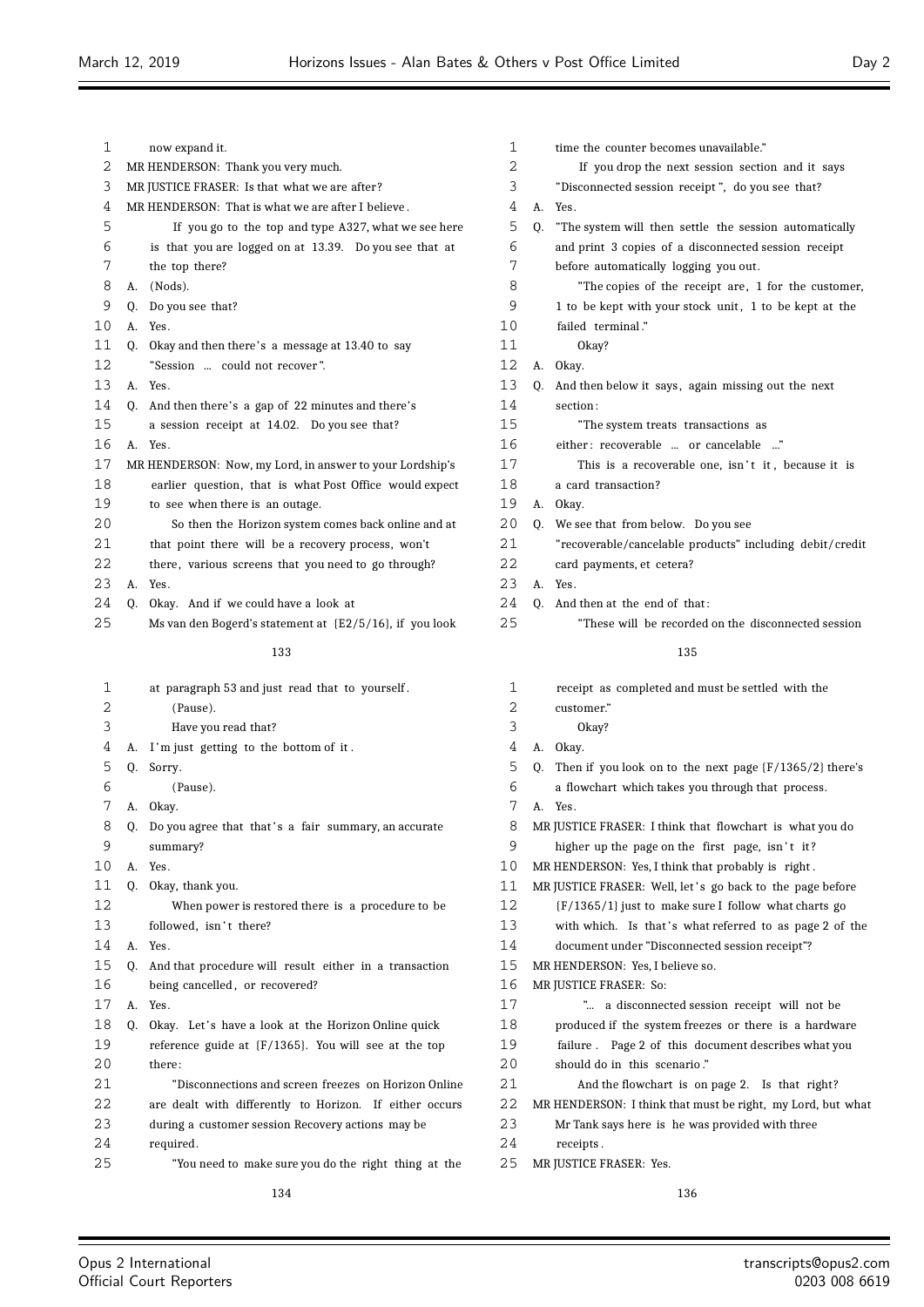$\equiv$ 

|        |    |                                                                                                                    | 1       |    |                                                                                                                   |
|--------|----|--------------------------------------------------------------------------------------------------------------------|---------|----|-------------------------------------------------------------------------------------------------------------------|
| 1<br>2 |    | MR HENDERSON: Then if we go to page 3 of this same document<br>$(F/1365/3)$ , this is "When online connectivity is | 2       |    | common issues trial and a document was produced that was<br>a single A4 sheet, but it did look different to this. |
| 3      |    | restored". Do you have that, Mr Tank?                                                                              | 3       |    | It had red on rather than blue.                                                                                   |
| 4      |    | A. I do.                                                                                                           | 4       |    | MR HENDERSON: Right. The point is, however, that this                                                             |
| 5      | Q. | "Page 4 of this document provides a simple diagram that                                                            | 5       |    | document that I have taken you to sets out the procedure                                                          |
| 6      |    | explains the actions you should take when Horizon Online                                                           | 6       |    | that needed to be followed. Do you accept that?                                                                   |
| 7      |    | connectivity is restored the system will carry out                                                                 | 7       |    | A. That document does, yes.                                                                                       |
| 8      |    | Recovery for customer sessions that were in progress at                                                            | 8       | Q. | Okay.                                                                                                             |
| 9      |    | the time of failure. When you next login to the                                                                    | 9       |    | A. I never had that document, so I could never refer to it.                                                       |
| 10     |    |                                                                                                                    | 10      |    |                                                                                                                   |
| 11     |    | terminal where the failure occurred, the system will<br>recognise that the last session did not complete           | 11      |    | Q. But you would have been taken through the screens that                                                         |
|        |    |                                                                                                                    | 12      |    | came up on Horizon?                                                                                               |
| 12     |    | properly and will automatically commence Recovery. You                                                             | 13      |    | A. Yes.                                                                                                           |
| 13     |    | will see the following message "                                                                                   | 14      | 0. | Okay. Your evidence -- I think your evidence is that                                                              |
| 14     |    | Then "Recovery receipt":                                                                                           |         |    | you gave -- I should have asked this before and                                                                   |
| 15     |    | "You should follow all on-screen instructions. Once                                                                | 15      |    | I apologise. Was it you doing this transaction, was it                                                            |
| 16     |    | the Recovery process has completed, a Recovery receipt                                                             | 16      |    | Louise or another assistant, or do you not recall?                                                                |
| 17     |    | will be printed automatically."                                                                                    | 17      |    | A. I can't recall.                                                                                                |
| 18     |    | MR JUSTICE FRASER: I think we are on a different page to                                                           | 18      |    | Q. Okay, that's fair.                                                                                             |
| 19     |    | you.                                                                                                               | 19      |    | Your evidence at $(E1/6/2)$ , in paragraph 7, the                                                                 |
| 20     |    | MR HENDERSON: I'm so sorry. Page 3. I just hadn't noticed                                                          | 20      |    | penultimate sentence, is:                                                                                         |
| 21     |    | the screen. Right, I have just read out the top section                                                            | 21      |    | "A series of receipts were printed which she then                                                                 |
| 22     |    | and I'm looking now at the "Recovery receipt" section.                                                             | 22      |    | gave to the customer."                                                                                            |
| 23     |    | Do you see that, Mr Tank?                                                                                          | 23      |    | Now, the reason I'm pointing to this, Mr Tank, is                                                                 |
| 24     |    | A. I do.                                                                                                           | 24      |    | this is the evidence you give in relation to the $£600$ .                                                         |
| 25     | 0. | "You should follow all on-screen instructions. Once the                                                            | 25      |    | A. Yes.                                                                                                           |
|        |    | 137                                                                                                                |         |    | 139                                                                                                               |
| 1      |    | Recovery process has completed, a Recovery receipt will                                                            | 1       | 0. | But I have suggested to you already, and I think you                                                              |
| 2      |    | be printed automatically.                                                                                          | 2       |    | have accepted, that it's possible that this evidence in                                                           |
| 3      |    | "The Recovery Receipt should be attached to the                                                                    | 3       |    | fact relates to events in 2010/2011 in relation to the                                                            |
| 4      |    | Disconnected Session receipt stored at the failed                                                                  | 4       |    | £195.04?                                                                                                          |
| 5      |    | terminal."                                                                                                         | 5       |    | A. Yes.                                                                                                           |
| 6      |    | Do you see that?                                                                                                   | 6       |    | Q. And it seems that what was done was all of the receipts                                                        |
| 7      |    | A. I do.                                                                                                           | 7       |    | were given to the customer?                                                                                       |
| 8      |    | Q. So what this procedure tells you is that if you follow                                                          | $\,8\,$ | А. | Yes.                                                                                                              |
| 9      |    | the Horizon procedures properly you get three receipts                                                             | 9       | Q. | Which is not the proper procedure?                                                                                |
| 10     |    | for the disconnected session and a recovery receipt,                                                               | 10      |    | A. Which is not the proper procedure, no.                                                                         |
| 11     |    | do you agree?                                                                                                      | 11      |    | Q. So do you accept that the proper procedure wasn't                                                              |
| 12     |    | A. I agree, but I don't actually remember having this                                                              | 12      |    | followed?                                                                                                         |
| 13     |    | document in my office.                                                                                             | 13      | A. | Yes.                                                                                                              |
| 14     | Q. | This is online I think.                                                                                            | 14      | Q. | And then you call the help desk and we see that in                                                                |
| 15     | А. | Oh, this is online?                                                                                                | 15      |    | $(F/1286.1)$ . If we enable editing and actually you can                                                          |
| 16     | 0. | I thought it was online but I might be wrong.                                                                      | 16      |    | scroll down to row 120 I hope. Can we go across, keep                                                             |
| 17     | А. | It is quick reference guide, it states it is version 5.                                                            | 17      |    | going across  I think this is the wrong  no, I'm                                                                  |
| 18     |    | The only version I remember having was just a single                                                               | 18      |    | sorry, I have given you the wrong reference. It is the                                                            |
| 19     |    | piece of A4 -- a double-sided A4 piece of paper. This                                                              | 19      |    | call log -- this is 1286.1, is it?                                                                                |
| 20     |    | suggests that there were four -- two pages. Because you                                                            | 20      |    | MR GREEN: You might be looking for the "Remedy" tab.                                                              |
| 21     |    | are on page 3 at the moment. I never had -- I never                                                                | 21      |    | MR HENDERSON: I do want the "Remedy" tab and I hadn't                                                             |
| 22     |    | had                                                                                                                | 22      |    | spotted that it hadn't -- I'm so sorry, at the bottom                                                             |
| 23     | Q. |                                                                                                                    | 23      |    | there the "Remedy" tab, thank you.                                                                                |
| 24     |    | All right. I don't know what you had, candidly, at the                                                             | 24      |    |                                                                                                                   |
| 25     |    | moment.<br>MR JUSTICE FRASER: We did have some evidence on this in the                                             | 25      |    | If you then go to -- if you just go into the top                                                                  |
|        |    |                                                                                                                    |         |    | left hand and if you delete the 1 and put 120, or you                                                             |

Ξ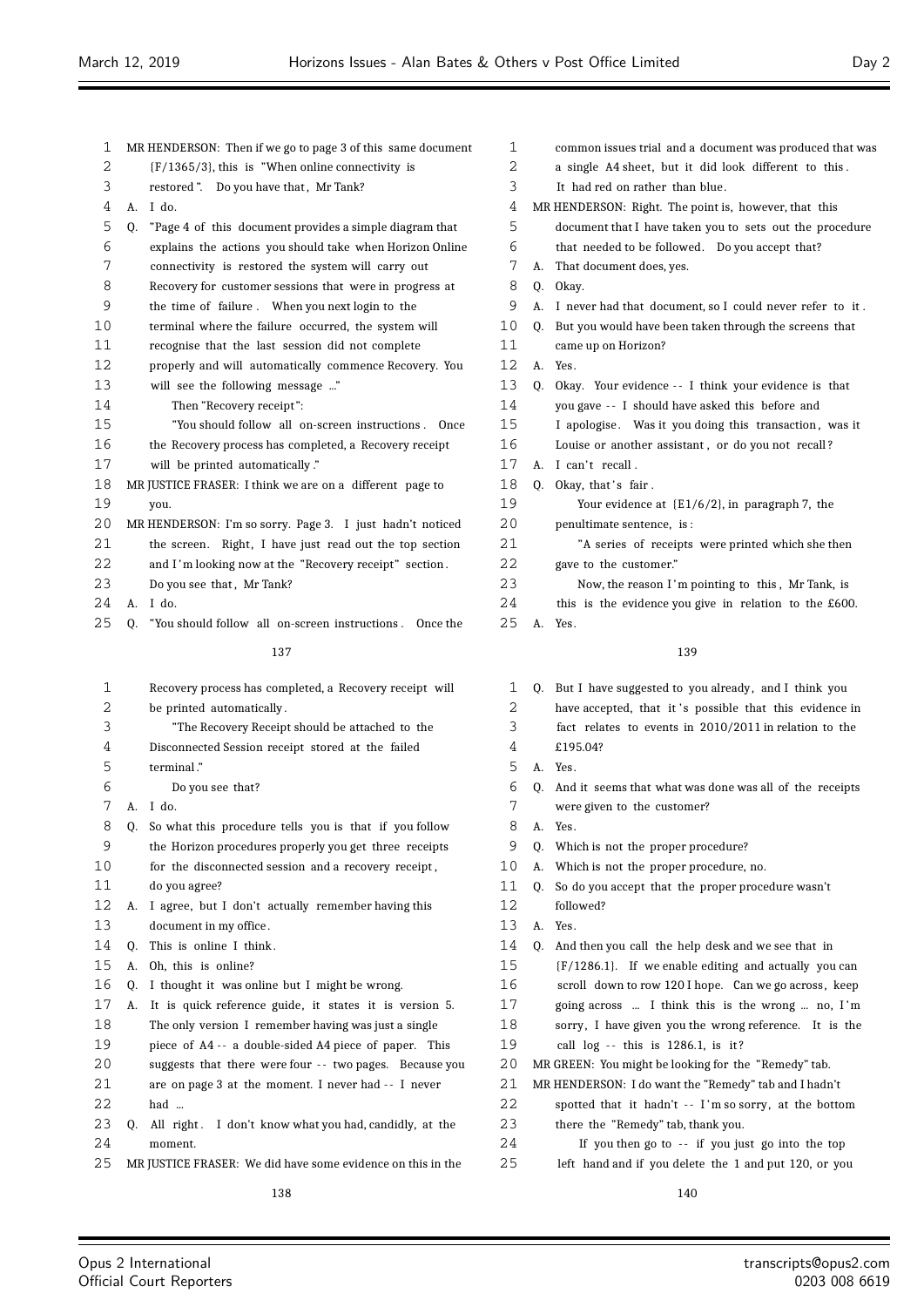| 1  |    | can scroll down, whichever is easier. Then if we go to    | 1  | and looked at the procedure that should have been         |
|----|----|-----------------------------------------------------------|----|-----------------------------------------------------------|
| 2  |    | row 120 and if you just stop there.                       | 2  | followed, do you still maintain that this event shows     |
| 3  |    | This is the call made from your branch, Mr Tank,          | 3  | that there's something wrong with Horizon?                |
| 4  |    | yes?                                                      | 4  | A. Yes.                                                   |
| 5  |    | A. Yes, the following day.                                | 5  | Q. It is Horizon working as it is supposed to, isn't it?  |
| 6  | 0. | And it is column I:                                       | 6  | Something has gone wrong and a procedure has been         |
| 7  |    | "Called this morning about a Horizon failure              | 7  | followed --                                               |
| 8  |    | yesterday, branch completed a withdrawal and the 195.04   | 8  | A. Mm-hm.                                                 |
| 9  |    | failed recovery receipt "                                 | 9  | Q. -- from the user point of view not quite correctly     |
| 10 |    | And so forth and so on. And that resulted in a PEAK       | 10 | because you should have kept some of the receipts, but    |
| 11 |    | being raised, which you wouldn't have known about at the  | 11 | nevertheless you have raised it, it has been              |
| 12 |    | time, I accept.                                           | 12 | investigated and the money has been refunded?             |
| 13 |    | A. No.                                                    | 13 | A. Yes.                                                   |
| 14 |    | Q. But let's have a look at it {F/870}. And if you go to  | 14 | Q. How is that a fault with Horizon?                      |
| 15 |    | page 2 of that document $\{F/870/2\}$ in the first yellow | 15 | A. Because the error shouldn't have happened in the first |
| 16 |    | section there -- do you see that? It says date            | 16 | place. If -- it seems like -- with the relationship       |
| 17 |    | 14 December 2011, do you see that?                        | 17 | between postmasters and the Post Office, it's very much   |
| 18 |    | A. Yes.                                                   | 18 | one-sided and we as subpostmasters bear all the risk.     |
| 19 | 0. | "Summary", it says:                                       | 19 | Q. But that's not true for this transaction, is it? You   |
| 20 |    | "The banking transaction had completed  including         | 20 | failed to follow the proper procedure --                  |
| 21 |    | the receipt print  and money should have changed          | 21 | A. Okay.                                                  |
| 22 |    | hands.                                                    | 22 | Q. -- maybe for understandable reasons, I don't know.     |
| 23 |    | "The basket settlement failed from 13.35 with 'no         | 23 | A. Okay.                                                  |
| 24 |    | response received from data centre' and then two retries  | 24 | Q. You raised a query and a few days later you were       |
| 25 |    | also failed and the attempt cancelled                     | 25 | refunded the money. I don't see what the complaint is?    |
|    |    | 141                                                       |    | 143                                                       |
| 1  |    | "The Disconnected Session receipts show 'Cash TO          | 1  | A. If I didn't call in to report, would I still have got  |
| 2  |    | CUSTOMER 195.04' so the customer's account should be      | 2  | the refund?                                               |
| 3  |    | correct but the branch will have a shortage (for a        | 3  | Q. I think you would have actually, yes.                  |
|    |    |                                                           |    |                                                           |

- withdrawal) because the session hasn't been recorded." And that's just explaining what had happened.
- A. Yes.
- Q. And then if we go to {F/871.1}, the transaction correction is raised . A. Yes. Q. So you were refunded this amount of money? A. I was. Q. That's not something you mentioned in your witness statement, is it ? A. No. Q. Why is that? A. Because I was referring to the incident in terms of something that I had no control over that caused a loss to my office . Q. But it didn't  $-$ 2.0 A. The fact that  $-$  it caused a loss. The fact that that 21 loss was resolved afterwards was not the issue. The fact that it caused a loss and I had no explanation for 23 it, that's what I was reporting, that's what my witness statement was for .
- 25 Q. Okay. But having now seen everything that's happened

- we as subpostmasters bear all the risk. true for this transaction, is it? You ow the proper procedure -- Q. - - maybe for understandable reasons, I don't know. uery and a few days later you were noney. I don't see what the complaint is? Il in to report, would I still have got ould have actually, yes. 4 A. I wasn't to know. I didn't know there was a PEAK --5 Q. But I'm not sure, I don't have the -- okay -- A. I don't know either. 7 0. -- we will explore that later this week. MR JUSTICE FRASER: Can you not overspeak one another. MR HENDERSON: Apologies. MR JUSTICE FRASER: Mr Henderson, do you just want to reput what you -- MR HENDERSON: I think I completed what I -- MR JUSTICE FRASER: Well I didn't get the answer because you then started speaking. You were asked, Mr Tank, "You raised a query, you were refunded the money" and Mr Henderson said he didn't see what the complaint is and what was your answer to that please?
	- A. On the day of the transaction my office showed a loss of
	- 20 nearly £200. I -- the following day I went to
	- investigate that loss , I couldn't find any record of it
	- 22 on my terminal and then that's when I phoned through to
	- the helpline and reported.
	- MR HENDERSON: Okay, but the way --
	- A. What was going on in the background in terms of the PEAK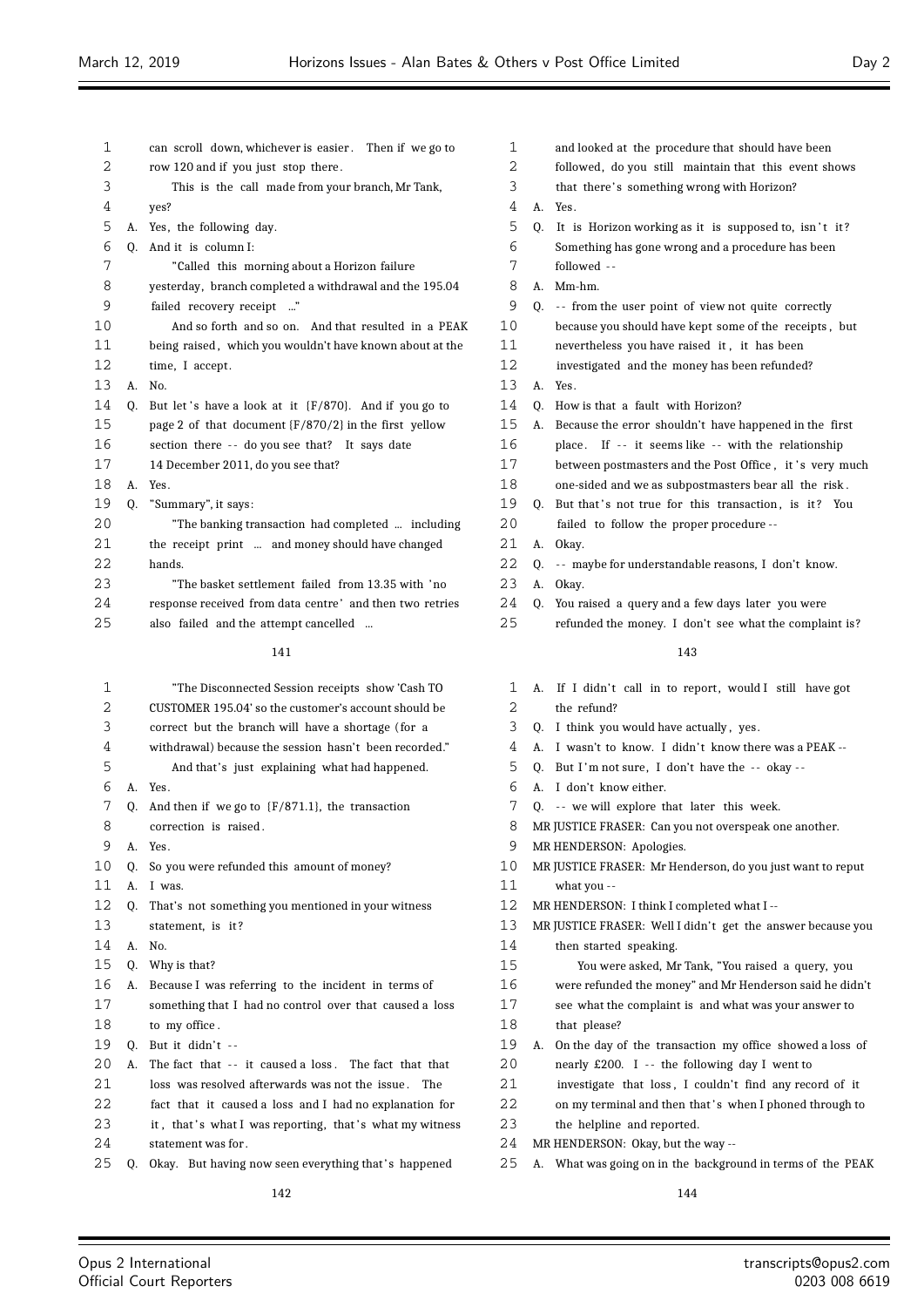| 1  |    | review or whatever, or -- I don't know if that was       |                |
|----|----|----------------------------------------------------------|----------------|
| 2  |    | automated, or if my call to the network business support |                |
| 3  |    | centre instigated the refund.                            |                |
| 4  | 0. | The point is that the way Horizon works, it either       |                |
| 5  |    | records the transaction as having been completed         |                |
| 6  |    | properly --                                              |                |
| 7  | А. | Yes.                                                     |                |
| 8  | Q. | -- or it generates the evidence to demonstrate that      |                |
| 9  |    | there has been a problem?                                |                |
| 10 | А. | Yes.                                                     | 1              |
| 11 | 0. | Identifying that particular transaction.                 | 1              |
| 12 | А. | Yes.                                                     | 1              |
| 13 | 0. | I want to ask you a few questions about the third area   | $\mathbf 1$    |
| 14 |    | you deal with, very brief questions, on label            | 1              |
| 15 |    | transaction issues.                                      | 1              |
| 16 | А. | Yes.                                                     | $\mathbf{1}$   |
| 17 | O. | Now, you say you experienced some problems with printing | $\mathbf{1}$   |
| 18 |    | labels --                                                | $\mathbf 1$    |
| 19 | А. | Yes.                                                     | 1              |
| 20 | 0. | -- where you say no label could be printed even though   | $\mathbf{2}$   |
| 21 |    | you were charged for it.                                 | $\overline{c}$ |
| 22 | А. | Yes.                                                     | $\mathbf{2}$   |
| 23 | 0. | And again we've got a timing issue here because in your  | 2              |
| 24 |    | first witness statement you said that that happened in   | 2              |
| 25 |    | 2007.                                                    | $\overline{c}$ |
|    |    | 145                                                      |                |
| 1  | А. | Yes.                                                     |                |
| 2  | 0. | And Ms van den Bogerd says she could find no evidence of |                |
|    |    |                                                          |                |

- that at all .
- A. Okay.
- Q. And now you say in your second witness statement that you think it was 2011.
- A. Yes.
- Q. And again can you help with how that error came to be made?
- A. Again, my initial witness statement I was just relying on my memory and my supplemental witness statement is when I was able to research it a bit more.
- Q. And what was the evidence that you got for your second witness statement that helped you on this date, because 15 I'm not sure that I'm aware of any?
- A. Again, it was Horizon generated receipts , print -outs,
- with hand-written dates and reference numbers on them.
- 18 O. Sorry, where are these documents?
- A. With my solicitors .
- Q. Oh. I don't think they have made their way over, but I might be wrong.
- Now, there are again processes on Horizon which
- 23 cover this type of eventuality, aren't there?
- A. No.

Q. Well, Horizon allows you to record a label as rejected ,

- doesn't it ?
- 2 A. It does, yes. Usually, usually, but in this particular 3 scenario it didn't give you that option.
- Q. But normally it would prompt you to specify whether or
- not the label has been printed correctly , wouldn't it ? A. Yes, this is my point: during this particular issue ,
- Horizon doesn't perform as it should.
- 8 Q. And it is also possible, isn't it, to process a completely separate transaction for spoiled postage
- labels and printing a replacement? Have a look at
- {F/1848.6}. This just summarises the procedure that's 2 in place.
- 13 A. "A label can only be spoiled, if the label is on hand."
- Q. Ms van den Bogerd's evidence at paragraph 82 of her witness statement at {E2/5/21} says this process is
- available even if the printer had not produced a label at all . Do you accept that?
- 
- A. No, because the previous page showed that you had to have a label on hand.
- Q. So she is wrong about that?
- 1 A. Yes. Well, it is contradictory, isn't it?
- 2 Q. Well, I accept that that's what that document says, but the evidence from Post Office is that in fact you could do that even if the printer had not produced a label at all ?

- 1 A. I could do that, but then it would be contrary to the other instructions .
- 3 Q. If you could do it -- my point is a simple one, Mr Tank.
- There were procedures built into Horizon to cater for
- the situation that you explained - I have to say in the
- vaguest of terms, but as I understand what you are
- 7 saying, there were procedures in place which ensured you
- could deal with the situation , weren't there?
- A. No.
- Q. We will have to differ .
- Finally , you were investigated for various matters
- in 2015, weren't you?
- A. Not investigated .
- Q. You were interviewed on 5 November 2015, do you recall?
- A. I had a performance interview, yes.
- Q. And this resulted in a letter from Post Office to you of 15 February 2016. We see that at {F/1431.1}.
- MR JUSTICE FRASER: Just let me read this quickly .
- (Pause).
- Actually I will do it on my screen, give me a second.
- 
- MR HENDERSON: If you go to --
- MR JUSTICE FRASER: Just give me a second, Mr Henderson.
- There is a reason. I will explain at the end. Let me
- just quickly read it .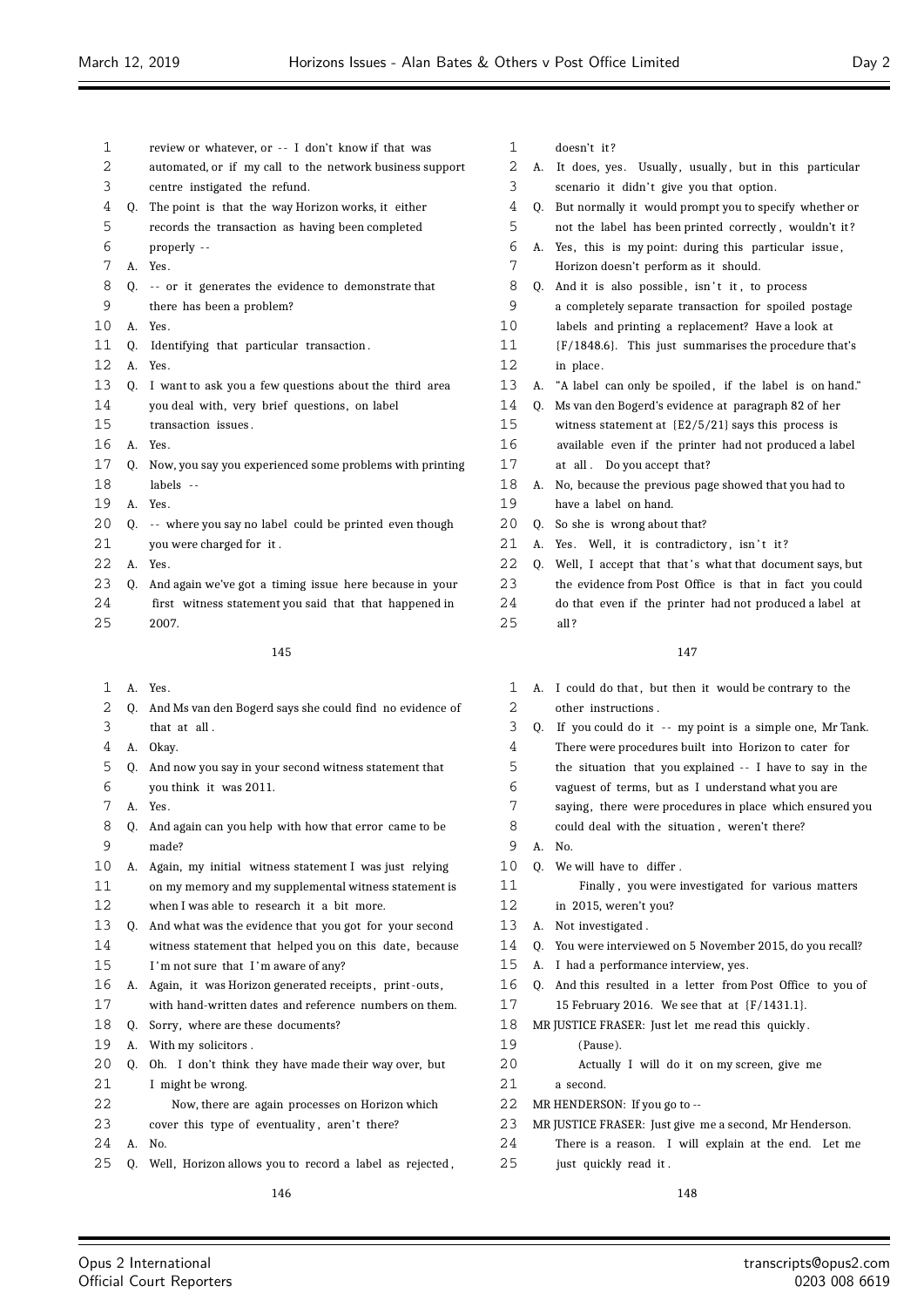| 1  | (Pause).                                                    | $\mathbf{1}$   |
|----|-------------------------------------------------------------|----------------|
| 2  | Is this a Civil Evidence Act situation? I will tell         | $\overline{a}$ |
| 3  | you what, just pause there.                                 | 3              |
| 4  | Mr Tank, I'm just going to ask you just to pop out          | 4              |
| 5  | of court for literally two minutes. There is just           | 5              |
| 6  | something I need to ask counsel.                            | 6              |
| 7  | Okay.<br>А.                                                 | 7              |
| 8  | (In the absence of the witness)                             | 8              |
| 9  | MR JUSTICE FRASER: I just ask out of caution.<br>In the     | 9              |
| 10 | common issues trial there were two claimant witnesses       | 10             |
| 11 | who had to be given the warning against                     | 11             |
| 12 | self-incrimination under the Act because of potential       | 12             |
| 13 | criminal offences. It was obviously a situation that        | 13             |
| 14 | was at the forefront of everyone's mind because of the      | 14             |
| 15 | nature of that trial, so before those questions were put    | 15             |
| 16 | I knew in advance whether I had to give that warning or     | 16             |
| 17 | not.                                                        | 17             |
| 18 | MR HENDERSON: I understand, my Lord.                        | 18             |
| 19 | MR JUSTICE FRASER: Is this one of those situations?         | 19             |
| 20 | MR HENDERSON: I think it probably would be sensible to do   | 20             |
| 21 | SO.                                                         | 21             |
| 22 | MR JUSTICE FRASER: It does seem to me based on the four     | 22             |
| 23 | items listed that the witness is entitled to it.            | 23             |
| 24 | MR HENDERSON: I think that's probably right.                | 24             |
| 25 | MR JUSTICE FRASER: Any observations, Mr Green?              | 25             |
|    | 149                                                         |                |
| 1  | MR GREEN: My Lord, no, I think it should be given.          | $\mathbf{1}$   |
| 2  | MR JUSTICE FRASER: Let's have Mr Tank back in. I did have   | 2              |
| 3  | the form of words with me last time. I don't have it        | 3              |
| 4  | now but I'm pretty confident that I can do it               | 4              |
| 5  | effectively ; if either of you think I haven't, correct     | 5              |
| 6  | me.                                                         | 6              |
| 7  | (In the presence of the witness).                           | 7              |
| 8  | Thank you very much, Mr Tank. Just have a seat.             | 8              |
| 9  | Just before Mr Henderson asks you some questions, there     | 9              |
| 10 | is just a formal warning I have to give you in relation     | 10             |
| 11 | to the right you have not to answer any questions if you    | 11             |
| 12 | think answering them may incriminate you in respect of      | 12             |
| 13 | future criminal proceedings.                                | 13             |
| 14 | It is a statutory warning. It was given in two              | 14             |
| 15 | other cases that you don't have to be concerned with in     | 15             |
| 16 | the previous trial and it is something standard but         | 16             |
| 17 | I have to draw it to your attention. So depending on        | 17             |
| 18 | what questions Mr Henderson is asking you, what the         | 18             |
| 19 | subject matter of them is, you are entitled to say that     | 19             |
| 20 | you don't wish to answer the question.                      | 20             |
| 21 | Sure.<br>А.                                                 | 21             |
| 22 | MR JUSTICE FRASER: Is that sufficient?                      | 22             |
| 23 | MR HENDERSON: I'm grateful.                                 | 23             |
| 24 | If we go to the second page of that letter                  | 24             |
| 25 | $(F/1431.1/2)$ , do you recall that at that meeting you had | 25             |
|    |                                                             |                |
|    | 150                                                         |                |

| 1  |    | a discussion which is referred to here in the second     |
|----|----|----------------------------------------------------------|
| 2  |    | paragraph:                                               |
| 3  |    | "We also discussed the inappropriate official            |
| 4  |    | postage claims conducted at the branch. During the       |
| 5  |    | period 25 August 2015 and 15 September 2015 nine claims  |
| 6  |    | of £100 official postage were undertaken totalling £900. |
| 7  |    | These claims were subsequently reversed on               |
| 8  |    | 23 September 2015. A further claim of £500 was made on   |
| 9  |    | 2 October 2015 and subsequently reversed on              |
| 10 |    | 27 October 2015.                                         |
| 11 |    | "As discussed the use of official postage in this        |
| 12 |    | manner is contrary to the instructions contained within  |
| 13 |    | Horizon Online. The 'stamps for official use' icon on    |
| 14 |    | Horizon Online must only be used for postage costs that  |
| 15 |    | are incurred when undertaking official Post Office       |
| 16 |    | Limited business and where no official pre-paid envelope |
| 17 |    | is available. For full instructions please see Horizon   |
| 18 |    | help back office                                         |
| 19 |    | And so forth. Do you see that?                           |
| 20 | A. | Yes.                                                     |
| 21 | 0. | Do you recall this incident or this --                   |
| 22 | А. | The meeting?                                             |
| 23 | 0. | The meeting and what was said?                           |
| 24 | А. | Yes.                                                     |
| 25 | 0. | And official postage is a function on Horizon that       |
|    |    | 151                                                      |
| 1  |    | should only, as we have just seen, be used for postage   |
| 2  |    | costs incurred when undertaking official Post Office     |
| 3  |    | business, that's right, isn't it?                        |
| 4  | A. | Yes.                                                     |
| 5  | 0. | And you have always known that presumably?               |
| 6  | А. | Yes.                                                     |

- Q. And essentially , as I understand your position, you
- considered that you were experiencing certain issues
- which were causing you loss --
- A. Yes.
	- Q. -- and you decided to take matters into your own things
		- and to take official postage, is that right?
	- A. No, it was just my way of formally recording my dispute. Communication channels with the Post Office weren't
		- particularly good. Every time I tried to air any
	- grievances, I never really found I got anywhere, so this
- was my way of complaining.
- Q. To help yourself to some official postage?
- A. I wasn't helping myself. I wasn't helping myself. No
- money actually left the office . Official postage is --
- it 's a computer function and all it does is allocate
- that money under that particular  $\;\;\ldots\;\;$  so there's no --
- I'm not helping myself at all .
- Q. Well, if there was another shortage in Horizon, for example, that would make up for it, wouldn't it? I mean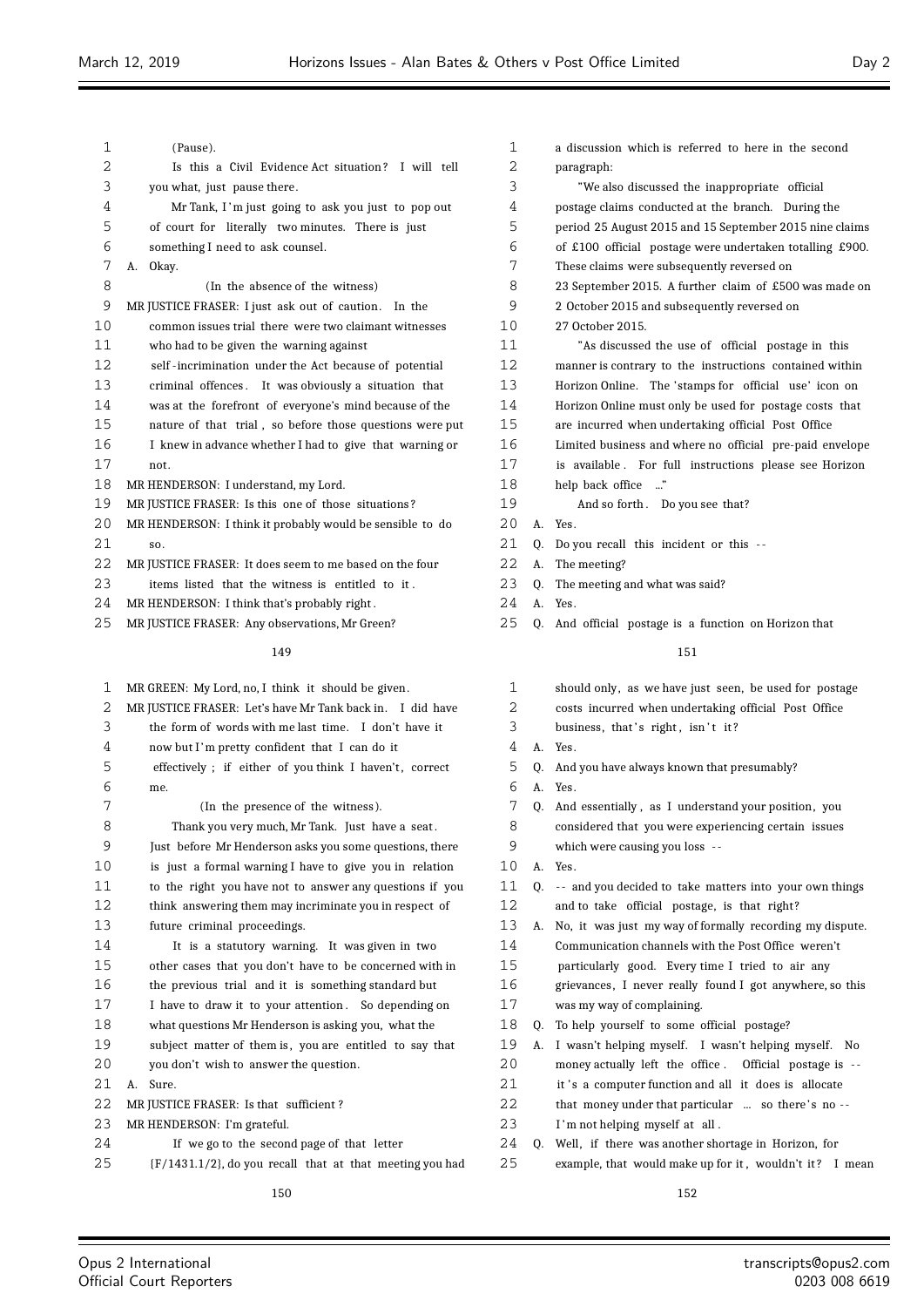| 1  |    | one way or the other -- one way or another, by claiming  | 1  |    | in t |
|----|----|----------------------------------------------------------|----|----|------|
| 2  |    | official postage you're doing something you shouldn't do | 2  |    |      |
| 3  |    | which improved your financial position?                  | 3  |    | whe  |
| 4  | А. | No.                                                      | 4  |    | a co |
| 5  | 0. | How not, Mr Tank?                                        | 5  |    | reco |
| 6  | А. | Improved my financial position?                          | 6  |    | no l |
| 7  | Q. | Yes?                                                     | 7  |    | pro  |
| 8  | А. | How would it improve my financial position? We're        | 8  | А. | Yes. |
| 9  |    | talking about -- it's just a ledger entry.               | 9  | 0. | And  |
| 10 | 0. | Just a ledger entry?                                     | 10 |    | the  |
| 11 | А. | Yes.                                                     | 11 |    | colu |
| 12 | 0. | Let's have a look at the transcript of your interview at | 12 |    |      |
| 13 |    | (F/1399.1).                                              | 13 |    | has  |
| 14 |    | MR JUSTICE FRASER: We need to have a break for the       | 14 |    | off  |
| 15 |    | transcribers.                                            | 15 |    | I h: |
| 16 |    | MR HENDERSON: My Lord, I'm very happy to but I only have | 16 |    |      |
| 17 |    | five minutes.                                            | 17 |    | disc |
| 18 |    | MR JUSTICE FRASER: All right, we will keep going then.   | 18 |    |      |
| 19 |    | MR HENDERSON: 1399.1, if we go to page 14 {F/1399.1/14}. | 19 |    |      |
| 20 |    | You are obviously "Jay"; KB is?                          | 20 |    | and  |
| 21 | А. | Keith Bridges.                                           | 21 |    | that |
| 22 | Q. | Keith Bridges. He says:                                  | 22 | А. | Yes. |
| 23 |    | "Okay thank you. Let's move on to the postage            | 23 |    | Ιm   |
| 24 |    | claims for the moment. So in my letter I gave details    | 24 |    | befo |
| 25 |    | of the claims and the reversals that you completed since | 25 |    | usir |
|    |    | 153                                                      |    |    |      |
| 1  |    | 25 August. I think my first question would be that       | 1  |    | and  |
| 2  |    | I know that you reversed them but why undertake them in  | 2  |    | a fi |
| 3  |    | the first place bearing in mind these are, in effect you | 3  | 0. | You  |
| 4  |    | are stating the transactions which took, well say the    | 4  | Α. | Yes. |

 transactions have taken place which you have used official postage for which in effect did not take place ."

- And you said: "... I understand the actions were wrong, but the money never left the office . The receipts were always kept and I did reverse them but again it was just a form 12 of protest ..." A. Yes.
- 14 O. When you were warned about this you did reverse them, 15 didn't you? A. Yes. Q. But you hadn't told Post Office that you were doing that at the time you were doing it ? A. I did . Q. How did you do that? A. Network business support.
- Q. Okay. I have seen some references to this .
- A. Yes.
- Q. If we look at Post Office letter {F/1374.1}, this is
- I think the letter that Mr Bridges was referring to and

| 1  |    | in the third paragraph he says to you:                        |
|----|----|---------------------------------------------------------------|
| 2  |    | "I understand from our conversations on occasions"            |
| 3  |    | when this scenario has happened the branch has claimed        |
| 4  |    | a compensating value in official postage and thereby          |
| 5  |    | recovering the value of the postage label resulting in        |
| 6  |    | no loss to the branch. Would you please in future             |
| 7  |    | process by contacting the NBSC "                              |
| 8  | А. | Yes.                                                          |
| 9  | 0. | And if we look at the NBSC call $log$ at $(F/1286.1)$ , under |
| 10 |    | the "Remedy" tab, at row 216 and if you go right to           |
| 11 |    | column I:                                                     |
| 12 |    | "PM wanted noting that due to a RM complaint cust             |
| 13 |    | has over SD he is going to refund the customer SD as          |
| 14 |    | official postage. Advised PM he cannot do that that and       |
| 15 |    | I have advised him so."                                       |
| 16 |    | And then in row 310 this is an event that is                  |
| 17 |    | discussed in your interview you have said:                    |
| 18 |    | "PM is putting in $4.34 \times 10$ "                          |
| 19 |    | So you felt there had been a discrepancy of £4.34             |
| 20 |    | and you put in an official postage of ten times that, is      |
| 21 |    | that right?                                                   |
| 22 | А. | Yes, but if I can just explain the reason why                 |
| 23 |    | I multiplied it by ten: this was something I had noticed      |
| 24 |    | before, the label transaction issue, and I reported it        |
| 25 |    | using all official channels and nothing was ever done         |
|    |    | 155                                                           |
|    |    |                                                               |
| 1  |    | and then the fact that it happened again and caused           |
| 2  |    | a financial loss --                                           |
| 3  | 0. | You just put in official postage?                             |
| 4  | А. | Yes.                                                          |
| 5  | 0. | And just the final reference, ${F/1252.1}$ is a letter        |
| 6  |    | from an Andrew Morley, an internal Post Office letter         |
| 7  |    | I think. If we go to the second page of that -- that          |
| 8  |    | doesn't look right. It doesn't matter. It is a further        |

- document where you mentioned that you were doing this. When did you start taking official postage in this
- sort of way?
- 12 A. I can't remember.
- Q. And I have tried to take you to various entries that I 'm 14 aware of where you notified Post Office, but it's right, 15 isn't it, that you didn't notify them on each and every 16 occasion that you were doing that, there was a whole
- series of £100s that were referred to in your interview?
- A. Yes, but I knew they were being recorded, so ... I wasn't informing network business support centre but
- because I was putting the entry onto the computer I knew 21 that there was a record of it.
- Q. Well, it wouldn't be obvious to Post Office whether that 23 was official postage or not, would it, or whether you
- had just helped yourself to it ?
- A. I think it would be obvious that it wasn't official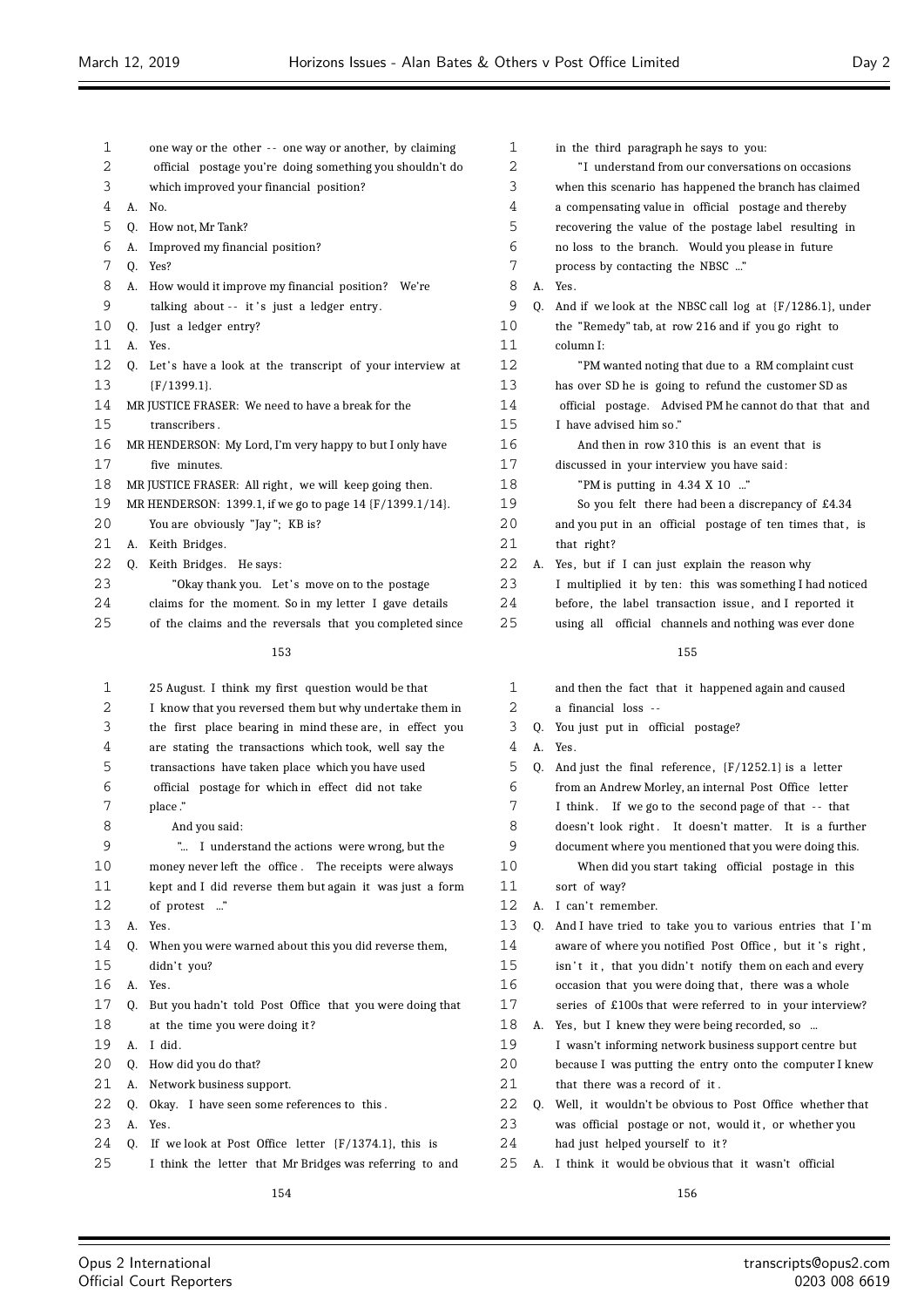|    | postage because of the amounts involved.                 | 1                                                                                                                                                                                                                                 |
|----|----------------------------------------------------------|-----------------------------------------------------------------------------------------------------------------------------------------------------------------------------------------------------------------------------------|
|    | All right.                                               | 2                                                                                                                                                                                                                                 |
|    | Nothing further. If you just stay there, Mr Green        | 3                                                                                                                                                                                                                                 |
|    | may have some questions.                                 | 4                                                                                                                                                                                                                                 |
|    |                                                          | 5                                                                                                                                                                                                                                 |
|    |                                                          | 6                                                                                                                                                                                                                                 |
|    |                                                          | 7                                                                                                                                                                                                                                 |
|    | Re-examination by MR GREEN                               | 8                                                                                                                                                                                                                                 |
|    |                                                          | 9                                                                                                                                                                                                                                 |
|    | the document you were shown and let's leave aside for    | 10                                                                                                                                                                                                                                |
|    | the moment this is a 2015 version.                       | 11                                                                                                                                                                                                                                |
|    | Yes.                                                     | 12                                                                                                                                                                                                                                |
| 0. | Just park that, because I think you have already made an | 13                                                                                                                                                                                                                                |
|    | observation about what you did or did not have.          | 14                                                                                                                                                                                                                                |
|    | Yes.                                                     | 15                                                                                                                                                                                                                                |
|    | But at least as at 2015, do you see sort of halfway down | 16                                                                                                                                                                                                                                |
|    | on the right-hand side there's a print-out?              | 17                                                                                                                                                                                                                                |
| A. | Yes.                                                     | 18                                                                                                                                                                                                                                |
| 0. | Post Office.                                             | 19                                                                                                                                                                                                                                |
|    | Yes.                                                     | 20                                                                                                                                                                                                                                |
| 0. | And you come down and it says "Total due to customer:    | 21                                                                                                                                                                                                                                |
|    | 102.34".                                                 | 22                                                                                                                                                                                                                                |
|    | Yes.                                                     | 23                                                                                                                                                                                                                                |
| Q. | And it is in red.                                        | 24                                                                                                                                                                                                                                |
|    |                                                          | 0.<br>MR JUSTICE FRASER: I assume not for very long, Mr Green.<br>MR GREEN: Really very short, my Lord.<br>MR JUSTICE FRASER: Yes.<br>MR GREEN: Could you look back at $\{F/1365\}$ please. This is<br>A.<br>A.<br>0.<br>A.<br>A. |

A. Yes.

# 

| 1  | 0. | Do you see that?                                         |
|----|----|----------------------------------------------------------|
| 2  | А. | Yes.                                                     |
| 3  | 0. | It says:                                                 |
| 4  |    | "You must take care to only settle with the customer     |
| 5  |    | for the amount specified on the receipt "                |
| 6  | A. | Yes.                                                     |
| 7  | 0. | Is that what you did?                                    |
| 8  | A. | Yes.                                                     |
| 9  | 0. | And when we go to $\{F/1257.1\}$ , which is the Facebook |
| 10 |    | post -- sorry, the Yahoo! -- the list.                   |
| 11 | А. | Okay.                                                    |
| 12 | 0. | It was put to you that this whole episode is a good      |
| 13 |    | example of Horizon working well.                         |
| 14 | A. | Yes.                                                     |
| 15 | 0. | And I just wanted to take you through your               |
| 16 |    | contemporaneous account of what happened very quickly.   |
| 17 | А. | Okay.                                                    |
| 18 | 0. | So you begin:                                            |
| 19 |    | "Yesterday during HOL failure "                          |
| 20 | А. | Yes.                                                     |
| 21 | 0. | Did you regard that as Horizon working well, when it     |
| 22 |    | failed?                                                  |
| 23 | А. | No.                                                      |
| 24 | Q. | Okay. And it says:                                       |

"Transaction seemed to go through okay apart from

 Horizon printing 3 identical receipts ." A. Yes. Q. Was that what should have happened, three identical receipts, or not? A. Normally, no, that wouldn't happen. Q. And then: "Receipts showed a disconnected session ..." A. Yes. Q. Is it meant to have a disconnected session or not? A. No. Q. Okay. And then you get total due to customer, 195.04. A. Yes. Q. And you hand that over. A. Yes. Q. And then it says -- you say that: "Because receipts showed cash due to customer, we paid out." Then: "Come evening balancing till showed approximately  $£200$  loss  $.$ " A. Yes. Q. Was that Horizon working correctly? A. No. Q. "Thought at time must be miscount and will try to sort in morning.

# 

| 1  |              | "This morning produced transaction log for the          |
|----|--------------|---------------------------------------------------------|
| 2  |              | period of HOL FAILURE. No record of 195.04 transaction  |
| 3  |              | at all !!!!"                                            |
| 4  | A.           | No.                                                     |
| 5  | 0.           | Was that Horizon working well?                          |
| 6  | A.           | No.                                                     |
| 7  | 0.           | "Phoned helpline and was told by very irate member of   |
| 8  |              | staff that loss is mine unless I can sort out with      |
| 9  |              | customer directly "                                     |
| 10 | $\mathbf{A}$ | Yes.                                                    |
| 11 | 0.           | Did you feel that that was a satisfactory response?     |
| 12 | А.           | Absolutely not.                                         |
| 13 | 0.           | " apparently there is a message on screen during HOL    |
| 14 |              | failure to not pay any money to customer "              |
| 15 |              | Is that what you saw, or did you see a message that     |
| 16 |              | said "Pay the customer £195"?                           |
| 17 | А.           | I cannot remember.                                      |
| 18 | 0.           | "Asked irate staff to pass call up as I was not a happy |
| 19 |              | bunny, was told she was not going to do this "          |
| 20 | A.           | Correct.                                                |
| 21 | 0.           | Was that what you felt you should reasonably expect?    |
| 22 | A.           | No.                                                     |
| 23 | 0.           | " only after I asked to speak to contracts manager or   |
| 24 |              | somebody from POL press office with regards to speaking |
| 25 |              | to press about my loss was I given a number for         |
|    |              |                                                         |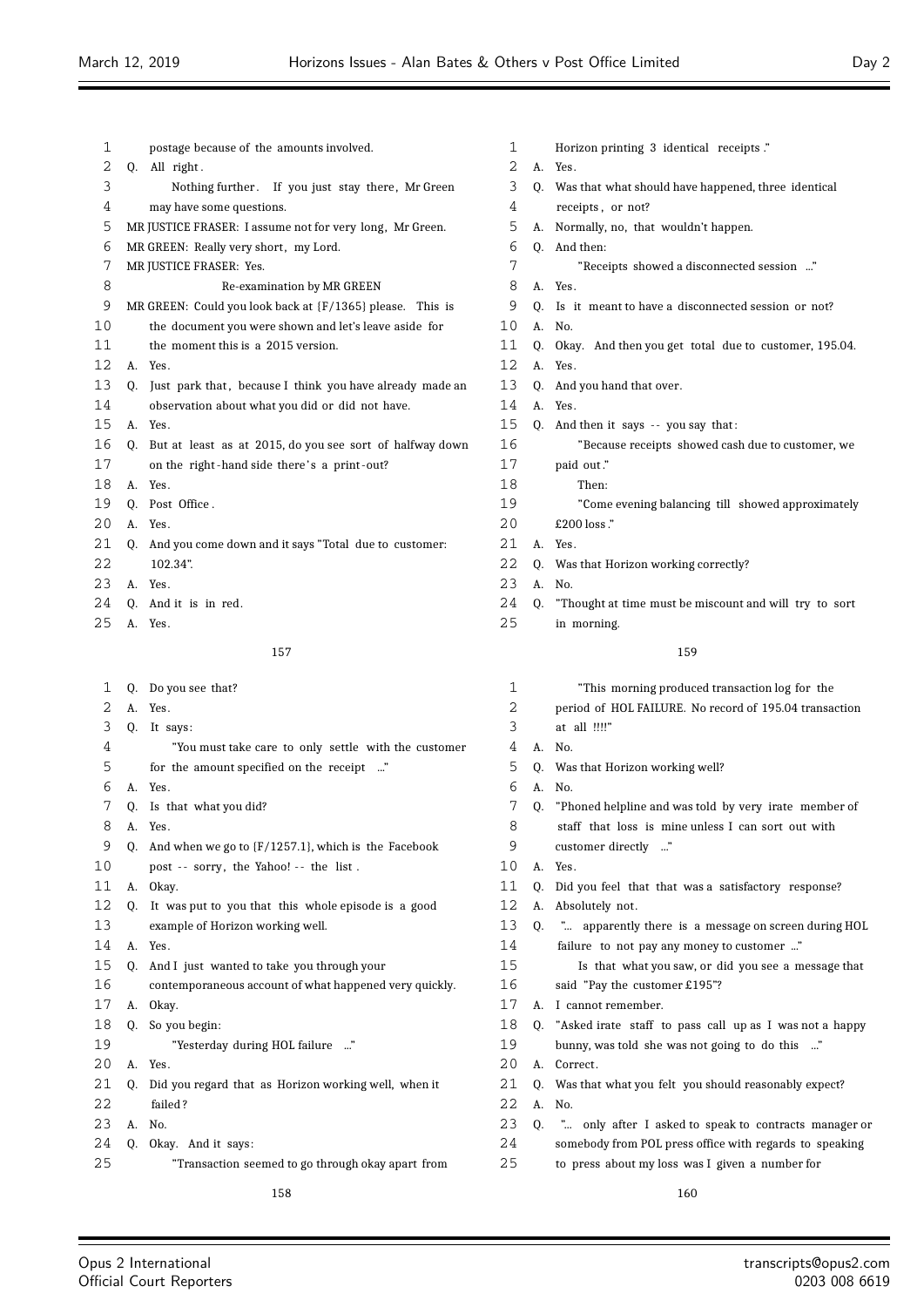| $\mathbf 1$ |    | Chesterfield ."                                                                                                | 1  |  |
|-------------|----|----------------------------------------------------------------------------------------------------------------|----|--|
| 2           | A. | Correct.                                                                                                       | 2  |  |
| 3           | 0. | Did you think it was appropriate that you should have to                                                       | 3  |  |
| 4           |    | make those threats to get the relevant telephone number?                                                       | 4  |  |
| 5           | А. | No.                                                                                                            | 5  |  |
| 6           | Q. | "So spoke to POCA lady at Chesterfield who after                                                               | 6  |  |
| 7           |    | pressing a few buttons was able to find transaction "                                                          | 7  |  |
| 8           | А. | Yes.                                                                                                           | 8  |  |
| 9           | 0. | Did you think it was satisfactory that she could see                                                           | 9  |  |
| 10          |    | a transaction involving your branch that you couldn't                                                          | 10 |  |
| 11          |    | see?                                                                                                           | 11 |  |
| 12          | А. | No, it wasn't satisfactory.                                                                                    | 12 |  |
| 13          | 0. | "She couldn't promise anything "                                                                               | 13 |  |
| 14          |    | Did you find that satisfactory?                                                                                | 14 |  |
| 15          | А. | No.                                                                                                            | 15 |  |
| 16          | 0. | " but will see if she can get a credit TC after she                                                            | 16 |  |
| 17          |    | has spoken to Fujitsu??? She took my number and                                                                | 17 |  |
| 18          |    | promised to call back after speaking to Fujitsu, being                                                         | 18 |  |
| 19          |    | very non-committal about possible loss."                                                                       | 19 |  |
| 20          |    | Did you find that a satisfactory response?                                                                     | 20 |  |
| 21          | A. | N <sub>0</sub>                                                                                                 | 21 |  |
| 22          |    | MR GREEN: My Lord, no further questions.                                                                       | 22 |  |
| 23          |    | MR JUSTICE FRASER: No questions from me.                                                                       | 23 |  |
| 24          |    | Thank you very much. I'm sorry you had to be asked                                                             | 24 |  |
| 25          |    | to leave court for a couple of minutes but sometimes                                                           | 25 |  |
|             |    | 161                                                                                                            |    |  |
| 1           |    | these things just happen and it is important that                                                              | 1  |  |
| ⌒           |    | الاست بن المركز المساري المركز المركز المركز المركز المركز المركز المركز المركز المركز المركز المركز المركز ال |    |  |

 sometimes there's a debate without a witness hearing what it is . Thank you very much, you are free to go. We're going to have a short break for the

- transcribers and then you are calling your next witness. MR GREEN: Mr Patny.
- MR JUSTICE FRASER: Is there any prospect of finishing him today?
- MR HENDERSON: I don't think so.
- 11 MR JUSTICE FRASER: All right. Are you cross-examining, Mr Henderson?
- MR HENDERSON: Yes.
- MR JUSTICE FRASER: We will have five minutes until 10 to 4
- and then we will run to about half past 4 but if you
- find a convenient break at or around that time or
- 17 earlier it 's up to you. Right, so until 10 to 4. Thank you very much.
- (3.44 pm)

(Short Break)

- (3.52 pm)
- MR GREEN: My Lord, I am going to call Mr Anup Patny.
- MR ANUP PATNY (affirmed)
- MR JUSTICE FRASER: Do have a seat.
- A. Thank you.

- Examination-in-chief by MR GREEN MR GREEN: Mr Patny, in front of you is a folder and if you kindly turn to tab 3 of that folder  ${E1/3}$  you see a document that says "Witness statement of Anup Kumar Patny". A. Yes. Q. And if you turn to the third page of that  ${E1/3/3}$ there's a signature. A. Yes. Q. Is that your signature? A. It is. Q. And do you believe the contents of your statement to be true?  $\mathbf{A}$   $\mathbf{Y}_{\mathbf{P}\mathbf{S}}$ Q. Most grateful . Would you just wait there . Cross-examination by MR HENDERSON MR HENDERSON: Mr Patny, good afternoon. A. Good afternoon, sir . Q. You were subpostmaster in the Spencefield branch for
- a relatively short time, between October 2014 and
- August 2016, is that right?
- A. Yes, sir.
- Q. And you ran a retail business from the same premises?
- A. Yes, sir .
- 0. Are you still running that?

- A. Yes, sir.
- Q. And can you just describe what the set -up was when you had the Post Office there? 4 A. Well, it 's a single-counter Post Office. Well, it came within my branch counter. We had two tills before for the counter but we took one out for post office side and retail side there' s one counter for retail and one counter for the post office . Q. Okay. And it may sound like a silly question, but what else do you sell in the newsagent? It is it just papers and cigarettes and so forth? A. Yes, newspapers -- mainly it is high in home news deliveries and cigarettes and cards, stationary , et cetera . Q. How many other people work in the shop? We obviously know about you and your son? 17 A. Yes, my wife, she ran -- she worked in the retail and 18 she worked in the post office as well, with one other
- assistant .
- Q. Okay, so four of you in total ?
- A. Yes, sir .
- Q. Okay. So there was a separate post office counter in
- the branch, is that right?
- A. Yes, sir .
- Q. And how does that work from a practical point of view?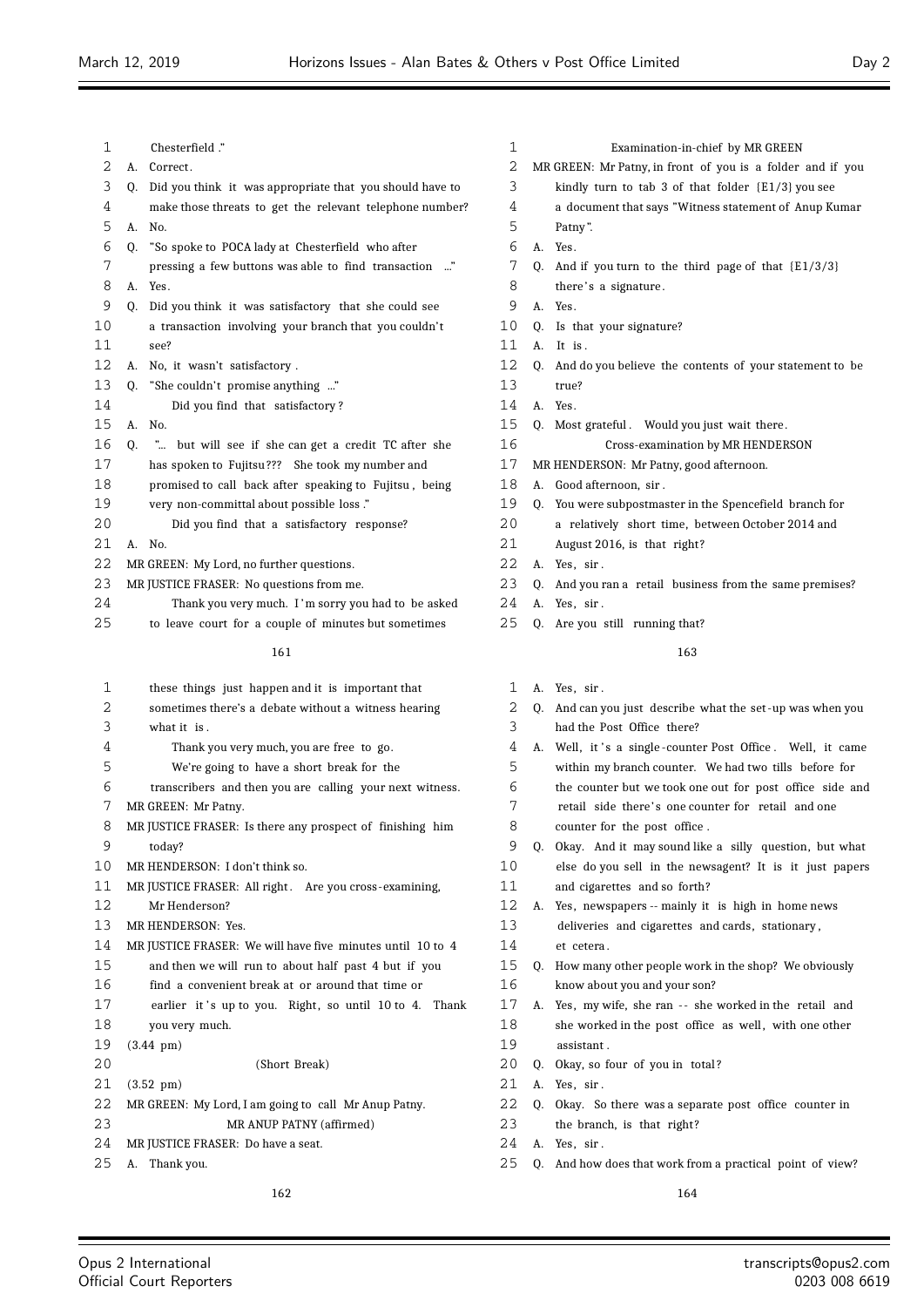| 1         |    | If someone wants to buy something from the newsagent and  | 1              |
|-----------|----|-----------------------------------------------------------|----------------|
| 2         |    | do something at the post office counter as well, how do   | $\overline{c}$ |
| 3         |    | you sort that?                                            | 3              |
| 4         |    | A. Well, most of the time there's one person allocated to | $\overline{4}$ |
| 5         |    | the post office. In the morning there's two people, in    | 5              |
| 6         |    | the afternoon there's two people as well. I am there      | 6              |
| 7         |    | floating to serve on the counter both sides. My wife,     | 7              |
| 8         |    | she was there for the same reason as well. So whenever    | 8              |
| 9         |    | somebody required, you know -- if my wife is like         | 9              |
| 10        |    | serving on the post office side I would hop onto the      | 10             |
| 11        |    | retail side and vice versa because there's two different  | 11             |
| 12        |    | queues we had for post office queue and for retail        | 12             |
| 13        |    | queue.                                                    | 13             |
| 14        | 0. | And what if someone comes in and wants to buy             | 14             |
| 15        |    | a newspaper and some cards and do something at the        | 15             |
| 16        |    | post office counter as well, how does that work?          | 16             |
| 17        | A. | Well, they will have to go to the post office queue       | 17             |
| 18        |    | afterwards or beforehand.                                 | 18             |
| 19        | Q. | Right. Now, you tell us in your witness statement that    | 19             |
| 20        |    | you remmed in cash on 11 May 2016, I think.               | 20             |
| 21        | А. | Yes, sir.                                                 | 21             |
| 22        | Q. | But your son undertook a balance on that same day, on     | 22             |
| 23        |    | 11 May. Do you remember that?                             | 23             |
| 24        | А. | Yes, sir.                                                 | 24             |
| 25        | 0. | And I want to ask you some questions about both of those  | 25             |
|           |    | 165                                                       |                |
| 1         |    | activities, but first of all, was that your usual         | 1              |
| 2         |    | practice, was it you that would rem the cash in and your  | $\mathbf{c}$   |
| 3         |    | son who would carry out what you call the balancing       | 3              |
| $\lambda$ |    |                                                           | $\lambda$      |

- exercise?
- A. Most of the time, because me and my wife normally came
- in in the morning. The cash normally came in just
- before 12 o'clock . That would come in, I would check
- the cash, rem in and then put it safe in the safe and then my son would come in just in the afternoon and take
- it from us.
- Q. And he would do the balancing at the end of the day?
- A. At the end of the day or every Wednesday, yes.
- 13 Q. And when you do the balancing, presumably it's not
- uncommon that there's some sort of discrepancy between the cash that Horizon expects you to have, for example, and the cash you have actually got?
- 
- A. Well, it happens sometimes.
- Q. Sure. And I'm just interested in how you reacted if you found that there was a discrepancy. If it was just
- a few pence or a few pounds would you just make up that difference from your own pocket?
- A. Well, under normal circumstances, yes, so if it is a few pounds or few pence, yes.
- Q. And if it was more than that, say £40, £50, £60 or
- above, would you investigate it ?
- A. Yes.
- Q. And raise it with Post Office ?
- A. Yes.
- 0. Okay.
- Now, I want to start off by asking you some
- questions about an outage that took place on 9 May 2016.
- Do you recall that?
- A. Yes.
- Q. This was a Horizon system outage, wasn't it , it wasn't
- a power cut to your ...?
- A. No, it was a Horizon outage.
- Q. Can you recall how long it went on for?
- A. To my memory I think it is just over an hour.
- 0. Okay. And do you recall what you were doing at the time of the outage?
- A. Well, it was my wife -- she was serving on the
- post office counter and the screen went black and we
- couldn't do anything to the system. I think I have had
- a customer come in saying that the post office down the
- road -- it's a mile away from there -- they are having
- problems. We thought nothing of it . I tried to ring
- the helpline, couldn't go through, and found out later
- on there was an outage.
- Q. And you tell us you closed the branch at that time?
- A. The branch was closed all that time, yes.

- Q. We can see evidence of this outage if we go to {F/1834.3}.
- MR JUSTICE FRASER: You might need the other tab.
- MR HENDERSON: Yes, I do need the other tab. If you go to
- row 47. If you just highlight row 47.
- MR JUSTICE FRASER: Can you see that okay, Mr Patny?
- A. Yes.
- MR JUSTICE FRASER: Because we can change the view. Can we
- go to "View" in the top task bar please and just
- 10 increase the magnification. That might work a little
- 11 bit better, Mr Henderson. Can you work from that?
- MR HENDERSON: Yes. It may mean going along a bit but
- 13 that's okay.
- 14 MR JUSTICE FRASER: Row 47.
- MR HENDERSON: So row 47, do you see that highlighted,
- Mr Patny?
- A. I can see that .
- 18 Q. So that's at 8.22 and if we scroll right so we see the
- full column at H. So "No recovery required ", so this is what tells Post Office that there has been an outage - -
- A. Okay.
- 22 Q. -- and you are logging back in. Do you see that? And
- it says that no recovery procedure was required. That
- suggests that there were no particular problems caused
- by the outage as far as your session was concerned. Do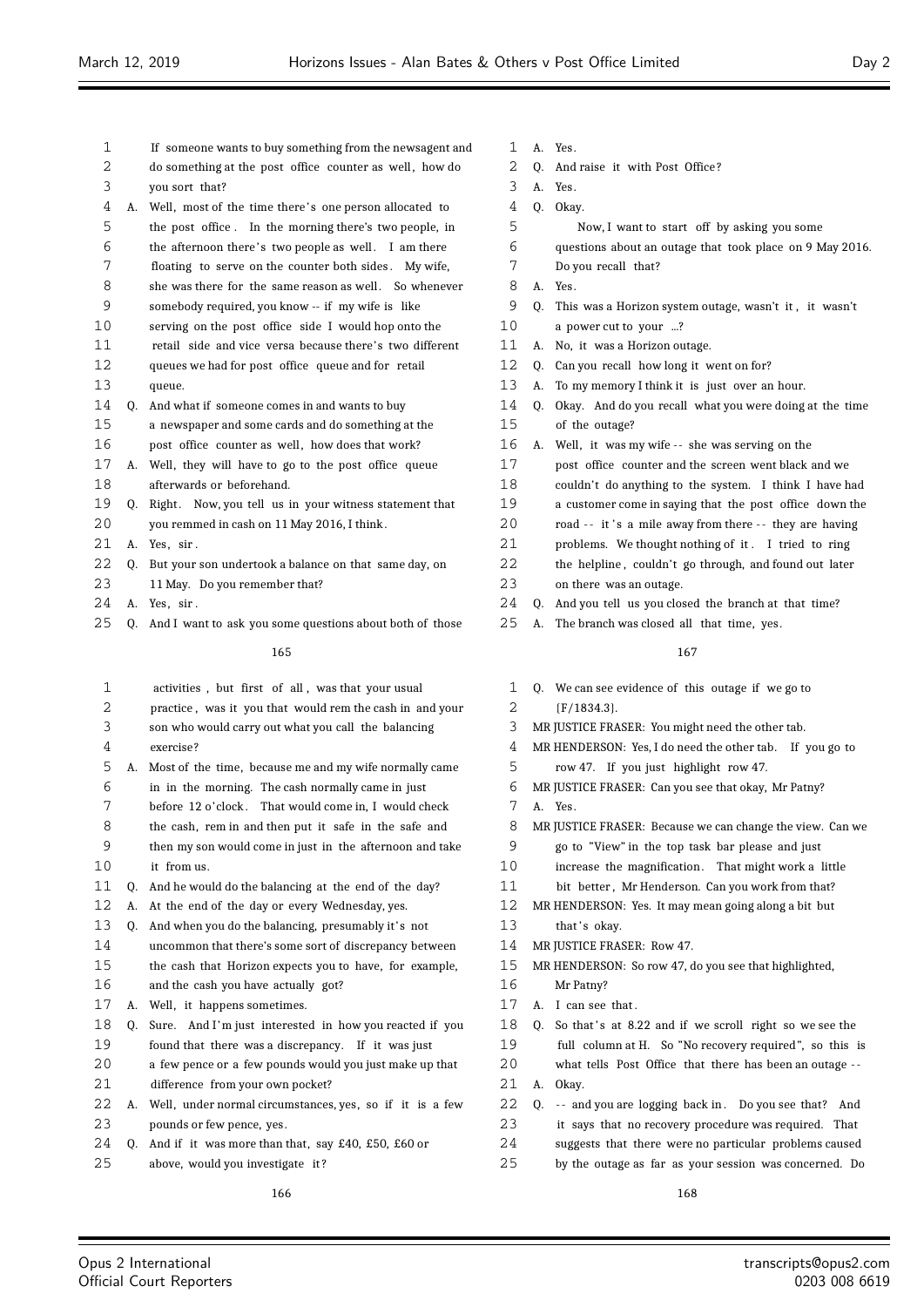$\equiv$ 

| 1        |    | you see that?                                                   | 1        |    | all, do you agree that if it was the outage on 9 May       |
|----------|----|-----------------------------------------------------------------|----------|----|------------------------------------------------------------|
| 2        |    | A. I don't know.                                                | 2        |    | that caused a shortfall of £17,000, you would expect       |
| 3        | Q. | Well, what was going on -- what Ms van den Bogerd's             | 3        |    | that to show up on that day?                               |
| 4        |    | evidence is is if you look at -- you don't need to move         | 4        |    | A. I think so, yes.                                        |
| 5        |    | the screen, but if you look at row 42 and row 45, what          | 5        |    | Q. Let's have a look at the event data spreadsheet at      |
| 6        |    | was going on at the time of the outage was that there           | 6        |    | 1507.1 {F/1507.1}.                                         |
| 7        |    | were two postage labels to be printed and that they were        | 7        |    | This is one where we will need to enable editing and       |
| 8        |    | printed, but it is possible that the transaction was            | 8        |    | then remove the filter. Then if you could go to row--      |
| 9        |    | interrupted before it could be completed. Do you see            | 9        |    | if you go in the top left -hand corner if you just type    |
| 10       |    | those entries?                                                  | 10       |    | in D13904. If you can bring that row up to the top of      |
| 11<br>12 | А. | Mm-hm, yes sir.                                                 | 11<br>12 |    | the screen.                                                |
| 13       | 0. | So as far as this data is concerned, the worst case             | 13       |    | This shows the cash declaration at the end of              |
|          |    | scenario that could have occurred as a result of this           |          |    | 9 May 2016. Do you see that, the cash declaration for      |
| 14       |    | outage is that the labels might have been handed over           | 14       |    | a total of £48,021?                                        |
| 15       |    | and payment taken in cash -- because the PIN pad won't          | 15       |    | A. Yes, sir.                                               |
| 16<br>17 |    | work when the Horizon terminal isn't working -- without         | 16<br>17 | Q. | And below that it says that there is a discrepancy of      |
|          |    | following the correct recovery process and what that            |          |    | £1,138.21.                                                 |
| 18<br>19 |    | would result in is a small surplus of cash, not                 | 18       |    | A. Yes, sir.                                               |
|          |    | a shortage. Do you accept that?                                 | 19       | 0. | So do you accept then that the outage that happened        |
| 20<br>21 | А. | It looks that way, yes.                                         | 20       |    | earlier in that day could not have been responsible for    |
| 22       | Q. | Okay. But what this doesn't in any way suggest is that          | 21<br>22 |    | a £17,000 discrepancy arising?                             |
|          |    | the outage could have given rise to a discrepancy of            |          |    | A. I can't say that.                                       |
| 23<br>24 |    | £17,000 or so, which is what I think you believe                | 23<br>24 | Q. | Well, had it been responsible there would have been        |
| 25       |    | happened?<br>A. Well, at this stage we didn't have the rem ins. | 25       |    | a much higher discrepancy shown, wouldn't there, for       |
|          |    |                                                                 |          |    | cash as a result of the declaration; isn't that right?     |
|          |    | 169                                                             |          |    | 171                                                        |
|          |    |                                                                 |          |    |                                                            |
| 1        | Q. | No, I'm so sorry. The rem ins -- this is the 9 May,             | 1        | А. | Could be.                                                  |
| 2        |    | this is before the rems.                                        | 2        |    | Q. Well, it would be, wouldn't it?                         |
| 3        |    | A. Yes.                                                         | 3        |    | A. I can't say that. I don't know.                         |
| 4        | Q. | Okay? We're just looking at the outage on 9 May at the          | 4        |    | Q. Well, let's look at the same document but the cash      |
| 5        |    | moment.                                                         | 5        |    | declaration for 11 May, two days later. That's at          |
| 6        |    | A. Yes.                                                         | 6        |    | 14515.                                                     |
| 7        | Q. | There's nothing in this data to suggest that at this            | 7        |    | MR JUSTICE FRASER: Row?                                    |
| 8        |    | point it could possibly have caused a discrepancy of            | 8        |    | MR HENDERSON: Row -- yes, 14515.                           |
| 9        |    | £17,000. Do you see that?                                       | 9        |    | So on 11 May, two days later -- this is I think when       |
| 10       |    | A. I can see that there, yes.                                   | 10       |    | your son did the balance --                                |
| 11       | Q. | Now, you say in your evidence that you rang the helpline        | 11       |    | A. Yes, sir.                                               |
| 12       |    | and I think you said a moment ago in answer to                  | 12       | Q. | This is just the daily cash declaration and we see there   |
| 13       |    | a question that you didn't manage to get through to the         | 13       |    | a cash total of £71,000-odd and a discrepancy there of     |
| 14       |    | helpline, is that right?                                        | 14       |    | 17,339.                                                    |
| 15       |    | A. Yes, sir.                                                    | 15       |    | A. Yes, sir.                                               |
| 16       | Q. | Okay. I don't think that's explained in your witness            | 16       | Q. | And then when your son called the helpline on 11 May --    |
| 17       |    | statement, but that's fine, we can agree on that.               | $17$     |    | and we see that at $(F/1522.1)$ , row 136. So if you again |
| 18       |    | But your position as I understand it is that this               | 18       |    | enable editing and if you could bring that up to the       |
| 19       |    | outage was responsible in some way for a shortfall of           | 19       |    | top.                                                       |
| 20       |    | £17,000, is that right?                                         | 20       |    | So this is 11 May 2016, so the same date that we           |
| 21       |    | A. Might have been.                                             | 21       |    | have just been looking at for the cash discrepancy and     |
| 22       | Q. | Might have been or was?                                         | 22       |    | if you could go across to column N:                        |
| 23       |    | A. Well, there's no other argument for that. I mean never       | 23       |    | "Doing BP and got a shortage in cash £17,000. Had          |
| 24       |    | had a shortage before like, you know, all --                    | 24<br>25 |    | a rem in of 46,500 cash, 16,000 coin."                     |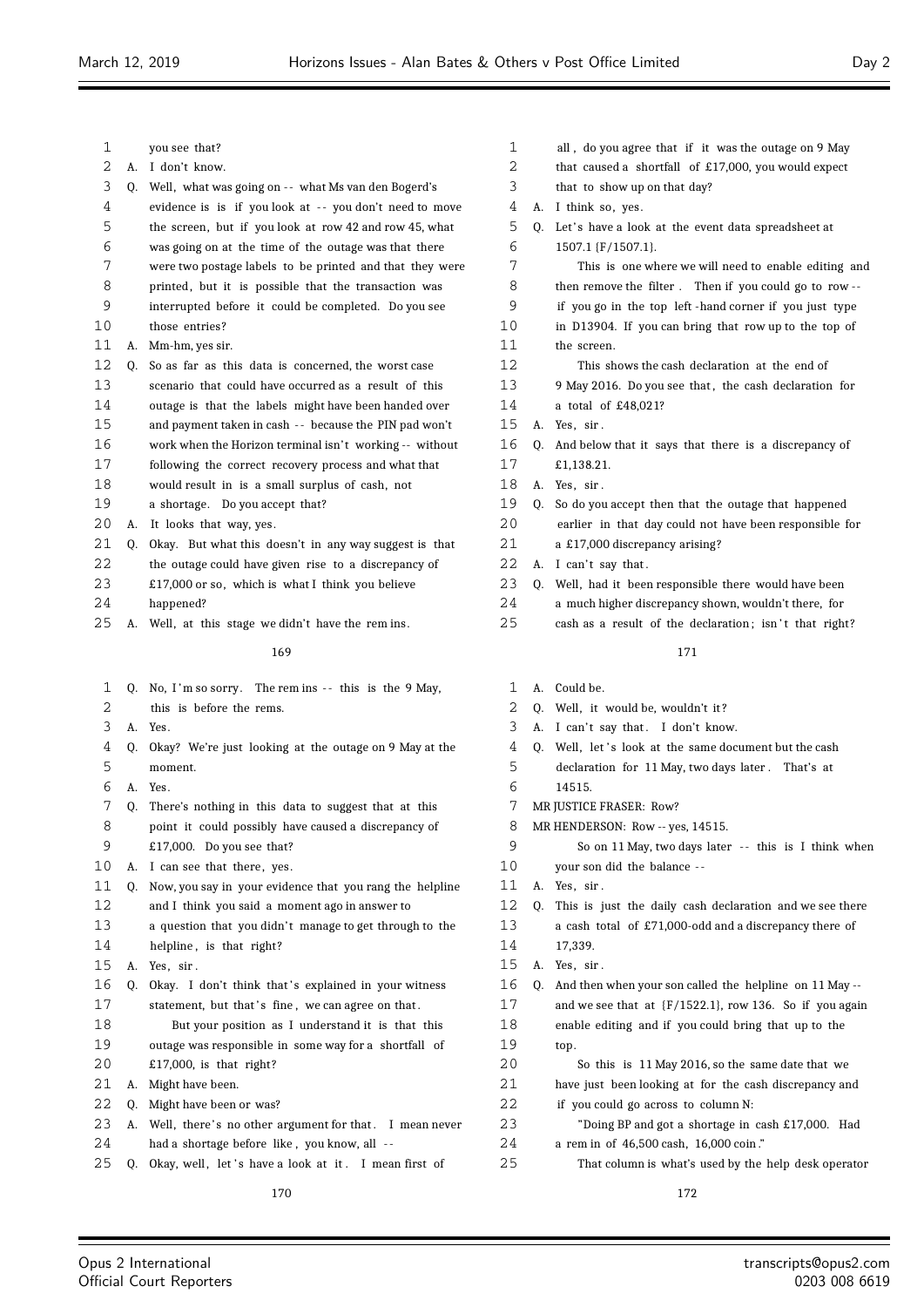| 1  |    | to report what is said when someone rings up?              |
|----|----|------------------------------------------------------------|
| 2  | A. | Yes.                                                       |
| 3  | Q. | So it looks as though what your son had said was that      |
| 4  |    | there had been a rem in of £16,000 worth of coins?         |
| 5  | А. | No, as I can remember Aakash came in home that night and   |
| 6  |    | he said there was a shortage shown and he had phoned the   |
| 7  |    | helpline and they said there has been a rem in of          |
| 8  |    | £16,000 coins and they asked him to do some reversal or    |
| 9  |    | something.                                                 |
| 10 | Q. | Okay. Let's have a look -- if we just go over and look     |
| 11 |    | at column V in that same row. So what he was told to do    |
| 12 |    | according to this was ask the subpostmaster to make sure   |
| 13 |    | only one cash declaration and make sure rem was scanned    |
| 14 |    | in correctly. So it seems from this, doesn't it, that      |
| 15 |    | the helpline thought that perhaps there had been           |
| 16 |    | a problem -- either a problem with declaring the cash,     |
| 17 |    | in other words counting it, or some sort of problem        |
| 18 |    | remming it in?                                             |
| 19 | А. | No, remming in was fine.                                   |
| 20 | 0. | Well, let's look at how the discrepancy may actually       |
| 21 |    | have arisen.<br>So on 11 May -- let's have a look at       |
| 22 |    | ${F/1834.2}$ . This is the cash that was remmed in on      |
| 23 |    | 11 May, do you see that?                                   |
| 24 | А. | I can't see that clearly.                                  |
| 25 | Q. | No, okay. And the second row down shows that there was     |
|    |    |                                                            |
|    |    | 173                                                        |
| 1  |    | £16,000 worth of £10 notes, do you see that? Do you see    |
| 2  |    | the second entry?                                          |
| 3  | А. | Yes, I can see that.                                       |
| 4  | Q. | Okay, so I think there's £26,000 worth of £20 notes,       |
| 5  |    | 16,000 of £10, 4,500 of £5, 1,000 of £1 and then there     |
| 6  |    | is coins.<br>So I think the important one is £16,000 worth |
| 7  |    | of £10 notes.                                              |
|    |    |                                                            |

8 Now, it's a bit fiddly this, but bear with me. If we look at {F/1438.1}. This is filtered data, all 10 right, so we have put a filter on this just to show the cash that was remmed in to your branch over this period and you can see that there is highlighting on 11 May but there was no cash remmed in on 12 May, the following day. Are you able to recall whether that's right? You have given evidence of the cash that you remmed in on 11 May, all I 'm saying is that there was no cash remmed in on 12 May.

 A. Well, 11 May -- the cash comes in on a Wednesday, all the time.

20 Q. Right, okay. So it wouldn't come in any other day?

A. Well, unless it came in by post, if he required some --

- 22 any time we would ask the ADC and they would send it,
- like an emergency.

24 Q. All I'm suggesting to you is that there was cash remmed in on the 11th and there was no cash remmed in on the

- 1 12th, as far as Post Office's records can tell.
- A. Okay.
- Q. Do you accept that?
- A. Yes.
- Q. Now, if we look at the cash management report for your
- branch, which is at {F/1514.1}. Actually these relevant
- rows are highlighted . Do you see the highlighting on
- rows 383, 384 and 385?
- A. Yes, sir .
- Q. Okay.

11 If you could just scroll right a couple of cells. 12 Thank you, that's fine.

- So the declaration on 10 May -- if you just look at
- the £10 note column in column M, do you see that?
- A. Yes, sir .
- 16 0. So that's 16,070.
- A. Yes, sir .
- Q. Okay. And then we know that you remmed in £16,000 worth of £10 notes on 11 May.
- A. Yes, sir .
- Q. But the 11 May £10 notes are only 22,130. So what you
- would have expected, on 11 May, would be something like
- £32,000 of £10 notes, which is the 16,000 from the 10th,
- plus the 16,000 from the 11th, less any notes that had
- been paid out in the course of 11 May; do you agree?

- A. Yes, sir .
- 2 Q. And in fact, as we can see, there's only £22,130 worth
- of £10 notes, but the cash declarations for the
- following days in £10 notes are very much higher: 37,650
- and 35,700. Do you see that?
- 6 A. I can see that, yes.
- Q. And even though there had been no cash remmed in in that period?
- A. Well I think when my son rang the NBSC on that 11 May they asked him to do some adjustments.
- 11 Q. Well, what I'm suggesting is that the most natural
- explanation for this , whatever adjustments were made, is
- that at some point on 11 May someone hadn't counted
- a big pile of £10 notes. They had been put in a safe
- and forgotten about, which is understandable, and that
- 16 they were found the next day, or located, and there was
- an accurate cash declaration on 12 May.
- 18 A. I don't know about that, sir.
- 19 Q. It's perfectly plausible, isn't it?
- 20 A. I can't say anything to that.
- Q. Well, the final piece of this little jigsaw is at
- {F/1507.1} and I think you will need to -
- MR JUSTICE FRASER: What document is this?
- MR HENDERSON: This is going back to the events data showing
- the cash declarations on 13 May. Now, we saw before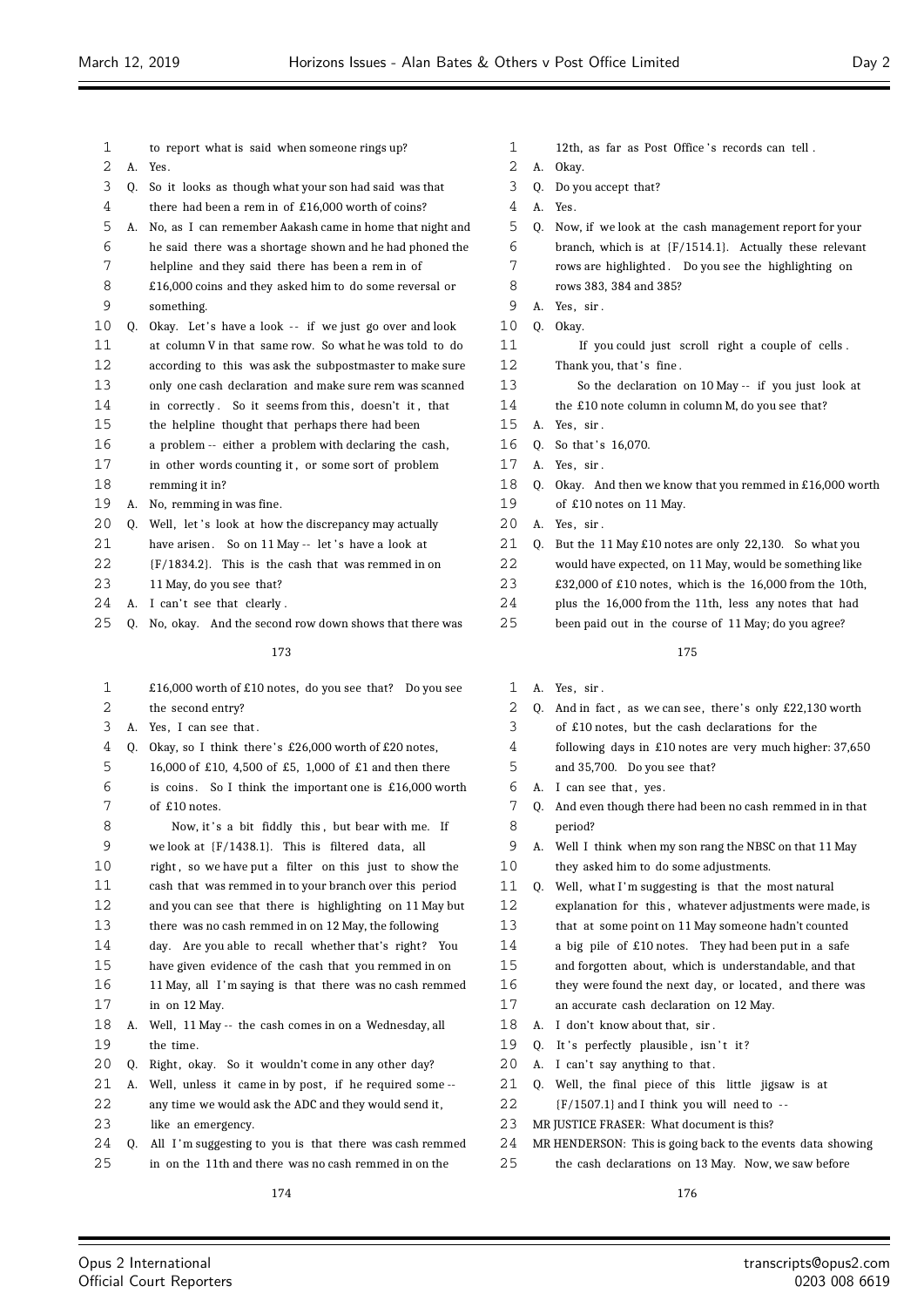1 that on 11 May the cash discrepancy was minus £17,000. Do you remember that? We looked at that a few moments ago? A. Yes, sir . Q. And two days later the discrepancy is plus 17,000, in other words it looks as though it has gone, it has cancelled out. Do you see that? 8 A. I can see that, sir. 9 Q. So it's a bit of detective work and it's a bit fiddly 10 and I apologise for that, but doesn't it look overall as though what the problem here was is nothing to do with 12 an outage, it 's been a mistake somewhere in the branch, temporary mistake, counting cash and once the cash count was done properly, the problem disappeared? A. I don't know, sir . I don't think so. 16 Q. You didn't suffer any loss as a result of this incident, did you? A. I still think this is because of the adjustments NBSC had asked my son to make. I don't know. 20 Q. What I'm trying to put to you, I hope fairly, Mr Patny, 21 is your evidence is -- I think your evidence is that there were some sort of problems in Horizon that caused 23 all of these difficulties and all I'm trying to demonstrate to you is that if you go through the various records that are available it looks as though in fact there has just been a difficulty with declarations of cash. Do you accept that? (Pause). A. I wouldn't know how to answer that. 5 0. Well, let's just look at one other document which is {F/1834.3}. Again I think we need to minimise it and go 7 to the other tab, sheet 1, and if you go to row 2336. 8 If you look at row H -- well, these are two entries. Row 2336 and 2337 are two entries only seven minutes apart , do you see that? One is at 17.28 and one is at 17.35, do you see that? A. Yes, I can see that . Q. Okay, thank you. Seven minutes apart for the same sign-on, APA001 -- is that you or is that your son? A. That's me, but it would be my son because that looks like it has been logged on since the afternoon. Q. So he was using your log on? A. He was, yes. Q. Why would he do that? A. Well, normally between three of us nobody else would go on apart from the three of us, so we didn't really mind, whosoever is logged on we just carried on and continued with it . Q. If you look there are two cash declarations seven minutes apart, one for £68,000-odd and one for £52,000-odd. A. Yes, sir . Q. Okay.

- 
- 2 A. Yes, I can see that.
- Q. Now, I can also show you -- and my apologies that this
- 4 is slightly painful in terms of how long it takes, but
- if we go to {F/1482.1} --
- MR JUSTICE FRASER: Do you mean within this document or a different document?
- MR HENDERSON: No, sorry, a different document, F/1482.1.
- And we will need to do the tab at the bottom. And if we
- go to row 4323, this is the transaction data for the
- branch. Thank you.
- Between those two times that I told you about, those two declarations , if you see 4323 is at 17.28, there is
- a single transaction for a £300 cash withdrawal, do you
- see that in row 4323?
- So the picture that emerges, I 'm suggesting,
- Mr Patny, is this , that you've got two cash declarations
- 20 minutes apart, substantial difference in value, which
- 21 isn't explained by any transactions. Do you see that?
- 22 A. Yes, I can see that.
- Q. Okay. What I'm suggesting to you is that things were
- pretty chaotic in your branch when it comes to these
- 25 sorts of things. The cash declarations look like they

# 

 are all over the place . Is that a fair observation? A. Sometimes when you do the cash declaration, say if you wanted to change something for that particular column, you just have to delete that section to put in a new figure . Sometimes what happened is if you carried on 6 adding the digits in, that would take it -- you are thinking that you put the right amount in and just crosses the declaration and that cancelled declaration comes wrong. 10 Q. I don't understand that, I'm sorry. 11 A. Like when you declare the cash -- I mean I haven't done 12 that so many times, my son had done it. When you declare the cash, all the coins and notes, you put in the entry how much you got in there. If you see under 15 the declaration, if there's a difference, if you check 16 your balance and everything, if you -- say you counted the cash again and if there' s a difference in there and you have to log on to change to that particular denomination -- the amount of that denomination, if you don't delete that amount and put a new entry in, sometimes what happens is if you put some figure in it just adds onto that figure and you are thinking that you have changed that value and you process it again and then it shows an amount, the difference amount. 25 Q. Mr Patny, your evidence, as I understand it, is that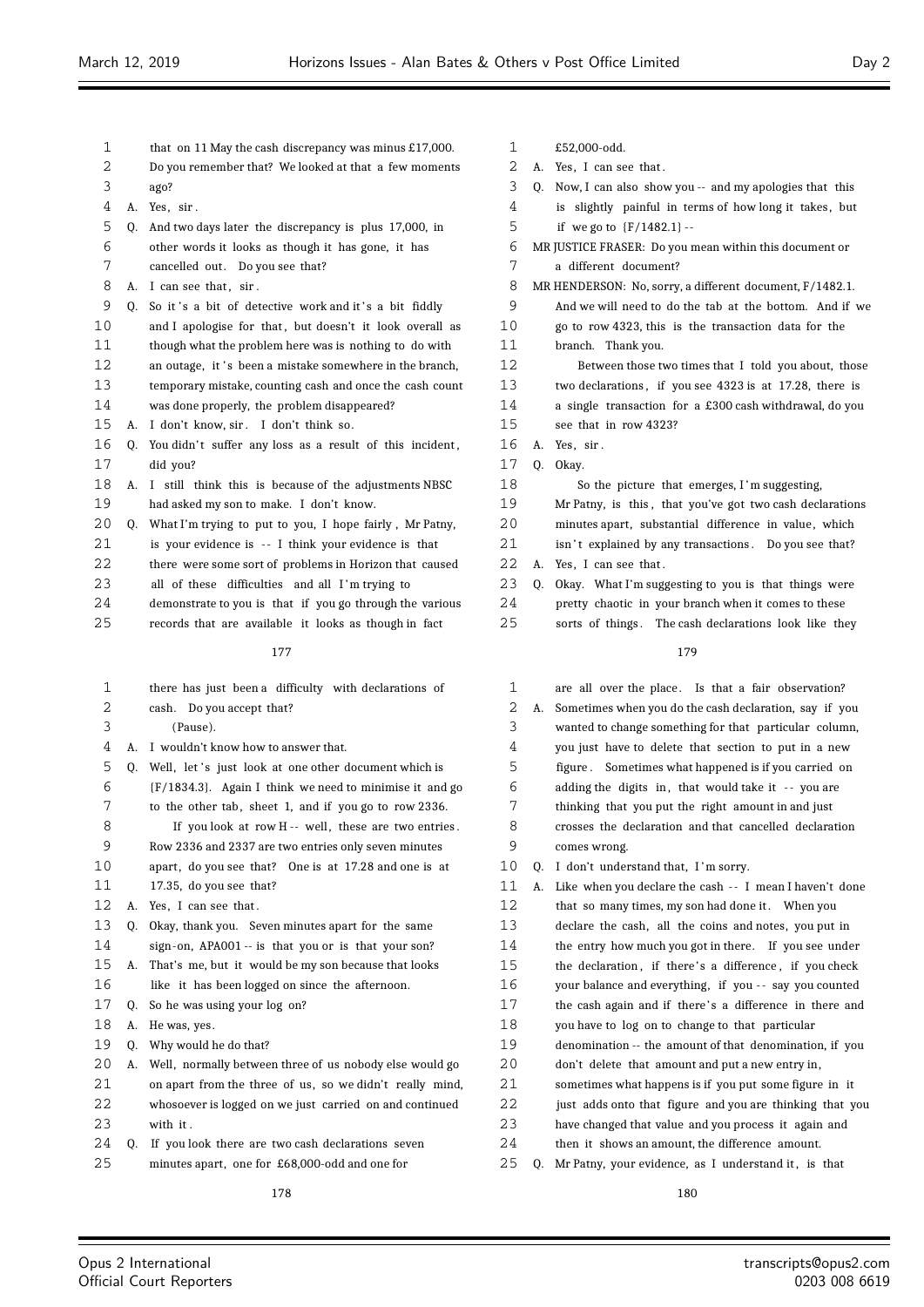| 1  |                | your experience of Horizon leads you to conclude that       |
|----|----------------|-------------------------------------------------------------|
| 2  |                | there are bugs in the Horizon system.                       |
| 3  | А.             | Well, how else -- I mean these shortages have occurred      |
| 4  |                | and there's no explanation to that.                         |
| 5  |                | Q. Well, I'm suggesting to you that there's a perfectly     |
| 6  |                | sensible explanation, which is that as far as we can        |
| 7  |                | see, none of the events that you refer to are consistent    |
| 8  |                | with there being a serious problem in Horizon and all of    |
| 9  |                | them are consistent with things being pretty chaotic in     |
| 10 |                | your branch.                                                |
| 11 | А.             | But where the cash has gone then?                           |
| 12 | 0.             | Are you suggesting that you actually lost this cash?        |
| 13 | $\mathbf{A}$ . | No.                                                         |
| 14 |                | MR HENDERSON: My Lord, I don't have a great deal more, but  |
| 15 |                | it is now $4.30$ .                                          |
| 16 |                | MR JUSTICE FRASER: I assume you are going to put the        |
| 17 |                | detailed points to Mr Patny's son about what he in fact     |
| 18 |                | did and was told, are you? On the basis that he was the     |
| 19 |                | one who called the helpline and --                          |
| 20 |                | MR HENDERSON: Yes, but I mean the records are the records   |
| 21 |                | $but --$                                                    |
| 22 |                | MR JUSTICE FRASER: Well, Mr Henderson, that's not really    |
| 23 |                | an answer to my question.                                   |
| 24 |                | MR HENDERSON: I wasn't intending to repeat                  |
| 25 |                | cross-examination that I have already done.                 |
|    |                | 181                                                         |
|    |                |                                                             |
| 1  |                | MR JUSTICE FRASER: I didn't interrupt you because obviously |
| 2  |                | this gentleman's log in was used and he is the              |
| 3  |                | subpostmaster but I'm not going to have his son             |

- cross-examined by proxy through him so you are going to
- have to put some of these points to his son.
- MR HENDERSON: Okay, that's fine.
- MR JUSTICE FRASER: Do you think you will be longer than
- five minutes with this ...
- MR HENDERSON: Possibly, yes.
- 10 MR JUSTICE FRASER: All right, I think we will stop until tomorrow.
- 12 Right, Mr Patny, this just happens sometimes so 13 don't -- it's not ideal, but you are going to have to
- come back tomorrow.
- A. Okay.
- MR JUSTICE FRASER: Because you are in the middle of your cross-examination that means you mustn't discuss things connected with the case or your evidence with anyone
- overnight.
- A. Yes, my Lord.
- 21 MR JUSTICE FRASER: In your situation that's going to be
- probably harder because obviously you worked with your 23 wife and your son as well, but please don't discuss your
- 24 evidence with either of them and come back tomorrow at
- 10.30.
	-
- A. My Lord.
- 2 MR JUSTICE FRASER: Is that all right?
- A. Yes, sir .
- MR JUSTICE FRASER: Anything else in terms of the evidence?
- Don't think so.
- MR GREEN: My Lord, there was just one thing that
- your Lordship asked us for yesterday.
- MR JUSTICE FRASER: Hold on a second, I can let Mr Patny go.
- MR GREEN: I'm sorry.
- MR JUSTICE FRASER: I can let Mr Patny go.
- You can leave the witness box by all means, we have
- a few bits and pieces to sort out.
- Mr Green.
- Housekeeping
- MR GREEN: Your Lordship asked whether we had a list of all
- the branches affected by Callendar Square.
- MR JUSTICE FRASER: If you have give me the reference or hand it up rather than read it out.
- 
- MR GREEN: What we have is a document which has
- Callendar Square and some others on it .
- MR JUSTICE FRASER: How many are there?
- MR GREEN: There are 20 that it records as having been
- affected and others that reported problems but probably 24 didn't have losses, it says.
- 25 MR JUSTICE FRASER: Is it on Magnum?

- MR GREEN: It is . It is {F/322.1} and we don't know whether
- 2 that's the same list that Mr Godeseth is referring to at
- {E2/7/5}, paragraph 15.
- MR JUSTICE FRASER: Well, Mr Godeseth is not being
- cross-examined until next week.
- MR GREEN: Of course.
- MR JUSTICE FRASER: So I'm sure Mr De Garr Robinson and
- Mr Henderson and Mr Draper between them will let you
- know if it is what he is talking about, if it is not I 'm
- sure they' ll tell you which one he has. But I can now
- go and have a look at it , all right .
- You and Mr De Garr Robinson were going to tell me
- about your proposals for closings insofar as you had
- 14 thought about it? Is that right?
- MR GREEN: My Lord, yes, I have discussed it with my learned friend - -
- MR JUSTICE FRASER: Just give me some dates if you have
- agreed them.
- MR GREEN: It is the 8th and 9th.
- MR DE GARR ROBINSON: My Lord, yes. My learned friend's
- team has problems the previous week so he suggested
- 8 and 9 May.
- MR JUSTICE FRASER: Can you just remind me --
- MR GREEN: It is Wednesday the 8th and Thursday the 9th.
- MR JUSTICE FRASER: Do those dates work for you,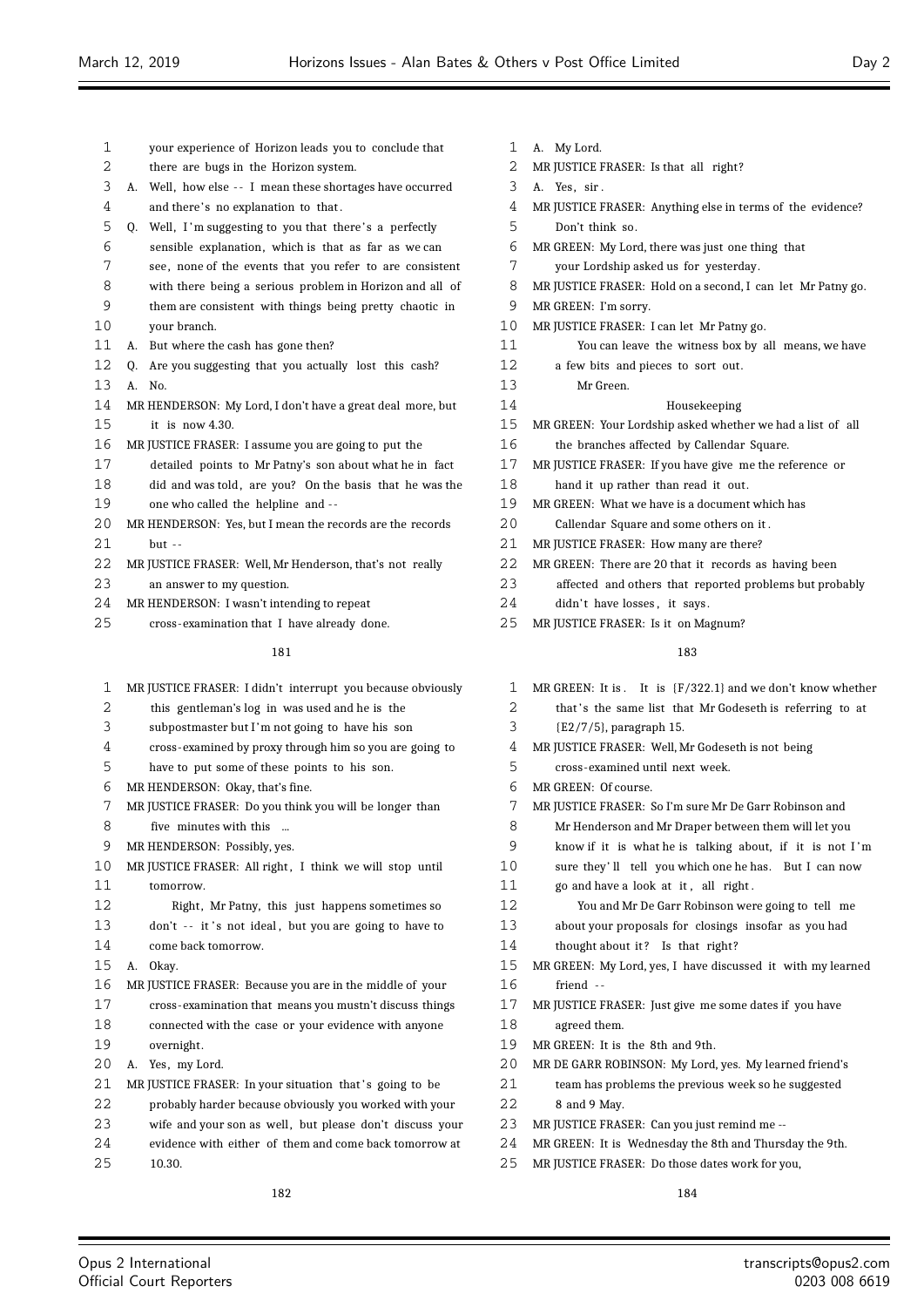$\equiv$ 

| Mr De Garr Robinson?                                        | 1  |                                       |
|-------------------------------------------------------------|----|---------------------------------------|
| MR DE GARR ROBINSON: My Lord, yes. There is one member of   | 2  | <b>INDEX</b>                          |
| the team that won't be able to be here but we can close     | 3  |                                       |
| orally on that basis.                                       | 4  | MR ADREES LATIF (affirmed)            |
| MR JUSTICE FRASER: All right. A day each?                   | 5  | Examination-in-chief by MR GREEN 2    |
| MR GREEN: My Lord, yes.                                     | 6  | Cross-examination by MR DRAPER 2      |
| MR JUSTICE FRASER: Given it is going to be some weeks later | 7  |                                       |
| than initially planned I'm going to ask for the closings    | 8  | Questions from MR JUSTICE FRASER 97   |
| to be submitted somewhat earlier than normal and I will     | 9  | MR JAYESH TANK (affirmed)             |
| just have to think about when that's going to be.           | 10 | Examination-in-chief by MR GREEN 99   |
| MR DE GARR ROBINSON: My Lord, I quite understand. I mean    | 11 | Cross-examination by MR HENDERSON 100 |
| I would ask for --                                          | 12 | Re-examination by MR GREEN 157        |
| MR JUSTICE FRASER: You want as much time as possible of     | 13 | MR ANUP PATNY (affirmed)              |
| course.                                                     | 14 | Examination-in-chief by MR GREEN 163  |
| MR DE GARR ROBINSON: Your Lordship didn't need me to say    | 15 | Cross-examination by MR HENDERSON 163 |
| that.                                                       | 16 | Housekeeping                          |
| MR JUSTICE FRASER: No, no, I know you want as much time as  | 17 |                                       |
| possible and I will try and give you as much time as        | 18 |                                       |
| possible, but if it is going to be then I will give         | 19 |                                       |
| myself more than the usual 48 hours to read them.           | 20 |                                       |
| MR DE GARR ROBINSON: My Lord of course.                     | 21 |                                       |
| MR JUSTICE FRASER: I will of course take that into account. | 22 |                                       |
| Anything else tonight? No. So we will resume with           | 23 |                                       |
| Mr Patny senior tomorrow and then after him it is           | 24 |                                       |
| Mr Patny -- his son. Thank you all very much.               | 25 |                                       |
| 185                                                         |    | 187                                   |
| $(4.35 \text{ pm})$                                         |    | 188                                   |
|                                                             |    |                                       |

| 2  | (The court adjourned until 10.30 am on Wednesday, |
|----|---------------------------------------------------|
| 3  | 13 March 2019)                                    |
| 4  |                                                   |
| 5  |                                                   |
| 6  |                                                   |
| 7  |                                                   |
| 8  |                                                   |
| 9  |                                                   |
| 10 |                                                   |
| 11 |                                                   |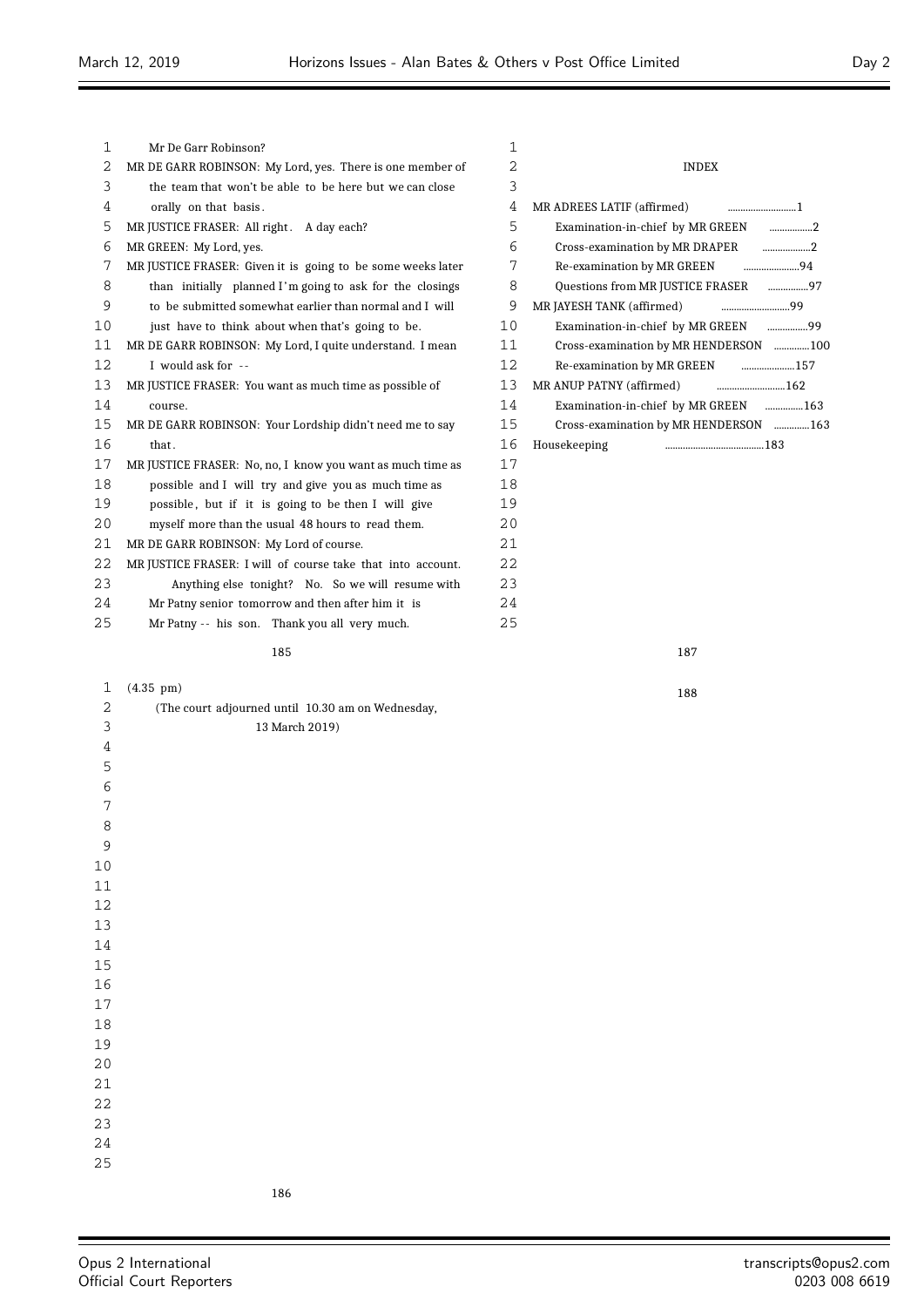**A a327 (1)** 133:5 **a4 (3)** 138:19,19 139:2 **a8 (1)** 113:14 **aa (43)** 9:5,24 10:1,10 13:8 14:13,21 16:5,9,9,17 17:4,10 20:9 21:3 23:7 24:10 25:19 37:20 39:3,4,14,16 47:12,15,19 48:1,18,25 50:4,21 51:1,3,20 52:8 53:2,22 60:16 61:1,12 62:5 64:18 73:5 **aakash (1)** 173:5 **ability (1)** 124:2 **able (19)** 2:10 28:19 29:23 59:22 92:14 98:19 106:1,10 107:8 108:13 111:2,4 121:3 127:4 132:24 146:12 161:7 174:14 185:3 **above (1)** 166:25 **absence (1)** 149:8 **absolutely (3)** 24:17 100:4 160:12 **accept (40)** 9:20 20:17 28:7 38:6 40:8 43:21 44:1 53:19 55:23 56:22 60:5 65:13 66:3,5 70:4,5,11,13,14,15 72:12 76:18 80:15,23 91:3,5,6 93:7 96:17 114:14 123:7 139:6 140:11 141:12 147:17,22 169:19 171:19 175:3 178:2 **accepted (3)** 74:12 76:14 140:2 **accepting (2)** 41:9 95:21 **accepts (1)** 9:1 **access (12)** 29:5,10 35:21 36:11,12 52:1 57:25 58:3 106:1,10  $127.26$ **accessible (1)** 71:17 **accessing (1)** 28:14 **accidently (2)** 92:22 122:21 **according (1)** 173:12 **account (29)** 8:22 13:4 45:22 51:3,18 52:7 75:15 92:4,5,6 109:25 120:16,18,20,23 121:3,4,7,11,12,17,25 122:14 129:25 130:16 132:1 142:2 158:16 185:22 **accounted (1)** 69:11 **accounting (2)** 31:16 51:22 **accurate (5)** 12:12,22 109:18 134:8 176:17 **acknowledgement (1)** 68:12 **acknowledgements (8)** 41:22 66:24 68:15 70:8 73:2,3 89:15 90:2 **acknowledgment (14)** 67:1,2,3 69:9,17 73:7

74:12 75:15,25 80:25 81:2,4 82:5 88:5 **acknowledgments (1)** 66:25 **across (10)** 34:4 49:4,5 95:17 96:14 107:4 123:1 140:16,17 172:22 **action (1)** 129:7 **actions (5)** 12:1 105:1 134:23 137:6 154:9 **activated (2)** 79:21 82:9 **activities (1)** 166:1 **activity (1)** 114:3 **actual (1)** 113:2 **actually (21)** 37:1 63:6 68:9 74:20 95:15 103:10 109:1 113:4 119:2 122:20 124:24 131:12 138:12 140:15 144:3 148:20 152:20 166:16 173:20 175:6 181:12 **ad (1)** 95:23 **adc (1)** 174:22 **add (3)** 13:4 21:24 78:2 **added (1)** 77:25 **adding (1)** 180:6 **additional (2)** 6:3 13:24 **address (3)** 59:13 83:12 89:8 **addressed (1)** 87:21 **adds (1)** 180:22 **adjacent (1)** 10:8 **adjourned (1)** 186:2 **adjournment (1)** 99:12 **adjusted (1)** 87:25 **adjustments (3)** 176:10,12 177:18 **administer (1)** 1:21 **adrees (3)** 1:23 2:11 187:4 **advance (2)** 98:18 149:16 **advice (3)** 34:17 103:3 115:21 **advicehelp (1)** 128:9 **advised (3)** 34:19 155:14,15 **aei (1)** 101:12 **affected (2)** 183:16,23 **affirmation (4)** 1:21,22  $2.1.2$ **affirmed (6)** 1:23 99:15 162:23 187:4,9,13 **afraid (1)** 122:4 **after (31)** 1:12,13 16:18 47:8,18 48:9,11 50:19,23 51:1,4 53:2 64:19 68:2 74:11 81:12 99:6 106:15 107:7,16 113:23 115:21 120:6 127:3 133:3,4 160:23 161:6,16,18 185:24 **afternoon (8)** 97:2 101:1,2 163:17,18 165:6 166:9 178:16 **afterwards (2)** 142:21 165:18 **again (36)** 15:5 21:4,18,24 34:10,17 39:22 40:23 41:16,24

61:5 76:18 97:15 106:5 110:14 112:25 114:21 117:2 122:4,6,7,10 128:7 131:3 135:13 145:23 146:8,10,16,22 154:11 156:1 172:17 178:6 180:17,23 **against (1)** 149:11 **ago (12)** 26:13 40:14 57:17 68:5 76:16 83:21 102:13 107:9,19 124:25 170:12 177:3 **agree (33)** 34:22 60:2 78:16,23 79:24 81:25 84:12,14,16 86:5,0,10,21,87:1,18 88:5 89:20,21,25 90:1 105:10 108:22 111:25 117:11 121:9 124:13 130:20 134:8 138:11,12 170:17 171:1 175:25 **agreed (8)** 59:7 82:7 85:25 87:15 88:22 112:1 125:17 184:18 **agrees (2)** 83:15 118:13 **ah (1)** 131:16 **aie (1)** 41:9 **air (2)** 26:18 152:15 **ala (1)** 5:15 **ala001 (2)** 5:12 37:25 **alerted (1)** 19:6 **allegations (1)** 90:24 **allege (1)** 47:6 **alleged (3)** 39:24 109:16 116:13 **allocate (1)** 152:21 **allocated (1)** 165:4 **allow (1)** 84:15 **allows (1)** 146:25 **almost (2)** 73:7 101:11 **along (3)** 33:17 44:3 168:12 **already (8)** 6:24 17:4 30:8 112:1 125:17 140:1 157:13 181:25 **also (37)** 3:16 6:9 13:21 14:6 16:7,25 17:9 18:1,3,23 19:18 21:12 30:13,17 31:9 40:9 43:20 49:24 51:24 54:20 57:12 62:14 70:20 86:4 93:13 98:16 114:17,18 116:15,16 120:1 122:22 128:17 141:25 147:8 151:3 179:3 **alternative (1)** 74:8 **always (7)** 26:23,23 27:9 43:12 115:20 152:5 154:10 **amended (3)** 2:10 115:2,9 **amendment (1)** 67:11 **among (1)** 73:12 **amongst (3)** 102:20 104:25 108:17 **amount (14)** 10:19 42:5 43:1,2 46:3 96:24 113:4 142:10 158:5 180:7,19,20,24,24 **amounts (4)** 23:18

27:18 60:12 157:1 **analysed (1)** 87:3 **andrew (1)** 156:6 **anomaly (1)** 117:3 **another (15)** 34:6 47:25 48:5,12 63:16 75:1 84:20 88:15 113:23,23 121:7 139:16 144:8 152:24 153:1 **answer (20)** 1:9 23:18 24:25 28:6 33:18 44:19 45:7 52:13 55:7,14 89:25 94:23 133:17 144:13,17 150:11,20 170:12 178:4 181:23 **answered (2)** 73:23 75:22 **answering (1)** 150:12 **answers (3)** 29:13,24 79:12 **anup (5)** 99:8 162:22,23 163:4 187:13 **anyhow (2)** 19:14 46:13 **anymore (1)** 129:11 **anyone (2)** 37:9 182:18 **anything (14)** 9:23 19:12 24:7 25:21 48:23 72:22 120:2 125:11 129:8 161:13 167:18 176:20 183:4 185:23 **anyway (1)** 109:12 **anywhere (5)** 24:9 49:23 51:24 112:18 152:16 **apa001 (1)** 178:14 **apart (10)** 17:19 58:4 101:12 128:14 158:25 178:10,13,21,25 179:20 **apologies (4)** 112:1 113:2 144:9 179:3 **apologise (6)** 29:15 50:9 117:5,6 139:15 177:10 **apparent (2)** 81:1 116:13 **apparently (1)** 160:13 **appear (3)** 44:25 115:6 118:6 **appears (3)** 42:9 117:16 129:24 **appreciate (2)** 53:19 85:9 **appreciated (1)** 129:14 **approach (1)** 98:12 **appropriate (2)** 84:19 161:3 **approx (1)** 128:22 **approximately (1)** 159:19 **area (11)** 40:9,12 54:3,5,9,24 55:3,17,21 84:6 145:13 **arent (2)** 62:20 146:23 **argument (1)** 170:23 **arisen (1)** 173:21 **arising (1)** 171:21 **around (13)** 7:4,5 8:16 10:25 56:14,15 67:13 68:24 108:11 114:2,22 115:25 162:16 **arq (1)** 122:2

**arrived (1)** 58:7 **aside (1)** 157:10 **ask (38)** 2:22 3:1 8:13,22 11:11 12:14 13:5 24:11 29:11 31:10 32:1 33:24 37:2 39:23 45:10 49:12 56:7,24 57:3 59:20 66:19 80:7 83:6 86:11 94:9,10 106:5 107:22 113:8 145:13 149:4,6,9 165:25 173:12 174:22 185:8,12 **asked (17)** 12:9 66:21 67:23 83:21 94:24 105:16,20 139:14 144:15 160:18,23 161:24 173:8 176:10 177:19 183:7,15 **asking (12)** 9:2 18:12 32:7 74:3,15,17,25 94:16 117:16 127:13 150:18 167:5 **asks (1)** 150:9 **assigned (1)** 77:3 **assist (1)** 109:5 **assistance (2)** 32:8 112:3 **assistant (6)** 63:18 64:7,11 91:21 139:16 164:19 **assistants (20)** 3:23 4:3,6,12 5:4,19 6:2,6,15,20 31:24 33:24 40:7 42:4,9 63:17 67:17,23 92:21 101:21 **assisting (1)** 32:25 **assume (5)** 16:16 52:2 103:11 157:5 181:16 **atm (1)** 121:1 **attached (3)** 101:17 103:5 138:3 **attempt (2)** 22:14 141:25 **attempted (1)** 31:6 **attend (1)** 7:8 **attention (4)** 79:11 83:9,10 150:17 **attribute (1)** 45:23 **audit (14)** 87:5,6 88:12 89:2,6,10,11,21 90:13,18 93:22 97:17,23 98:1 **auditor (3)** 87:6,8 90:15 **august (17)** 40:24,24 41:1 44:10 45:12 46:3,24 56:16,20 65:22 116:17 117:1,15,20 151:5 154:1 163:21 **authorised (1)** 75:11 **automated (1)** 145:2 **automatic (3)** 13:16,18,18 **automatically (11)** 13:20 70:4 72:24 75:19 76:8,8 135:5,7 137:12,17 138:2 **available (7)** 15:19 16:2 65:12 71:18 147:16 151:17 177:25

**average (1)** 5:24 **aware (13)** 6:24 26:23 47:7 59:5 70:24 104:7 106:14,20 119:9 123:10 130:25 146:15 156:14 **away (9)** 8:11 78:1,1,2 87:10 110:10,15,17 167:20 **B back (83)** 3:13,20 10:2 11:23 15:17 16:9 17:3,24 20:24 21:3 22:6 23:7,18,20 24:10 28:9 29:7 35:21 36:20 37:13 38:7 39:4,13 43:5,18 45:5 47:6,13,19 51:1,5 60:22 63:6,12 69:6 72:11 82:10,16 83:3 84:3 85:6,10,17 87:13 88:1,10,17 89:9,24 91:12 92:13,19 97:13,14,16 98:10 99:3 103:9,14 107:5,8,9 117:23 122:2,5,6 124:22,24 125:1,4 129:22 131:19 132:20 133:20 136:11 150:2 151:18 157:9 161:18 168:22 176:24 182:14,24 **background (4)** 3:2 29:3 104:21 144:25 **backup (1)** 26:15 **backwards (2)** 113:1 122:25 **balance (15)** 6:23,24 27:12,13 46:10,14,19 48:5 81:13 90:8 126:24 130:9 165:22 172:10 180:16 **balanced (3)** 16:13 47:12 51:13 **balances (1)** 46:19 **balancing (8)** 6:22 31:17 92:17 128:22 159:19 166:3,11,13 **bank (6)** 120:18 121:1,7,20 122:18,23 **banking (2)** 120:9 141:20 **banks (1)** 121:13 **bar (1)** 168:9 **barnett (23)** 4:8,15,23 6:5,14,19,21 7:2,11 23:6 24:1 27:4 35:8 61:14 62:5 73:4,16,19,24 74:20 75:5 76:2,5 **based (8)** 56:18 69:2 119:24 123:15,21 125:22 132:12 149:22 **basic (5)** 32:21 43:25 49:3 120:18,24 **basically (1)** 83:2 **basing (1)** 125:21 **basis (9)** 7:1 35:15 44:17 64:24 66:6 74:6 85:13 181:18 185:4 **basket (1)** 141:23 **bear (5)** 23:16 94:20 124:22 143:18 174:8

**beared (1)** 124:23 **bearing (1)** 154:3 **became (2)** 47:7 48:3 **become (1)** 105:15 **becomes (1)** 135:1 **before (44)** 1:4 6:1 11:7 16:16 29:1 35:23 37:18 44:21 46:9 48:9,11 51:5 53:1,6 59:9 61:20 68:7 75:3 83:8 85:25 88:9 89:10 90:18 92:17 103:10 110:14,19 115:4 122:6 125:17 132:1,23 135:7 136:11 139:14 149:15 150:9 155:24 164:5 166:7 169:9 170:2,24 176:25 **beforehand (1)** 165:18 **beg (1)** 60:18 **begin (2)** 1:4 158:18 **behalf (2)** 18:5,11 **behaviour (1)** 28:5 **behind (4)** 10:2,11 31:19 38:20 **being (19)** 11:21 32:10 62:4 83:3 98:6 103:16 104:8,24 107:8 111:24 122:22 130:1 134:16 141:11 156:18 161:18 181:8,9 184:4 **belief (1)** 108:7 **believe (16)** 2:18 40:4,14 66:17 69:21 71:2 73:15 79:7,9 100:1,21 108:18 133:4 136:15 163:12 169:23 **believed (1)** 53:22 **below (7)** 10:22 44:5 97:1 122:17 135:13,20 171:16 **benefits (1)** 120:21 **best (5)** 5:3 78:18 85:15 108:7 124:2 **better (1)** 168:11 **between (22)** 10:5 11:20 31:5 33:25 34:14 35:16 36:25 40:25 41:1 45:12 46:3 58:2 61:1 64:21,25 65:23 143:17 163:20 166:14 178:20 179:12 184:8 **big (6)** 82:20 109:6,7,7 115:18 176:14 **bill** (1) 92:22 **bit (22)** 8:19 12:6 18:8,12 23:23 49:7 57:25 59:19 62:2 101:7 103:1,17 104:23 113:1 122:9 123:8 146:12 168:11,12 174:8 177:9,9 **bits (3)** 75:7 117:24 183:12 **black (1)** 167:17 **blah (3)** 128:18,19,19 **blue (1)** 139:3 **bogerd (14)** 11:5 56:14 57:9 60:23 65:21 79:19 80:8 81:21 82:4 83:7 86:22 87:3,14 146:2

Opus 2 International Official Court Reporters

transcripts@opus2.com 0203 008 6619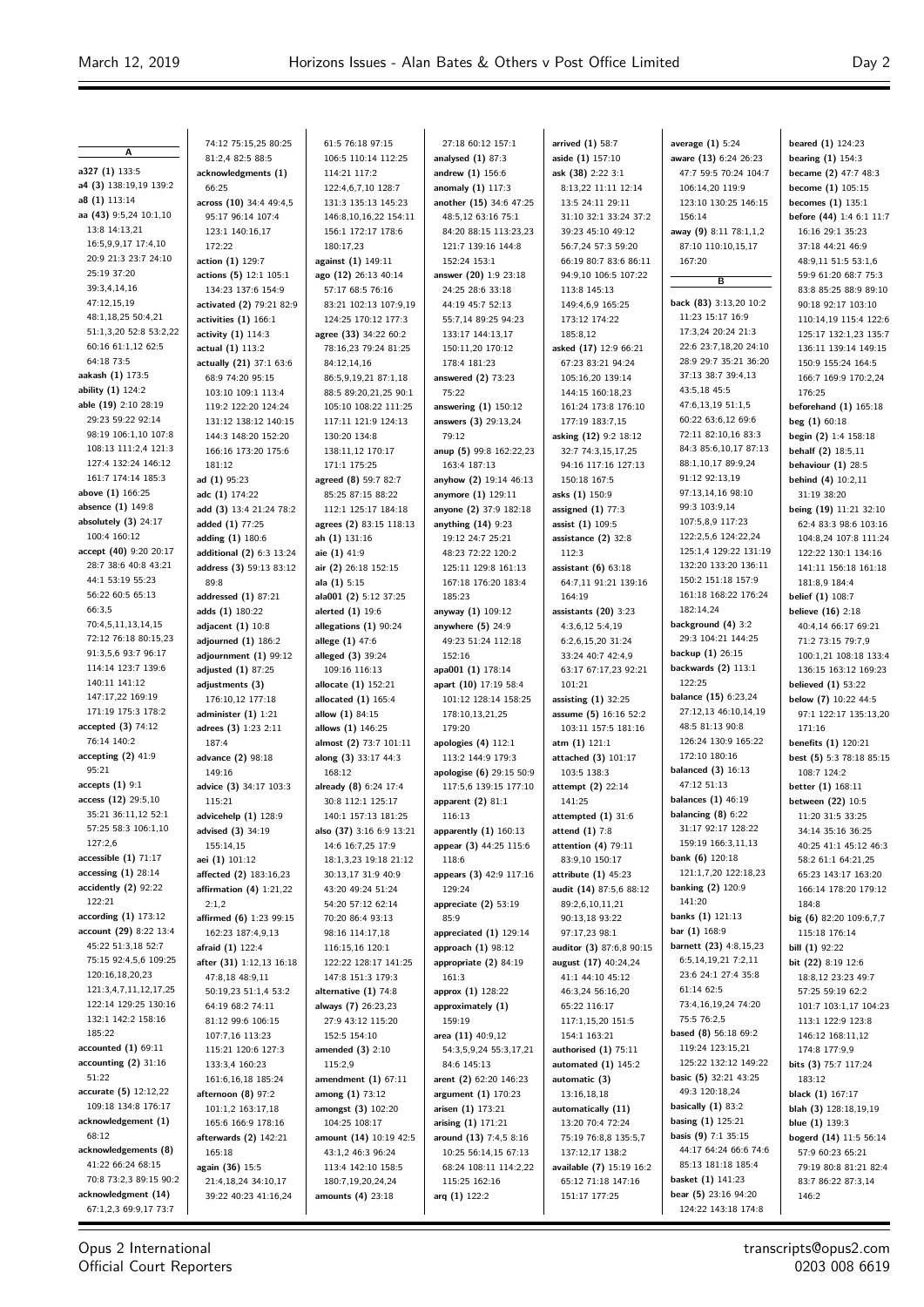**bogerds (18)** 56:8,22 78:25 84:9 86:1 88:11 100:9 102:14 106:15 107:12,17 116:9 118:9 125:9,18 133:25 147:14 169:3 **boneham (1)** 119:23 **book (1)** 24:22 **books (2)** 27:12,13 **both (12)** 4:13 7:2 14:10 16:18 27:3,5 61:1 65:2,3 74:17 165:7,25 **bottom (13)** 11:11 86:12 89:18 113:16 116:12,14 129:6 132:18,24,25 134:4 140:22 179:9 **box (8)** 94:14 96:25 105:20,21 108:15 113:14 117:24 183:11 **bp (1)** 172:23 **branch (89)** 3:2,5,6,24 4:4,6 6:19 7:6,19 8:3 9:6 19:15,20 22:21 23:4 24:6,8 33:4,11 34:7 35:1,6 41:9 42:8,19 45:22 46:2 53:7 56:17 58:11,20 63:9 68:7 69:6,10,15,17,22 70:15 72:24 73:11 75:9,11,14 76:10 77:8 80:9,10,11,23 82:21 87:17,20 88:1,9,10,14,20 89:18 91:8,14 92:16 93:1,3,10,17 97:5 101:8,13 110:12 115:19 141:3,8 142:3 151:4 155:3,6 161:10 163:19 164:5,23 167:24,25 174:11 175:6 177:12 179:11,24 181:10 **branches (5)** 19:15 31:15 70:23 71:4 183:16 **break (23)** 35:24 36:1,20,23 37:2,8,13,16,18 53:6 84:1,2,6,24 85:6,12,16,22,25 153:14 162:5,16,20 **breaks (2)** 36:25 37:5 **bridges (3)** 153:21,22 154:25 **brief (3)** 18:8 104:20 145:14 **bring (5)** 20:24 113:17 122:8 171:10 172:18 **brings (1)** 21:2 **broadly (1)** 60:10 **brother (2)** 64:6,14 **brumwell (1)** 4:23 **bug (4)** 89:19 90:3 93:11,13 **bugs (2)** 1:11 181:2 **building (1)** 109:22 **built (1)** 148:4 **bundle (2)** 1:6 99:17 **bunny (1)** 160:19 **business (10)** 18:7 20:1

69:3,3 145:2 151:16 152:3 154:21 156:19 163:23 **busy (2)** 22:2 101:13 **button (5)** 21:1,1  $92.256$ **buttons (4)** 25:9 42:5 92:1 161:7 **buy (2)** 165:1,14 **buys (1)** 69:5  $\overline{c}$ **c600 (1)** 112:16 **caddington (5)** 3:5,6 91:15 93:17 97:6 **calculation (1)** 47:9 **call (60)** 4:2 31:25 32:4,5,15,17 33:1,1,3,11,19 34:6 39:20 40:5,11,15,15,23,24 41:6,6,10,14,16 42:3,9 44:10,11,14,16,18,22 45:12 56:1 57:16 58:17 59:3 70:18 89:11,12 91:12,14,16 92:23 95:1,1 97:2 99:14 102:18,22 140:14,19 141:3 144:1 145:2 155:9 160:18 161:18 162:22 166:3 **called (14)** 9:10,11 39:24 55:1 63:8 71:24 72:1,2 97:24 127:5 128:1 141:7 172:16 181:19 **callendar (3)** 1:11 183:16,20 **caller (1)** 95:18 **calling (2)** 66:10 162:6 **calls (13)** 32:19 35:11 40:6 41:1 45:12 56:4 58:4 67:20 70:19 87:11 89:7 90:17  $06:12$ **came (16)** 29:1 68:12,15 91:24 97:13,14,16 106:15 109:5 139:11 146:8 164:4 166:5,6 173:5 174:21 **camelot (17)** 67:7,8 68:25,69:1,2,15,20 71:6,12,15 75:10,11,16 89:8 90:5,12 97:14 **camelots (1)** 71:10 **camera (3)** 25:13,17,21 **cameras (1)** 25:20 **cancelable (1)** 135:16 **cancelled (5)** 88:4 134:16 141:25 177:7 180:8 **candidly (1)** 138:23 **cannot (14)** 29:10 36:16 38:6,21,21 40:1 46:7 52:1 70:14 84:14 93:6 130:24 155:14 160:17 **cant (21)** 23:13,19 31:1 35:13 43:23 45:7 64:10 70:5 91:1 123:15,17,22 124:8 125:10 132:18 139:17

156:12 171:22 172:3 173:24 176:20 **car (1)** 44:5 **card (16)** 109:25 120:16,20,22 121:3,6,7,11,19 122:14 128:13 129:25 130:16 132:1 135:18,22 **cards (3)** 101:18 164:13 165:15 **care (2)** 106:24 158:4 **carefully (1)** 21:10 **carried (14)** 8:15 16:10 20:9 37:19,22 38:3,9 39:17 87:20 97:23 104:25 119:20 178:22 180:5 **carry (8)** 27:24 28:8 30:13 38:13 46:10 110:19 137:7 166:3 **cases (2)** 42:22 150:15 **cash (117)** 10:10,12,18,21 11:1,2,19,22,24 12:2 14:22 16:5,8,10,11,16,17,24 17:19 19:3,5 20:12,24 22:14 24:20,20 30:15,17 39:8,9,10,13 47:9,11,14,19,20,25 48:5,9 49:24 51:3,10,11,20 52:8,14,16 53:1,3,22 60:16 65:5,8 87:21 92:8 101:14,15 116:15 120:12,13,22 121:15 122:1,17,21 123:19 126:24 128:20 142:1 159:16 165:20 166:2,6,8,15,16 169:15,18 171:12,13,25 172:4,12,13,21,23,24 173:13,16,22 174:11,13,15,16,18,24,25 175:5 176:3,7,17,25 177:1,13,13 178:2,24 179:14,19,25 180:2,11,13,17 181:11,12 **cashed (1)** 130:5 **cassette (2)** 10:15,16 **catch (1)** 25:21 **cater (1)** 148:4 **cause (2)** 96:18 131:4 **caused (13)** 49:10 51:19 67:15 87:17 117:20 142:17,20,22 156:1 168:24 170:8 171:2 177:22 **causing (2)** 54:17 152:9 **caution (1)** 149:9 **cctv (24)** 18:24 19:7,18 22:6,19,23.23:95 24:4 25:4,13,23 26:2,10,14 27:2 92:9 120:1,2,6 122:25 123:4,11,21 **ceased (1)** 93:16 **cells (1)** 175:11 **centrally (1)** 112:17 **centre (4)** 32:17 141:24

145:3 156:19 **certain (6)** 70:1 96:24 104:25 114:5,8 152:8 **cetera (2)** 135:22 164:14 **challenge (1)** 91:1 **change (6)** 76:20 77:17 78:8 168:8 180:3,18 **changed (3)** 77:21 141:21 180:23 **changes (3)** 18:4 30:14 72:22 **channel (3)** 25:16,20 71:5 **channels (2)** 152:14 155:25 **chaotic (2)** 179:24 181:9 **charge (1)** 94:5 **charged (1)** 145:21 **charts (1)** 136:12 **chasing (2)** 97:15,15 **check (14)** 9:16 15:25 19:7 23:14 24:24 30:17 33:13 67:23 68:6 82:18,21 89:11 166:7 180:15 **checkability (1)** 22:24 **checked (9)** 18:24 19:18 27:2 43:4 60:24 68:8,17 92:8 122:24 **checking (3)** 24:4 68:3 101:13 **checks (6)** 19:24 29:2 30:13 46:10,18 48:7 **cheque (1)** 91:9 **chesterfield (2)** 161:1,6 **chip (1)** 103:18 **choice (1)** 70:13 **choose (1)** 13:21 **chris (3)** 41:6,16 95:18 **christine (22)** 4:8,15,18,22,23 6:4,7,14 7:2,11 23:5 24:17 35:8 61:14,16 62:5,12 73:4,15,16,16 74:2 **chronological (2)** 44:22,23 **cigarettes (2)** 164:11,13 **circumstances (1)** 166:22 **city (1)** 28:25 **civil (1)** 149:2 **claimant (1)** 149:10 **claimants (3)** 1:6 59:5 115:11 **claimed (1)** 155:3 **claiming (1)** 153:1 **claims (6)** 129:13 151:4,5,7 153:24,25 **clarify (2)** 20:20 38:23 **clear (12)** 12:6 29:14 38:8 50:16 74:24 75:21 77:7 89:24 91:3 101:4 116:6 130:10 **cleared (2)** 131:11 132:1 **clearer (1)** 49:7 **clearing (1)** 130:12 **clearly (4)** 43:20 53:13 54:20 173:24 **clerk (1)** 91:24

**click (3)** 132:13,22,25 **close (3)** 2:2 7:14 185:3 **closed (3)** 10:11 167:24,25 **closely (1)** 23:21 **closings (2)** 184:13 185:8 **clumsily (1)** 131:22 **cockup (1)** 90:9 **code (4)** 97:4,5 121:25 128:17 **codes (1)** 59:4 **coin (1)** 172:24 **coins (4)** 173:4,8 174:6 180:13 **colleague (1)** 26:20 **colleagues (3)** 23:5,10 73:13 **column (28)** 33:3,5,10,17 34:5,7,10,17 40:18,23 41:4,5,6,13 59:15 91:16,17 95:5 96:23 141:6 155:11 168:19 172:22,25 173:11 175:14,14 180:3 **columns (1)** 122:11 **combicounter (7)** 3:8,9,11,14 10:6,7 60:15 **come (43)** 8:9,19 17:24 28:9 36:20 37:13 38:7 43:5 46:20 49:4 70:21 73:13,20,21 82:16 84:3 85:6,17 87:12 98:10 99:3 103:8,14,17 109:8 110:18 111:7 114:11 118:12,16 124:14 126:22 127:7 128:22 131:21 157:21 159:19 166:7,9 167:19 174:20 182:14,24 **comes (12)** 49:5 69:4 72:23 75:19 76:6,7,8 133:20 165:14 174:18 179:24 180:9 **comically (1)** 111:17 **coming (11)** 41:8 47:6 57:24 88:17 89:10 95:21 101:14 110:12 115:7 120:9 123:2 **commence (1)** 137:12 **comment (6)** 31:3 38:10,14 46:4 47:1 53:21 **comments (2)** 91:25 128:7 **common (8)** 7:5,7 8:6 82:2 132:17,18 139:1 149:10 **commonly (2)** 3:19 71:18 **communicate (3)** 71:4 72:20 76:10 **communicated (1)** 74:9 **communication (2)** 72:16 152:14 **communications (1)** 71:3 **compensating (1)** 155:4 **complain (4)** 3:22 54:1 93:8 111:22

**complained (7)** 54:3,4,5,7 55:15 89:7 110:22 **complaining (2)** 54:10 152:17 **complaint (4)** 32:3 143:25 144:17 155:12 **complaints (1)** 110:20 **complete (9)** 85:18 90:19 95:19 109:21 116:3 118:15,23 121:15 137:11 **completed (11)** 12:1 130:5 136:1 137:16 138:1 141:8,20 144:12 145:5 153:25 169:9 **completely (5)** 7:13,16 26:21 40:1 147:9 **completeness (1)** 116:6 **computer (5)** 53:16 89:19 120:8 152:21 156:20 **concentrate (1)** 55:9 **concerned (5)** 23:10 24:12 150:15 168:25 169:12 **concerning (1)** 67:21 **concerns (1)** 44:5 **conclude (2)** 106:3 181:1 **conclusion (5)** 86:21 93:7 106:6,8,12 **conclusive (1)** 120:7 **conducted (1)** 151:4 **confident (9)** 24:17 26:21 49:9,10 58:11 60:6 123:23 124:15 150:4 **confine (1)** 29:13 **confirm (13)** 4:5,21 6:2 13:5 25:24 26:3 30:23 47:15 55:14 65:9 66:21 87:5 93:15 **confirmed (1)** 67:19 **confirming (1)** 40:19 **confuse (1)** 50:3 **confused (6)** 50:7,9 78:11 116:20 117:18,19 **confusing (2)** 62:2 87:2 **confusion (2)** 107:25 117:18 **connected (1)** 182:18 **connectivity (2)** 137:2,7 **considered (2)** 101:13 152:8 **consistent (3)** 28:18 181:7,9 **contact (4)** 110:9 115:20 126:16 128:2 **contacted (2)** 92:10 127:11 **contacting (4)** 54:9 115:24 125:25 155:7 **contained (1)** 151:12 **contemporaneous (1)** 158:16 **contend (1)** 44:18 **contends (1)** 62:3 **content (2)** 2:1 91:16 **contentious (1)** 98:17 **contents (3)** 2:18 100:1 163:12

**context (2)** 22:8 112:25 **continue (5)** 45:19 59:12 70:14 85:10,13 **continued (1)** 178:22 **contract (4)** 27:10 53:13 69:1 129:8 **contracts (1)** 160:23 **contradictory (1)** 147:21 **contrary (2)** 148:1 151:12 **control (1)** 142:17 **convenience (1)** 3:15 **convenient (2)** 36:18 162:16 **conversations (2)** 8:11 155:2 **convinced (4)** 26:14,15,19 36:14 **copies (2)** 135:6,8 **corner (1)** 171:9 **correct (99)** 2:12,17,23 5:1,18,18 8:5,17 9:7,13 11:3 13:6,12 14:6,16,19,23 15:2,16,20,24 16:3,12,21 17:2,6 18:19,22,22 19:21,21 20:8,11,19,19 21:7,21,23,24 22:1,18,18 24:3,7,18 25:10 26:8,11 32:20 37:21 38:1 39:15,18 43:3,3 47:17 50:22,25,25 51:2,7,22 53:8 55:6 67:14 68:8,9 76:19 77:3,15,15 81:15 82:25 87:15,19,23 88:22 90:9 91:4 92:12 93:6,19 94:2 95:16 100:20 102:17 103:13,20 110:7,25 112:4,13 120:17 123:22 142:3 150:5 160:20 161:2 169:17 **corrected (2)** 80:16 93:5 **correction (17)** 21:19 43:11 66:20 67:15 76:13,18,24 77:2,10,21,23 82:25 87:24 88:4,23 90:20 142:8 **corrections (5)** 67:4 68:12 79:6 89:16 90:2 **correctly (9)** 15:25 18:25 22:25 34:1 105:1 143:9 147:5 159:22 173:14 **corrects (1)** 77:2 **correspond (1)** 63:5 **corresponding (2)** 56:21 65:25 **costs (2)** 151:14 152:2 **couldnt (16)** 17:11 30:15,19,24 31:13 107:5 111:14 117:22 123:25 124:19 132:15 144:21 161:10,13 167:18,22 **council (1)** 92:22 **counsel (2)** 2:21 149:6

Opus 2 International Official Court Reporters transcripts@opus2.com 0203 008 6619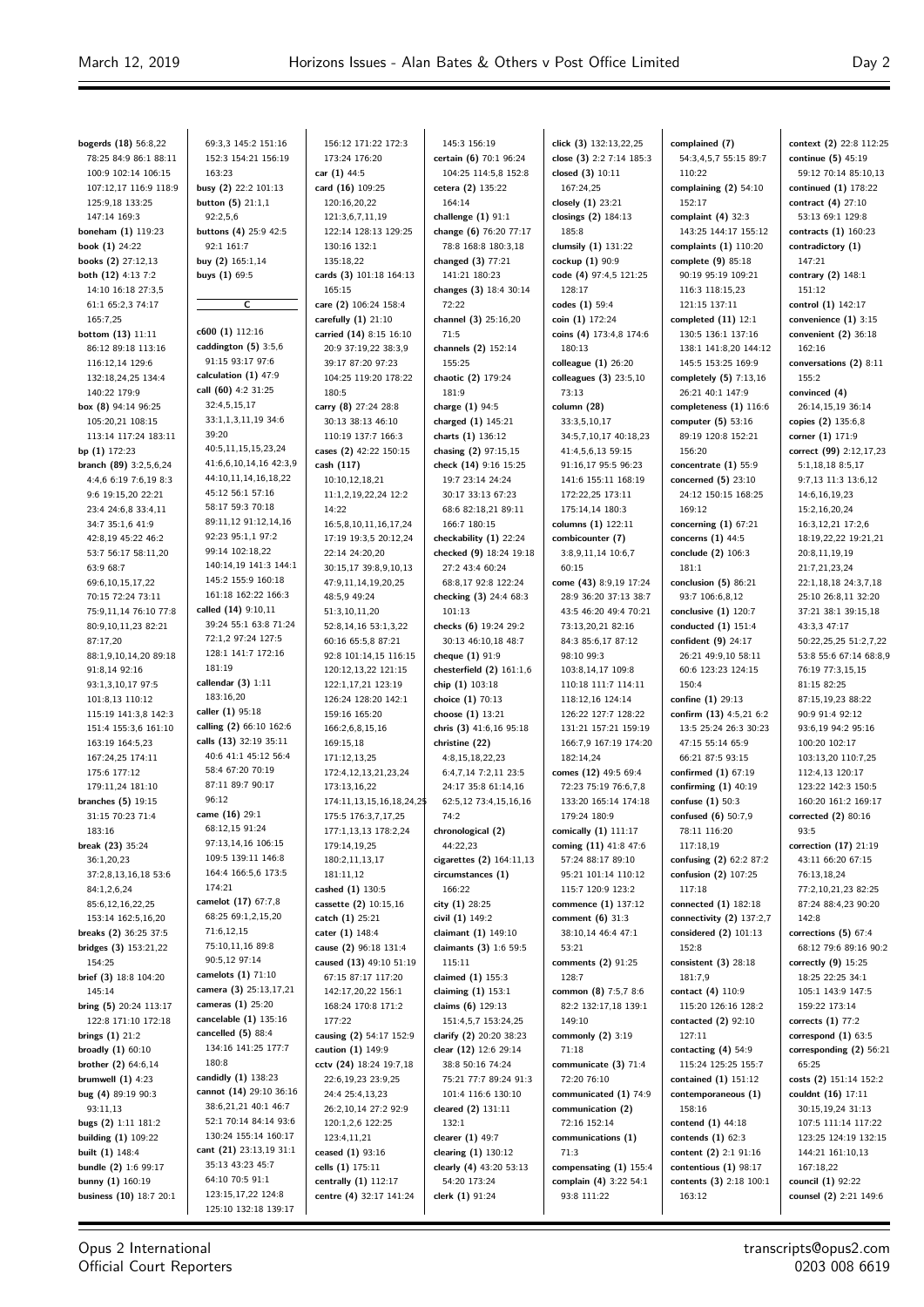$\equiv$ 

 $\equiv$ 

| count (1) 177:13        | d $(7)$ 33:3,5 34:7     | definitely $(3)$ 56:1     | differ (1) 148:10                                   | 35:11 52:20 57:1,2      | 37:18 44:21,23          | educated (1) 132:12      |
|-------------------------|-------------------------|---------------------------|-----------------------------------------------------|-------------------------|-------------------------|--------------------------|
| counted (4) 19:5 48:13  | 40:18,23 91:16 95:5     | 108:10,13                 | difference (8) 109:7,7,8                            | 69:5 74:2 78:14 80:6    | 45:2,7,11,17,20         | effect (4) 55:15 88:4    |
| 176:13 180:16           | d13904 (1) 171:10       | definition $(2)$ 46:16    | 166:21 179:20                                       | 84:15 91:3 115:6        | 50:11,14,17 55:11,12    | 154:3,6                  |
| counter (31)            | daily (2) 120:22 172:12 | 65:4                      | 180:15,17,24                                        | 125:12 139:7 147:2      | 57:3,5 59:9,14,19,22    | effecting (1) 131:8      |
| 3:8,11,14,15,16,17,19   | data (36) 28:14 29:10   | delete (3) 140:25         | different (21) 28:20                                | 149:22 152:21 164:25    | 60:3,22,23 61:22        | effectively $(3)$ 63:11  |
| 8:11 9:25 10:9          | 38:7 46:2,24            | 180:4,20                  | 38:12 39:7 60:9,12                                  | 165:16                  | 62:3,8,10,16,18,21,25   | 67:21 150:5              |
| 14:20,21 15:7,14        | 56:17,18,23             | deliveries $(1)$ 164:13   | 67:4 71:20,22 72:7                                  | doesnt (17) 1:25 8:25   | 63:2,15 64:14           | effort (2) 105:8,18      |
| 25:13,15,17 31:18       | 57:4,6,8,12,14          | demonstrate (2) 145:8     | 84:24 88:25 98:12                                   | 40:10 43:20 44:25       | 72:11,12                | eight (3) 37:1,2,13      |
| 91:24 120:25 123:1      | 58:8,21,23 60:24        | 177:24                    | 114:19 117:25,25                                    | 52:11 93:23,24 120:25   | 74:4,10,16,17 75:2      | either (17) 1:21 2:3     |
| 135:1 164:5,6,7,8,22    | 61:5,11 65:22 66:3,4    | den (32) 11:5             | 127:25 137:18 139:2                                 | 132:17 147:1,7          | 78:14,15,17,18,22,25    | 12:6 32:16 38:18 39:2    |
| 165:2,7,16 167:17       | 69:6 87:2 114:20        | 56:8,14,22 57:9 60:23     | 165:11 179:7,8                                      | 156:8,8 169:21 173:14   | 79:7,11,14,17           | 60:2 78:3 114:2          |
| counters (5) 3:7,13     | 122:2 132:5,9,10        | 65:21 78:25 79:19         | differently $(1)$ 134:22                            | 177:10                  | 83:8,14,19,22,24        | 134:15,22 135:16         |
| 10:2 25:19 101:19       | 141:24 169:12 170:7     | 80:8 81:21 82:4 83:7      | difficult (2) 28:15 98:23                           | doing (15) 8:25 31:19   | 84:4,8,22               | 144:6 145:4 150:5        |
|                         | 171:5 174:9 176:24      | 84:9 86:1,22 87:3,14      |                                                     | 32:14 36:24 59:10       |                         | 173:16 182:24            |
| counting (6) 4:21 16:11 |                         |                           | difficulties $(1)$ 177:23                           | 129:9 131:21 139:15     | 85:15,17,24,25 94:24    |                          |
| 50:8 59:22 173:17       | 179:10                  | 88:11 100:9 102:14        | difficulty $(1)$ 178:1                              |                         | 184:8 187:6             | electrical (1) 109:21    |
| 177:13                  | date (24) 14:10 33:6    | 106:15 107:12,17          | digits (1) 180:6                                    | 153:2 154:17,18         | drapers (3) 29:12,17    | elements $(1)$ 25:3      |
| country $(4)$ 57:23     | 34:7 40:18 56:15        | 116:9 118:9 125:9,18      | direction (2) 64:22 65:1                            | 156:9,16 167:14         | 55:9                    | else (7) 24:21 98:3      |
| 69:14,23 72:25          | 62:9,13 64:18 67:24     | 133:25 146:2 147:14       | directly (3) 121:16                                 | 172:23                  | draw (2) 10:19 150:17   | 164:10 178:20 181:3      |
| couple (9) 32:24 59:11  | 93:21 95:6,12,12,13     | 169:3                     | 129:5 160:9                                         | done (40) 6:15 19:8     | drawer (1) 47:20        | 183:4 185:23             |
| 64:2 97:21 111:1        | 106:19 108:10,19        | denomination (2)          | disagree (6) 34:12 60:2                             | 20:3 21:11 22:23        | draws (1) 86:22         | elses (2) 32:22 74:13    |
| 122:11 124:25 161:25    | 112:13 116:22 117:14    | 180:19,19                 | 78:16 82:16 117:10                                  | 23:10 24:2,21 25:14     | drive (1) 94:10         | email (2) 97:1 107:20    |
| 175:11                  | 124:20 141:16 146:14    | depending $(1)$ 150:17    | 130:20                                              | 26:14,16,21 27:1 43:7   | drop $(1)$ 135:2        | emergency $(1)$ 174:23   |
| course (12) 6:18 78:7   | 172:20                  | depends (3)               | disappeared (14) 15:22                              | 47:14 48:6,7,11,11      | dropping $(1)$ 37:5     | emerges (1) 179:18       |
| 83:14 101:10,22         | dated (2) 107:12.15     | 43:13,17,20               | 16:1 19:12 26:17                                    | 51:15,16 52:9 53:10     | due (7) 126:24          | employee (1) 63:22       |
| 126:15 129:7 175:25     | dates (8) 3:20,21 4:6   | deposit (9) 91:19,22      | 27:17 32:5 39:6                                     | 57:1 69:13 73:3,4       | 128:18,20 155:12        | employees $(1)$ 19:10    |
| 184:6 185:14,21,22      | 95:9 108:14 146:17      | 92:5 120:13               | 49:8,13,14,22,24 52:3                               | 81:19,22,23 86:17       | 157:21 159:11,16        | enable (8) 59:5 95:11    |
| cover (1) 146:23        | 184:17.25               | 121:4,16,19 122:1,17      | 177:14                                              | 87:5 88:12 98:20        | duplicate $(1)$ 96:3    | 113:9 122:5 132:6        |
| created (2) 87:21 95:13 | day (27) 7:6 8:2 43:14  | deposited $(1)$ 122:22    | disappointed (1) 28:5                               | 140:6 155:25 177:14     | duplicated (3) 71:9     | 140:15 171:7 172:18      |
| credence (1) 127:5      | 60:21 70:15 73:8        | derived (6) 51:20         | disclosed $(1)$ 46:25                               | 180:11,12 181:25        | 77:4 90:6               | encouraging $(1)$ 94:11  |
| credit (2) 78:3 161:16  | 75:14 84:25 85:1        | 52:14,17 53:1,3,22        | disclosure $(1)$ 123:10                             | dont (88) 1:17 12:8     | duplicating $(1)$ 82:5  | end (16) 28:23 29:2,6    |
| criminal (2) 149:13     | 104:4,5 110:2 113:12    | describe (9) 8:14 13:6    | disconnected (11)                                   | 17:15,19 21:8 28:7,11   | during (11) 10:4 24:13  | 35:20,21 36:12,13        |
| 150:13                  | 127:1 129:18 141:5      | 45:23 47:14 50:20         | 128:16 135:3,6,25                                   | 32:18 35:20,21          | 31:9 37:8 70:15         | 59:13 80:2 98:7 110:2    |
| criticism (2) 9:9 82:20 | 144:19,20 165:22        | 71:22 72:13 108:24        | 136:14,17 138:4,10                                  | 36:1,11,12 37:3,9 38:5  | 128:10 134:23 147:6     | 135:24 148:24            |
| cross (1) 129:15        | 166:11,12 171:3,20      | 164:2                     | 142:1 159:7,9                                       | 39:22 43:13 44:11,13    | 151:4 158:19 160:13     | 166:11,12 171:12         |
| crosses (1) 180:8       | 174:14,20 176:16        | described $(7)$ 20:4      | disconnections (1)                                  | 47:2,3,4 49:21,23 50:2  |                         | ended (1) 124:25         |
| crossexamination (12)   | 185:5                   | 46:18 51:24 52:24         | 134:21                                              | 53:19 54:4,6,13 57:18   | Έ                       | engage $(1)$ 91:2        |
| 2:24 37:8 59:10 83:18   | day24015 (1) 94:24      | 55:18 66:7 79:20          | discrepancy (26) 12:3                               | 59:22 63:18 70:17       | e11 $(1)$ 1:16          | enough (2) 99:1 101:4    |
| 84:6 100:25 163:16      | days (14) 3:25          | describes $(2)$ 79:22     | 46:12,13,14,20,25                                   | 73:23 75:12 77:9,17     | e1111 (1) 100:6         | enquiries (1) 100:10     |
| 181:25 182:17           | 7:22,22,22 8:2 35:7,14  | 136:19                    | 51:14 96:18 119:13                                  | 78:21 79:9 81:3 83:9    | e1112 (2) 100:8 105:23  | ensured (1) 148:7        |
|                         |                         |                           |                                                     |                         | e112 (7) 9:5,18 12:25   |                          |
| 187:6,11,15             | 110:12 115:21 143:24    | describing $(3)$ 14:12,13 | 126:4 127:14,15,18                                  | 88:18 96:1 97:19        | 18:24 47:14 67:6        | enter (1) 130:10         |
| crossexamined (3) 98:6  | 172:5,9 176:4 177:5     | 51:19                     | 155:19 166:14,19                                    | 98:13 112:18            | 76:12                   | entered (2) 42:5 92:22   |
| 182:4 184:5             | de (8) 184:7,12,20      | description (3) 12:12     | 169:22 170:8                                        | 114:14,17,23 115:4      | e113 (2) 2:14 90:23     | entire (2) 101:11 109:22 |
| crossexamining (1)      | 185:1,2,11,15,21        | 33:11 96:15               | 171:16,21,24                                        | 116:6,22 117:14         | e13 (1) 163:3           | entirely (2) 28:7 89:24  |
| 162:11                  | deacock (3) 4:24        | designed $(1)$ 25:21      | 172:13,21 173:20                                    | 118:19 120:2,3 127:5    | e133 (1) 163:7          | entitled (2) 149:23      |
| crux $(1)$ 31:4         | 63:19,23                | desk (6) 67:21 69:23,24   | 177:1.5                                             | 131:23,23 132:8         |                         | 150:19                   |
| currently $(1)$ 94:3    | deal (10) 1:12,13 45:18 | 110:5 140:14 172:25       | discuss (4) 76:5 94:4                               | 138:12,23 143:22,25     | e161 (2) 99:20 108:6    | entrance $(1)$ 25:18     |
| cust (1) 155:12         | 62:23,24 100:8 102:10   | detail (7) 8:21 13:4      | 182:17,23                                           | 144:5,6 145:1 146:20    | e162 (3) 108:8 110:21   | entries (13) 59:21,25    |
| custom $(1)$ 95:13      | 145:14 148:8 181:14     | 21:8,25 22:4 91:2         | discussed $(8)$ 22:12 30:8                          | 150:3,15,20 162:10      | 139:19                  | 60:4 61:10 62:21,24      |
| customer (37) 8:9 69:4  | dealing (2) 16:8 65:10  | 110:18                    | 49:15 96:21 151:3,11                                | 169:2,4 170:16 172:3    | e163 (2) 99:24 108:4    | 103:9 111:23 112:12      |
| 91:18,23                | dealt (5) 100:2,13,16   | detailed (4) 45:7 48:24   | 155:17 184:15                                       | 176:18 177:15,15,19     | e25 (1) 11:6            | 156:13 169:10 178:8,9    |
| 92:9,11,11,19 95:19     | 102:2 134:22            | 118:18 181:17             | discussion $(1)$ 151:1                              | 180:10,20 181:14        | e2516 (1) 133:25        | entrusted $(1)$ 7:18     |
| 110:9,14 121:11,14,25   | debate (1) 162:2        | details (2) 96:24 153:24  | dispute (2) 26:6 152:13                             | 182:13,23 183:5 184:1   | e2521 (1) 147:15        | entry (11) 4:17 40:19    |
| 122:22 123:2,3 126:24   | debit (2) 121:6,19      | detective $(1)$ 177:9     | disputed $(1)$ 54:8                                 | doors (1) 10:11         | e2522 (1) 11:10         | 45:16 95:7 103:15        |
| 128:18,20 129:5         | debitcredit (1) 135:21  | determine $(3)$ 61:3      | disputes (2) 98:25 99:1                             | double (3) 22:23 23:14  | e2523 (2) 12:19 56:9    | 153:9,10 156:20 174:2    |
| 134:23 135:8 136:2      | december (4) 118:7      | 83:16 84:5                | disputing (2) 53:11 97:6                            | 68:8                    | e2524 (2) 80:8 86:2     | 180:14,20                |
| 137:8 139:22 140:7      | 125:7 128:8 141:17      | diagram (1) 137:5         | distracted $(1)$ 91:24                              | doublechecked (1)       | e2525 (1) 86:15         | envelope (1) 151:16      |
| 142:2 155:13 157:21     | decided (1) 152:11      | didnt (66) 6:16 15:8,9    | distress $(1)$ 21:14                                | 48:14                   | e258 (1) 79:1           | episode (1) 158:12       |
| 158:4 159:11,16         | decision $(1)$ 43:4     | 17:4 21:19,25 23:1        | document (39) 2:10                                  | doublesided (1) 138:19  | e259 (1) 79:17          | equipment $(1)$ 37:4     |
| 160:9,14,16 167:19      | deck (2) 10:14,22       | 30:2,6 32:7,10,13 39:4    | 4:22 11:9 44:6 57:10                                | down (30) 4:4,21 5:2    | e275 (1) 184:3          | error (31) 18:11 27:19   |
| customers $(4)$ 41:8    | declaration (25)        | 42:19 54:25 55:21         | 58:18,24 59:7,20                                    | 27:18 33:2 34:4 40:22   | earlier (15) 10:6 28:19 | 41:21 42:1,4 50:8        |
| 109:25 121:3 142:2      | 16:5,8,10 17:19 19:3    | 65:19 66:12 68:6 76:20    | 60:11 64:8 95:10                                    | 41:13 44:4 58:24        | 37:25 39:19 49:15       | 54:19,19,20 66:23        |
| cut (27) 102:3          | 47:11,15,25 48:5,9      |                           | 77:8,11,13,14,14,15,18,22,24,2055:9 111:18 115:5,11 | 59:15 61:10,22 69:22    | 53:6 79:20 91:8 96:21   | 70:22 81:23 89:19        |
| 107:21,23 108:9         | 51:10 65:8 92:8         | 78:8 83:1 88:1 94:6       | 117:12 132:7                                        | 72:24 77:4 91:19 96:8   | 108:16 117:22 133:18    | 90:4,5,7 91:9 92:23      |
| 109:20 110:6 112:19     | 171:12,13,25 172:5,12   | 104:12,17,20              | 136:14,19 137:1,5                                   | 103:14,15 111:11        | 162:17 171:20 185:9     | 93:11,12 95:22 97:11     |
| 113:12 114:1 115:1      | 173:13 175:13 176:17    | 105:8,12,12               | 138:13 139:1,5,7,9                                  | 127:24 129:10 131:17    | early (1) 8:3           | 109:6,9 123:16,17        |
| 116:22                  | 180:2,8,8,15            | 106:8,23,24 111:7,18      | 141:15 147:22 156:9                                 | 140:16 141:1            | earth (1) 106:3         | 124:12 125:3 127:24      |
| 117:2,4,5,7,13,20       | declarations (7)        | 115:19,23 117:4           | 157:10 163:4 172:4                                  | 157:16,21 167:19        | easier (3) 113:10 122:9 | 143:15 146:8             |
| 118:10,13,14,19,20,22   | 176:3,25 178:1,24       | 118:14 123:18 124:16      | 176:23 178:5                                        | 173:25                  | 141:1                   | errors (7) 89:17 90:3    |
| 119:1,13,15 167:10      | 179:13,19,25            | 142:19 144:1,4,13,16      | 179:6,7,8 183:19                                    | drafting (1) 117:23     | easily (3) 42:21 43:8   | 93:1,9,10,10,12          |
| cuts (1) 118:6          | declare (2) 180:11,13   | 147:3 154:15 156:15       | documents $(5)$ 57:14                               | draper (83) 2:5,6,24,25 | 71:17                   | essentially (1) 152:7    |
| cwu (1) 129:11          | declaring $(1)$ 173:16  | 169:25 170:13 177:16      | 65:13 101:4 105:16                                  | 12:5,10 15:11,13        | easy (2) 42:14 52:23    | et (2) 135:22 164:14     |
|                         | dedicated $(1)$ 10:14   | 178:21 182:1 183:24       | 146:18                                              | 23:12,21 29:19,20       | editing (7) 95:11 113:9 | euros (2) 41:19,24       |
|                         | default (1) 46:16       | 185:15                    | does (21) 8:7,12 29:10                              | 35:15,23 36:3,5,18,20   | 122:5 132:6 140:15      | even (10) 8:2 27:1       |
| D                       |                         |                           |                                                     |                         | 171:7 172:18            |                          |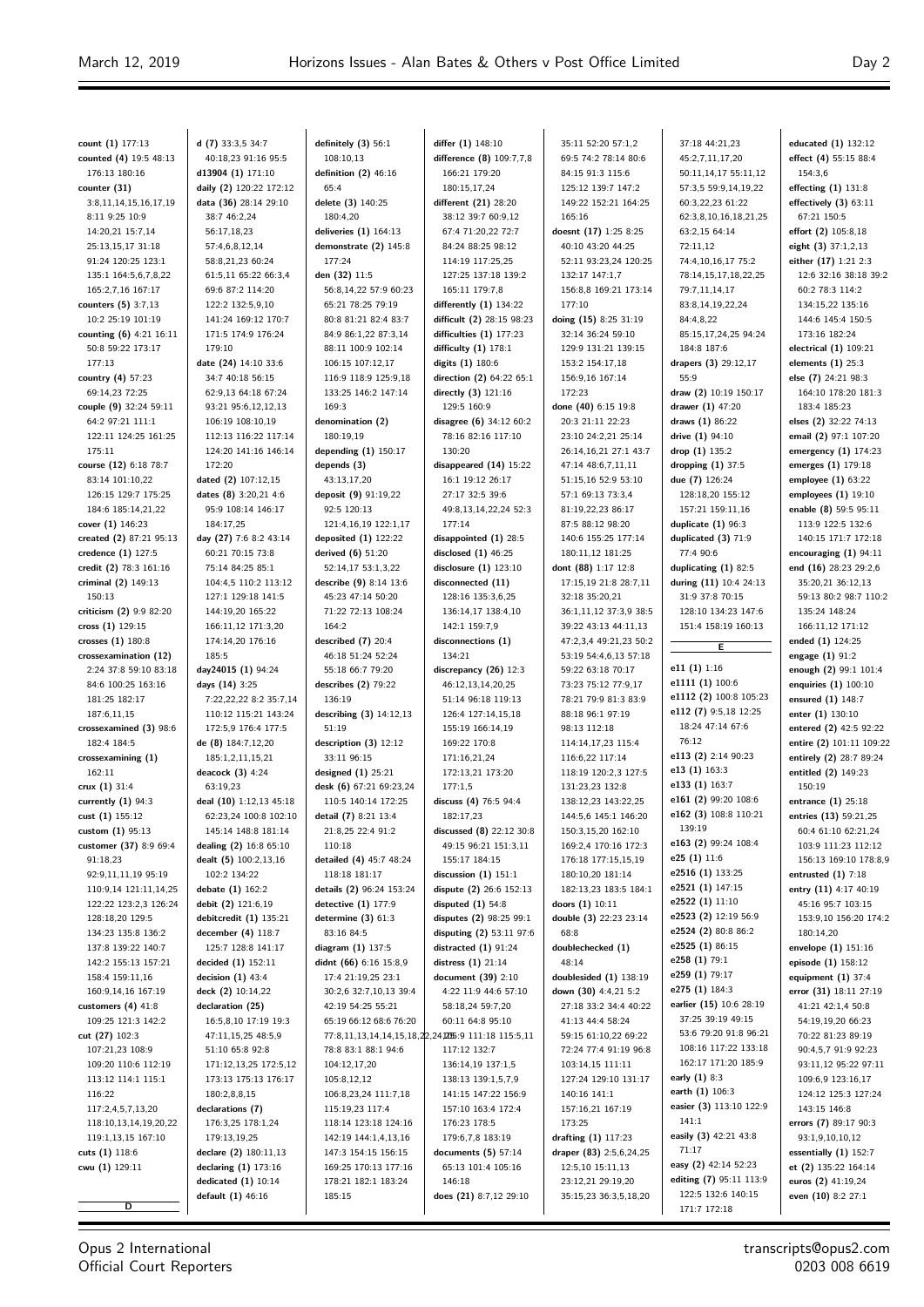53:16 74:11 110:9 123:25 145:20 147:16,24 176:7 **evening (5)** 8:4 85:3,4 128:22 159:19 **event (10)** 46:24 56:17 108:24 110:22 125:19 132:9,10 143:2 155:16 171:5 **events (9)** 102:3 114:5,20 116:21 118:17 132:5 140:3 176:24 181:7 **eventuality (1)** 146:23 **ever (1)** 155:25 **every (27)** 7:1 20:6 21:22 22:12 25:17 27:12 36:22 48:14 56:20 60:21 65:24 67:21 69:14,22 72:24 73:8 75:9,13,14,17 93:3 104:4,5 109:16 152:15 156:15 166:12 **everybody (2)** 71:18  $93.4$ **everyone (1)** 42:16 **everyones (1)** 149:14 **everything (21)** 14:14 22:22,24 24:22 25:14 26:14,15 27:1 30:23 48:15 73:17 75:4 93:8 101:12 120:9,11 124:4 125:21 130:6 142:25 180:16 **everywhere (1)** 42:20 **evidence (76)** 16:22 25:25 26:3 30:21 32:10 48:16,19 50:16 56:22 65:10,11 70:12 74:5,5,11 75:7 85:8,18 87:14 88:11,17,21 93:14 98:7 102:14 104:14 105:6,11,21,24 106:17,21,24 108:9 109:2,12,14,20 110:8 111:16 114:21,25 116:9,21 117:6 118:25 119:2,24 123:5,15,22 124:16 125:18 131:19 138:25 139:13,13,19,24 140:2 145:8 146:2,13 147:14,23 149:2 168:1 169:4 170:11 174:15 177:21,21 180:25 182:18,24 183:4 **exactly (7)** 4:21 18:10 28:20 75:2 109:25 110:2 124:7 **examinationinchief (6)** 2:8 99:16 163:1 187:5,10,14 **example (12)** 5:22 9:24 26:6 43:11 45:4,15 69:4 121:4 125:24 152:25 158:13 166:15 **examples (1)** 32:24 **excel (2)** 57:15 58:20 **except (1)** 73:8 **exercise (2)** 64:13 166:4 **existed (1)** 104:12 **existing (1)** 95:20 **expand (1)** 133:1

**expect (6)** 28:11 114:2,21 133:18 160:21 171:2 **expected (2)** 7:8 175:22 **expecting (1)** 132:7 **expects (1)** 166:15 **experience (9)** 31:19 37:4 42:15 43:12,15,15 49:6 91:6 181:1 **experienced (12)** 17:25 18:6,13 19:23,24 27:3 31:18,25 32:11,14 49:2 145:17 **experiencing (1)** 152:8 **expire (1)** 72:22 **explain (20)** 3:10 8:18 13:25 38:2 44:12 58:18 62:22 76:25 78:10,11 89:23 94:16 106:3 117:3,16,22 124:9 126:17 148:24 155:22 **explained (9)** 48:24 72:19 90:3 93:9 127:15,22 148:5 170:16 179:21 **explaining (3)** 50:19 80:18 142:5 **explains (1)** 137:6 **explanation (9)** 19:17 91:5 98:23 124:11 128:1 142:22 176:12 181:4,6 **explore (1)** 144:7 **explored (1)** 98:18 **exploring (3)** 9:1 50:15 127:7 **express (1)** 12:7 **external (1)** 25:20 **extra (2)** 43:2 76:21 **extracts (1)** 103:5 **extremely (2)** 49:9 58:24 **eye (1)** 59:15 **F f103811 (1)** 4:2 **f12521 (1)** 156:5 **f12571 (4)** 103:4 128:8 129:23 158:9 **f125716 (1)** 112:10 **f12574 (2)** 113:8 122:3 **f12575 (1)** 114:20 **f12576 (1)** 111:24 **f12621 (1)** 113:3 **f12861 (2)** 140:15 155:9 **f13531 (1)** 58:17 **f1365 (2)** 134:19 157:9 **f13651 (2)** 61:5 136:12 **f13652 (1)** 136:5 **f13653 (1)** 137:2 **f13741 (1)** 154:24 **f13991 (1)** 153:13 **f1399114 (1)** 153:19 **f14311 (1)** 148:17 **f143112 (1)** 150:25 **f14381 (1)** 174:9 **f14821 (2)** 179:5,8 **f15071 (2)** 171:6 176:22 **f15141 (1)** 175:6 **f15221 (1)** 172:17 **f17171 (1)** 115:10

**f171714 (1)** 115:17 **f171715 (1)** 116:12 **f18291 (4)** 33:1 40:16 91:13 95:11 **f18342 (1)** 173:22 **f18343 (2)** 168:2 178:6 **f18486 (1)** 147:11 **f3221 (1)** 184:1 **f8691 (3)** 132:5,13,20 **f870 (1)** 141:14 **f8702 (1)** 141:15 **f8711 (2)** 132:8 142:7 **facebook (1)** 158:9 **faced (1)** 104:8 **facility (1)** 121:6 **fad (2)** 97:4,5 **failed (18)** 20:16 30:22 35:16 39:25 40:7 45:23 47:18 50:20 66:7 83:5 94:2 135:10 138:4 141:9,23,25 143:20 158:22 **failing (2)** 48:17 109:10 **failure (14)** 18:20 40:3 109:21 116:2 119:14 128:10 129:1 136:19 137:9,10 141:7 158:19 160:2,14 **fair (9)** 7:18 21:17 31:22 82:22 92:25 124:18 134:8 139:18 180:1 **fairly (3)** 42:14 109:14 177:20 **far (8)** 5:2 14:13 113:11 123:10 168:25 169:12 175:1 181:6 **father (1)** 21:13 **fault (7)** 9:14 71:12 105:2,3 108:1 126:11 143:14 **faulty (1)** 77:9 **february (4)** 57:23 58:7 107:16 148:17 **feel (5)** 36:2 91:25 103:16 105:12 160:11 **feet (1)** 110:24 **felt (4)** 126:11 128:1 155:19 160:21 **fensome (4)** 4:18,22 61:16 62:12 **few (17)** 57:17 68:5 76:16 102:13 107:9 110:12 115:21 128:4 143:24 145:13 161:7 166:20,20,22,23 177:2 183:12 **fiddly (2)** 174:8 177:9 **figure (29)** 16:18 17:1 30:19 51:11,20 52:8,14,17,17 53:1,3,22 65:5 76:21 77:15,16,20 78:6 81:8,9,20 83:1 84:15 88:19 89:4 122:13 180:5,21,22 **figures (2)** 16:19 30:15 **file (5)** 14:2 105:20,21 108:15 117:24 **fill (2)** 60:15 115:12 **filled (1)** 117:24 **filter (5)** 61:6 95:12,12 171:8 174:10

**filtered (6)** 58:25 59:4,14 111:13,15 174:9 **final (3)** 90:21 156:5 176:21 **finally (1)** 148:11 **financial (5)** 8:9 153:3,6,8 156:2 **find (15)** 23:21 36:16 46:14 94:21 105:9,18 126:25 127:3,4 144:21 146:2 161:7,14,20 162:16 **finding (5)** 32:1 39:21 48:17,25 107:7 **fine (7)** 120:12 122:2 124:4 170:17 173:19 175:12 182:6 **finish (3)** 64:13 85:7,10 **finished (3)** 22:11 83:11 84:1 **finishing (1)** 162:8 **first (56)** 3:1 4:8,10,17 8:21 9:17 13:8 15:7,14 16:8 25:4,7 32:12 40:19 46:1 56:24 57:3 61:7 62:23 67:11 73:4,5,12 75:14 76:9 79:20 95:6 96:14 101:7 102:12,14 104:11,18,19 106:13,20,25 107:17 108:3,3,5,25 109:17 111:1 118:25 119:17 120:15 125:8 136:9 141:15 143:15 145:24 154:1,3 166:1 170:25 **firstly (2)** 3:4 11:21 **five (5)** 7:22 85:12 153:17 162:14 182:8 **fix (1)** 79:4 flip (4) 10:19 21-22 113:1 **floating (1)** 165:7 **flowchart (3)** 136:6,8,21 **focus (1)** 78:5 **focused (2)** 25:13 29:18 **folder (2)** 163:2,3 **follow (22)** 8:23 18:21 29:24 41:2 53:4 64:22 65:5,16,17 66:1 77:17 80:13,20 81:3,18 88:2 91:4 136:12 137:15,25 138:8 143:20 **followed (14)** 11:21 19:9 22:25 23:7 24:16,18 27:3 92:12 100:10 134:13 139:6 140:12 143:2,7 **following (12)** 46:6 69:7 116:11 121:14 127:1 129:18 137:13 141:5 144:20 169:17 174:13 176:4 **footage (8)** 22:6,19 25:4,23,24 26:2,10,19 **forefront (1)** 149:14 **forgive (9)** 9:14 15:13 23:3,21 24:24 42:3 57:11 74:10 83:19 **forgotten (1)** 176:15 **form (5)** 1:25 71:1 78:15 150:3 154:11

**formal (1)** 150:10 **formally (2)** 91:3 152:13 **formats (1)** 117:25 **forth (6)** 103:19 112:18 129:6 141:10 151:19 164:11 **fortunate (1)** 28:1 **forum (17)** 102:15 103:1,2,5,21 106:2,6,11 107:10,11,18 111:22,23 112:2 125:22 126:20 128:7 **forward (3)** 80:7 105:10 106:17 **forwards (2)** 113:1 123:1 **found (4)** 152:16 166:19 167:22 176:16 **four (16)** 61:10,23 62:19,21 65:23 94:10 98:13 109:1,7,8 110:17 123:25 124:21 138:20 149:22 164:20 **fraser (167)** 1:8,12,17,20,24 2:6 12:5 15:11 23:12,16 29:11,16 35:5,25 36:4,19,21 37:7,12 44:21,24 45:4,9,13,18 50:11,15 54:23 55:3,5,7 56:24 57:3 59:7,12,18,24 60:9,14,18,20,22 61:20,23 62:7,9,15,17,19,23 63:1,13 64:13 71:20 72:1,3,5,9,11 74:4,15,18 78:13,21,24 79:4,6,9,15 83:8,17,20,23,25 84:7,20,23 85:3,5,11,20,24 04:8,11,13,17,22,06:5 97:20,21 98:1,5,10 99:6,9 115:4,8 119:12 122:11 129:22 130:19,22,25 131:3 132:9,11,17,22 133:3 136:8,11,16,25 137:18 138:25 144:8,10,13 148:18,23 149:9,19,22,25 150:2,22 153:14,18 157:5,7 161:23 162:8,11,14,24 168:3,6,8,14 172:7 176:23 179:6 181:16,22 182:1,7,10,16,21 183:2,4,8,10,17,21,25 184:4,7,17,23,25 185:5,7,13,17,22 187:8 **free (1)** 162:4 **freezes (2)** 134:21 136:18 **frequent (1)** 5:23 **frequently (1)** 7:20 **friends (1)** 184:20 **front (12)** 1:25 2:9 13:1 29:6 35:20 36:12,13

43:24 57:10 63:18 99:18 163:2 **frustrating (2)** 124:10 129:20 **fujitsu (2)** 161:17,18 **full (6)** 32:16 58:23 101:15 132:23 151:17 168:19 **fully (2)** 7:3 104:21 **function (6)** 11:23 13:9 31:11 63:7 151:25 152:21 **functions (2)** 28:14 32:2 **funds (1)** 121:6 **further (7)** 21:25 105:14 128:1 151:8 156:8 157:3 161:22 **future (2)** 150:13 155:6 **G game (1)** 97:7 **games (1)** 96:17 **gap (1)** 133:14 **garr (8)** 184:7,12,20 185:1,2,11,15,21 **gave (5)** 50:1 54:24 139:14,22 153:24 **general (2)** 90:23 107:3 **generally (7)** 6:13 54:16 101:23,24 103:24 112:5 127:19 **generated (1)** 146:16 **generates (1)** 145:8 **gentleman (1)** 85:14 **gentlemans (1)** 182:2 **genuine (1)** 99:1 **genuinely (1)** 53:21 **get (27)** 14:6 35:10 37:2 43:14,17,18 59:19 73:21 78:3,3,19 85:10 89:18 91:15 103:15 107:4,9,19 112:2 123:25 124:24 138:9 144:13 159:11 161:4,16 170:13 **gets (4)** 75:10,14,18 79:8 **getting (3)** 60:10 78:11 134:4 **gifts (1)** 101:18 **give (26)** 3:4 5:20 7:20 13:4 18:5 22:7 29:24 45:7 48:16 62:23 105:6 108:9 112:6 115:12 118:25 119:24 139:24 147:3 148:20,23 149:16 150:10 183:17 184:17 185:18,19 **given (20)** 4:7 7:6 33:18 34:18 52:15 54:15 62:6,25 63:1 102:1 123:10 140:7,18 149:11 150:1,14 160:25 169:22 174:15 185:7 **gives (3)** 40:18 95:6 111:17 **giving (1)** 98:6 **glitch (14)** 26:16 36:16 38:19 51:17 53:16,23 54:10,13 55:16,18,25 60:7 65:18 70:22

**glitches (2)** 19:14 93:5 **godeseth (2)** 184:2,4 **goes (9)** 24:10 36:10 39:9,10 43:4 45:5 72:24 82:10 130:10 **going (91)** 1:21 8:13,18,19,21 11:9 12:5 13:3,5 15:3,5 16:15 21:13 22:7 24:11,24 28:8 29:11,17,22 31:21 32:24 34:17 35:25 36:24 37:1 47:4 56:6 58:3,8,9 59:18 61:10 66:19 70:24 79:11,12,13 85:2,7,11,13,17 88:15,16 90:20 94:9,10,15 96:5,6,6 98:10,11,15,21,22 99:14 101:15 105:13 110:18 112:2 119:14 120:8 122:25 123:1 124:5,6 130:19 140:17 144:25 149:4 153:18 155:13 160:19 162:5,22 168:12 169:3,6 176:24 181:16 182:3,4,13,21 184:12 185:7,8,10,19 **gone (20)** 19:17 20:17 24:9 31:12 32:9 36:14 38:11 39:6 48:4 51:12 52:9,12 55:8 81:23 83:2,3 87:10 143:6 177:6 181:11 **good (14)** 1:20 32:16,22 43:18,19 44:1,1 97:2 101:1,2 152:15 158:12 163:17,18 **government (1)** 120:21 **grateful (5)** 1:14 100:24 112:9 150:23 163:15 **great (2)** 101:7 181:14 **green (51)** 1:3,9,14,19 2:7,8,9 94:9,12,15,18,19,24 96:6 99:5,8,14,16,17 112:8 132:13 140:20 149:25 150:1 157:3,5,6,8,9 161:22 162:7,22 163:1,2 183:6,9,13,15,19,22 184:1,6,15,19,24 185:6 187:5,7,10,12,14 **grievances (1)** 152:16 **ground (1)** 82:2 **group (3)** 102:16 106:2,11 **grouped (1)** 62:1 **guess (1)** 132:12 **guide (2)** 134:19 138:17 **guilds (1)** 28:25 **guy (1)** 28:25 **guys (1)** 27:21 **H h (2)** 168:19 178:8 **hadnt (13)** 23:1,3,10 48:13 105:24

Opus 2 International Official Court Reporters

transcripts@opus2.com 0203 008 6619

130:4,5,12 137:20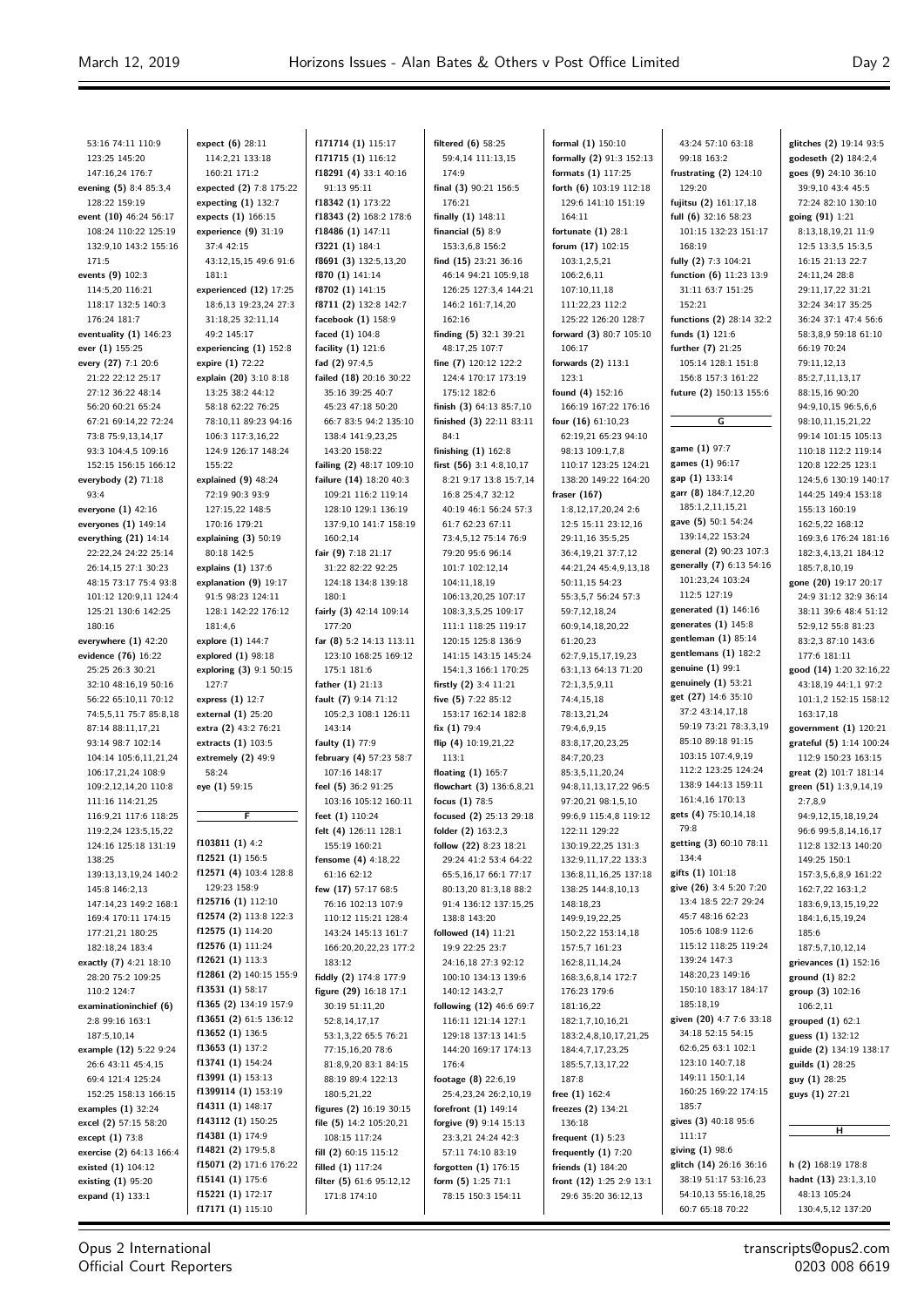$\equiv$ 

| 140:21,22 154:17        | 69:23,24 85:9 103:18     | 59:19 96:1               | 29:11,22 31:14,21         | 53:23                     | 113:13 121:4,17          | january (11) 3:21 34:8  |
|-------------------------|--------------------------|--------------------------|---------------------------|---------------------------|--------------------------|-------------------------|
| 176:13                  | 110:5 124:3 140:14       | honour (4) 78:12         | 32:7,9,13,13,24 35:12     | incredibly (2) 15:11      | 122:18 124:14 132:23     | 66:20 67:13,19          |
| half (2) 132:23 162:15  | 146:8 151:18 152:18      | 85:2,4,9                 | 36:14,16 38:12,18,21      | 79:12                     | 140:24 148:4 152:11      | 68:11,24 69:25 80:11    |
| halfway (1) 157:16      | 172:25                   | hop $(1)$ 165:10         | 40:1,19 42:8 44:13,24     | incriminate $(1)$ 150:12  | 185:22                   | 96:9 98:20              |
| hand (6) 129:17 140:25  | helped (3) 36:6 146:14   | hope (3) 56:6 140:16     | 45:2 49:2,9,9 50:7        | incurred (3) 115:19       | introducing $(1)$ 18:3   | jay (1) 153:20          |
| 147:13,19 159:13        | 156:24                   | 177:20                   | 52:19 53:5 56:2,6         | 151:15 152:2              | inverse $(1)$ 63:11      | jayesh (2) 99:15 187:9  |
| 183:18                  | helpful (1) 12:24        | hopefully (2) 1:16 101:3 | 58:1,8,9,15 59:18 60:6    | independent $(3)$ 88:12   | investigate $(5)$ 31:12  | jaytank23 (1) 103:11    |
| handed (3) 88:15        | helpfully $(1)$ 112:11   | horizon (92) 5:4 6:13    | 65:5,10,17,20 66:19       | 89:21 90:13               | 35:18 120:10 144:21      | jigsaw (1) 176:21       |
| 122:21 169:14           | helping $(4)$ 43:10      | 11:23 15:22              | 71:12 72:8 74:3           | index $(1)$ 187:2         | 166:25                   | july (18) 3:20 8:16     |
| handling $(1)$ 10:17    | 152:19,19,23             | 16:17,25,25 17:1         | 75:17,20 76:4 78:14       | india (1) 58:2            | investigated (8)         | 10:25 38:4,10,14 40:4   |
| hands $(1)$ 141:22      | helpline (42) 27:7       | 18:4,15 19:13,14         | 79:23 80:9 81:17          | indicate (2) 11:12 86:12  | 88:16,16 110:8,22        | 54:9 56:15,16,19        |
| handwritten (3) 108:16  | 31:10,25                 | 20:23 21:2 28:20         | 82:25 89:4,13,24          | indication $(3)$ 3:4 5:20 | 124:2 143:12             | 58:12 60:25 62:13       |
| 118:1 146:17            | 32:8,16,19,20,20,25      | 29:21 30:1,5,14,19,22    | 90:20                     | 7:21                      | 148:11,13                | 63:23 64:18,21,25       |
| happen (13) 7:24        | 33:24 35:10              | 31:11 35:18 36:5 39:9    | 94:9,10,11,13,16          | indications (3)           | investigating (2) 32:9   | june (20) 40:18,19 41:1 |
| 8:7,8,12 42:20 43:8     | 39:19,20,21,24           | 42:5 51:11,20            | 98:21 99:14 100:24        | 114:8,12,14               | 49:1                     | 44:10 45:4,12,15        |
| 44:16 48:3 66:12        | 40:13,14 42:7 55:24      | 52:8,14,17 53:1,3        | 105:8 106:12 109:12       | indicative $(1)$ 94:16    | invoice $(1)$ 78:3       | 46:3,24 56:16,19        |
| 124:16 131:20 159:5     | 56:1,3,5 70:20 87:11     | 67:7,9,21 71:5 74:1      | 110:18 112:1,9 114:22     | individual $(1)$ 103:9    | involve (1) 89:19        | 58:9,12,13 60:1,5,11    |
| 162:1                   | 89:8,12 90:17 115:20     | 76:21 77:17,20 78:6      | 117:6,15                  | inexperienced (1) 32:17   | involved (6) 16:10 18:3  | 95:6,7,15               |
| happened (59)           | 125:25 127:4,11 128:2    | 81:13 84:15 89:20        | 118:4,4,19,19,22,24       | inform $(1)$ 42:20        | 20:5 90:4 93:11 157:1    |                         |
| 8:7,20,22 10:4          | 129:3 144:23 160:7       | 90:4,24 91:22 92:1       | 119:9,10 122:4            | information (25) 29:21    | involving $(2)$ 71:15    |                         |
| 19:11,22,25 20:3        | 167:22 170:11,14         | 93:11 105:2 119:14       | 123:10,23 125:2           | 30:1 35:17 36:5           | 161:10                   | ĸ                       |
| 24:7,23 25:7 28:21      | 172:16 173:7,15          | 128:11,14 129:18         | 126:14                    | 67:7,8,17 68:21 69:22     | irate (3) 129:3 160:7,18 |                         |
| 31:1,1 35:15 36:7,17    | 181:19                   | 130:4,17 133:20          | 127:7,9,13,18,23          | 71:9 74:1,8 90:6,7        | ireland $(1)$ 121:1      | kashmir (2) 58:1,6      |
| 40:3 42:18 48:8 52:22   | henderson (59) 100:25    | 134:18,21,22 137:6       | 130:13                    | 103:3 105:12,22           | irrespective $(1)$ 75:18 | kb(1) 153:20            |
| 53:5 54:14 66:9         | 101:1 112:9 115:7,9      | 138:9 139:11 141:7       | 131:4,12,14,21,22         | 106:14 107:7 108:6        | islamabad $(1)$ 1:5      | keep (7) 22:5 54:18     |
| 68:1,11 81:16 84:13     | 119:14 122:12 129:24     | 143:3,5,14 145:4         | 132:20 134:4              | 112:6 115:3,10 116:8      | isnt (48) 8:16 12:12,22  | 85:7 113:15 122:7       |
| 87:4 88:19 89:22        | 130:21 131:4             | 146:16,22,25 147:7       | 137:20,22 139:23          | 118:2                     | 13:21,23 14:3 15:23      | 140:16 153:18           |
| 90:14 91:21 93:21       | 132:10,15,20             | 148:4 151:13,14,17,25    | 140:17,22 144:5           | informing $(2)$ 43:10     | 17:3 20:7 22:17 23:12    | keeping (1) 113:18      |
| 94:5 97:17 98:2         | 133:2,4,17               | 152:24 158:13,21         | 146:15,15 149:4           | 156:19                    | 26:9 30:11 34:2          | keith (2) 153:21,22     |
| 103:19 110:24           | 136:10,15,22 137:1,20    | 159:1,22 160:5 166:15    | 150:4,23 152:23           |                           | 35:2,19 39:11 41:11      | kept (14)               |
|                         | 139:4 140:21             | 167:9,11 169:16          |                           | infrequent $(1)$ 7:24     |                          | 10:10,13,18,19,22       |
| 111:2,5,5 120:14        |                          |                          | 153:16 156:13 161:24      | initial (7) 68:2,10 87:16 | 42:14 46:9 47:16,24      | 17:17 22:4 97:15,15     |
| 122:21 123:24 129:24    | 144:9,10,12,16,24        | 177:22 181:1,2,8         | 166:18 170:1              | 105:13 106:13,20          | 50:12 51:6,21,24         | 105:19 135:9,9 143:10   |
| 131:23,24 142:5,25      | 148:22,23                | hour (2) 94:10 167:13    | 174:16,24 176:11          | 146:10                    | 52:10 79:4 80:5 88:23    | 154:11                  |
| 143:15 145:24 155:3     | 149:18,20,24             | hourhour $(1)$ 36:22     | 177:20,23 179:18,23       | initially $(1)$ 185:8     | 92:25 93:18 104:15       | key (2) 15:18 57:19     |
| 156:1 158:16 159:3      | 150:9,18,23 153:16,19    | hours (11) 3:12,17,19    | 180:10 181:5 182:3        | input (1) 121:25          | 105:5 109:6 122:20       | kind (4) 28:4 42:23     |
| 169:24 171:19 180:5     | 162:10,12,13             | 5:21,24 7:25,25          | 183:9 184:7,9 185:8       | ins (2) 169:25 170:1      | 134:13 135:17 136:9      | 44:19 93:1              |
| happening $(2)$ 61:25   | 163:16,17                | 10:4,20 94:14 185:20     | imagine (3) 98:18 112:5   | inside $(1)$ 47:4         | 143:5 147:8,21 152:3     | kindly (3) 1:5 96:8     |
| 130:22                  | 168:4,11,12,15 172:8     | housekeeping (2)         | 127:20                    | insofar $(1)$ 184:13      | 156:15 169:16 171:25     | 163:3                   |
| happens (13) 13:19      | 176:24 179:8             | 183:14 187:16            | immediately $(8)$ 14:24   | installed $(1)$ 69:15     | 176:19 179:21            | kinds $(1)$ 46:11       |
| 29:3,17 35:20 38:20     | 181:14,20,22,24          | however (5) 27:6 29:9    | 15:4 16:4 30:4 47:8       | instance (3) 27:16        | issued (1) 121:19        | knew (10) 16:23 23:1    |
| 54:16 72:23 73:7        | 182:6,9 184:8            | 55:23 93:5 139:4         | 50:19 70:2 122:17         | 54:14 121:23              | issues (5) 104:8 139:1   | 27:1 31:19 32:11        |
| 75:13 126:23 166:17     | 187:11.15                | human (9) 42:16 89:17    | importance $(2)$ 4:11     | instances $(2)$ 27:17     | 145:15 149:10 152:8      | 104:12 116:1 149:16     |
| 180:21 182:12           | here (20) 4:17 5:6 35:3  | 90:3,5,7 93:4,9,12       | 107:6                     | 54:15                     | issuing $(1)$ 43:11      | 156:18,20               |
| happy (4) 17:23 28:12   | 57:12 58:16 60:4 64:3    | 127:24                   | important (11) 21:8,25    | instead $(1)$ 92:3        | item (2) 11:21 71:21     | know (66) 6:23 7:7 12:7 |
| 153:16 160:18           | 83:25 108:21 114:14      | hurried (1) 36:2         | 23:23 25:25 26:3          | instigated $(1)$ 145:3    | items (1) 149:23         | 18:14 22:3 23:6         |
| hard (3) 7:16 23:24     | 116:21 118:4 122:13      | hypothetical (1) 16:19   | 70:17 105:5,14 107:6      | institution $(1)$ 121:7   | its (81) 5:12 7:7        | 26:17,25 27:12,19       |
| 89:18                   | 123:15 133:5 136:23      |                          | 162:1 174:6               | instructions (5)          | 10:14,14 13:18,18,21     | 28:2,25 30:2,6,23       |
| harder (1) 182:22       | 145:23 151:1 177:11      |                          | impression $(1)$ 111:16   | 137:15,25 148:2           | 14:3 21:1,1 22:2 28:24   | 32:14,18 35:12,20       |
| hardware (1) 136:18     | 185:3                    |                          | improve (1) 153:8         | 151:12,17                 | 29:4 32:20,21 36:9       | 38:5,20,22 43:24        |
| hasnt (3) 87:9,12 142:4 | hes (2) 74:7 94:9        | icon (2) 21:2 151:13     | improved (2) 153:3,6      | insurance $(2)$ 41:17     | 38:18 40:14 42:3         | 44:13 47:2,3,4,4 49:9   |
| havent (18) 1:17 26:9   | high (2) 101:14 164:12   | id (7) 5:7,8,11 37:25    | inappropriate $(1)$ 151:3 | 44:8                      | 43:6,16 44:2 45:14       | 50:3 54:4,6,13 55:22    |
| 44:15 54:4,7,15         | higher (4) 6:2 136:9     | 61:15,16 95:21           | inaudible (23) 5:24 9:16  | intending $(1)$ 181:24    | 46:8,9 51:16,22 53:25    | 57:18 76:7,9 83:9       |
| 57:16,19 71:17 75:22    | 171:24 176:4             | idea (1) 111:5           | 10:16 18:17 19:10         | intention (4)             | 54:17,18,19 58:19,20     | 84:23 88:18 89:6,6      |
| 87:12 89:9 115:15       | highlight (2) 61:9 168:5 | ideal (1) 182:13         | 23:23 24:19 27:24         | 83:14,23,25 84:4          | 59:19 60:7,7 69:3        | 97:19 126:23            |
| 123:4,10 124:17 150:5   | highlighted $(2)$ 168:15 | identical (3) 128:15     | 36:15 38:6,18 39:1        | interaction $(1)$ 10:3    | 71:18,18,24,24           | 127:15,17 138:23        |
| 180:11                  | 175:7                    | 159:1,3                  | 47:9 48:8 53:10 67:20     | interested $(1)$ 166:18   | 72:1,2,18,18,21 73:4     | 143:22 144:4,4,6        |
| having (12) 36:21 47:14 | highlighting (2) 174:12  | identified $(3)$ 30:10   | 68:10,11 80:16 82:8       | interface $(1)$ 29:6      | 77:13,14 88:7,16,24      | 145:1 154:2 164:16      |
| 51:21 98:24 100:9       | 175:7                    | 51:25 95:18              | 83:4 90:16 92:17          | internal (4) 25:20 52:2   | 89:5,24 92:25 109:6      | 165:9 169:2 170:24      |
| 107:8 138:12,18         | hindsight (2) 20:21 49:7 | identify (9) 17:20 33:25 | inbetween $(5)$ 31:1,2    | 71:2 156:6                | 110:21 114:24            | 172:3 175:18 176:18     |
| 142:25 145:5 167:20     | history (1) 107:20       | 34:1 43:21 46:11,21      | 36:9,15 114:7             | internally $(1)$ 47:3     | 122:9,20,24 125:3        | 177:15,19 178:4         |
| 183:22                  | hit (2) 43:16 92:5       | 56:15 61:23 65:1         | incident (12) 68:10       | internet $(1)$ 57:25      | 127:21,22 130:8,9        | 184:1,9 185:17          |
| head (2) 56:11 79:3     | hol (6) 128:10,11 129:1  | identifying $(2)$ 13:9   | 91:23 94:5 108:18,21      | interrogate $(1)$ 28:15   | 140:2 143:17 152:21      | knowledge (5) 43:25     |
| heading $(1)$ 66:22     | 158:19 160:2,13          | 145:11                   | 116:8 117:1,21 120:11     | interrupt $(1)$ 182:1     | 153:9 156:14 162:17      | 75:8 103:3 108:7        |
| hear (4) 15:9 21:15,17  | hold (6) 8:10 28:22      | identity (1) 101:12      | 142:16 151:21 177:16      | interrupted $(1)$ 169:9   | 164:4 166:13 167:20      | 116:3                   |
| 39:22                   | 54:23 61:20 67:16        | idmla001 (1) 64:5        | incidents $(2)$ 117:13    | interview $(4)$ 148:15    | 174:8 176:19             | known (4) 3:19 19:2     |
| heard $(1)$ 67:1        | 183:8                    | ids $(1)$ 5:4            | 119:7                     | 153:12 155:17 156:17      | 177:9,9,12 182:13        | 141:11 152:5            |
| hearing $(1)$ 162:2     | holding (2) 38:6 89:22   | ill $(1)$ 23:21          | includes (2) 25:17 74:22  | interviewed $(1)$ 148:14  | itself $(2)$ 81:2 115:22 | knows $(1)$ 38:20       |
| helen (6) 4:8,15 6:4    | holds $(1)$ 38:5         | im (165) 1:14,19 4:13    | including (5) 4:1 106:18  | into (32) 13:8 15:7,14    | ive (4) 25:16,20 37:4    | kumar (1) 163:4         |
| 7:2,11 23:6             | holiday $(1)$ 64:9       | 8:11,13,18,18,21,25      | 115:11 135:21 141:20      | 26:17 38:21 39:4          | 103:17                   |                         |
| hello $(1)$ 2:25        | holidays $(1)$ 7:9       | 9:1,2 13:3,4 15:3,5,9    | inconsistent $(1)$ 88:21  | 47:20 52:3 53:7           | J                        |                         |
| help (20) 22:19 25:24   | home (3) 94:10 164:12    | 16:14 17:22,25 18:6      | incorrectly (1) 19:8      | 62:1,15 80:17 81:8        |                          |                         |
| 26:3,6 31:11 32:1       | 173:5                    | 21:10,15,17 22:7         | increase (1) 168:10       | 83:2 90:15 92:4,6,13      | jando (3) 54:5 55:4 98:2 |                         |
| 35:10,18 67:21          | honest $(4)$ 7:16 40:2   | 23:14 24:7,11,15,24      | increased $(2)$ 51:21     | 107:8,9,20 110:12         | jane (4) 87:8 88:13      | $1(3)$ 41:6 59:15 95:17 |
|                         |                          | 26:15 28:1,4,6,8,11,24   |                           |                           | 97:24 98:1               | laa001 (1) 64:4         |

transcripts@opus2.com 0203 008 6619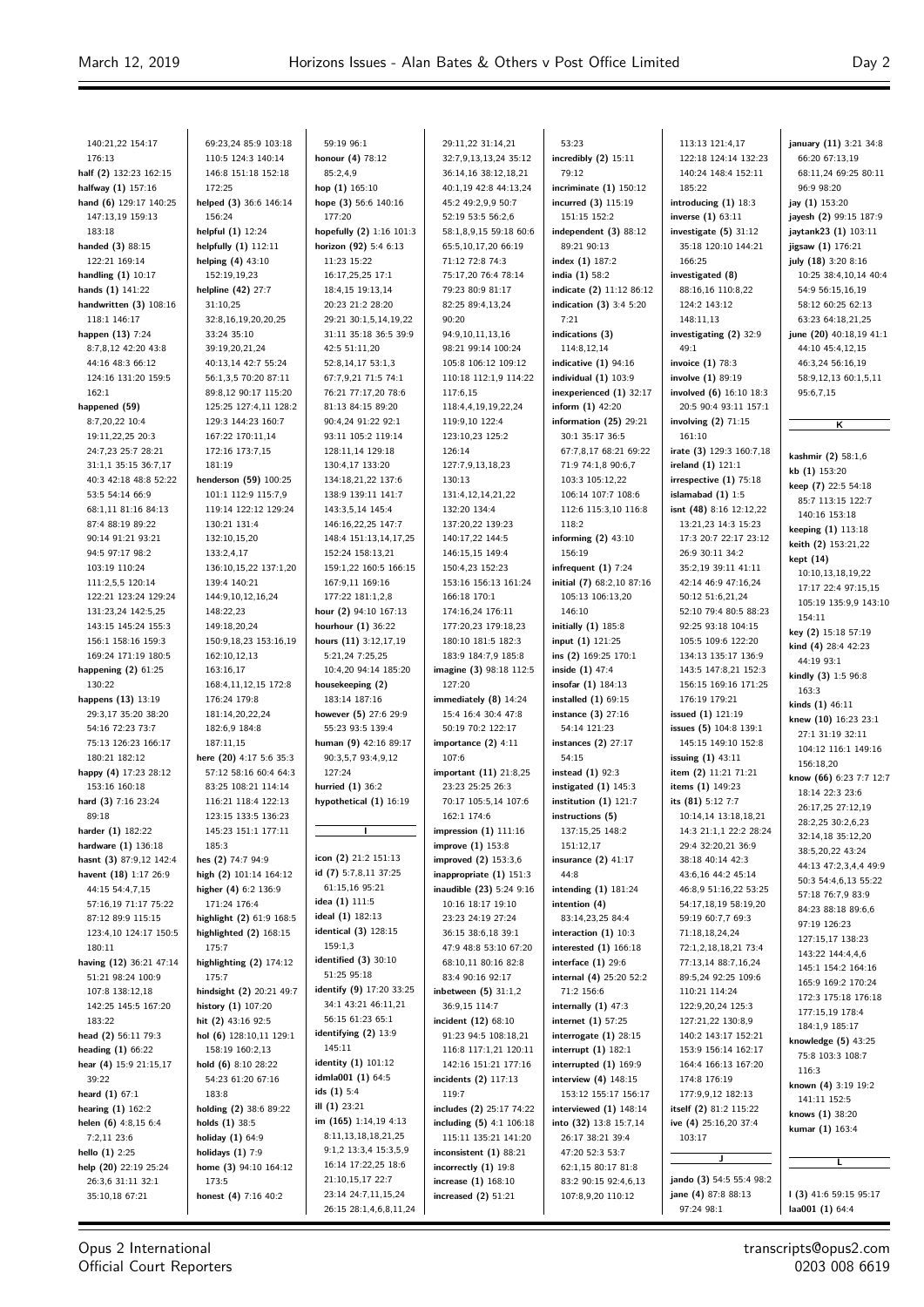$\equiv$ 

| label (12) 102:8                                 | less (4) 5:23 125:25                        | logically $(1)$ 51:11                            | 101:14,14                                | 170:23,25 179:6                                 | miskeying $(1)$ 97:11                       | 97:7 98:22 128:25                            |
|--------------------------------------------------|---------------------------------------------|--------------------------------------------------|------------------------------------------|-------------------------------------------------|---------------------------------------------|----------------------------------------------|
| 145:14,20 146:25<br>147:5,13,13,16,19,24         | 127:23 175:24<br>let (11) 49:12 52:5 79:9   | login (2) 74:7 137:9<br>logs (11) 40:11 44:10    | lottery (3) 69:5 79:21<br>82:9           | 180:11 181:3,20<br>185:11                       | misplaced $(1)$ 24:20<br>misremembering (1) | 141:7 159:25 160:1<br>165:5 166:6            |
| 155:5,24                                         | 108:1 126:10 127:25                         | 46:15 67:18,20                                   | loud (5) 11:16 12:8,9,14                 | meaning (1) 119:12                              | 72:13                                       | most $(13)$ 1:14 5:22                        |
| labels (4) 145:18                                | 148:18,24 183:8,10                          | 73:5,11 74:6 75:14                               | 56:11                                    | meaningfully $(1)$ 91:1                         | miss $(1)$ 43:16                            | 7:22 10:3 23:23 42:22                        |
| 147:10 169:7,14                                  | 184:8                                       | 89:11,12                                         | louise (5) 119:22,23,24                  | means (9) 8:11 36:22                            | missed (3) 58:15                            | 65:18 93:4 100:24                            |
| labouring $(2)$ 31:3                             | lets (25) 45:9 85:16                        | long (16) 7:15 8:1 22:10                         | 120:7 139:16                             | 50:12 76:24 78:24                               | 82:22,23                                    | 163:15 165:4 166:5                           |
| 75:13                                            | 96:14 107:21                                | 26:13 28:6 35:25 37:1                            | low (2) 11:2 15:11                       | 82:10 121:19 182:17                             | missing (11) 18:21 19:6                     | 176:11                                       |
| lady (2) 97:24 161:6                             | 119:10,17 120:14                            | 40:14 58:24 98:14                                | lower (3) 17:1 61:22                     | 183:11                                          | 26:24 27:8,16 34:11                         | mountains $(1)$ 58:1                         |
| largely (1) 44:23                                | 122:2 125:6 128:7                           | 110:23,24 111:17                                 | 64:2                                     | meant (4) 66:23 77:2                            | 47:10 49:18 52:3 60:8                       | move (8) 11:19                               |
| last (7) 40:24 50:12<br>75:9 93:15,18 137:11     | 132:5 134:18 136:11                         | 157:5 167:12 179:4                               | $lump(1)$ 109:6                          | 117:21 159:9                                    | 135:13<br>mistake (27) 9:8,20               | 33:2,9,17 44:21 66:19<br>153:23 169:4        |
| 150:3                                            | 141:14 150:2<br>153:12,23 157:10            | longer (3) 24:4 79:13<br>182:7                   | luncheon (1) 99:12<br>lying (1) 66:11    | mechanism $(1)$ 82:17<br>meeting (4) 8:8 150:25 | 27:23 42:7,10,14                            | moved (2) 14:17 20:12                        |
| late (3) 8:4 22:1 57:25                          | 170:25 171:5 172:4                          | look (79) 1:15 2:13 4:4                          |                                          | 151:22,23                                       | 69:21 71:7,10,11,15                         | moves (1) 25:22                              |
| later (14) 8:19 36:1                             | 173:10,20,21 178:5                          | 5:2 13:3 21:24 22:19                             | м                                        | member (8) 26:20                                | 80:19,25                                    | moving (3) 44:3,20                           |
| 45:5 76:13 107:16                                | letter (7) 148:16 150:24                    | 40:25 52:1 58:12,13                              |                                          | 34:24 101:25 119:21                             | 82:4,22,22,23,25                            | 61:20                                        |
| 109:2 110:17 143:24                              | 153:24 154:24,25                            | 59:20 67:6,16,17 81:8                            | m $(10)$ 33:10 34:10                     | 129:3,11 160:7 185:2                            | 87:16 90:10 91:8                            | ms (38) 6:19 11:5 23:5                       |
| 144:7 167:22 172:5,9                             | 156:5.6                                     | 83:6 90:15 95:3,14                               | 41:4,5,13 91:17,17                       | members (2) 3:23,25                             | 92:8,20 94:1 109:15                         | 56:8,14,22 57:9 60:23                        |
| 177:5 185:7                                      | level (10) 4:13 29:2                        | 96:8 100:5 102:15                                | 95:18 96:14 175:14                       | memo (18) 71:2,24                               | 177:12,13                                   | 65:21 73:19,24 74:20                         |
| latif (141)                                      | 77:10,18,20                                 | 104:3,17 105:16,20,23                            | machine (5) 69:2,15<br>75:16 82:9 101:13 | 72:2,3,4,6,15,23                                | mistaken (3) 40:8 66:11                     | 75:5 76:2 78:25 79:19                        |
| 1:4, 12, 13, 15, 20, 23<br>2:9,11,25 3:9 4:3 8:6 | 87:18,21,25 126:4<br>127:19                 | 107:14,18 108:3<br>110:20,23 111:4,7,22          | magic (1) 26:17                          | 73:20,22                                        | 88:5<br>mistakenly (2) 70:8                 | 80:8 82:4 83:7 84:9                          |
| 9:9 11:6 12:11,22 15:7                           | liable $(5)$ 27:9                           | 114:11,19 115:2,9,17                             | magnification (1)                        | 75:17,18,19,24 76:1<br>82:23 98:17,19           | 80:12                                       | 86:1,22 87:3,14 88:11<br>100:9 102:14 106:15 |
| 16:4 18:13 19:2,18                               | 53:13,14,15,18                              | 116:11 119:10,17                                 | 168:10                                   | memory (5) 107:5                                | mistakes (10)                               | 107:12,17 116:9 118:9                        |
| 20:5 21:4,9,15,17                                | liar $(1)$ 66:10                            | 120:14 128:7                                     | magnum (1) 183:25                        | 111:23 112:12 146:11                            | 42:17,18,20,23 43:7,9                       | 125:9,18 133:25 146:2                        |
| 23:16 28:6 29:11,20                              | light (2) 100:10 106:15                     | 129:15,18 132:5                                  | main (7) 3:7,13 5:11                     | 167:13                                          | 44:16 93:1,4,5                              | 147:14 169:3                                 |
| 31:9 32:25 33:3,18                               | like (27) 19:10 38:10                       | 133:24,25 134:18                                 | 10:1,11 25:18,19                         | mention (10) 9:17                               | misunderstanding (1)                        | much (27) 8:20 28:8                          |
| 34:7 35:15 36:21                                 | 42:18 46:4 47:1 51:14                       | 136:5 139:2 141:14                               | mainly (2) 6:8 164:12                    | 17:15,19 21:8 70:17                             | 74:5                                        | 37:12 55:5 59:19                             |
| 37:18 38:12,23                                   | 58:13 66:4 74:19,23                         | 147:10 153:12 154:24                             | maintain (1) 143:2                       | 89:2 117:2,4,5 120:2                            | mla001 (2) 5:7 64:3                         | 79:13 83:16 84:5                             |
| 39:7,20 40:17,20,25                              | 82:8 86:13 98:16,20                         | 155:9 156:8 157:9                                | makes (3) 42:7 60:24                     | mentioned (7) 96:11                             | mmhm $(3)$ 127:12                           | 97:18 98:5,6 107:2                           |
| 41:5 42:15,24 43:20                              | 107:22 119:7 126:14                         | 169:4,5 170:25 171:5                             | 113:9                                    | 108:15 122:24 125:8                             | 143:8 169:11                                | 112:6 132:16 133:2                           |
| 44:3,17 45:19,21 46:1                            | 131:1 143:16 164:9                          | 172:4 173:10,10,20,21                            | making (3) 27:22 68:7<br>78:9            | 131:12 142:12 156:9                             | mode (3) 33:20                              | 143:17 150:8 161:24                          |
| 47:11,13,24 48:16,20<br>49:13 50:18 51:18        | 165:9 170:24 174:23<br>175:22 178:16 179:25 | 174:9 175:5,13 177:10<br>178:5,8,24 179:25       | manage (2) 6:9 170:13                    | message (8) 70:20 76:1<br>82:9 95:22 133:11     | 34:19,21<br>mohammad (2) 64:6,15            | 162:4,18 171:24 176:4<br>180:14              |
| 52:5,6,21,23 53:12,19                            | 180:11                                      | 184:11                                           | managed $(1)$ 107:9                      | 137:13 160:13,15                                | moment (18) 2:21                            | 185:13,17,18,25                              |
| 54:23 57:5,18                                    | likely (1) 127:23                           | looked (18) 22:7,23                              | management $(1)$ 175:5                   | messages $(1)$ 72:21                            | 24:25 36:18 45:10                           | muhammad $(8)$ 4:9,24                        |
| 58:5,9,15,18 59:14                               | limit $(1)$ 120:22                          | 23:9,25 25:4 56:16                               | manager (14) 6:7,9,14                    | messed (1) 127:16                               | 82:19 84:19 95:4                            | 6:5,8,21 7:2,13 35:8                         |
| 60:4,11,23 61:7,11,17                            | limitations $(2)$ 28:14                     | 57:8,14 65:22 81:7                               | 40:9,12 54:3,5,9,24                      | method (1) 74:8                                 | 110:18 118:12                               | multiplied $(1)$ 155:23                      |
| 62:22 63:8,15,19                                 | 35:17                                       | 105:25 111:8                                     | 55:3,17,22 98:3                          | michael $(1)$ 4:23                              | 119:11,15 127:8                             | must (17) 11:20,22,24                        |
| 64:3,6,15,24 65:10                               | limited (3) 58:3 83:12                      | 120:10,12 122:6 124:4                            | 160:23                                   | middle (5) 37:8 84:25                           | 138:21,24 153:24                            | 27:1,13,21,21,21,22                          |
| 66:6,11,14,19 68:4,21                            | 151:16                                      | 143:1 177:2                                      | managers $(1)$ 4:13                      | 115:18 130:1 182:16                             | 157:11 170:5,12                             | 51:11 109:10 128:23                          |
| 69:24 70:17                                      | line (4) 61:25 94:20,24                     | looking (25) 5:19 7:25                           | mandatory $(3)$ 10:17<br>13:15,16        | might (23) 8:1 9:11                             | moments (1) 177:2                           | 136:1,22 151:14 158:4                        |
| 71:1,14,20 72:12<br>74:11 75:22 76:12            | 98:2<br>links $(1)$ 37:4                    | 14:11 21:10 25:23<br>33:6 40:17,23 41:4,13       | manipulate $(1)$ 113:10                  | 11:4 24:12 26:6 36:1<br>60:1 72:12 93:10        | money (60) 21:2 23:7<br>24:8,8,10,18        | 159:24<br>mustnt (1) 182:17                  |
| 77:17 78:18 79:2,17                              | list (7) 1:10 4:14 98:19                    | 44:4,4,24 68:20                                  | manner (1) 151:12                        | 98:24 111:5 120:14                              | 26:17,24,25                                 | myself (11) 4:1 6:22                         |
| 80:2 81:16,25 82:20                              | 102:18 158:10 183:15                        | 81:1,18 95:5 111:3                               | manually (3) 16:11                       | 127:15,15 130:21                                | 27:7,11,15,17,24,24                         | 75:21 101:24 112:1                           |
| 83:15 84:4,8,23 85:25                            | 184:2                                       | 126:20 132:9,10                                  | 59:10 82:13                              | 138:16 140:20 146:21                            | 28:2,3 32:5                                 | 115:23 125:1                                 |
| 86:9,17,21 87:1,14                               | listed (2) 5:6 149:23                       | 137:22 140:20 170:4                              | many (8) 3:22 5:20                       | 168:3,10 169:14                                 | 38:11,17,24 39:2,4,5,6                      | 152:19,19,23 185:20                          |
| 88:21 89:14,24 90:23                             | listen $(1)$ 29:12                          | 172:21                                           | 59:21 101:21 104:25                      | 170:21,22                                       | 43:4 46:5,6 48:8,13                         |                                              |
| 91:8,14,21 92:14,25                              | literally $(1)$ 149:5                       | looks (7) 41:10 51:14                            | 164:15 180:12 183:21                     | mile (1) 167:20                                 | 49:8 50:5 52:3,11                           | $\overline{\mathsf{N}}$                      |
| 93:7,15,24 94:7,20                               | little (9) 36:1 57:25                       | 169:20 173:3 177:6,25                            | march $(9)$ 1:1<br>67:13,19,20 68:13,15  | mind (6) 22:22 119:5                            | 60:16 69:10,13 80:17                        |                                              |
| 96:11 97:18 187:4                                | 101:7 103:1 104:23                          | 178:15                                           | 76:16 91:15 186:3                        | 124:22 149:14 154:3                             | 82:14 92:3,3,11,13,19                       | $n(1)$ 172:22<br>name (4) 54:24 55:3         |
| launch (1) 96:16<br>lawrence (4) 87:8 88:13      | 113:1 121:23 168:10<br>176:21               | lordship (8) 1:3,4 95:8<br>97:19 102:25 183:7,15 | massively $(1)$ 98:15                    | 178:21<br>mine (4) 7:14 63:22                   | 121:4,12,16 124:25<br>125:1 130:15 131:25   | 63:17 99:21                                  |
| 97:24 98:1                                       | lloyds (2) 122:18,23                        | 185:15                                           | matched (1) 52:18                        | 129:4 160:8                                     | 141:21 142:10                               | names (1) 4:14                               |
| lead (1) 93:2                                    | located $(1)$ 176:16                        | lordships $(3)$ 1:10                             | material (1) 104:17                      | minimise (1) 178:6                              | 143:12,25 144:16                            | natural (2) 126:15                           |
| leads (1) 181:1                                  | locked $(1)$ 10:11                          | 114:17 133:17                                    | matter (9) 58:2 87:9                     | minus (4) 53:3 77:5                             | 152:20,22 154:10                            | 176:11                                       |
| learned (4) 69:25 112:9                          | log (40) 15:14 17:10                        | loss (33) 52:19 55:18,24                         | 93:23,24 94:6 107:19                     | 80:19 177:1                                     | 160:14                                      | nature (3) 101:8 104:8                       |
| 184:15,20                                        | 32:3,4,4,5,15 33:1,20                       | 102:4 106:14 109:16                              | 111:1 150:19 156:8                       | minute (3) 37:13 64:19                          | monies (1) 27:15                            | 149:15                                       |
| least (5) 25:24 60:21                            | 34:2,21 40:5,15,19                          | 112:16,23 116:23                                 | matters $(6)$ 42:25                      | 85:12                                           | month (2) 21:19 67:21                       | navjot (3) 54:5 55:4                         |
| 87:15 107:25 157:16                              | 42:9 44:22 45:12                            | 117:8,14,15 118:7                                | 100:21 106:18,18<br>148:11 152:11        | minutes (24) 36:23,25                           | months (2) 56:14                            | 98:4<br>nbsc (4) 155:7,9 176:9               |
| leave (4) 90:20 157:10                           | 48:6,6 70:5 73:4,12,21                      | 124:2,8,10,23 128:23                             | maybe (9) 18:12 21:11                    | 37:1,2 59:11 76:16                              | 107:16                                      | 177:18                                       |
| 161:25 183:11<br>led (6) 89:17 102:3             | 74:13 75:19 76:7,9<br>91:12 95:1,7 114:6,7  | 129:4 142:17,20,21,22<br>144:19,21 152:9 155:6   | 35:23 60:9 61:4,9                        | 79:14 83:19,20,21<br>84:3,21 85:6,20            | mood $(1)$ 43:16<br>more (20) 6:6,13 7:20   | near (1) 21:12                               |
| 108:18 116:22                                    | 128:25 131:19 140:19                        | 156:2 159:20 160:8,25                            | 78:5,14 143:22                           | 133:14 149:5 153:17                             | 12:6 13:4 18:12 22:4                        | nearby (1) 3:15                              |
| 117:8,14                                         | 155:9 160:1 178:17                          | 161:19 177:16                                    | mean (40) 3:9 4:10 7:21                  | 161:25 162:14                                   | 24:11 49:7 83:16 84:5                       | nearly (1) 144:20                            |
| ledger (2) 153:9,10                              | 180:18 182:2                                | losses $(1)$ 183:24                              | 8:1,8,25 16:13 21:10                     | 178:9,13,25 179:20                              | 107:20 118:18 123:8                         | necessarily $(6)$ 40:10                      |
| left (7) 34:5 92:2                               | logged (8) 13:8 15:7                        | lost $(6)$ 21:13,14                              | 27:15 28:1 31:5 40:10                    | 182:8                                           | 126:10 128:4 146:12                         | 54:19 65:7 114:18,23                         |
| 107:10 122:11 140:25                             | 41:1 44:16 56:3 133:6                       | 24:13,20 25:1 181:12                             | 51:11 52:1 57:1,10                       | miscount (2) 128:23                             | 166:24 181:14 185:20                        | 126:6                                        |
| 152:20 154:10                                    | 178:16,22                                   | lot $(3)$ 29:3 55:22                             | 65:5 67:2 70:20 76:25                    | 159:24                                          | morley (1) 156:6                            | necessary (2) 45:14                          |
| lefthand (2) 113:14                              | logging $(2)$ 135:7                         | 118:18                                           | 77:7,9,11,19 78:22                       | misjudged (1) 109:10                            | morn $(1)$ 128:24                           | 125:16                                       |
| 171:9                                            | 168:22                                      | lots (7) 18:14 28:19                             | 88:25 89:5 111:11                        | miskey (4) 42:1,3 44:5                          | morning (15) 1:20 8:4                       | need (36) 11:13,15                           |
| length (1) 111:10                                | logic (1) 49:3                              | 41:8 69:25 70:19                                 | 112:8 119:14,14<br>152:25 168:12         | 92:23                                           | 35:6,13 69:7,9 70:6                         | 12:15 13:24 19:6<br>31:25 32:10 35:10        |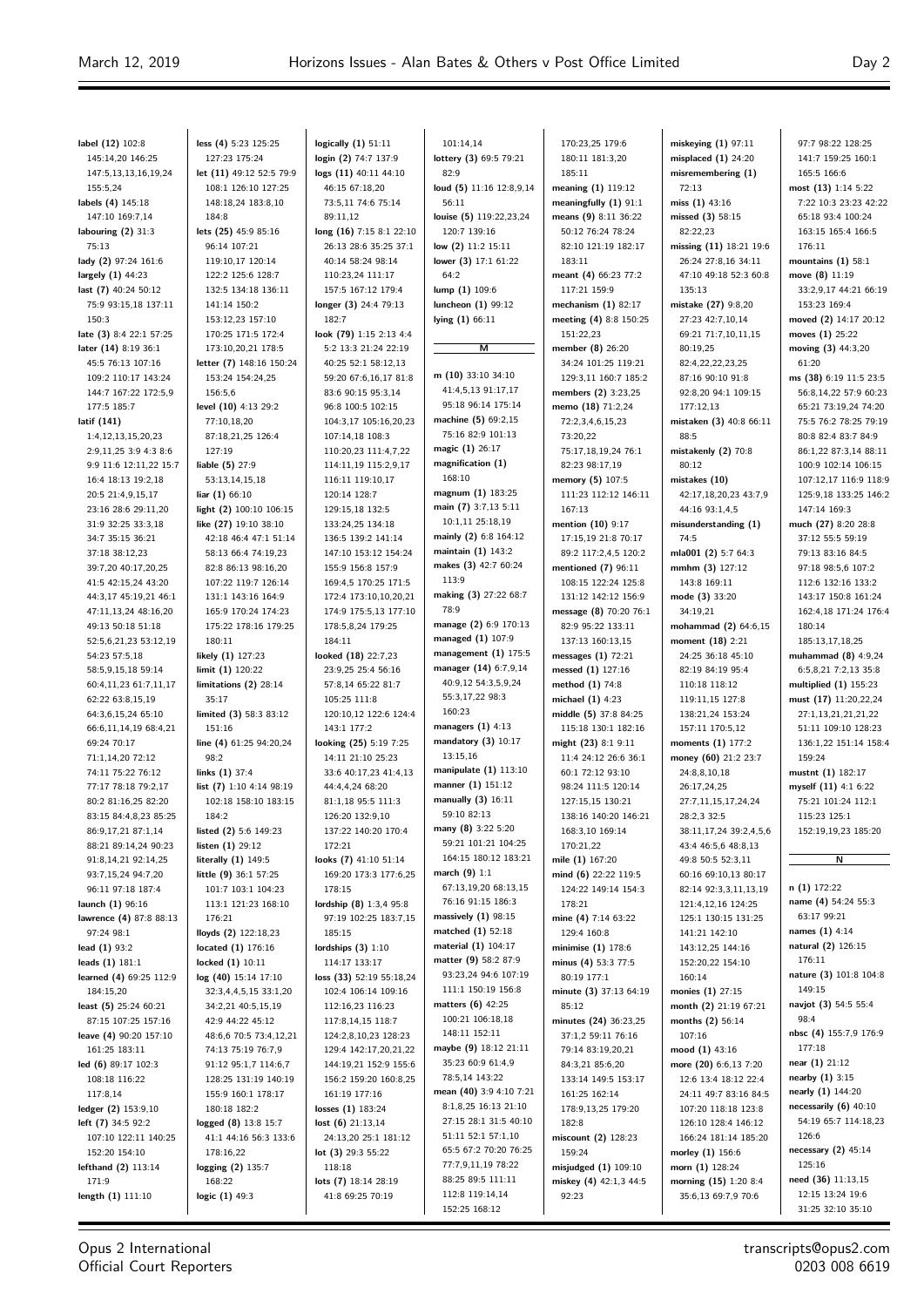39:22 56:11,24 57:18 58:12 59:12 78:10 83:16 88:9 89:10 94:12 105:10 113:15 114:18,23 115:4 133:22 134:25 149:6 153:14 168:3,4 169:4 171:7 176:22 178:6 179:9 185:15 **needed (6)** 29:21 30:1,6,23 84:6 139:6 **needs (1)** 121:12 **negative (21)** 80:12,16 81:4,9,11,13,16,20,24 82:1,2,6,12 83:3 84:14 87:7,12,17 88:14,19 89:23 **network (3)** 145:2 154:21 156:19 **networks (1)** 29:5 **never (11)** 22:1 66:9 119:5 124:23 138:21,21 139:9,9 152:16 154:10 170:23 **nevertheless (2)** 124:14 143:11 **news (1)** 164:12 **newsagent (2)** 164:10 165:1 **newspaper (1)** 165:15 **newspapers (1)** 164:12 **next (23)** 12:19 16:6 21:1 28:13 38:25 60:23 61:19 62:18 63:14,15 84:13 92:1,17 99:4,4 129:7 135:2,13 136:5 137:9 162:6 176:16 184:5 **night (2)** 92:7 173:5 **nil (1)** 51:13 **nine (1)** 151:5 **nobody (2)** 32:22 178:20 **nods (2)** 5:16 133:8 **noncommittal (1)** 161:19 **none (3)** 55:20 98:25 181:7 **nonetheless (2)** 51:8 70:11 **normal (3)** 10:4 166:22 185:9 **normally (6)** 10:20 147:4 159:5 166:5,6 178:20 **note (3)** 108:16 114:17 175:14 **notes (12)** 118:1  $174.1A7$ 175:19,21,23,24 176:3,4,14 180:13 **nothing (19)** 13:18,19 19:8,25 20:3 24:22 25:5,7 26:21 39:9 49:9 97:14,16 124:15 155:25 157:3 167:21 170:7 177:11 **notice (11)** 71:1,6,14 72:15 73:9,11,13 74:16 75:17,20 98:16 **noticed (3)** 14:24 137:20 155:23 **noticememo (1)** 74:23

**notified (1)** 156:14 **notify (1)** 156:15 **noting (1)** 155:12 **notorious (2)** 102:20,22 **notwithstanding (1)** 66:14 **november (4)** 33:4,23 107:13 148:14 **number (17)** 32:19 48:7 54:6,15 78:8 87:11 89:7,12 90:8,17,23 96:11 106:18 121:25 160:25 161:4,17 **numbers (2)** 116:16 146:17 **O oath (2)** 1:21 124:14 **observation (2)** 157:14 180:1 **observations (2)** 102:8 149:25 **obvious (5)** 81:1,17,20 156:22,25 **obviously (21)** 1:25 12:9 18:9 21:12 22:3 26:13 27:25 29:4 34:11 36:10,14 49:3 54:12 104:12 123:22 126:18 149:13 153:20 164:15 182:1,22 **occasion (4)** 34:24 115:25 131:20 156:16 **occasionally (1)** 7:24 **occasions (1)** 155:2 **occur (2)** 123:18 131:1 **occurred (9)** 58:11 92:10 108:9,11,14 131:5 137:10 169:13 181:3 **occurrence (1)** 8:6 **occurs (1)** 134:22 **oclock (4)** 35:6,13,14 166:7 **october (3)** 151:9,10 163:20 **offences (1)** 149:13 **offered (2)** 101:11 120:19 **offers (1)** 120:24 **office (176)** 2:22 3:8,12,23 4:3 6:7,8,10,13,19,23,24,25 7:1,7 8:20,25 10:3,11,17,19 11:23 14:2 15:17 17:25 18:1,2,5 20:1 25:22 26:10,22 27:6,10,14,20,25 28:11,24 29:1,4,7,9 31:15 32:3,4 36:11,12 38:5 39:2 43:10,10,16 44:17 48:14 49:6 54:1,18 56:16 57:12 58:21 60:4 61:8,11,13 62:3 63:6,12 64:11,12,17,20,24 65:14 66:6 67:17 69:1,7,13,14,18 70:7,21,24 71:3,14,19 72:16,19 75:10,12 78:19 80:17 82:11,21,24

87:6,17,24 88:13 89:6,14 90:5,8,14 91:3,5 93:9,13,23 97:6,16 98:18 101:10,11,18 105:2,19 107:10 109:25 113:3,11 114:1 115:24 118:12 120:16,19,22,25 121:3,7,11 122:14 124:3,20,24 126:16 129:25 130:16 132:1 133:18 138:13 142:18 143:17 144:19 147:23 148:16 151:15,18 152:2,14,20 154:10,17,24 156:6,14,22 157:19 160:24 164:3,4,6,8,18,22 165:2,5,10,12,16,17 167:2,17,19 168:20 **offices (20)** 9:9 11:5 18:2,5 28:5 38:2 46:1 47:2 52:2 53:13 54:21 56:7 69:12 80:18 90:11,14 93:16 114:25 121:13 175:1 **official (21)** 151:3,6,11,13,15,16,25 152:2,12,18,20 153:2 154:6 155:4,14,20,25 156:3,10,23,25 **offline (1)** 119:15 **often (4)** 60:14 103:21,23 104:3 **oh (4)** 83:19 127:16 138:15 146:20 **okay (118)** 2:23 8:24 10:1,3,8 11:9,14,17 12:17,21 13:7 15:6 20:24 26:25 29:25 31:23 32:12,21 35:11 42:7 56:13 57:22 58:22 59:1,2 68:14 69:10 75:16 78:5 79:5,18 82:11,16 84:11 86:8,15,25 88:3 91:5,24 92:3 95:13 96:2,10 97:11 102:11 107:24 110:17 114:13 117:9,12 118:16,21 119:10 120:2 123:9,13 124:18 126:10,17 128:7,14 130:14,18 131:16,21 132:4 133:11,24 134:7,11,18 135:11,12,19 136:3,4 139:8,13,18 142:25 143:21,23 144:5,24 146:4 149:7 153:23 154:22 158:11,17,24,25 159:11 164:9,20,22 167:4,14 168:6,13,21 169:21 170:4,16,25 173:10,25 174:4,20 175:2,10,18 178:13 179:17,23 182:6,15 **omitted (1)** 112:22 **once (7)** 7:21 14:1 48:3 87:2 137:15,25 177:13 **onesided (1)** 143:18

**oneway (2)** 72:18,18 **online (11)** 128:11 133:20 134:18,21 137:2,6 138:14,15,16 151:13,14 **ons (1)** 114:6 **onscreen (2)** 137:15,25 **onto (6)** 55:8 111:21 130:17 156:20 165:10 180:22 **onwards (1)** 18:4 **open (5)** 3:11,16,17 10:7 35:6 **operate (1)** 3:16 **operation (3)** 7:18 10:4,21 **operator (23)** 18:11 27:19 33:2,9,17 35:9 40:16,22 41:4 43:14,17 54:17,19 58:17 59:3 61:6,9 75:18 95:10 103:4 113:8,13 172:25 **opinion (2)** 32:22,23 **opportunity (3)** 2:4 21:22 57:5 **opposed (1)** 119:15 **opposite (1)** 64:21 **option (2)** 20:23 147:3 **opus (2)** 1:16 2:9 **orally (1)** 185:4 **order (9)** 4:11 44:22,23 95:9 98:21,24 110:23 112:5 120:10 **ordering (1)** 41:19 **original (4)** 20:25 96:7 107:3 117:23 **originally (1)** 100:19 **others (6)** 5:22 6:3 28:3 104:25 183:20,23 **otherwise (1)** 46:7 **ought (1)** 98:17 **ourselves (1)** 43:24 **outage (32)** 114:9,21 115:1,6 119:1,7,12,13 130:15 131:5,12,13,14,19 132:2 133:19 167:6,9,11,15,23 168:1,20,25 169:6,14,22 170:4,19 171:1,19 177:12 **outages (2)** 130:23,25 **outgoing (1)** 11:24 **outside (1)** 58:4 **over (31)** 2:7 14:17 22:16 27:4 29:1,19 37:5 40:17 46:9 51:12 79:17 84:14 88:15 95:5 100:8 101:22 106:24 107:16 111:11 120:1 122:21 123:20 142:17 146:20 155:13 159:13 167:13 169:14 173:10 174:11 180:1 **overall (1)** 177:10 **overnight (1)** 182:19 **oversight (1)** 22:3 **overspeak (1)** 144:8 **own (9)** 10:14 19:15 27:11 28:24 29:4,5 75:8 152:11 166:21

**P**

**pad (1)** 169:15 **pages (1)** 138:20 **paid (6)** 53:20 124:22 125:1 128:21 159:17 175:25 **painful (1)** 179:4 **pakistan (2)** 58:2 85:14 **paper (5)** 63:18 117:25 121:23,24 138:19 **papers (1)** 164:10 **paperwork (2)** 14:2 105:19 **paragraph (54)** 9:4,17 11:12,12,14 12:11,15,25 14:12 18:23 47:14 50:12 67:5 68:20,22,23,24 69:16 71:16 72:5,10 73:2,10 74:22,22 76:12,20 79:1,2 80:3,7 83:6,15 84:5,8 86:5,11,17,19,22 87:16 94:2 105:24 106:9 108:8 110:21 115:18 116:14 134:1 139:19 147:14 151:2 155:1 184:3 **paragraphs (8)** 11:10 56:9,10 72:13 73:17 75:4 86:1 90:22 **pardon (2)** 60:18 64:4 **park (1)** 157:13 **part (2)** 108:1 116:20 **particular (12)** 11:25 103:15 108:19 123:24 131:6 145:11 147:2,6 152:22 168:24 180:3,18 **particularly (1)** 152:15 **partly (1)** 132:11 **partner (2)** 90:12 121:13 **parts (2)** 25:25 26:3 **party (1)** 2:3 **pass (1)** 160:18 **passed (3)** 110:10,15,17 **passport (1)** 41:14 **past (8)** 44:14 83:9 85:2,16 98:11 99:3,10 162:15 **patny (19)** 99:8,9 162:7,22,23 163:2,5,17 168:6,16 177:20 179:19 180:25 182:12 183:8,10 185:24,25 187:13 **patnys (1)** 181:17 **pattern (1)** 45:6 **pause (21)** 12:18,20 25:2 48:21 56:12 59:17 79:16 80:1 84:10 86:7,14,16,24 96:14 123:14 134:2,6 148:19 149:1,3 178:3 **pausing (1)** 1:24 **pay (5)** 79:11 82:10 125:4 160:14,16 **paying (4)** 83:9 121:23,24 123:2 **payment (1)** 169:15 **payments (2)** 120:21 135:22 **pba (1)** 97:1

**peak (3)** 141:10 144:4,25 **pence (2)** 166:20,23 **penultimate (1)** 139:20 **people (15)** 3:7 7:19 31:18 32:14,17 42:16 49:4,5 72:19 103:17,18 120:20 164:15 165:5,6 **per (2)** 5:21 27:10 **perfect (2)** 27:20 122:12 **perfectly (7)** 27:2 96:1 116:7 124:11 126:15 176:19 181:5 **perform (5)** 28:23 31:6 63:6 69:8 147:7 **performance (1)** 148:15 **performed (14)** 16:4 18:25 22:15 31:5 47:25 61:14,15 62:4,12 63:16 65:11 75:16 76:4 114:6 **performing (3)** 42:10 64:17 120:7 **performs (1)** 63:24 **perhaps (7)** 20:21 21:11 22:3 49:6 111:25 121:19 173:15 **period (12)** 21:14 22:16 40:5 51:12 92:17 114:3,6 129:1 151:5 160:2 174:11 176:8 **person (7)** 5:25 36:23 73:5,12 74:6 76:9 165:4 **personal (4)** 32:22,23 43:15 75:8 **personally (11)** 20:6 22:15 24:12 37:22 73:1,9,25 75:25 76:1 92:10 103:21 **personnel (2)** 27:3,6 **phone (3)** 32:8 55:16,23 **phoned (10)** 31:10 33:24 40:12 70:2,7 120:10 129:3 144:22 160:7 173:6 **phoning (1)** 127:3 **phrase (1)** 76:25 **physical (13)** 1:6 14:22 16:24 22:13 39:8,9,10 47:19 49:24 51:3 52:16,17 78:8 **physically (9)** 11:25 16:17 20:12 25:14 27:11 30:17 39:10,13 50:5 **pick (1)** 54:25 **picture (1)** 179:18 **piece (4)** 118:2 138:19,19 176:21 **pieces (1)** 183:12 **pile (1)** 176:14 **pin (1)** 169:15 **ping (1)** 79:4 **pinged (1)** 90:6 **place (13)** 36:9,10 43:6 108:25 109:1 143:16 147:12 148:7 154:3,5,7 167:6 180:1 **plain (1)** 104:14 **plainly (1)** 105:9

**planned (1)** 185:8 **plausible (1)** 176:19 **pleading (1)** 90:17 **please (75)** 1:3 3:10  $4.256 \cdot 16$ 11:6,9,12,15 12:16,19,25 15:10 22:11 26:1 33:1,2,9,10,18 34:4,5,10,17 37:3,3,9 38:15 40:15,16,22 41:4 42:2 54:23 55:1,10 56:10,11 57:7 58:17 59:3 62:7 74:24 78:25 79:3,25 84:9 85:1 86:6,12,15,23 91:7,12,13 92:20 94:19 95:2,10,11,12,13 96:4,14,23 98:21 99:20 100:5 129:23 144:18 151:17 155:6 157:9 168:9 182:23 **plough (1)** 83:10 **plus (2)** 175:24 177:5 **pm (11)** 35:7 85:21,23 99:11,13 155:12,14,18 162:19,21 186:1 **poca (6)** 121:12,16 128:13 131:9,11 161:6 **pocket (2)** 27:11 166:21 **pointing (1)** 139:23 **points (6)** 28:10 39:7 90:21 111:1 181:17 182:5 **pol (2)** 129:13 160:24 **polfed (1)** 129:11 **police (2)** 7:12 27:5 **poor (1)** 57:25 **pop (1)** 149:4 **pops (6)** 71:4,21 73:6,7 74:6,13 **position (17)** 14:20,21 16:25 25:18 28:2,4 30:24 35:19 36:16 87:1 93:16 130:20 152:7 153:3,6,8 170:18 **positive (6)** 80:13,16 81:5 82:7,13 83:2 **possible (18)** 17:18 22:5 26:18 46:8 60:7 112:6 113:17 118:25 122:20,24 125:3 140:2 147:8 161:19 169:8 185:13,18,19 **possibly (5)** 98:13 101:24 132:3 170:8 182:9 **post (170)** 2:22 3:12,23 4:3 6:7,8,10,13,19 7:7 8:20,25 9:9 10:3,17,19 11:5 17:25 18:1,2,5 20:1 26:10,22 27:6,10,14,20,25 28:5,11,24 29:1,4,9 31:15 32:3,4 36:11 38:2,5 43:10,10 44:17 46:1 47:2 49:6 52:2 53:13 54:1,18 56:7,16 57:12 58:21 60:4 61:8,11,13 62:3 64:11,12,17,20,24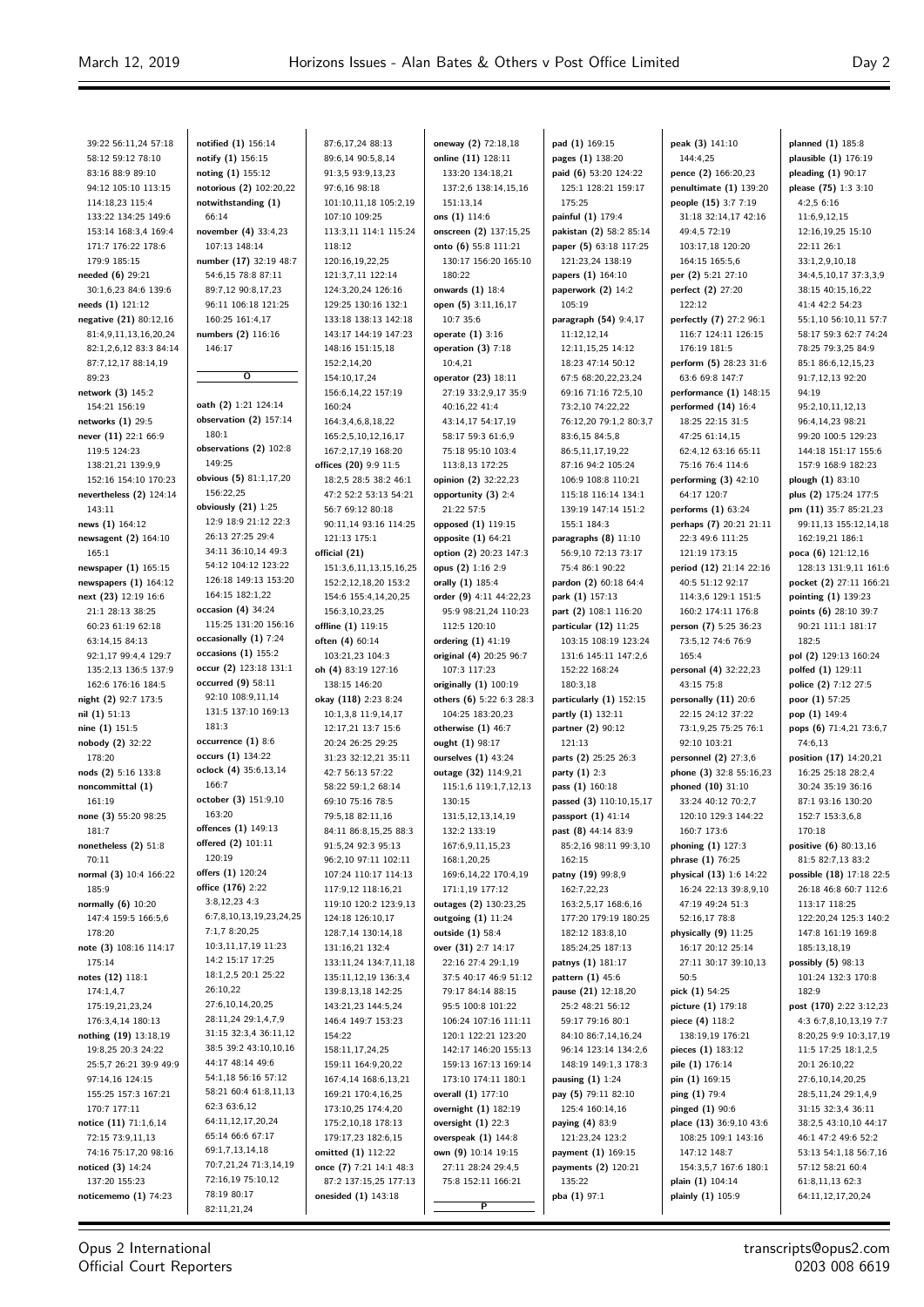$\equiv$ 

| 65:14 66:6               | 130:10 160:24,25        | processes $(4)$ 51:4    | 33:6,9,17,23                              | 130:4,8,12,14                               | quicker (2) 60:9,10     | receipts (20) 118:18     |
|--------------------------|-------------------------|-------------------------|-------------------------------------------|---------------------------------------------|-------------------------|--------------------------|
| 69:1,7,12,13,14,18       | pressed (3) 25:8 42:4   | 53:1,3 146:22           | 34:4,10,17,24                             | 131:8,11,14,17,21                           | quickly (6) 56:6 72:20  | 120:8 123:1              |
| 70:7,21,24 71:3,14,19    | 92:2                    | processing $(1)$ 116:2  | 37:22,25 38:2,7,12,23                     | 132:4 133:9,11,14,24                        | 117:6 148:18,25         | 128:15,16,17,20          |
|                          |                         |                         |                                           |                                             |                         |                          |
| 72:16,19 75:10,12        | pressing $(1)$ 161:7    | produce (2) 28:19 98:19 | 39:7,13,16,19                             | 134:5,8,11,15,18                            | 158:16                  | 129:17 136:24 138:9      |
| 78:19 80:17,18           | presumably $(7)$ 8:1    | produced $(8)$ 59:9     | 40:3,5,12,15,22                           | 135:5,13,20,24 136:5                        | quite (22) 6:16 7:20    | 139:21 140:6 142:1       |
| 82:11,21,24              | 110:12 112:3 126:3      | 128:25 129:17 136:18    | 41:4,13,16,19,21,24                       | 137:5,25                                    | 15:9 17:22 22:10        | 143:10 146:16 154:10     |
| 87:6,17,24 88:13         | 130:2 152:5 166:13      | 139:1 147:16,24 160:1   | 42:1,3,8,14,18,23                         | 138:8,14,16,23                              | 29:17 36:3 56:4 59:24   | 159:1,4,7,16             |
|                          |                         |                         |                                           |                                             |                         |                          |
| 89:6,14 90:5,11,14,14    | pretty (5) 78:14 129:15 | product (2) 8:9 95:22   | 43:9,20 44:3,8,10,17                      | 139:8,10,13,18                              | 60:17,19,20 71:17       | receive (1) 120:21       |
| 91:3,5 93:9,13,16,23     | 150:4 179:24 181:9      | products (2) 101:11     | 46:1,9,18,24                              | 140:1,6,9,11,14                             | 73:23 89:18 97:22       | received (13) 70:2       |
| 97:16 98:18              | preventing $(1)$ 129:9  | 135:21                  | 47:6,11,13,18,22,24                       | 141:6,14,19                                 | 112:11 120:18 125:24    | 73:9,11 76:1,13 80:11    |
| 101:10,11,18             | previous (6) 37:4 55:14 | professionals (1) 27:25 | 48:9,16,20,23                             | 142:7,10,12,15,19,25                        | 127:10 143:9 185:11     | 96:16,17 97:2,6,12       |
|                          |                         |                         |                                           |                                             |                         |                          |
| 103:21,24 105:2,19       | 129:22 147:18 150:16    | progress (1) 137:8      | 49:12,18,21,23                            | 143:5,9,14,19,22,24                         | $\overline{R}$          | 115:21 141:24            |
| 107:10 109:25            | 184:21                  | promise $(1)$ 161:13    | 50:7,9,23                                 | 144:3,5,7                                   |                         | receiving $(1)$ 14:7     |
| 113:3,11 114:1,25        | previously (2) 31:14    | promised $(1)$ 161:18   | 51:1,3,8,11,18,24                         | 145:4,8,11,13,17,20,23                      | raise (3) 28:2 54:1     | recent $(1) 112:16$      |
| 115:24 118:12            | 105:25                  | prompt (1) 147:4        | 52:5,13,21,23                             | 146:2,5,8,13,18,20,25                       | 167:2                   | recognise $(1)$ 137:11   |
|                          |                         |                         |                                           |                                             | raised (7) 54:7,12      |                          |
| 120:16,19,22,25          | print (11) 13:22,22,24  | prompted $(2)$ 111:23   | 53:6,9,11,15,19 54:8                      | 147:4,8,14,20,22                            |                         | recollection $(4)$ 5:3   |
| 121:3,7,11,13 122:14     | 34:13,20 35:1 46:14     | 112:12                  | 55:14,20,23 56:6,14                       | 148:3,10,14,16                              | 141:11 142:8            | 95:24 109:11 125:19      |
| 124:3,20,24 126:16       | 111:8,17 135:6 141:21   | proper (4) 140:9,10,11  | 57:8,11,18,22                             | 151:21,23,25                                | 143:11,24 144:15        | recommendation (1)       |
| 129:25 130:16 132:1      | printed (14) 13:13 14:1 | 143:20                  | 58:5,8,15,17,23 59:3                      | 152:5,7,11,18,24                            | ran (4) 7:7 18:7 163:23 | 90:15                    |
| 133:18 143:17 147:23     | 17:9 30:8 48:6 58:19    |                         | 61:4,19 63:21,23                          | 153:5,7,10,12,22                            | 164:17                  |                          |
|                          |                         | properly $(14)$ 20:3    |                                           |                                             |                         | reconcile (3) 6:25 7:1   |
| 148:16 151:15            | 118:18 137:17 138:2     | 22:23 23:11 24:2        | 64:2,5,7,11,17,24                         | 154:14,17,20,22,24                          | rang (7) 40:10 44:15    | 18:20                    |
| 152:2,14 154:17,24       | 139:21 145:20 147:5     | 26:14,16 27:3 43:7      | 65:10,21                                  | 155:9 156:3,5,13,22                         | 89:8 95:19 110:5        | reconciliation (2) 46:6  |
| 156:6,14,22 157:19       | 169:7.8                 | 44:16 57:1 137:12       | 66:3,6,11,14,18                           | 157:2,13,16,19,21,24                        | 170:11 176:9            | 63:7                     |
| 158:10                   | printer (2) 147:16,24   | 138:9 145:6 177:14      |                                           | 158:1,3,7,9,12,15,18,21,24 range (1) 101:15 |                         | reconciling $(1)$ 31:16  |
|                          |                         |                         | 67:1,5,11,15,23                           |                                             |                         |                          |
| 164:3,4,6,8,18,22        | printing (4) 128:15     | proposals $(1)$ 184:13  | 68:1,4,6,14,17,20,24                      | 159:3,6,9,11,13,15,22,24                    | rather (15) 12:7 42:10  | record (10) 4:3 55:9     |
| 165:2,5,10,12,16,17      | 145:17 147:10 159:1     | propose (1) 58:25       | 69:16,20,24                               | 160:5,7,11,13,18,21,23                      | 59:10,24 67:13,19       | 91:14 127:2 129:1,19     |
| 167:2,17,19 168:20       | printout (1) 157:17     | prospect $(1)$ 162:8    | 70:2,7,11,17                              | 161:3,6,9,13,16                             | 70:9 77:5 81:5 83:3     | 144:21 146:25 156:21     |
| 174:21 175:1             | printouts (1) 146:16    | protest (1) 154:12      | 71:1,6,10,14 72:17                        | 163:7,10,12,15,19,23,25                     | 92:4 117:17 119:3       | 160:2                    |
|                          |                         |                         |                                           |                                             |                         |                          |
| postage (22) 147:9       | prints (1) 13:17        | prove $(1)$ 23:5        | 73:1,9,14,17,23 74:3                      | 164:2,9,15,20,22,25                         | 139:3 183:18            | recorded $(4)$ 55:20     |
| 151:4,6,11,14,25         | prior (1) 92:14         | proved $(1)$ 92:9       | 75:7,22                                   | 165:14,19,22,25                             | raw (1) 61:5            | 135:25 142:4 156:18      |
| 152:1,12,18,20           | private (2) 8:10 44:24  | provide (2) 35:18 36:6  | 76:12,16,20,24                            | 166:11,13,18,24                             | reach (4) 92:15 99:6    | recording $(1)$ 152:13   |
| 153:2,23 154:6           | probably (12) 12:24     | provided (9) 3:1 26:9   | 77:7,17,20 78:5 79:19                     | 167:2,4,9,12,14,24                          | 106:6.8                 | records (20) 9:9 38:3,5  |
|                          |                         |                         |                                           |                                             | reached (1) 106:12      |                          |
| 155:4,5,14,20            | 21:11 36:18 50:15       | 29:21 30:1 57:13        | 80:5,7,15,18,22,25                        | 168:1,18,22                                 |                         | 44:17 46:2 63:4,8        |
| 156:3,10,23 157:1        | 62:21 111:11 130:14     | 71:14 102:13 118:2      | 81:4,7,12,16,25                           | 169:3,12,21                                 | reacted (1) 166:18      | 66:15,16 67:16,18        |
| 169:7                    | 136:10 149:20,24        | 136:23                  | 82:4,16,19 83:6                           | 170:1,4,7,11,16,22,25                       | read (31) 9:21          | 68:6,18 93:23 145:5      |
| posted (1) 130:4         | 182:22 183:23           | provides $(1)$ 137:5    | 84:12,16,18                               | 171:5,16,19,23                              | 11:11,15,15             | 175:1 177:25             |
|                          |                         |                         |                                           |                                             | 12:8,9,11,14 33:12      |                          |
| postmasters (2) 104:9    | problem (36) 26:22      | providing $(1)$ 12:1    | 86:4,9,11,17,19,21                        | 172:2,4,12,16                               |                         | 181:20,20 183:22         |
| 143:17                   | 27:21,22 43:21 49:11    | provisional (1) 123:7   | 87:1,14,20,24                             | 173:3,10,20,25                              | 34:12 38:21 56:10,11    | recover (1) 133:12       |
| postoffices $(1)$ 52:4   | 51:25 52:7 54:17        | proxy (1) 182:4         | 88:4,8,21 89:2,14,24                      | 174:4,20,24                                 | 79:2,10,22,25 84:8      | recoverable (2)          |
| posts (2) 106:6 126:20   | 58:11 77:8,12           | purpose (1) 10:25       | 90:20 91:1,8,12,21                        | 175:3,5,10,16,18,21                         | 86:4,11,22 94:22        | 135:16,17                |
| potential (1) 149:12     | 80:9,10,22 87:9,10      |                         | 92:14,18,20,25                            | 176:2,7,11,19,21                            | 100:9 125:9 134:1,3     | recoverablecancelable    |
|                          |                         | purposes (2) 2:2 45:11  |                                           |                                             |                         |                          |
| pounds (3) 128:4         | 88:8,18 89:15,17        | pursue (3) 45:15        | 93:7,15,20,23 94:1,7                      | 177:5,9,16,20                               | 137:21 148:18,25        | $(1)$ 135:21             |
| 166:20,23                | 90:1,4 97:14            | 74:9,23                 | 95:17                                     | 178:5,13,17,19,24                           | 183:18 185:20           | recovered $(1)$ 134:16   |
| power (36) 102:3         | 103:17,24 104:1         | putting (9) 23:20 45:14 | 96:2,11,14,20,23                          | 179:3,17,23 180:10,25                       | reading (1) 106:15      | recovering $(1)$ 155:5   |
| 107:21,22 108:9          | 125:11 131:5,15 145:9   | 74:18 79:23 105:9       | 97:6,11,18 99:20,23                       | 181:5,12                                    | readminister $(1)$ 2:3  | recovery (17) 128:17     |
|                          |                         |                         |                                           |                                             | real (1) 125:18         |                          |
| 109:20 110:5 112:19      | 173:16,16,17            | 106:17 114:22 155:18    | 100:1,5,8,13,16,19,21,24                  | qualifications (1) 28:25                    |                         | 133:21 134:23            |
| 113:12 114:1,8           | 177:11,14 181:8         | 156:20                  | 101:3,7,16,19,21,23                       | quarter (5) 37:13 85:16                     | realise (2) 49:4 107:6  | 137:8,12,14,16,16,22     |
| 115:1,6 116:2,22         | problems (8) 3:22 110:6 |                         | 102:1,6,8,10,12,18,20,23,25 98:11 99:3,10 |                                             | realised (2) 15:21 92:8 | 138:1,1,3,10 141:9       |
| 117:2,4,5,7,13,20        | 145:17 167:21 168:24    | Q                       | 103:4,8,14,21,24                          | query (2) 143:24 144:15                     | really (13) 35:11 38:6  | 168:19,23 169:17         |
|                          |                         |                         |                                           |                                             | 59:18 75:23 85:9 94:6   |                          |
| 118:6,9,13,14,19,20,22   | 177:22 183:23 184:21    |                         | 104:1,3,5,7,11,14,17,23                   | question (36) 1:10 6:16                     |                         | rectifiable $(1)$ 42:21  |
| 119:1,1,13,15            | procedural $(1)$ 72:21  | q (697) $2:13,16,18,21$ | 105:5,8,16,18,23                          | 9:15 15:10 22:10,10                         | 98:17 104:20 125:21     | rectified $(2)$ 43:8,9   |
| 131:13,14,18 134:12      | procedure $(18)$ 23:6   | 3:4,9,18,20             | 106:6,9,17,24                             | 24:11 26:1 28:7 34:11                       | 152:16 157:6 178:21     | red (6) 112:11 113:20    |
| 167:10                   | 24:16.18 27:9 75:12     | 4:2,10,17,21            | 107:2,12,21,25                            | 35:23 39:23 48:22                           | 181:22                  | 122:13 126:20 139:3      |
| practical (1) 164:25     | 92:12 134:12,15 138:8   | 5:2,6,9,11,13,15,17,19  | 108:13,20,24                              | 49:12 52:13 57:7                            | reason (8) 17:15 21:16  | 157:24                   |
|                          |                         | 6:1,6,12,18 7:5,18,25   |                                           |                                             | 51:15 53:4 139:23       |                          |
| practice (3) 127:8,14    | 139:5 140:9,10,11       |                         | 109:5,12,20,24                            | 66:12 67:11 73:23                           |                         | reduced (2) 77:4,24      |
| 166:2                    | 143:1,6,20 147:11       | 8:6,13,18,25            | 110:2,5,8,12,14,17                        | 74:19 75:2,22,23                            | 148:24 155:22 165:8     | reexamination (5)        |
| precise $(3)$ 82:17      | 168:23                  | 9:4,8,14,17,20,22       | 111:1,7,13,16,21                          | 79:10 94:22 95:1,5                          | reasonably $(1)$ 160:21 | 94:8,18 157:8            |
| 105:5,10                 | procedures $(7)$ 6:22   | 10:10,12,24 11:4,9,15   | 112:5, 15, 21, 23, 25                     | 106:5 126:10 131:3                          | reasons (4) 7:10 25:3   | 187:7,12                 |
|                          |                         | 12:4,14,22,24           |                                           |                                             | 116:7 143:22            |                          |
| precisely $(3)$ 80:18    | 19:8 27:14 31:16        |                         | 113:7,23                                  | 133:18 150:20 154:1                         |                         | refer (10) 66:23 71:16   |
| 94:15 126:10             | 138:9 148:4,7           | 13:3,8,13,16,21,25      | 114:1,5,11,14,17                          | 164:9 170:13 181:23                         | recall (24) 49:15,18    | 73:2,10 108:17 116:6     |
| predominantly (2) 58:4   | proceedings $(3)$ 26:10 | 14:3,9,11,17,20,24      | 115:15,17 116:6,11,20                     | questions (31) 2:22 3:2                     | 63:17 91:10 108:10      | 117:12,21 139:9 181:7    |
| 69:2                     | 36:22 150:13            | 15:3,7,17,21,25         | 117:1,5,10,12,19                          | 8:13,23 9:2 12:6 28:9                       | 113:5 115:10,13,24      | reference (6) 134:19     |
| prefer (1) 85:7          | process (29) 11:20      | 16:4,8,13,22            | 118:4, 12, 16, 21, 24                     | 29:12,13,17,23 54:12                        | 116:15 124:20           | 138:17 140:18 146:17     |
|                          |                         |                         |                                           |                                             |                         |                          |
| premises (5) 3:13 10:8   | 12:12 14:17 15:3        | 17:3,7,9,13,15,19,24    | 119:5,10,20,22,24                         | 55:10 74:25 94:16                           | 130:22,24 131:23,23     | 156:5 183:17             |
| 101:16,17 163:23         | 18:25 20:4,6,15 22:12   | 18:12,18,20,23          | 120:2,5,14,18,24                          | 97:19,20,21 107:22                          | 139:16,17 148:14        | references $(1)$ 154:22  |
| prepaid (1) 151:16       | 24:13 27:2 31:9 36:15   | 19:2,18,22              | 121:3,6,9,11,19,22                        | 145:13,14 149:15                            | 150:25 151:21           | referred (10) 10:6 63:10 |
| preparation $(1)$ 106:25 | 48:17,24 79:19,23,24    | 20:4,9,12,15            | 122:2,17,20                               | 150:9,11,18 157:4                           | 167:7,12,14 174:14      | 71:21 100:14 107:15      |
|                          |                         | 21:4,8,15,17,22,24      |                                           |                                             | recalled (1) 130:21     |                          |
| prepared (1) 104:11      | 128:13 131:8 133:21     |                         | 123:4,7,10,13,21,23                       | 161:22,23 165:25                            |                         | 112:23 123:4 136:13      |
| preparing $(1)$ 104:18   | 136:6 137:16 138:1      | 22:6,10,19 23:1,3,9     | 124:7,10,14,19                            | 167:6 187:8                                 | recap (1) 125:8         | 151:1 156:17             |
| presence (1) 150:7       | 147:8,15 155:7 169:17   | 24:4,11,24              | 125:2,6,15,21,24                          | queue (3) 165:12,13,17                      | receipt (17) 133:15     | referring (10) 48:19     |
| present $(1)$ 45:11      | 180:23                  | 25:7,11,13,23           | 126:3,6,8,10,14,19,22                     | queues (1) 165:12                           | 135:3,6,8 136:1,14,17   | 69:16 71:15 75:17,20     |
|                          |                         | 26:2,6,9,12 28:6,13,18  |                                           |                                             | 137:14,16,22            |                          |
| press $(8)$ 13:22 20:24  | processed $(5)$ 73:1    |                         | 127:7,13,25                               | quick (3) 97:22 134:18                      |                         | 79:19 107:5 142:16       |
| 21:2 104:23 129:8        | 75:25 91:22 130:1,16    | 30:1,4,8,13,17,21       | 128:4,7,13 129:21                         | 138:17                                      | 138:1,3,4,10 141:9,21   | 154:25 184:2             |
|                          |                         | 31:5,9,21,24 32:7,24    |                                           |                                             | 158:5                   |                          |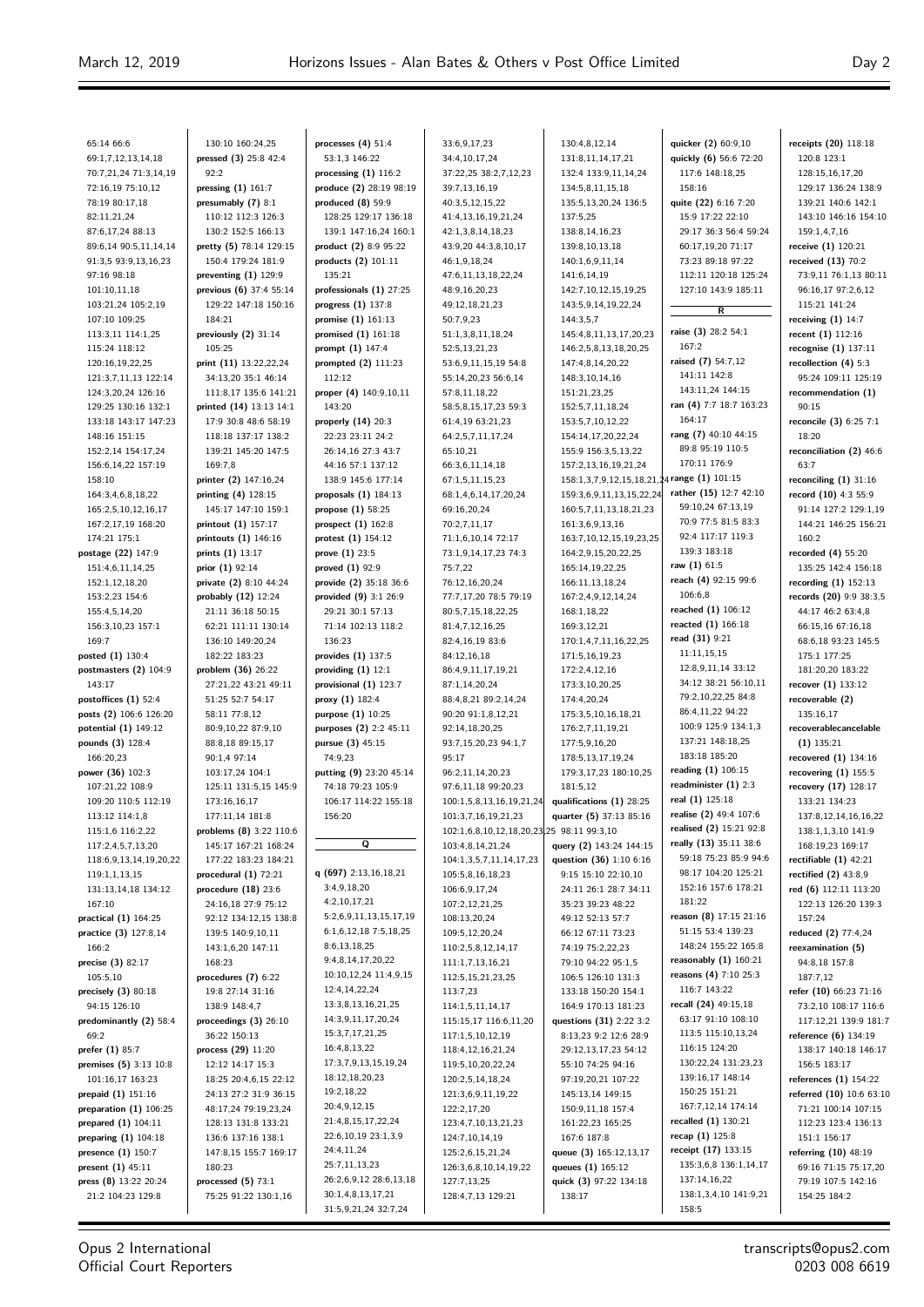**refers (2)** 57:9 81:10 **reflected (1)** 16:25 **refund (3)** 144:2 145:3 155:13 **refunded (5)** 92:11 142:10 143:12,25 144:16 **regard (1)** 158:21 **regarding (1)** 104:21 **regards (1)** 160:24 **register (1)** 64:11 **registered (3)** 4:4 64:12 122:22 **registration (1)** 44:5 **regularly (4)** 56:4 60:17,19,20 **reimburse (1)** 27:23 **rejected (1)** 146:25 **related (1)** 105:19 **relates (3)** 44:8 79:8 140:3 **relating (3)** 69:20 97:7 108:21 **relation (11)** 20:5 21:20 40:7 67:7 68:14 106:19 109:15 125:12 139:24 140:3 150:10 **relationship (2)** 124:24 143:16 **relatively (1)** 163:20 **relevant (15)** 30:17 40:5 55:21 104:8,14 105:9,16 106:2,4,7,11 119:2 120:15 161:4 175:6 **reliable (1)** 7:17 **relief (1)** 64:9 **relying (1)** 146:10 **rem (13)** 42:6,10 43:2,3 95:20 166:2,8 169:25 170:1 172:24 173:4,7,13 **remains (4)** 49:8 89:21 90:13 110:8 **remarks (1)** 39:21 **remedy (4)** 140:20,21,23 155:10 **remember (16)** 28:16 60:14 64:10 91:9 95:8 96:20 97:13 116:24 127:16 138:12,18 156:12 160:17 165:23 173:5 177:2 **remind (3)** 99:4 125:10 184:23 **reminded (5)** 111:21 116:9 118:8 124:19 126:18 **remmed (14)** 42:11 43:1,4 95:22 165:20 173:22 174:11,13,15,16,24,25 175:18 176:7 **remming (4)** 42:11 91:9 173:18,19 **remote (1)** 43:23 **removal (1)** 16:24 **remove (1)** 171:8 **removed (2)** 11:25 22:20 **rems (1)** 170:2 **repeat (10)** 5:14 6:17 7:11 15:9 26:1 42:2

48:22 57:7 114:5 181:24 **repeating (1)** 112:1 **replacement (1)** 147:10 **replenish (2)** 11:1 60:15 **report (18)** 30:9 31:11 33:13 34:13 36:5 58:19 110:23 111:3,10 125:7 126:3,25 127:19,22,23 144:1 173:1 175:5 **reported (3)** 144:23 155:24 183:23 **reporting (3)** 28:14 127:8 142:23 **reports (10)** 18:14 19:4 28:20 29:7,8 30:13 32:1 35:1 46:11,25 **representatives (1)** 115:24 **reput (1)** 144:10 **required (7)** 82:21 128:9 134:24 165:9 168:19,23 174:21 **requirement (1)** 10:17 **research (2)** 104:21 146:12 **reserve (1)** 95:22 **resolution (2)** 92:14 96:23 **resolve (11)** 42:25 52:11 70:24 71:12 77:8,12 87:9,11 90:18 115:22,23 **resolved (3)** 42:21,23 142:21 **resource (1)** 104:12 **respect (2)** 109:16 150:12 **respects (1)** 6:6 **responding (1)** 102:14 **responds (1)** 28:7 **response (5)** 43:18 87:13 141:24 160:11 161:20 **responsibility (1)** 26:7 **responsible (4)** 53:24 170:19 171:20,23 **rest (3)** 10:21 55:7 84:16 **restored (3)** 134:12 137:3,7 **result (7)** 55:18,25 134:15 169:13,18 171:25 177:16 **resulted (3)** 118:7 141:10 148:16 **resulting (1)** 155:5 **resume (1)** 185:23 **retail (15)** 3:12,15 10:7,8 20:2 69:3,3 101:16,17 163:23 164:7,7,17 165:11,12 **retailer (1)** 69:11 **retries (1)** 141:24 **reversal (12)** 37:19,22 38:3,9,13 39:17 87:20,25 88:8,9 95:20 173:8 **reversals (1)** 153:25 **reverse (5)** 20:23,24 37:19 154:11,14 **reversed (6)** 21:6 48:10

50:23 151:7,9 154:2 **review (2)** 56:18 145:1 **reviewed (1)** 21:18 **revisit (1)** 98:22 **righthand (2)** 5:2 157:17 **rights (1)** 6:3 **ring (8)** 27:7 32:12,13,15 35:10 40:9 44:13 167:21 **rings (1)** 173:1 **rise (1)** 169:22 **risk (1)** 143:18 **rm (1)** 155:12 **road (1)** 167:20 **robert (1)** 4:24 **robinson (8)** 184:7,12,20 185:1,2,11,15,21 **roll (1)** 84:14 **roller (1)** 10:22 **rollercash (1)** 10:18 **rolling (2)** 10:14 46:9 **rollover (1)** 46:7 **room (1)** 8:10 **roughly (2)** 60:14 68:4 **rouman (6)** 4:9,16 6:5,21 7:3,14 **round (4)** 22:2 31:4 70:16 127:21 **routinely (2)** 126:3,9 **row (58)** 33:2,7 34:4,6 40:16,17,22 41:5,13,16,19,21,24 42:1,3 44:4,8 45:4,15 61:8 62:4,11,18 63:15 91:13 92:20 95:5,14 96:6,8,14 113:16,18,18 114:22 122:5 140:16 141:2 155:10,16 168:5,5,14,15 169:5,5 171:8,10 172:7,8,17 173:11,25 178:7,8,9 179:10,15 **rows (8)** 40:25 41:13 44:4 64:2 95:17 114:20 175:7,8 **run (6)** 18:2,9,14 19:4 98:15 162:15 **running (6)** 6:18 11:2 17:25 18:3 22:2 163:25 **rural (1)** 101:10 **S safe (7)** 10:14,15,22,23 166:8,8 176:14 **sales (3)** 40:9,12 87:20 **same (31)** 3:11,17 4:22 14:6 20:19 23:20 30:18 51:4,12 52:16 60:10 62:13 64:18 71:23,24 77:13 82:14 92:7 103:18 114:6,24 121:14 137:1 163:23 165:8,22 172:4,20 173:11 178:13 184:2 **satisfactory (5)** 160:11 161:9,12,14,20

**saw (11)** 15:4 30:4 64:8 73:25 91:8 102:13

116:23 123:21 125:17 160:15 176:25 **saying (41)** 15:25 16:22 23:15,25 24:8,14,15 31:3,24 32:13,13 38:18 39:3 41:8 42:7,8 49:25 52:19 53:17 54:4,6,11 60:6 65:6,17,20 70:21 75:24 76:2,4 81:12,21,22,82:4,6,25 89:4 118:6 148:7 167:19 174:16 **scan (1)** 59:15 **scanned (1)** 173:13 **scenario (4)** 136:20 147:3 155:3 169:13 **schedule (3)** 115:2,9 116:7 **scratchcard (5)** 69:5 81:10 82:11,13 96:16 **scratchcards (15)** 67:8 69:20 76:21,22 77:5,6 78:7,12 79:8,20 81:13 82:1 89:13 97:8,9 **screen (36)** 1:16 2:9 4:17,19 5:3,20 11:11 15:17 16:2 25:9 33:9 44:25 46:21 71:4,22 72:23 73:6 74:13 101:3 110:21 111:9,10 122:9 126:21,24 132:17,19,23,23 134:21 137:21 148:20 160:13 167:17 169:5 171:11 **screens (2)** 133:22 139:10 **scribbled (1)** 118:1 **scroll (9)** 58:23 103:8,9,10 113:19 140:16 141:1 168:18 175:11 **sd (2)** 155:13,13 **seat (2)** 150:8 162:24 **second (30)** 4:9,10 9:18 23:17 25:8 28:22 34:24 37:7 48:1 54:23 64:20 65:12 94:21 100:9 102:12 103:6 105:23 107:14 108:8 125:15 146:5,13 148:21,23 150:24 151:1 156:7 173:25 174:2 183:8 **secondly (2)** 19:9 32:15 **section (9)** 75:20 115:17 116:12 135:2,14 137:21,22 141:16 180:4 **sections (1)** 45:2 **see (146)** 2:10,11 4:18 11:10 15:3 18:24 22:4,20 23:24 25:14 30:14,18 31:1 33:3,10,15,19,21 34:5,6,8,10,15 38:21  $40.17,20$ 41:5,14,17,22 42:1,12 43:24 44:6 56:4 57:5 61:7,9,14,16,16 63:10,13,16,21,25 64:3 70:19 79:2 81:5

83:14 90:24 92:20 95:14,17 99:20 101:3 103:10 108:4,11 110:23 112:11 113:20,21 114:3,9,12,14,21 116:4,18 120:11 122:9,13,25 124:5,5,6 125:10 132:15,18,24,25 133:5,6,9,15,19 134:19 135:3,20,20 137:13,23 138:6 140:14 141:16,17 143:25 144:17 148:17 151:17,19 157:16 158:1 160:15 161:9,11,16 163:3 168:1,6,15,17,18,22 169:1,9 170:9,10 171:13 172:12,17 173:23,24 174:1,1,3,12 175:7,14 176:2,5,6 177:7,8 178:10,11,12 179:2,13,15,21,22 180:14 181:7 **seeing (2)** 4:21 91:10 **seek (1)** 32:8 **seem (4)** 106:2,4,11 149:22 **seemed (2)** 128:14 158:25 **seems (6)** 49:25 62:2 99:1 140:6 143:16 173:14 **seen (15)** 11:7 19:14,15 56:25 57:4,14,16,19 58:19 63:9 120:7 124:17 142:25 152:1 154:22 **selfincrimination (1)** 149:12 **sell (1)** 164:10 **send (2)** 82:12 174:22 **senior (3)** 6:6 99:9 185:24 **sense (3)** 16:1 52:20 125:12 **sensible (2)** 149:20 181:6 **sent (13)** 67:7,8 69:17,21 70:8,23 71:9,15 74:1,2 82:14 97:1 98:19 **sentence (2)** 50:13 139:20 **separate (7)** 32:7 74:7 78:4 117:1,13 147:9 164:22 **separately (2)** 16:15 45:18 **september (14)** 87:5 88:13 93:17,21 97:16 98:2 108:5 109:2,21 112:17,17 117:7 151:5,8 **sequence (2)** 15:18 118:17 **sequential (1)** 114:5 **series (3)** 89:17 139:21 156:17 **serious (1)** 181:8

**seriously (1)** 123:8 **serve (2)** 70:14 165:7 **server (1)** 29:6 **servers (3)** 28:24 29:5 36:11 **services (3)** 8:9 101:12 120:24 **serving (2)** 165:10 167:16 **session (21)** 95:21 121:14 128:16 133:12,15 134:23 135:2,3,5,6,25 136:14,17 137:11 138:4,10 142:1,4 159:7,9 168:25 **sessions (2)** 7:8 137:8 **set (1)** 109:17 **sets (2)** 70:3 139:5 **settle (2)** 135:5 158:4 **settled (2)** 112:17 136:1 **settlement (1)** 141:23 **setup (1)** 164:2 **seven (5)** 35:7,14 178:9,13,24 **several (2)** 18:5 27:16 **shabir (1)** 4:25 **share (1)** 103:3 **sheet (5)** 132:14,25,25 139:2 178:7 **shoesmiths (1)** 129:12 **shop (11)** 3:12,16,17 6:9,10 10:8 28:2 69:4 82:8 119:16 164:15 **short (18)** 3:1 22:16 29:23,24 35:23 37:16 39:23 78:19 84:2 85:5,22 93:15 104:19 114:6 157:6 162:5,20 163:20 **shortage (6)** 142:3 152:24 169:19 170:24 172:23 173:6 **shortages (1)** 181:3 **shortfall (38)** 26:7 45:22 46:3,7 47:6,7 48:2,18,25 50:1,4,5,21,23 51:8,10,19 52:15,19 53:12,16,20 54:8 92:7,15 102:6 110:2 113:2 115:19,22,25 125:6,25 126:12 127:9,10 170:19 171:2 **shortfalls (5)** 53:14 93:2,3 116:13,16 **shorthand (1)** 85:12 **shortly (4)** 17:24 18:12 38:7 59:9 **should (58)** 2:10 9:21 12:2 14:3,14 20:21 21:11 22:4 23:8 24:10 29:23 34:12 38:17 50:4 51:13,13,14 52:18 56:3 58:18 62:22 64:9 74:9 77:4,20,24 78:1 80:13 82:6 83:2,3 88:1,10 89:5,6 97:9,9,10,12 99:17,20 129:7 136:20 137:6,15,25 138:3 139:14 141:21 142:2 143:1,10 147:7 150:1

152:1 159:3 160:21 161:3 **shouldnt (5)** 52:9,22 80:20 143:15 153:2 **show (28)** 12:2 17:10 18:15,18,20 24:1 28:20 34:13,25 38:3 39:16 40:5 44:11 46:2 58:8,25 59:6 61:4,6 66:3 83:16 84:4 115:6 132:17 142:1 171:3 174:10 179:3 **showed (14)** 17:7 30:19 48:1 51:10 76:21 128:16,17,20,22 144:19 147:18 159:7,16,19 **showing (4)** 56:2 58:20 87:7 176:24 **shown (14)** 5:19 26:19 40:24 52:24 59:16 62:4 64:7 65:13 66:14 91:16 94:19 157:10 171:24 173:6 **shows (15)** 33:23 40:6 41:9 46:25 56:23 57:12 58:10 59:1 60:11 61:11,25 143:2 171:12 173:25 180:24 **side (13)** 5:2 10:7 43:5 47:3 69:3,4,11 90:11 157:17 164:6,7 165:10,11 **sides (1)** 165:7 **sideways (1)** 33:10 **sign (2)** 14:3,10 **signature (7)** 2:14,16,17 99:24,24 163:8,10 **signed (2)** 108:5 115:15 **signon (1)** 178:14 **silly (1)** 164:9 **similar (2)** 54:22 115:5 **simple (7)** 17:17 22:5,5 123:17 124:11 137:5 148:3 **since (4)** 57:23 58:5 153:25 178:16 **single (4)** 48:14 138:18 139:2 179:14 **singlecounter (1)** 164:4 **sir (146)** 2:15 3:3 5:1,5 8:17 9:3,21 10:1 11:3 12:13,23 13:12,24 14:8 17:23 18:1 19:1,5 20:19 22:1 25:6,12,16 26:1 28:11,17 29:15 30:20,25 31:2,8 32:6 33:22 34:3,9,16,23 35:3,14,21 36:3 37:6,11,21,24 38:5,19,22 40:1 42:2,16,20 43:12 44:1,7,16 45:25 46:5,13 48:19 50:2,8,22 51:17,22 52:12,18 53:8,10,18 54:3,14,20,22 55:6,13,19 57:24 58:7 60:17,19 61:3,18 64:12 67:4,10 68:5,23 70:4,13 71:8,24 72:15,18 73:11,20,21 74:2 75:9,21

Opus 2 International Official Court Reporters transcripts@opus2.com 0203 008 6619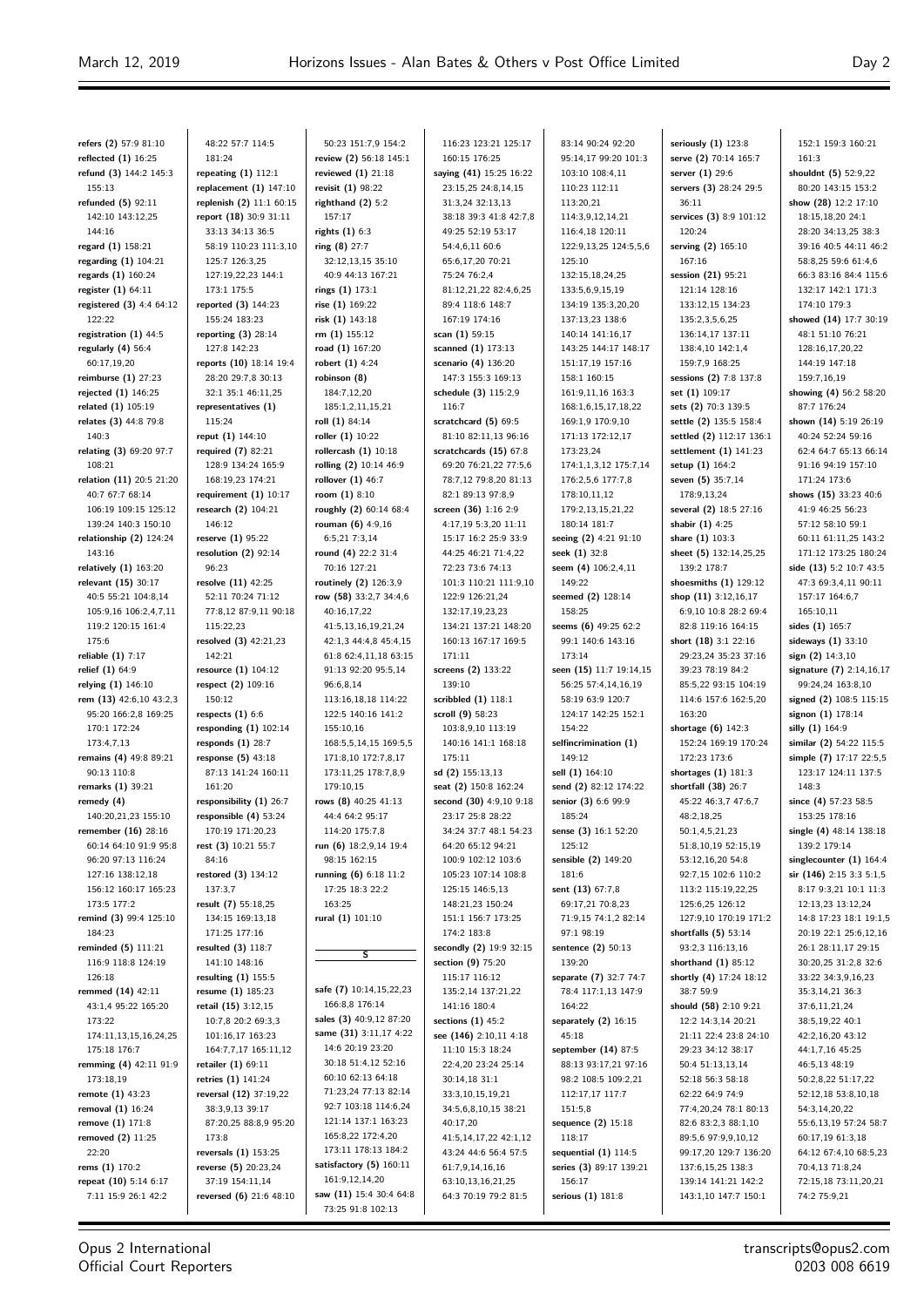23:2,19 26:11

76:15,19,23 77:13,19 80:14,21 86:10 89:23 90:19,25 91:11 92:19,24 93:3,14 96:13 97:5,10,17 98:8 163:18,22,24 164:1,21,24 165:21,24 169:11 170:15 171:15,18 172:11,15 175:9,15,17,20 176:1,18 177:4,8,15 179:16 183:3 **sit (1)** 83:25 **sitting (1)** 1:5 **situated (2)** 3:6,15 **situation (8)** 87:2 117:17 124:19 148:5,8 149:2,13 182:21 **situations (1)** 149:19 **six (2)** 7:22 85:20 **size (1)** 3:4 **sizes (1)** 117:25 **sj1 (3)** 9:6,11,17 **skirting (1)** 31:4 **slightly (2)** 114:19 179:4 **slip (11)** 13:14,17 14:1,4,7 17:5 19:3 120:9 121:24,24 123:2 **slow (1)** 79:12 **slowly (2)** 50:10 52:5 **small (10)** 9:8,20 10:18 27:17 58:2 75:23 101:17 110:19 129:13 169:18 **snapshot (2)** 46:15 48:5 **snapshots (2)** 46:10,19 **software (14)** 18:4 24:20 26:16 27:20 38:19,20 49:10 51:15,22 52:2 54:19,20 60:7 93:5 **sold (1)** 101:18 **solicitor (1)** 94:4 **solicitors (3)** 57:13,17 146:19 **somebody (5)** 27:22 44:15 98:3 160:24 165:9 **somehow (5)** 22:20 24:12 49:24 51:20 52:9 **someone (9)** 42:8 43:1 74:13 80:19 92:21 165:1,14 173:1 176:13 **something (31)** 19:10 36:14 38:23 48:4 51:15,16 52:12 54:13 68:17 72:6,20 77:9 102:20 104:7 126:14 127:16,17 142:12,17 143:3,6 149:6 150:16 153:2 155:23 165:1,2,15 173:9 175:22 180:3 **sometimes (21)** 7:23 29:16 40:9 42:18 43:13,13,25,25 44:1, 2, 13, 78:2, 2 115:21 161:25 162:2 166:17 180:2,5,21 182:12 **somewhat (2)** 98:11

185:9 **somewhere (9)** 24:21 32:17 38:17,25 39:2 51:17 88:18 108:17 177:12 **son (17)** 164:16 165:22 166:3,9 172:10,16 173:3 176:9 177:19 178:14,15 180:12 181:17 182:3,5,23 185:25 **soon (5)** 46:14 70:5 73:21 75:18 76:7 **sort (21)** 95:12,12,13,13 103:16 105:19 120:20 121:25 126:4 127:19 128:24 129:4 156:11 157:16 159:24 160:8 165:3 166:14 173:17 177:22 183:12 **sorts (1)** 179:25 **sotto (1)** 12:8 **sound (1)** 164:9 **sourced (1)** 105:22 **sp1 (30)** 9:10,21 10:6,12,14 11:1 13:10 14:17,21,25 15:7,15 16:7 20:12,16,23 22:15 25:17 30:4 39:3,5,5 47:12 48:3 49:16 61:1,13 62:13,15 63:23 **space (1)** 103:2 **speak (5)** 15:12 129:8,11,12 160:23 **speaking (3)** 144:14 160:24 161:18 **specific (8)** 7:20 9:25 14:11 28:10 55:10 105:1 107:20 108:10 **specifically (3)** 3:20 35:12 42:10 **specified (1)** 158:5 **specify (3)** 116:22 117:14 147:4 **spencefield (1)** 163:19 **spoiled (2)** 147:9,13 **spoke (2)** 44:15 161:6 **spoken (1)** 161:17 **spotted (2)** 95:8 140:22 **spreadsheet (13)** 44:3 57:16,19 58:20 59:4,5,16 61:4 63:3 96:4 114:19,20 171:5 **spreadsheets (1)** 57:15 **square (3)** 1:11 183:16,20 **stack (10)** 130:1,7,8,9,9,10,12 131:11,25 132:2 **staff (15)** 3:23,25 4:14 6:23 24:17 26:20 32:25 34:25 73:12,14 101:25 119:21 129:4 160:8,18 **staffing (1)** 27:22 **stage (4)** 13:8 29:22,23 169:25 **stages (3)** 13:3,5 15:5 **stamp (1)** 14:10 **stamps (1)** 151:13 **standard (2)** 75:12 150:16

**start (2)** 156:10 167:5 **started (4)** 80:9,10,22 144:14 **starting (4)** 50:11 61:10 68:24 86:11 **starts (2)** 62:18 63:15 **statement (112)** 1:15 2:11,13,19,25 3:22 8:15,21 9:4,16 11:4,6,7 12:25 14:12 17:16,17,18:0,23 20:21 21:4,9,13,18,24 22:5 28:13,16 45:21 47:13,24 48:17,20,23 49:14,23 50:2 51:23,25 52:25 54:16 55:20 56:8,9 57:11 65:21 66:8,22 67:5,12 68:2,7 70:18 71:16 74:1 76:6 77:23 78:19,22 79:1 84:9 86:2 89:3 90:22 93:8 94:1 99:21,23 100:1,5,9 102:12,15 103:6 104:11,18,19,22 105:13,23 106:13,16,20,22,25 107:3,12,15,17 108:4,25 109:17 117:23 118:9 119:1 120:3 125:9,10,15 133:25 142:13,24 145:24 146:5,10,11,14 147:15 163:4,12 165:19 170:17 **statements (3)** 1:7 100:21 102:1 **states (1)** 138:17 **stating (1)** 154:4 **stationary (2)** 101:18 164:13 **status (1)** 6:3 **statutory (1)** 150:14 **stay (1)** 157:3 **stayed (1)** 83:1 **step (4)** 15:14 16:6 20:6 22:12 **steps (8)** 17:15,20 18:10 42:25 43:6 46:18 49:3,3 **still (23)** 5:19 26:15 36:2 65:17 74:12 87:7,8,10 88:12,14,17,19 89:22 90:11,16 98:2,4 110:21 119:10 143:2 144:1 163:25 177:18 **stock (105)** 8:13 9:5,6,10,11,23,24 10:1,1,10,12,18 11:19,20,24,25 12:1 13:8,9 14:7,13,17,20,21,24 15:14,19 16:5,8,9,13,17 17:3,10 20:9,12,15,22 22:13,15 24:19 25:18,18 29:2 30:4,14,18 33:25 34:14 35:16 37:20 39:13,16 47:11,15,19 48:1,18,25 49:16 50:4,5,21 51:1,3,9,20

52:8 53:2,22 60:16 61:1,1,12,13 62:5,12 63:23 64:18,21 65:1,12,23 73:5 76:21,22 77:3,15,16,18,20,25 81:8,8 83:1,11 84:14 87:12,17,21,25 88:19 89:4,22 135:9 **stockholding (4)** 81:23,25 87:7 88:14 **stocks (1)** 11:1 **stole (1)** 26:17 **stop (7)** 12:4 20:20 36:19 91:23 122:12 141:2 182:10 **stopped (1)** 107:10 **stopping (1)** 94:13 **stored (1)** 138:4 **story (1)** 54:22 **straight (1)** 130:11 **straightforward (1)** 17:18 **strange (2)** 8:1 117:17 **strategy (1)** 90:16 **stress (1)** 90:11 **strictly (1)** 105:21 **stuff (6)** 28:23 29:3,9 32:21 36:9 65:18 **subject (3)** 100:2,21 150:19 **submit (1)** 89:14 **submitted (1)** 185:9 **subpostmaster (13)** 18:7,13 19:23,24 49:2 63:8 88:15 93:17 94:3 101:9 163:19 173:12 182:3 **subpostmasters (5)** 11:19 102:21 103:2 112:3 143:18 **subsequent (1)** 100:3 **subsequently (4)** 107:7 126:25 151:7,9 **substantial (1)** 179:20 **succeeded (5)** 30:2,5,22 65:2,4 **successful (6)** 16:24 61:2,3,12 64:20 65:24 **successfully (3)** 15:1,5 18:7 **suffer (1)** 177:16 **suffered (2)** 55:17,24 **sufficient (1)** 150:22 **sufficiently (1)** 2:2 **suggest (12)** 9:8,10 29:20 33:23 34:11,21 38:8 74:7 93:23 114:18 169:21 170:7 **suggested (3)** 123:16 140:1 184:21 **suggesting (15)** 38:12,17 81:17 125:2 126:14 127:9,18 131:4,22 174:24 176:11 179:18,23 181:5,12 **suggestion (7)** 38:14 53:21,25 58:9 119:6 130:14,17 **suggestions (1)** 129:14 **suggests (3)** 125:11 138:20 168:24

**suite (1)** 101:11 **summarise (2)** 31:21 32:10 **summarises (1)** 147:11 **summarising (1)** 80:10 **summary (7)** 31:22 78:15 115:12 132:14 134:8,9 141:19 **sunday (1)** 73:8 **supplemental (2)** 100:5 146:11 **supplied (2)** 10:16,20 **support (3)** 145:2 154:21 156:19 **supposed (7)** 51:16 77:14 88:7,24,25 98:12 143:5 **sure (61)** 18:10 19:7,8,9,11,12,16,19,25 20:2 21:10 22:22,24 23:14 24:5,7,9,15,16,19,21,22 25:5,7,8 28:6 35:9 40:1 43:7 44:13 47:9 48:7,13,15 56:2 59:18 60:3 65:5 68:9 71:13 78:14 89:13 92:12 109:13 117:22 118:19,20,21,22 130:13 131:14 134:25 136:12 144:5 146:15 150:21 166:18 173:12,13 184:7,10 **surplus (3)** 39:16 87:21 169:18 **surprised (1)** 35:12 **surprising (1)** 53:25 **surrounded (1)** 63:3 **suspicious (2)** 19:13  $A8.4$ **sworn (1)** 1:17 **system (34)** 13:13,16 25:16,21 27:9 28:15 36:13 47:2 50:1 52:4,11 68:25 69:12 71:3 72:18,18,21 82:13 92:13 93:13 105:2 120:8 127:5 131:15,17 133:20 135:5,15 136:18 137:7,10 167:9,18 181:2 **systems (1)** 63:12 —<br>ग **ta (17)** 67:2,3 68:11 69:9 73:7 75:10 76:8 77:25 80:19 81:10,12,16,18,22 82:2,12,14 **tab (15)** 99:20 100:6 113:18 132:14,14,22 140:20,21,23 155:10 163:3 168:3,4 178:7 179:9 **tabassum (7)** 4:9,16,24 6:5,21 7:3,14 **tabs (2)** 132:18,24 **tahir (1)** 4:25 **taken (17)** 19:19 23:3 24:5,8 51:5 56:14,17 69:10 78:1 102:2

105:13 130:15 131:25 139:5,10 154:5 169:15 **takes (3)** 59:11 136:6 179:4 **taking (5)** 20:6 92:4 117:6 129:13 156:10 **takings (1)** 75:16 **talk (3)** 15:3 37:9 55:21 **talking (16)** 4:11,13 39:7,19 68:21 72:5,6,8,9 74:21,25 108:20 116:13 119:10 153:9 184:9 **tank (22)** 99:5,6,14,15,17 101:1 106:9,17 118:4 123:4 136:23 137:3,23 139:23 141:3 144:15 148:3 149:4 150:2,8 153:5 187:9 **tas (8)** 70:1,3,4,6 75:23 79:23 80:11 82:21 **task (1)** 168:9 **tasks (2)** 6:12,18 **tax (1)** 92:22 **tc (17)** 66:25 67:1,3 68:12 76:20 77:24,25 78:1 79:8 82:24 83:1,4 96:16,17 97:6,12 161:16 **tcs (3)** 68:14 78:2,4 **team (3)** 97:1 184:21 185:3 **technical (1)** 77:10 **technically (1)** 77:11 **telephone (4)** 33:3 70:17 124:4 161:4 **telling (3)** 38:21 54:18,22 **tells (2)** 138:8 168:20 **temporary (1)** 177:13 **ten (4)** 36:25 84:3 155:20,23 **tend (1)** 7:22 **tensions (1)** 58:2 **terminal (9)** 15:18 79:21 90:6 127:3 135:10 137:10 138:5 144:22 169:16 **terms (10)** 23:20 43:23 68:21 83:17 98:12 142:16 144:25 148:6 179:4 183:4 **test (1)** 118:24 **text (2)** 78:23 96:24 **thank (42)** 1:8 2:6 3:18 5:13 9:22 10:24 12:4,22 13:25 14:11 24:24 37:12,14 45:20 55:5 66:18 84:18 85:19 94:7 96:2 97:17,18 98:5,8,8,8 121:11 122:9 132:15 133:2 134:11 140:23 150:8 153:23 161:24 162:4,17,25 175:12 178:13 179:11 185:25 **thats (182)** 2:23,23 5:8,9 8:16 9:20 10:2,2,3 12:11,22 13:22 15:1,22 19:6 20:6,10,17,20 21:4,5,11 22:16

27:8,13,19,23 28:1,4,6,18 29:16,20 30:11 31:2,4 32:7,22,23 33:6 34:2 35:1,19,22 36:13,18 37:22 38:12,16 39:11,12 40:23 41:10,13 42:14 43:12,14,15 45:13 46:16,21 47:9,16,17,22 49:5,10 50:1,14,21 51:5,21,22 52:4,5,10 53:5 54:17,18 55:8 56:22,23 57:20 59:24 62:15 63:16 64:14 65:7,9,20 67:6,18 68:17 69:13,23 71:8,17 72:8,8,9,15,20,22 75:11,20 76:19 78:8 79:4 80:22 82:2,9 83:4 85:15,20 87:1,22 88:7,10,21,24,25,90:7 91:5,22 93:13,18,21 95:14 96:9,21,21 98:7 99:22 102:17,20 103:13,16 105:20,21 106:22 108:18 109:2 110:25 111:23 118:1 120:18 122:12 124:8 127:17 130:17 132:11 134:8 136:13 139:18 142:5,12,23,23,25 143:19 144:22 147:11,22 149:24 152:3 168:13,18 170:16,17 172:5 174:14 175:12,16 178:15 181:22 182:6,21 184:2 185:10 **theft (1)** 19:9 **thereby (1)** 155:4 **therefore (2)** 53:23 94:1 **theres (47)** 2:14 6:4 13:18,19 20:23 43:2 49:8 50:3 51:16 58:12 60:7 65:17 70:16 98:11,24 99:24 107:25 109:6 113:23 114:25 117:20 124:11 131:18,19 133:11,14,14 136:5 143:3 152:22 157:17 162:2 163:8 164:7 165:4,5,6,11 166:14 170:7,23 174:4 176:2 180:15,17 181:4,5 **theyll (1)** 184:10 **theyre (1)** 31:19 **thing (15)** 1:9 28:13 48:14 51:18 71:23 74:25 77:13 78:18 85:15 88:25 96:21 103:16,19 134:25 183:6 **thinking (3)** 3:20 180:7,22 **third (6)** 3:7,14 4:1 145:13 155:1 163:7 **though (8)** 27:1 57:1 145:20 173:3 176:7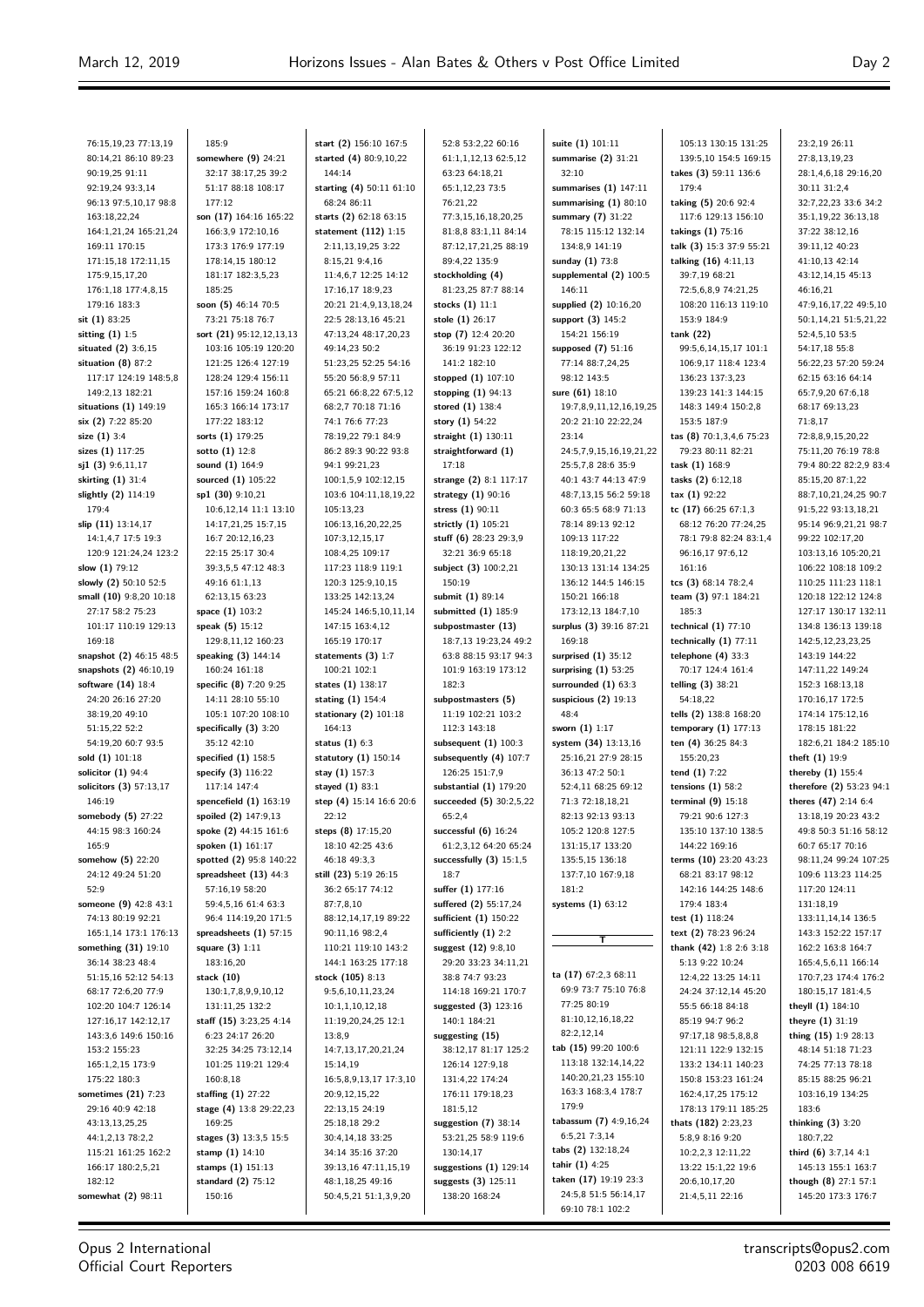55:20 56:8 57:11

| 177:6,11,25                                  | tonight (1) 185:23                              | 30:2,5,9,10,11,21,22                                | unable (3) 95:22                              | used (11) 6:8,9 7:12                            | 152:19,19 156:19,25                          |
|----------------------------------------------|-------------------------------------------------|-----------------------------------------------------|-----------------------------------------------|-------------------------------------------------|----------------------------------------------|
| thought $(18)$ 12:9 44:25                    | too (4) 22:1 65:24                              | 31:6,7 35:16 36:7,8,9                               | 118:15,23                                     | 13:9 102:16 103:1                               | 161:12 167:9,9 181:24                        |
| 45:10 68:8 98:16                             | 112:16 117:6                                    | 37:20 38:9,13                                       | unavailable $(1)$ 135:1                       | 151:14 152:1 154:5                              | way (31) 3:2 27:6 50:2                       |
| 102:15 106:21,22,22                          | took (7) 47:18 71:1                             | 39:4,17,25 40:7 45:23                               | unclear $(1)$ 9:15                            | 172:25 182:2                                    | 53:24 60:9,9,11 62:2                         |
| 110:14 123:7 124:23                          | 109:1 154:4 161:17                              | 47:8,18 48:3,6,10,12                                | uncommon (2) 8:7                              | useful (4) 11:4 39:22                           | 68:25 70:16 83:12                            |
| 128:23 138:16 159:24<br>167:21 173:15 184:14 | 164:6 167:6                                     | 49:14,18 50:20,24<br>52:12 56:21,21 60:5            | 166:14<br>underlying $(2)$ 57:13              | 61:24 129:14                                    | 104:20 108:2 118:21<br>120:9,9 121:22        |
| thousand $(1)$ 53:2                          | total (6) 128:18 157:21<br>159:11 164:20 171:14 | 61:8,12,13,15,19                                    | 58:8                                          | user (16) 5:4,7,8,11<br>11:22 29:6 37:25 47:3   | 127:21,25 131:17                             |
| threats (1) 161:4                            | 172:13                                          | 62:3,11,18 63:2,3,5,24                              | understand $(34)$ 6:16                        | 61:15,16 64:5 114:6                             | 144:24 145:4 146:20                          |
| three (15) 3:8,25 56:14                      | totalling $(1)$ 151:6                           | 64:17,19,20                                         | 9:3 15:25 16:22 22:2                          | 123:17 124:12 125:3                             | 152:13,17 153:1,1                            |
| 94:14 98:13 102:3                            | touch $(1)$ 37:3                                | 65:3,3,6,6,11,12,14,15,16,16,36;2542513 48:18       |                                               | 143:9                                           | 156:11 169:20,21                             |
| 107:16 109:1,7 118:17                        | towards (2) 11:10 45:3                          | 66:7 121:6.12                                       | 58:21 60:6 74:3 75:13                         | username (1) 103:11                             | 170:19                                       |
| 136:23 138:9 159:3                           | trail (1) 90:19                                 | transferred $(7)$ 11:21,22                          | 78:13 104:24 108:2                            | uses (1) 71:3                                   | ways (2) 78:4 111:13                         |
| 178:20,21                                    | train (1) 31:15                                 | 12:2 14:25 15:4 33:14                               | 109:12,14 112:13                              | using (7) 11:23 33:20                           | website (2) 41:9,10                          |
| through (39) 8:22 13:3                       | trained (7) 7:3 18:6                            | 47:16                                               | 117:12 118:5 120:18                           | 37:25 59:4 95:20                                | wednesday $(10)$ 7:1                         |
| 15:3,18 17:22,23 18:9                        | 27:13,25 43:18 46:17                            | transfers $(25)$ 15:19                              | 123:6 124:10 125:2                            | 155:25 178:17                                   | 27:12 46:6 53:10 69:8                        |
| 20:18 21:14 29:22                            | 87:6                                            | 29:8,8 33:20,25                                     | 129:21 148:6 149:18                           | usual (3) 127:13 166:1                          | 98:22 166:12 174:18                          |
| 32:21 33:14 36:10                            | trainer $(1)$ 31:15                             | 34:13,19,25 56:19,20                                | 152:7 154:9 155:2<br>170:18 180:10,25         | 185:20                                          | 184:24 186:2                                 |
| 47:8 50:2 56:3,6 66:4<br>70:21,23 77:21 79:7 | training (5) 7:8 18:2,6<br>27:21 54:21          | 57:24 58:10<br>59:1,1,6,6,15 60:12,25               | 185:11                                        | usually (5) 36:25 43:9<br>84:24 147:2,2         | week (11) 5:21,22,24<br>7:21,21,23 35:7,14   |
| 103:8,9,11 108:1                             | tran $(1)$ 33:20                                | 61:6,7 63:4,6 64:25                                 | understandable (5)                            |                                                 | 144:7 184:5,21                               |
| 111:18 128:14,18                             | transaction $(121)$ 17:9                        | 65:23                                               | 116:7 124:12 126:15                           | $\overline{\mathsf{v}}$                         | weekly $(1)$ 6:25                            |
| 133:22 136:6 139:10                          | 20:25 21:20 23:11                               | transmitted $(1)$ 69:6                              | 143:22 176:15                                 |                                                 | weeks (6) 57:17 68:5                         |
| 144:22 158:15.25                             | 24:2 34:2,21 38:2,7                             | travel (2) 41:16 44:8                               | understandably (2)                            | v(1) 173:11                                     | 102:13 107:9,19 185:7                        |
| 167:22 170:13 177:24                         | 41:21 43:11 46:15,24                            | treats $(1)$ 135:15                                 | 125:24 127:11                                 | vague (1) 68:20                                 | wellknown (2)                                |
| 182:4                                        | 48:6 56:17,23,25                                | trial (6) 46:19 83:13                               | understanding (3)                             | <b>vaguest</b> $(1)$ 148:6                      | 102:23,24                                    |
| throughout $(1)$ 69:14                       | 57:4,6,8,13 58:8,23                             | 139:1 149:10,15                                     | 53:15 119:5,6                                 | value (7) 63:5,24 80:12                         | went (17) 15:17,18 17:3                      |
| thursday (2) 91:18                           | 60:24 63:11,16                                  | 150:16                                              | understood $(3)$ 12:10                        | 155:4,5 179:20 180:23                           | 18:4 49:16 78:7 82:1                         |
| 184:24                                       | 66:15,15,20,23,25                               | tried (8) 20:15 110:9                               | 37:10 75:2                                    | van (32) 11:5                                   | 105:21 108:15 111:21                         |
| ticket $(1)$ 69:6                            | 67:1,2,3,3,18 68:11,15                          | 117:22 118:1 126:25                                 | undertake (2) 121:14                          | 56:8,14,22 57:9 60:23                           | 117:23 123:20 127:16                         |
| tightly $(1)$ 29:18                          | 69:5,9,17 70:8,22                               | 152:15 156:13 167:21                                | 154:2                                         | 65:21 78:25 79:19                               | 131:17 144:20                                |
| till $(7)$ 60:16 69:13                       | 73:1,3,6,6 74:12                                | trip (1) 118:4                                      | undertaken $(1)$ 151:6                        | 80:8 81:21 82:4 83:7<br>84:9 86:1,22 87:3,14    | 167:12,17                                    |
| 80:17 89:5 123:20                            | 75:15,25                                        | trouble $(1)$ 122:8                                 | undertaking $(2)$ 151:15                      | 88:11 100:9 102:14                              | werent (5) 8:3 111:2                         |
| 128:22 159:19<br>tills (2) 69:12 164:5       | 76:5,13,18,24<br>77:2,10,21 79:6 80:25          | true (8) $2:19$ $9:1$ 76:6<br>100:2,22 108:7 143:19 | 152:2<br>undertook (1) 165:22                 | 106:15 107:12,17                                | 148:8,12 152:14<br>weve (3) 43:24 44:14      |
| time (56) 7:15,23 14:6                       | 81:2,4,22 82:5,24                               | 163:13                                              | undo (1) 88:9                                 | 116:9 118:9 125:9,18                            | 145:23                                       |
| 20:19 21:12 22:16                            | 87:24 88:4,5,22                                 | trust (2) 7:13 115:20                               | uneasy (1) 91:25                              | 133:25 146:2 147:14                             | whatever $(3)$ 127:2                         |
| 26:13 31:5 40:14                             | 89:15,16 90:1,2,20                              | trusted (3) 7:13 26:20                              | unexplained (10)                              | 169:3                                           | 145:1 176:12                                 |
| 51:12 54:16 61:25                            | 92:10 109:24                                    | 27:5                                                | 112:16,23 116:15                              | variance (2) 46:10,18                           | whats $(12)$ 30:25 31:1                      |
| 62:5 65:18,19 72:25                          | 113:20,23 116:2                                 | trustworthy $(1)$ 7:16                              | 124:8 126:11                                  | various (12) 7:7,9 43:2                         | 47:4 48:8 54:13 65:4,4                       |
| 76:11 82:14 83:10,12                         | 118:14,22                                       | truth (1) 35:16                                     | 127:9,10,14,18,22                             | 60:12 106:18 111:13                             | 77:14 83:10 88:18                            |
| 84:24 85:1,1 98:6,9,15                       | 119:3,3,11,17,20                                | try (8) 29:12 31:21                                 | unfiltered $(1)$ 96:4                         | 116:16 117:24 133:22                            | 104:24 172:25                                |
| 104:1,2 109:6 110:9                          | 120:15 123:24                                   | 112:2 115:23 128:23                                 | unhelpful $(1)$ 78:5                          | 148:11 156:13 177:24                            | whenever (2) 103:24                          |
| 114:2,3,7 128:23                             | 124:5,20 125:13                                 | 129:13 159:24 185:18                                | unit (73) 8:14                                | vehicle (1) 120:20                              | 165:8                                        |
| 131:2,6 135:1 137:9                          | 127:1,4 128:14,25                               | trying (12) 6:21 32:9                               | 9:5,6,10,11,24                                | versa (1) 165:11                                | whereabouts $(1)$ 96:5                       |
| 141:12 150:3 152:15                          | 129:1,19,25 130:5,6                             | 50:3 53:5 94:21 95:19                               | 10:1,1,10,12 11:24,25                         | version (6) 58:25 59:3<br>96:7 138:17,18 157:11 | whereas $(1)$ 110:14                         |
| 154:18 159:24 162:16<br>163:20 165:4 166:5   | 131:8,24 134:15                                 | 107:4 118:4,5,24                                    | 12:2 13:8,10                                  | via (1) 11:22                                   | whichever $(1)$ 141:1                        |
| 167:14,24,25 169:6                           | 135:18 139:15 141:20<br>142:7 143:19 144:19     | 177:20,23<br>tuesday (2) 1:1 69:8                   | 14:7,13,17,21,21,25<br>15:15,19               | vice $(1)$ 165:11                               | whoever $(3)$ 73:11<br>75:14 76:8            |
| 174:19,22                                    | 145:5,11,15 147:9                               | tune (2) 123:25 124:21                              | 16:5,9,9,13,17 17:4,10                        | videolink (2) 85:14 98:7                        | whole (4) 104:21                             |
| 185:13,17,18                                 | 155:24 158:25 160:1,2                           | turn (9) 56:7 78:25                                 | 20:9,12,16,23                                 | viewed $(1)$ 120:1                              | 119:16 156:16 158:12                         |
| timed (1) 62:14                              | 161:7,10 169:8                                  | 90:21 99:20 102:10                                  | 22:13,15 24:19 25:18                          | viewing $(1)$ 120:6                             | whose $(1)$ 71:12                            |
| times (8) 8:2 35:7 54:6                      | 179:10,14                                       | 107:21 125:6 163:3,7                                | 29:2 30:4,18 37:20                            | views (1) 98:19                                 | whosoever $(1)$ 178:22                       |
| 65:19 111:12 155:20                          | transactions $(11)$ 63:9                        | turned (5) 11:13 12:16                              | 39:14,16 47:11,15,19                          | village (1) 3:6                                 | wife (7) 101:24 164:17                       |
| 179:12 180:12                                | 69:8 90:8 101:15                                | 86:13 111:24 124:3                                  | 48:1,18,25 49:16                              | visible $(2)$ 63:7,11                           | 165:7,9 166:5 167:16                         |
| timing (3) 83:17 98:12                       | 102:8 120:8 121:15                              | turnover (1) 101:14                                 | 50:4,21 51:1,3,9,20                           | visiting (1) 107:11                             | 182:23                                       |
| 145:23                                       | 135:15 154:4,5 179:21                           | twice (13) 7:21 51:15                               | 52:8 53:2,22 60:16                            | voce $(1)$ 12:8                                 | wish (2) 11:19 150:20                        |
| tl $(2)$ 34:19,21                            | transcribed $(1)$ 36:22                         | 67:9 69:22 70:23,23                                 | 61:1,1,12,13 62:1,5,13                        | voice (2) 15:11 58:4                            | wishes $(1)$ 2:3                             |
| today (3) 95:24 98:13                        | transcribers (4) 35:24                          | 71:9 76:6 77:25                                     | 63:23 64:18 65:13                             |                                                 | withdraw (1) 91:18                           |
| 162:9                                        | 84:2 153:15 162:6                               | 81:19,22,23 82:15                                   | 73:5 135:9                                    | w                                               | withdrawal (11) 109:24                       |
| together $(5)$ 62:1,19                       | transcript $(10)$ 23:22                         | twocounter $(1)$ 101:10                             | units (10) 9:24 11:20                         | wait (3) 2:21 22:11                             | 120:12,22,24 121:15                          |
| 74:19 100:22 118:2                           | 24:25 38:24 54:25                               | type (5) 58:19 113:14                               | 30:14 33:14,25 34:14                          | 163:15                                          | 122:14 126:23 128:13                         |
| told (28) 6:1 27:20<br>28:18 30:5 33:25      | 55:8 61:24 94:19,21<br>114:23 153:12            | 133:5 146:23 171:9<br>typically (3) 3:24 5:21       | 35:16 64:21 65:1,23<br>unless $(5)$ 2:3 39:17 | waiting $(1)$ 1:5                               | 141:8 142:4 179:14<br>withdrawing $(1)$ 92:3 |
| 34:25 37:25 69:23,24                         | transfer (103) 8:14 9:5                         | 121:13                                              | 129:4 160:8 174:21                            | walked (2) 14:20 16:9                           | withdrawn (1) 121:16                         |
| 70:11 71:6,10                                | 10:24 11:23                                     | typing (1) 36:24                                    | unreconciled (1) 30:9                         | wants (2) 165:1,14                              | witness (97)                                 |
| 73:18,24 74:20 75:5                          | 13:9,10,13                                      | typo (1) 9:21                                       | until (13) 22:11 35:13                        | warned (1) 154:14                               | 1:6,15,18,24                                 |
| 76:2 89:9 110:5                              | 14:1,3,5,7,11,13,18                             | typographical (1) 66:22                             | 83:11 84:1 85:7,16                            | warning (4) 149:11,16                           | 2:11,13,18,25 8:15,21                        |
| 119:25 124:3 129:3                           | 16:2,16,18,23                                   |                                                     | 97:16 124:19                                  | 150:10,14                                       | 9:4 11:7 12:8,24                             |
| 154:17 160:7,19                              | 17:4,7,10,20,21                                 | U                                                   | 162:14,17 182:10                              | wasnt (21) 19:12 64:7                           | 17:16,17 18:23 21:4,9                        |
| 173:11 179:12 181:18                         | 18:15,18 19:3                                   |                                                     | 184:5 186:2                                   | 105:14 106:14,20                                | 28:13,16 45:14,21                            |
| tomorrow (4)                                 | 20:5,9,15,17,22,25                              |                                                     | untoward (7) 19:13,25                         | 118:14 119:18,20                                | 47:13,24 48:16,20,23                         |
| 182:11,14,24 185:24                          | 21:1,6 22:13,14,14                              | u (3) 33:17 34:17 96:23                             | 20:3 24:7,23 25:5,7                           | 120:6,16 121:22                                 | 49:13,23 51:24 52:25                         |

**ukba (1)** 41:9

 $\overline{\phantom{a}}$ 

59:20 60:1 66:8,22 68:7 70:18 71:16 78:20 79:1,13 86:1 89:2 90:22 93:8 94:1,14 98:15 99:4,17,21,23 100:9 102:1,12 103:6 104:11,18,19 105:13,23 106:13,20,21,25 107:3 108:4,25 109:17 117:23 119:1 120:3 123:5 125:9,15 130:19 142:12,23 145:24 146:5,10,11,14 147:15 149:8,23 150:7 162:2,6 163:4 165:19 170:16 183:11 **witnesses (4)** 11:5 98:13,14 149:10 **wonder (1)** 86:4 **wondering (3)** 105:8 106:12 123:23 **wont (5)** 58:23 59:22 133:21 169:15 185:3 **work (24)** 5:21,24 6:8 7:12 65:20 75:23 76:25 77:1,7,13,24 78:4,12,14 83:1 111:2 164:15,25 165:16 168:10,11 169:16 177:9 184:25 **worked (13)** 5:22 14:14,14 18:1 27:5 65:9,9 77:11 78:6 87:12 164:17,18 182:22 **working (11)** 3:24 7:16 8:2 71:11 75:10 143:5 158:13,21 159:22 160:5 169:16 **works (11)** 10:15 27:9 47:2,4 65:7,8,19 68:25 75:24 78:10 145:4 **world (1)** 58:4 **worry (1)** 45:9 **worst (1)** 169:12 **worth (10)** 10:20 50:15 77:5,6 173:4 174:1,4,6 175:18 176:2 **wouldnt (28)** 6:15,20 19:2 25:25 26:4 39:16 43:22 46:12,21 52:24 54:1 63:7,10 81:2 92:16 102:22 106:4 125:4 126:9 141:11 147:5 152:25 156:22 159:5 171:24 172:2 174:20 178:4 **write (1)** 113:3 **writers (1)** 85:13 **written (1)** 124:25 **wrong (33)** 26:22,24 27:1 29:20 31:12 32:9 36:15 42:4,5 43:1,5,6 48:4,13 52:12 66:8,16 89:4,5 92:2,10 106:19 124:15 127:16 138:16 140:17,18 143:3,6 146:21 147:20 154:9 180:9 **wrongly (1)** 77:3

Opus 2 International Official Court Reporters

transcripts@opus2.com 0203 008 6619

140:11 144:4

 $\overline{\phantom{a}}$ 

 $\overline{\phantom{a}}$